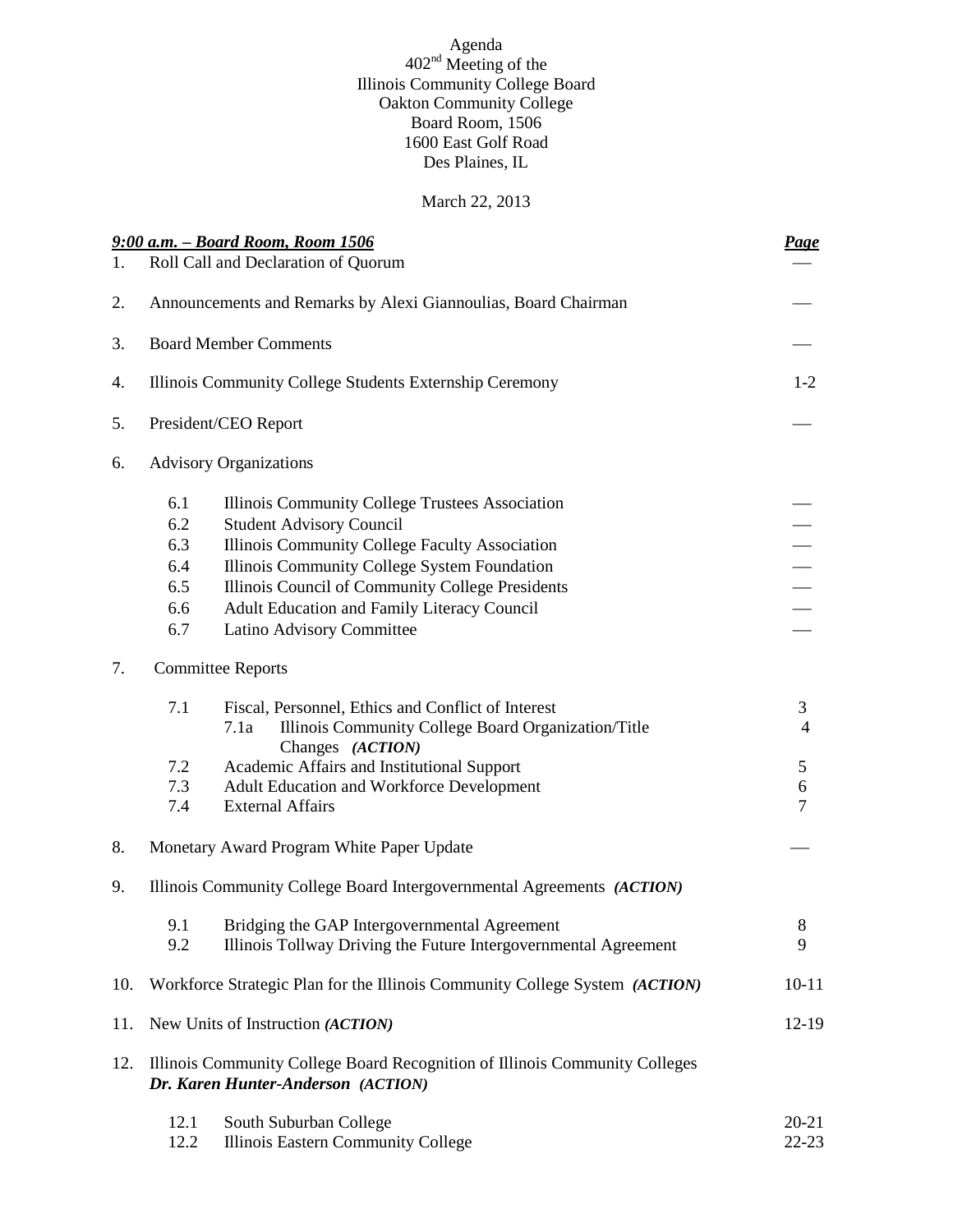| Agenda         |  |  |  |  |  |  |
|----------------|--|--|--|--|--|--|
| March 22, 2013 |  |  |  |  |  |  |

|     |                            | 9:00 a.m. - Board Room, Room 1506                                                               | Page  |  |
|-----|----------------------------|-------------------------------------------------------------------------------------------------|-------|--|
| 13. |                            | Consent Agenda (ACTION)                                                                         |       |  |
|     | 13.1                       | Minutes of the January 25, 2013 Board Meeting                                                   | 24-38 |  |
|     | 13.2                       | Minutes of the January 25, 2013 Executive Session                                               |       |  |
|     | 13.3                       | Minutes of the February 6, 2013 Board Presidential Search Committee<br>Meeting                  | 39-40 |  |
|     | 13.4                       | Minutes of the February 6, 2013 Board Presidential Search Committee<br><b>Executive Session</b> |       |  |
|     | 13.5                       | Approval of Confidentiality of Executive Session Minutes                                        |       |  |
| 14. | <b>Information Items</b>   |                                                                                                 |       |  |
|     | 14.1                       | Fiscal Year 2013 Financial Statements                                                           |       |  |
|     | 14.2                       | Summary of Capital Projects Approved by the President/CEO During<br>Calendar Year 2012          | 41    |  |
|     | 14.3                       | <b>Recognition Status/Update</b>                                                                |       |  |
|     | 14.4                       | Workforce Development Grant Report - Business and Industry Services<br>Fiscal Year 2012         | 42    |  |
|     | 14.5                       | Illinois Community College System Program Approval Statewide Summary                            | 43    |  |
| 15. | Executive Session (ACTION) |                                                                                                 |       |  |
|     | 15.1                       | <b>Employment/Appointment Matters</b>                                                           |       |  |
|     | 15.2                       | <b>Review of Executive Session Minutes</b>                                                      |       |  |
| 16. | <b>Other Business</b>      |                                                                                                 |       |  |
| 17. | <b>Public Comment</b>      |                                                                                                 |       |  |
| 18. | Adjournment                |                                                                                                 |       |  |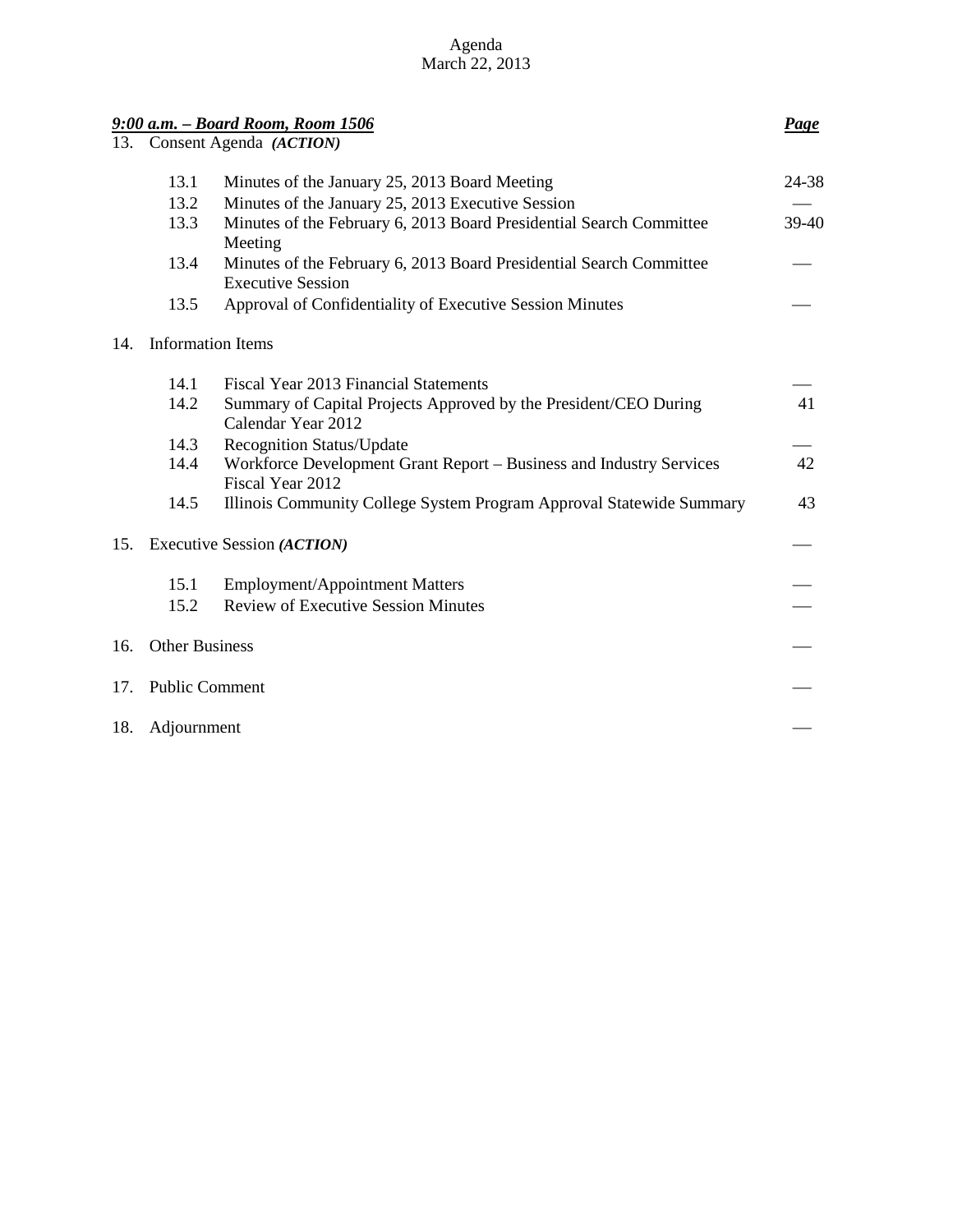Illinois Community College Board

## **ILLINOIS COMMUNITY COLLEGE STUDENTS EXTERNSHIP CEREMONY**

The Illinois Community College Board (ICCB)-Student Advisory Committee (SAC) Leadership Development Externship is a one academic year accelerated leadership development program. This program integrates community college student leaders' experiences, emerging opportunities in the local community, college, and state levels, and relevant academic theory to propel them toward a life of leadership and service whether it be on the local, state or national level(s).

Below is a list of required program components outlined to help prepare the next generation of lifelong leaders to succeed in overcoming tomorrow's challenges and emerging crises:

- $\triangleright$  Community Leader Mentor
- One-on-One Leaders Development Coaching
- Leadership Development Seminars before each of the ICCB-SAC Meetings
- $\triangleright$  Participation in a Study Team to develop relationships & support
- $\triangleright$  Relevant Assignments & Experiences

As part of the externship experience, program participants are expected to take on a leadership role within the 2012-2013 academic year. While this leadership role need not be formalized in an elected office, it is expected that each participant, during the course or academic year, select one area within the SAC where he or she can serve in a leadership capacity. This role or project should be selected/created with coordination and approval of the SAC Advisors.

During this time, ICCB Chairman Alexi Giannoulias and President/Chief Executive Officer Geoffrey Obrzut will issue each student with a certificate of course completion and course completion award.

The ten community college students completing the course are named below:

- Brenda Bedolla
	- Morton College
- Joshua Beneze
	- Kankakee Community College (Student Board Member)
- $\triangleright$  Michael Cirino
	- Kishwaukee College
- $\triangleright$  Nathan Kurz
	- John Wood Community College
- $\triangleright$  Shelby Mason
	- Richland Community College
- Paola Rueda
	- McHenry County College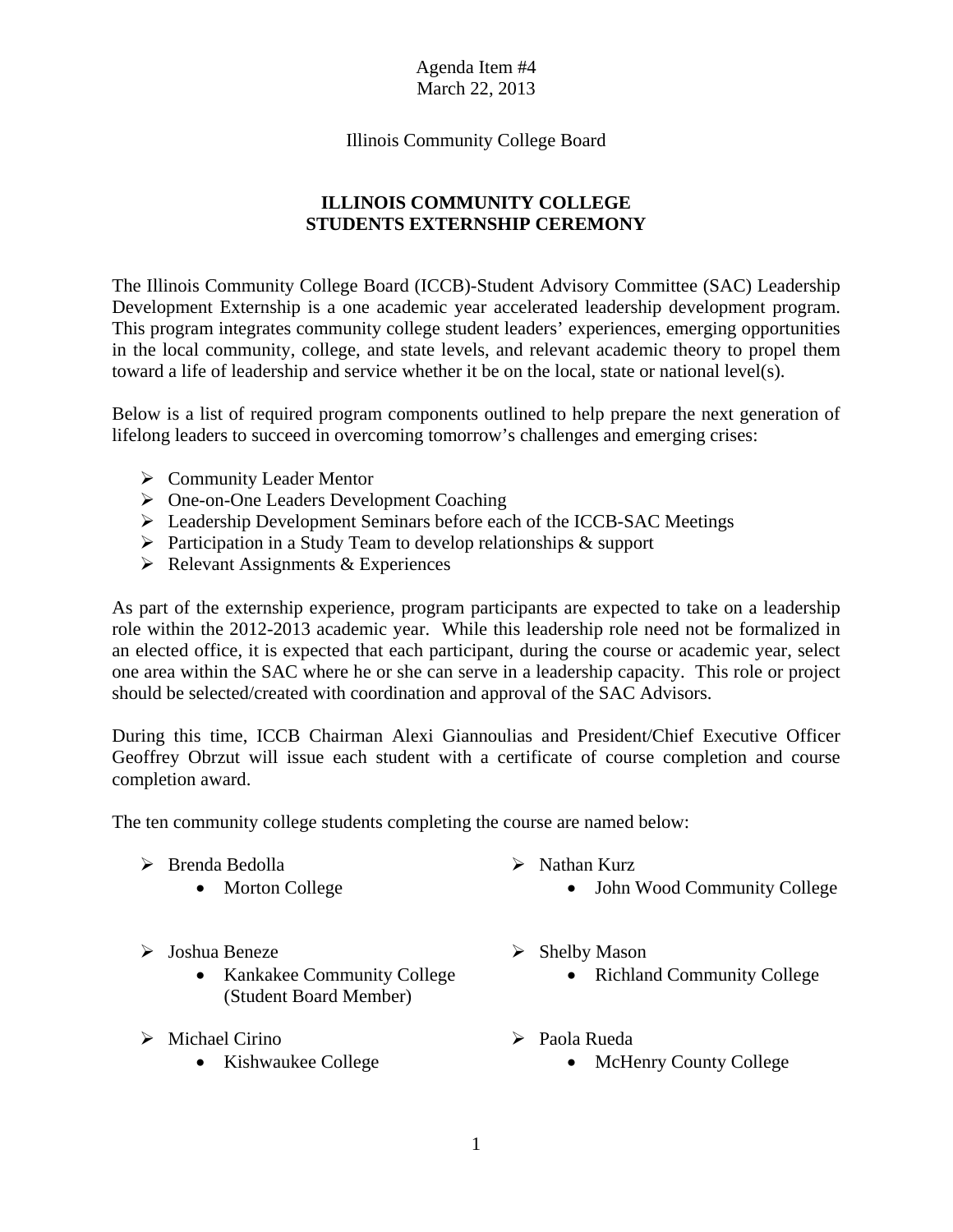- Gladys Sanchez
	- Kishwaukee College
- $\triangleright$  Kyle Vogt
	- Waubonsee Community College (SAC Chair)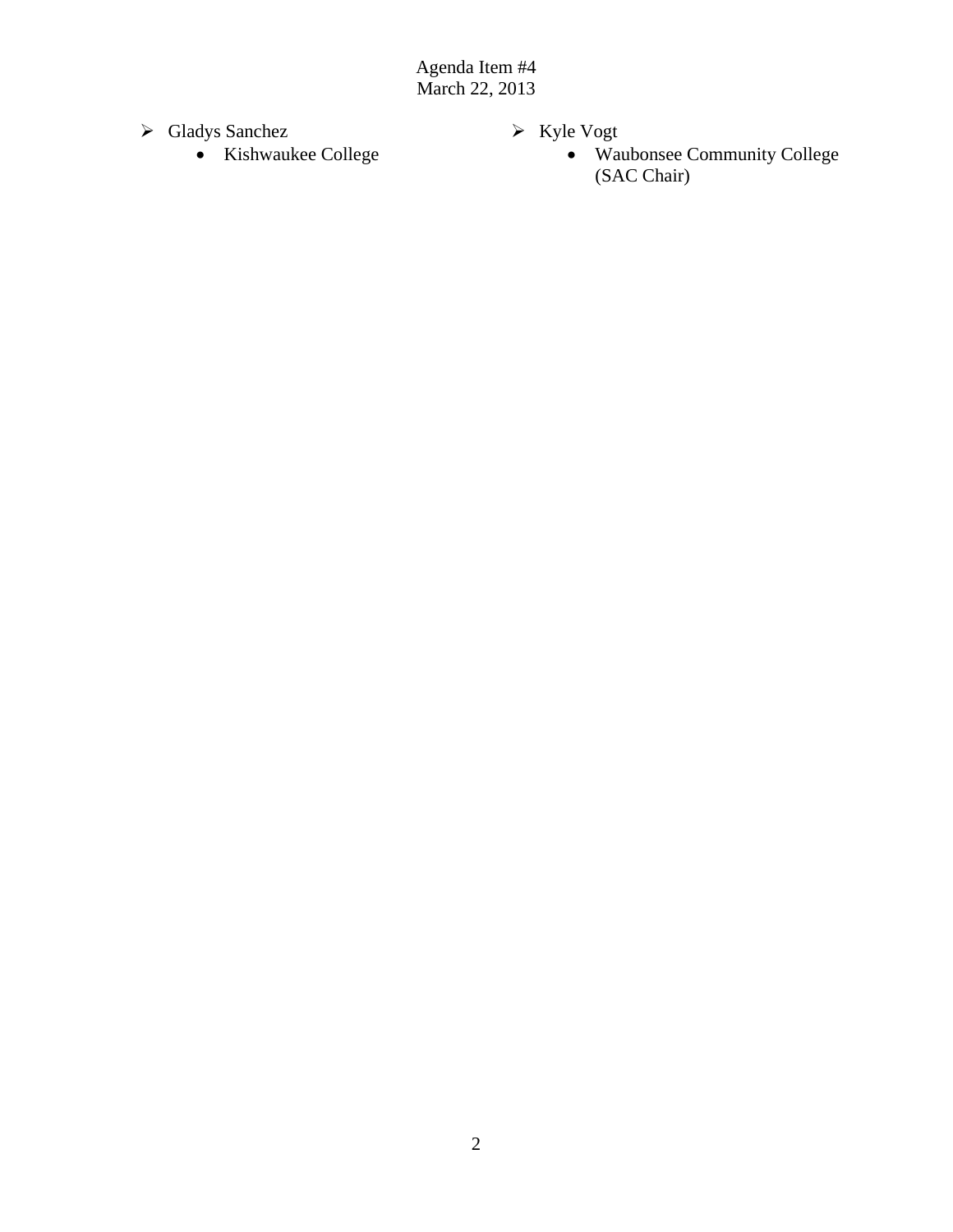#### Illinois Community College Board

## **FISCAL, PERSONNEL, ETHICS, AND CONFLICT OF INTEREST COMMITTEE**

An oral report will be given during the Board meeting on the discussions that took place at the committee meeting held on Friday, March 22, 2013. The discussion items have been outlined below:

- Financial Statements: Fiscal Year 2013
	- State General Funds
	- Special State Funds
	- Federal Funds
	- Bond Financed Funds
- $\triangleright$  Fiscal Year 2013 state cash flow
- $\triangleright$  Contracts and Grants
- Fiscal Year 2014 Budget
	- System Operations
	- Capital
	- Office
- Executive Director Search Update/Discussion
- $\triangleright$  Old Business
- $\triangleright$  New Business
- $\triangleright$  Other discussion and recommendations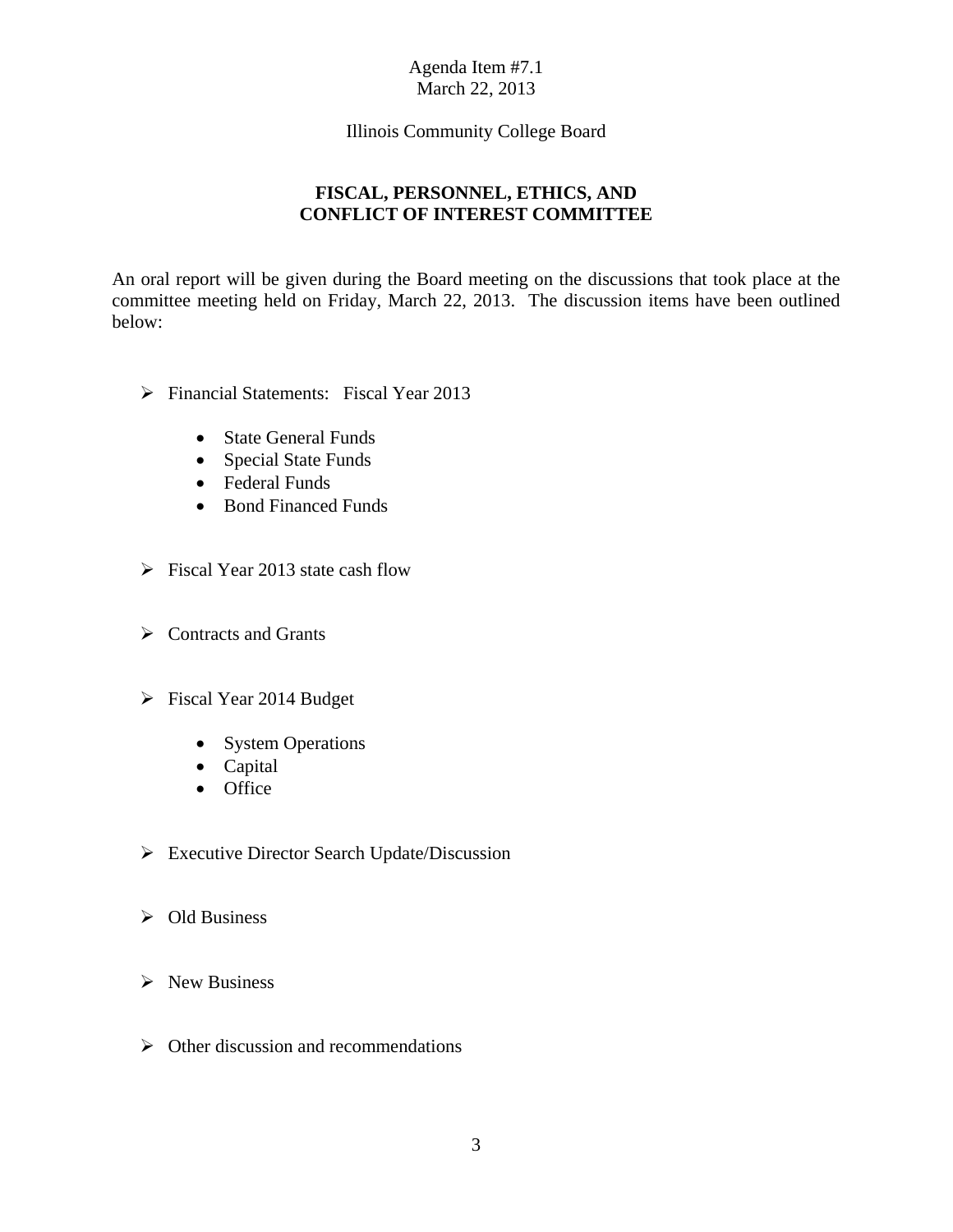Illinois Community College Board

### **ILLINOIS COMMUNITY COLLEGE BOARD ORGANIZATION/TITLE CHANGE**

### **RECOMMENDED ACTION**

It is recommended that the following motion be adopted:

The Illinois Community College Board herby approves the change of title for the Illinois Community College Board's leader and chief administrator from President/Chief Executive Officer to Executive Director.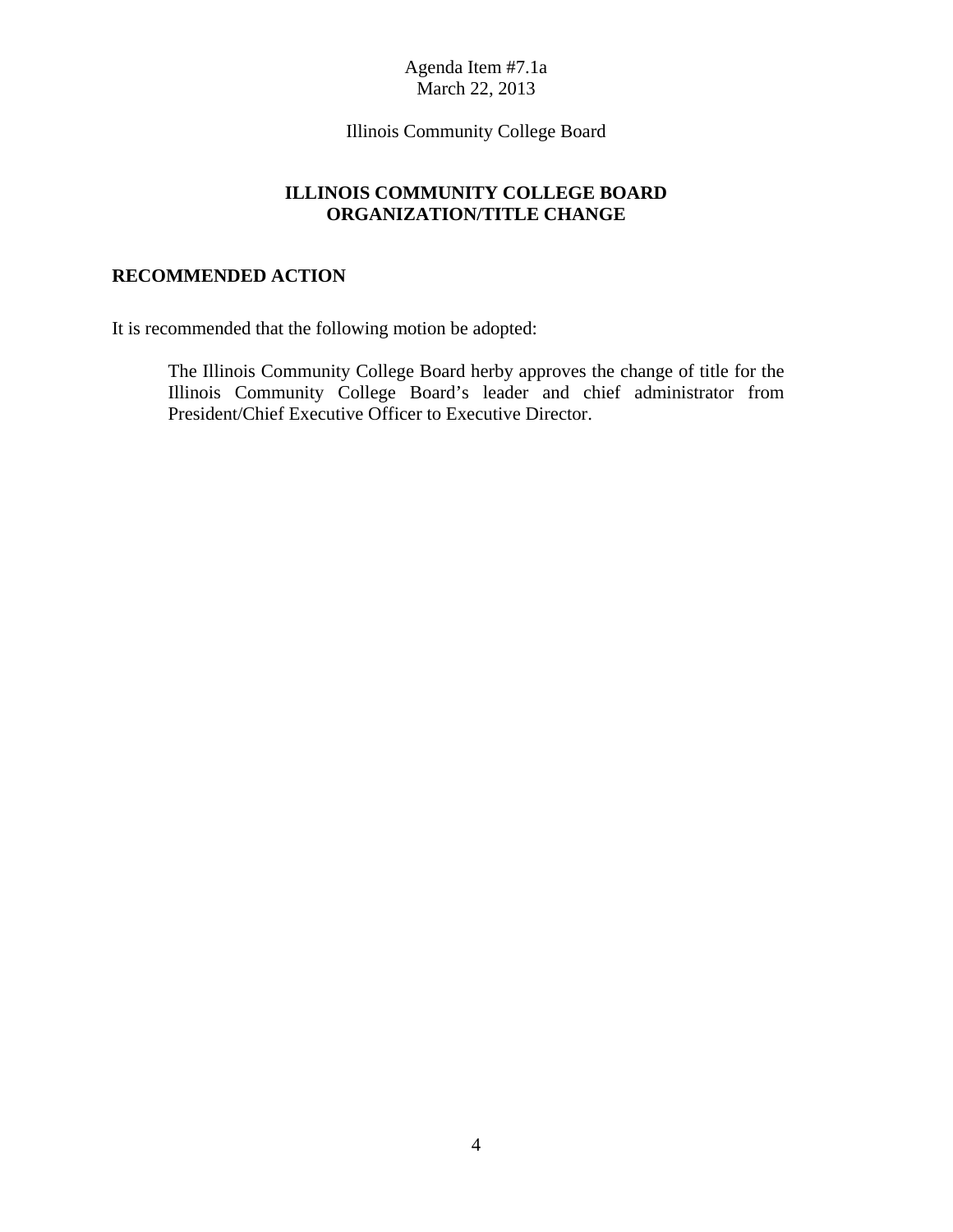Illinois Community College Board

# **ACADEMIC AFFAIRS AND INSTITUTIONAL SUPPORT COMMITTEE**

The Academic Affairs and Institutional Support Committee did not meet.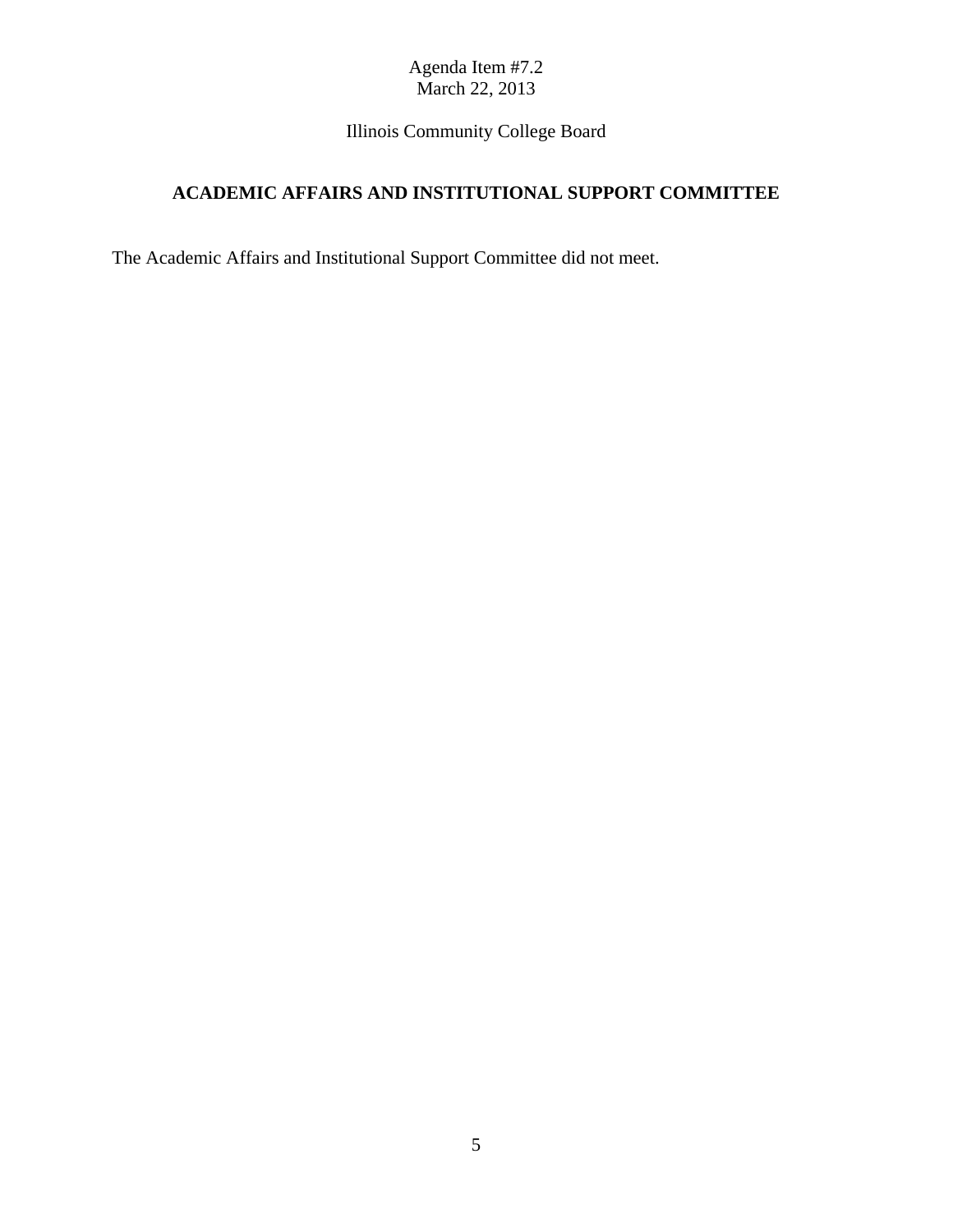#### Illinois Community College Board

### **ADULT EDUCATION AND WORKFORCE DEVELOPMENT COMMITTEE**

An oral report will be given during the Board meeting on the discussions that took place at the committee meeting held on Friday, March 22, 2013. The discussion items have been outlined below:

- ▶ Adult Education State Plan
- $\triangleright$  Strategic Plan for Workforce Education Board Action Item
- $\triangleright$  Illinois Tollway Authority Board Action Item
- Workforce Business and Industry Report Informational Item
- $\triangleright$  Other discussion and recommendations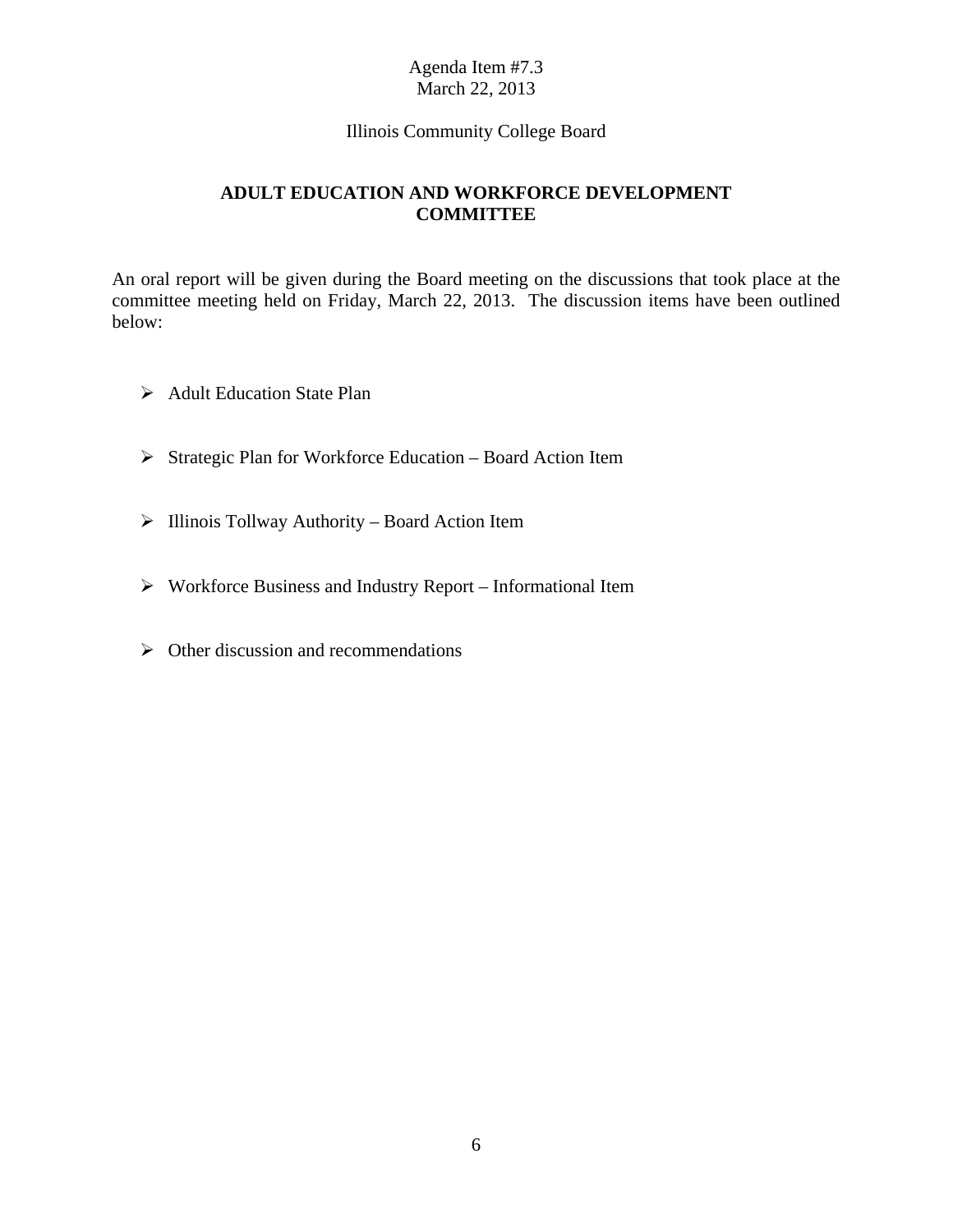## Illinois Community College Board

## **EXTERNAL AFFAIRS COMMITTEE**

An oral report will be given during the Board meeting on the discussions that took place at the committee meeting held on Thursday, March 21, 2013. The discussion items have been outlined below:

- $\triangleright$  Public Information
	- ICCB Magazine
	- Other discussion
- **Legislative Update**
- $\triangleright$  Other discussion and recommendations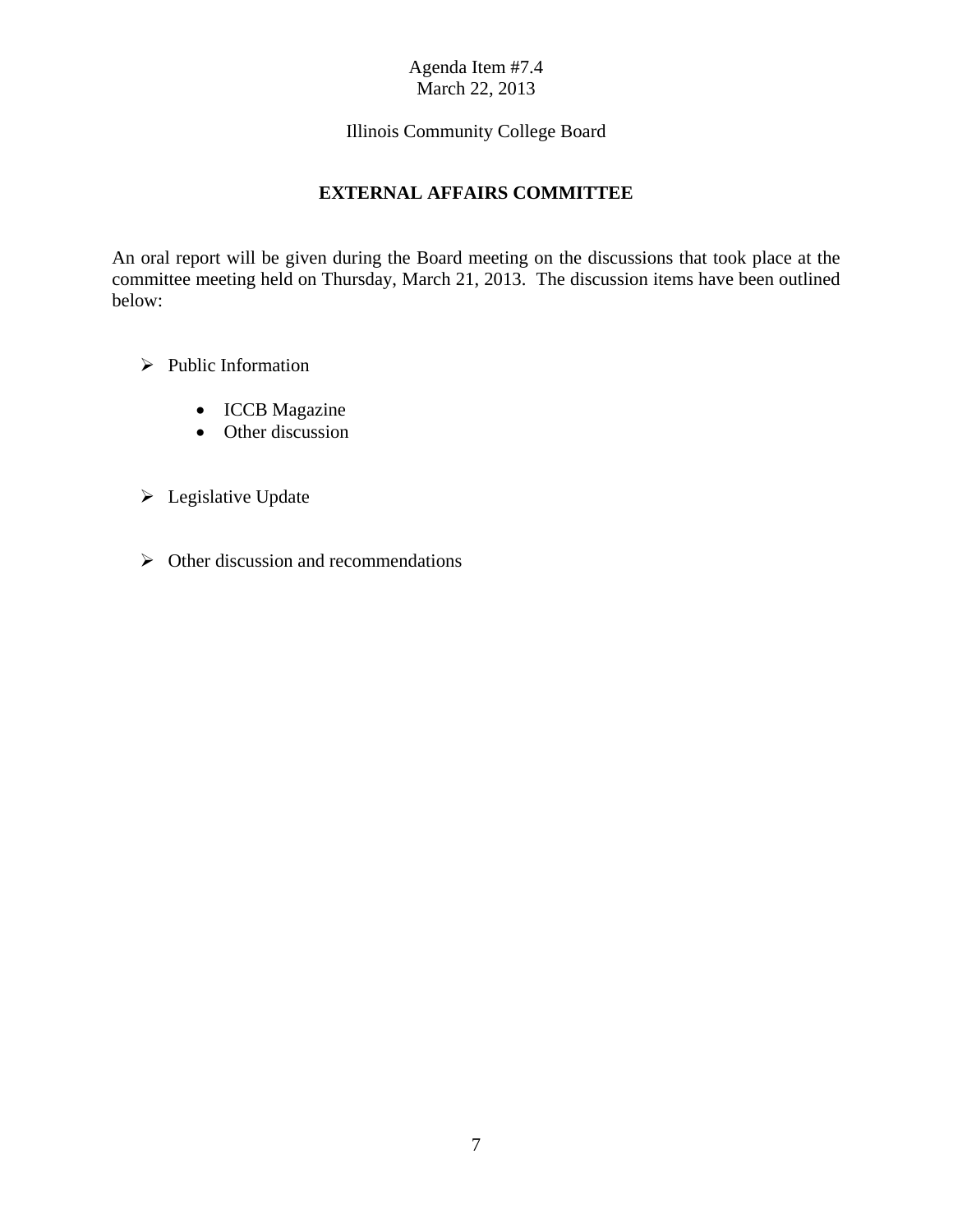#### Illinois Community College Board

#### **BRIDGING THE GAP INTERGOVERNMENTAL AGREEMENT**

The attached Intergovernmental Agreement (IGA) represents a negotiation between the Illinois Community College Board (ICCB) and the Illinois State Board of Education (ISBE) for the implementation of the \$250,000 *Bridging the Gap* project over the course of March 25 – September 30, 2013. The project builds upon important curriculum alignment work that was initially started through Public Act 095-06494—the Illinois College and Career Readiness Pilot Project Act, the eight (8) Educational Policy Improvement Center Workshops that were hosted by the ICCB in the previous two fiscal years, and the *Bridging the Gap: An Illinois Toolkit for Using the Common Core for Secondary and Postsecondary Alignment*. The funds will be used to support curriculum alignment meetings, hosted by community colleges that will focus on English Language Arts and Math and involve the development and/or enhancement of partnerships with high schools and Regional Offices of Education. Funds may be used to 1) kickoff an initial CCSS alignment meeting in a college's district, 2) to continue current alignment conversations focused around implementing the common core standards, or 3) to expand ongoing Common Core implementation conversations that are already taking place.

#### **RECOMMENDED ACTION**

It is recommended that the following motion be adopted:

The Illinois Community College Board hereby authorizes the President/CEO to sign the Intergovernmental Agreement by and between the Illinois Community College Board and the Illinois State Board of Education on behalf of the Board.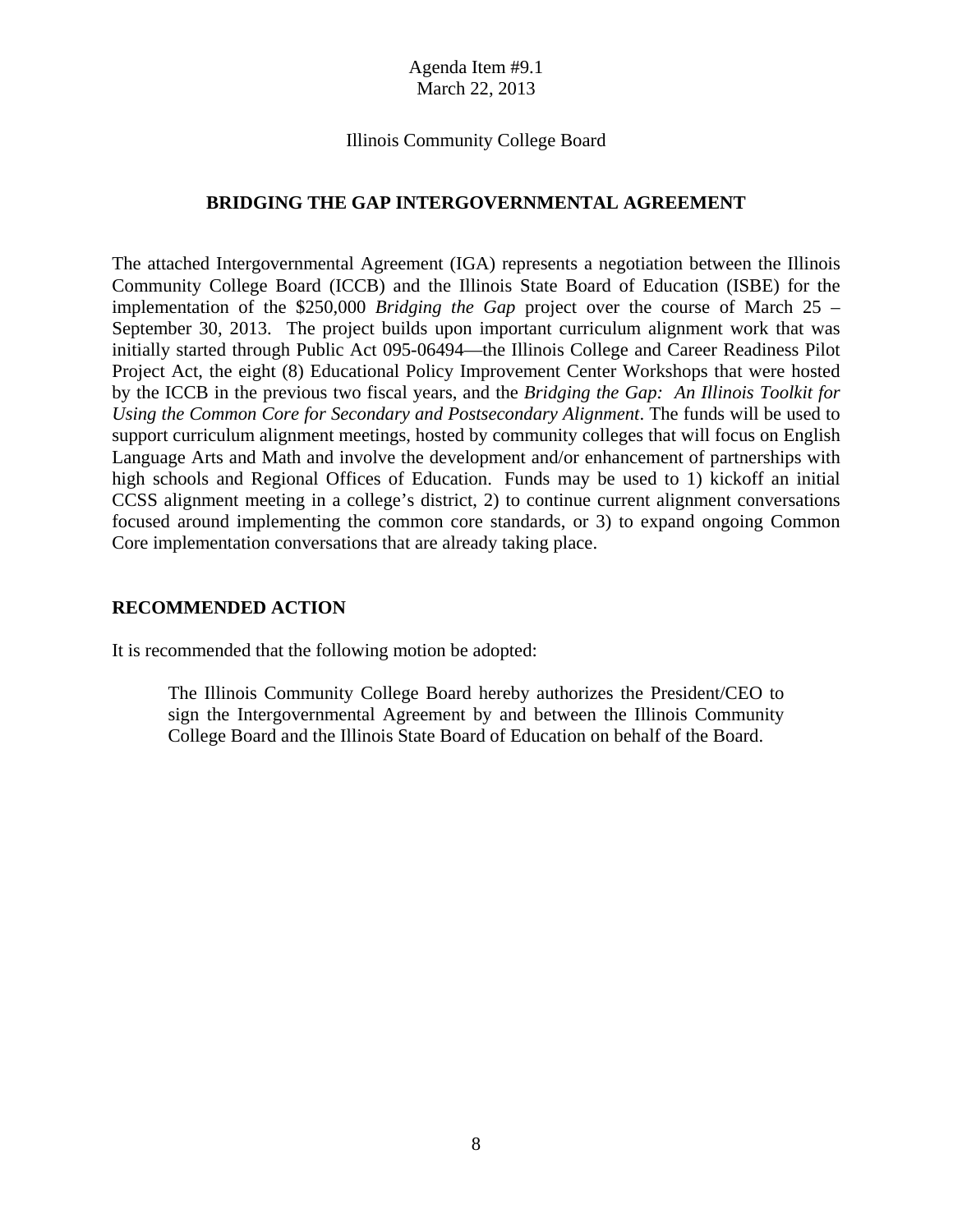#### Illinois Community College Board

#### **THE ILLINOIS TOLLWAY DRIVING THE FUTURE PROGRAM INTERGOVERNMENTAL AGREEMENT**

The Illinois Tollway Authority has begun its \$12 billion *MOVE ILLINOIS: The Illinois*  **Tollway Driving the Future** program which will continue for the next 15 years. As a part of the initiative, the Tollway identified a need to have more small, minority and women owned businesses bid on their upcoming projects. However, there is a shortage of those construction businesses prepared to take advantage of the coming opportunities. As a result of this need, the Illinois Tollway Authority approached ICCB to work together with community colleges to develop a technical assistance program for small, minority and women owned construction businesses.

The Tollway has selected four community college Business and Industry Centers to participate in the project. The college centers are selected in regions where tollway work has begun or will begin in the near future. The colleges include: Prairie State College (lead), South Suburban College, Moraine Valley Community College, and Waubonsee Community College. These colleges will create a "Construction Business Development Center" (CBDC). Funding for this project is \$578,000 for the first year with opportunities for expansions and continuation in subsequent years.

Working collaboratively, the four community colleges will provide small, minority and women owned construction businesses with the customized technical assistance and training needed to bid on small tollway projects under \$5M. Examples of technical assistance and customized training include: working with the Tollway, becoming bonded, preparing and submitting bids, and safety and field operations.

As the Tollway construction work expands across the northern region of the state, more colleges may be included and added under the CBDC umbrella. The Tollway system is eager to work with the Illinois Community College System to deliver customized training that meets the needs of businesses. The ICCB will provide technical assistance and coordination of the project.

The Illinois Tollway Authority initiated an Intergovernmental Agreement and their Finance subcommittee recommended approval of the initiative. The full board approved the Intergovernmental Agreement with ICCB at their meeting on February 28, 2013.

#### **RECOMMENDED ACTION**

It is recommended that the following motion be adopted:

The Illinois Community College Board hereby authorizes the President/CEO to sign the Intergovernmental Agreement by and between the Illinois Community College Board and the Illinois Tollway Authority on behalf of the Board.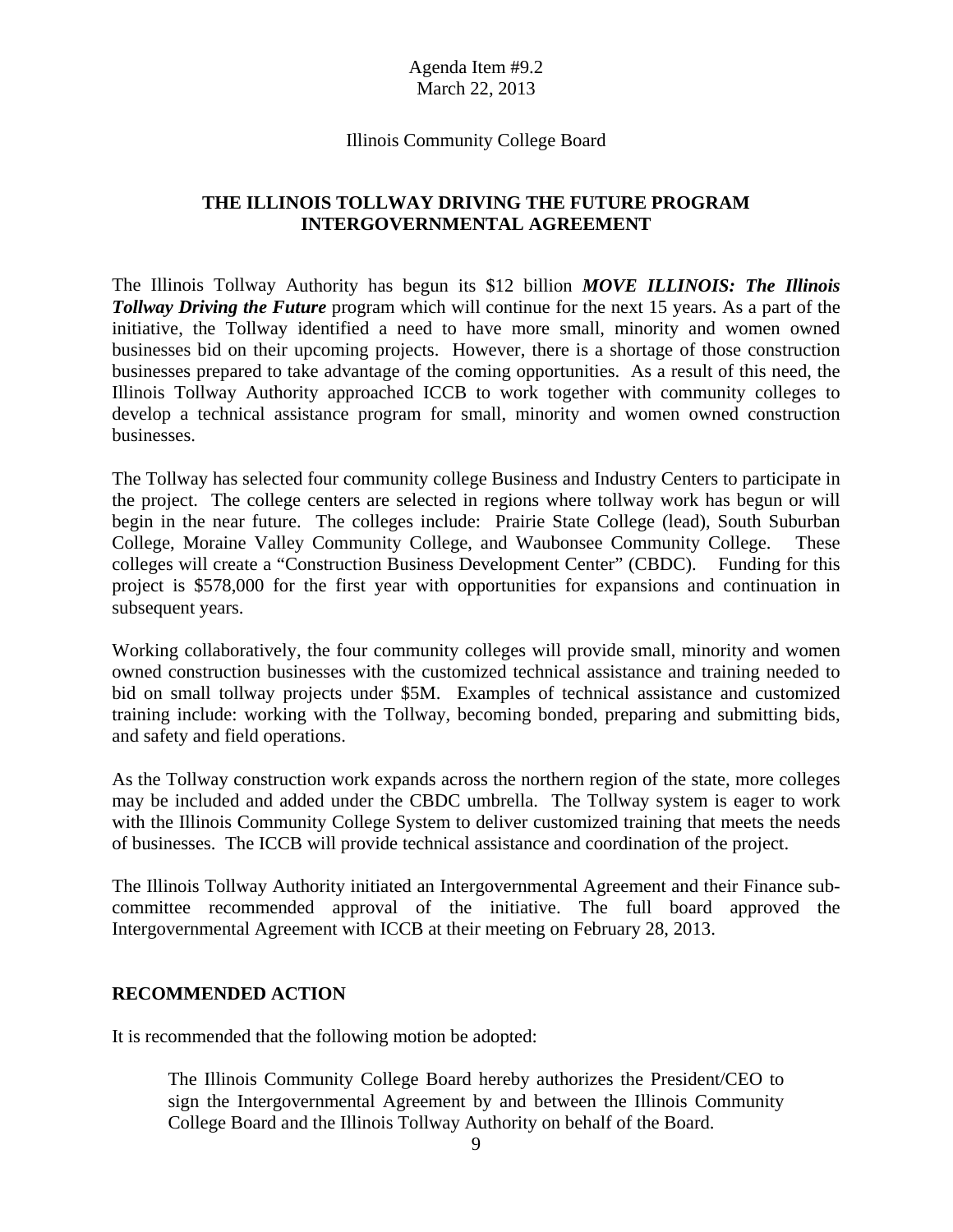Illinois Community College Board

### **WORKFORCE STRATEGIC PLAN FOR THE ILLINOIS COMMUNITY COLLEGE SYSTEM**

The Illinois Community College Board, in partnership with the Illinois Community College Presidents' Council, will engage multiple stakeholders in the creation of a five-year Workforce Education Strategic Plan.

The purpose of a community college system-wide strategic plan is to lay the foundation for future workforce initiatives in the state, attract business, and develop educational opportunities to support students' success as they prepare to enter the workforce. As the largest provider of public workforce training in the state, the system of 48 community colleges ensures that all Illinois residents have educational and training opportunities leading to high wage and high growth employment. Responding to the needs of the community is a core mission of the Illinois Community College System.

This plan will focus on strengthening system-wide visibility and impact by aligning workforce education and training. For this purpose, the development of a strategic plan will enhance an already robust system and will:

- $\triangleright$  ensure education and economic competitiveness for the system at the local and state levels;
- $\triangleright$  strengthen Business and Industry relationships;
- $\triangleright$  maximize employer engagement in the development of relevant programs that will lead to sustainable wages;
- $\triangleright$  enhance education and training at all levels of the system including adult education, business and industry, career and technical education, and continuing education; and
- $\triangleright$  provide integrated options for students to move them quickly into career pathway programs/Programs of Study (POS).

To begin the process, the ICCB will identify a facilitator, identify resources to support the plan development, and convene a taskforce that includes multiple stakeholders. The nine-month Workforce Education Strategic Plan process will lead to several outcomes and opportunities for the Community College System, including:

- $\triangleright$  positioning the Illinois Community College System as the Illinois leader in addressing workforce education and training needs;
- $\triangleright$  developing a statewide definition of workforce that is inclusive of all areas of the system;
- $\triangleright$  developing integrated learning options for students to successfully complete career pathway programs;
- $\triangleright$  identifying resources at the state, federal and national levels to support workforce programs and services;
- $\triangleright$  continuing to build educational opportunities for students that meet local and state employment needs;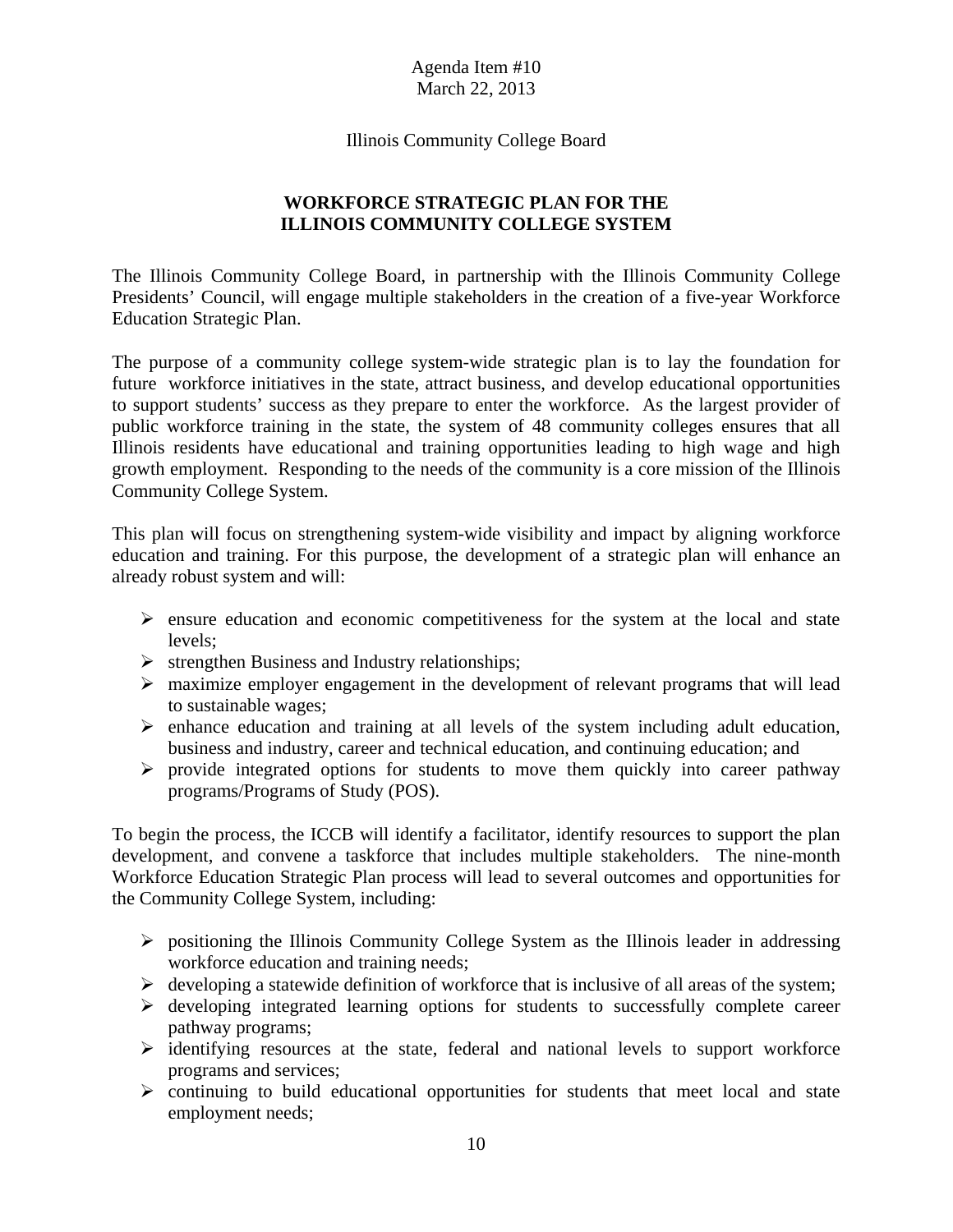$\triangleright$  providing tools and guidelines for the system to use in workforce education and training; and aiding the system to more effectively align with economic development and the state public workforce system.

The Illinois Community College System Strategic Plan for Workforce Education will build upon current successful efforts and will design creative solutions to address the challenges of a new economy, high unemployment rate, and the demand for more highly skilled workers.

### **RECOMMENDED ACTION**

It is recommended that the following motion be adopted:

The Illinois Community College Board hereby grants approval for the staff to move forward in the development of the five-year Strategic Plan for Workforce Education.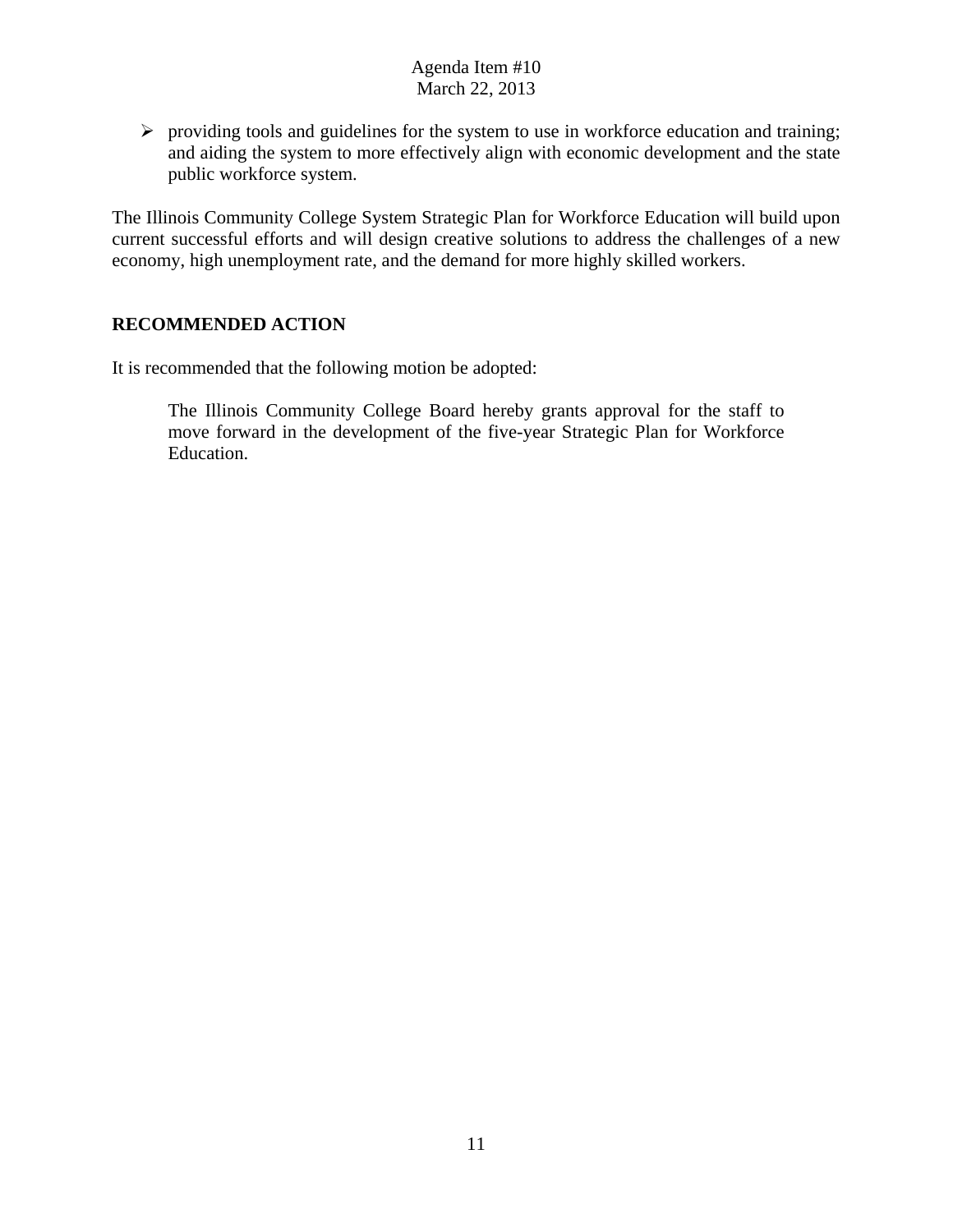### Illinois Community College Board

### **NEW UNITS OF INSTRUCTION**

The Illinois Community College Board is requested to approve new units of instruction for the following community colleges:

### **RECOMMENDED ACTION:**

It is recommended that the following motion be adopted:

The Illinois Community College Board hereby approves the following new units of instruction for the community colleges listed below:

### **PERMANENT PROGRAM APPROVAL**

### Richard J. Daley College

- CNC Machining Advanced Certificate (37 credit hours)
- Factory Automation Advanced Certificate (35 credit hours)

#### John A. Logan College

HVAC Performance Systems Certificate (44 credit hours)

#### Moraine Valley Community College

 $\triangleright$  Sign Language Interpretation Certificate (54 credit hours)

#### Olney Central College

> Information Systems Technology A.A.S. degree (66 credit hours)

### Carl Sandburg College

 $\triangleright$  Biofuels Manufacturing Technology A.A.S. degree (61 credit hours)

### South Suburban College

 $\triangleright$  Speech Language Pathology Assistant A.A.S. degree (68 credit hours)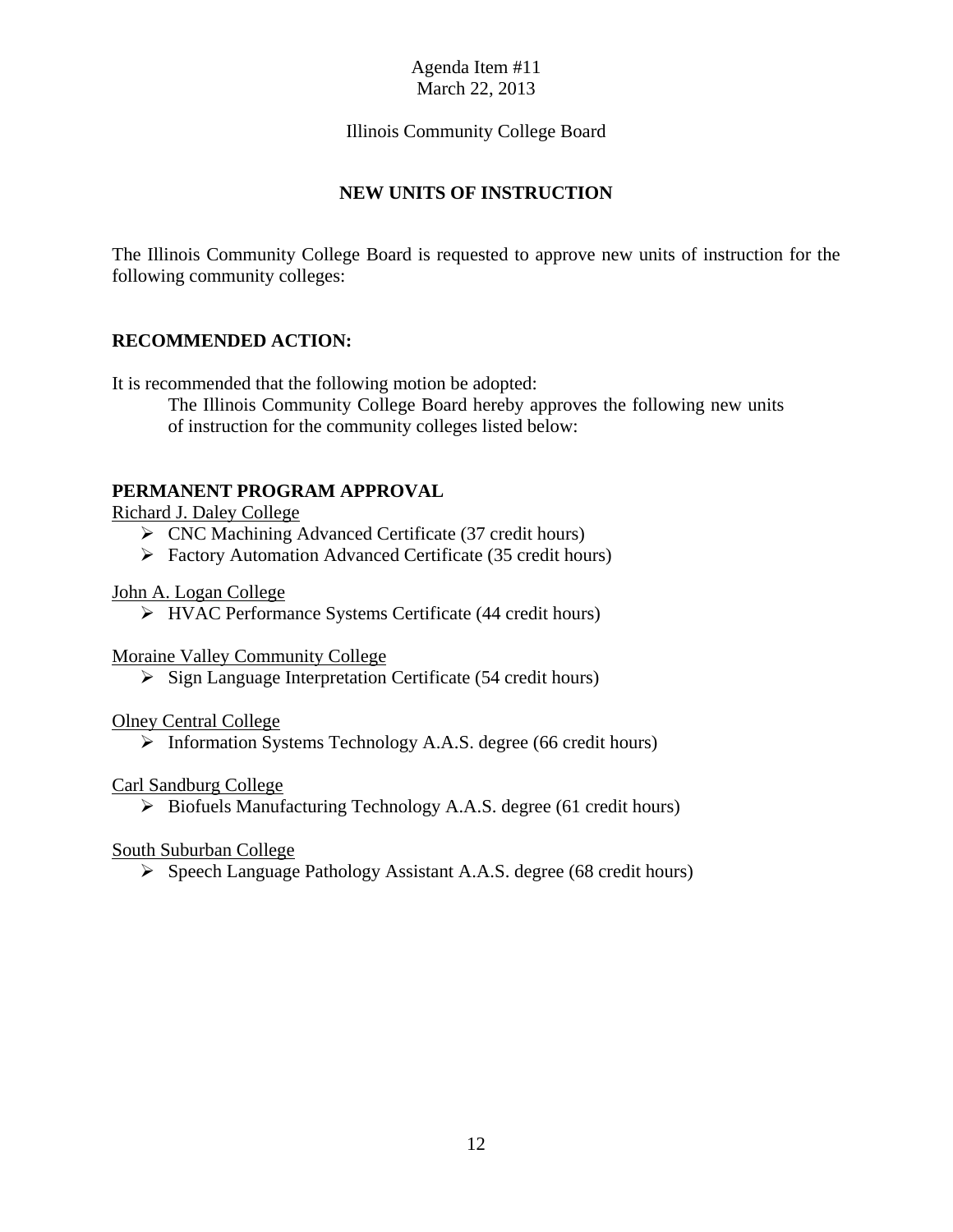### **BACKGROUND**

**Richard J. Daley College,** one of the City Colleges of Chicago, is seeking approval to offer a 37 credit hour "Computer Numerical Control (CNC) Machining" Certificate program. This program will prepare individuals for entry-level employment as CNC machine operators and CNC machinist trainees. The curriculum includes seven (7) credit hours of related general education coursework and 30 credit hours of career and technical education coursework. The career and technical component of the curriculum includes instruction in print requirements and quality assurance, machining processes I and II, CNC fundamentals, CNC milling, CNC turning, SolidWorks, introductory Mastercam, advanced metrology, and wire electrical discharge machining. The curriculum was developed according to National Institute of Metalworking Skills (NIMS) guidelines and will prepare graduates for NIMS credentialing exam in Machining Level 2: Electrical Discharge Machining-Wire. Assessment of student learning objectives will be accomplished through evaluation of a student portfolio containing artifacts of the student's educational achievements. The college was also recently approved to offer a related 19 credit hour basic "CNC Machining" certificate program. The basic certificate provides students with the opportunity to earn five industry-preferred NIMS credentials, leading up to the additional credential upon completion of the advanced certificate.

**Richard J. Daley College**, is also seeking approval to offer a 35 credit hour "Factory Automation" Certificate program. This program will prepare individuals for entry-level employment in the maintenance, repair and installation of manufacturing production equipment. The curriculum includes seven (7) credit hours of related general education coursework and 28 credit hours of career and technical education coursework. The career and technical component of the curriculum includes instruction in industrial electricity, pneumatics, hydraulics, programmable logic controllers, principles of mechanisms, electric motor controls, advanced mechanical systems, computer integrated manufacturing, team dynamics, and mechanics and power. The curriculum was developed according to Manufacturing Skills Standards Council (MSSC) guidelines and will prepare graduates for the MSSC credentialing exam in Maintenance Awareness. Assessment of student learning objectives will be accomplished through evaluation of a student portfolio containing artifacts of the student's educational achievements. The college was also recently approved to offer a related 20 credit hour basic "Factory Automation" certificate program.

Both proposed advanced certificates will provide students with an educational ladder opportunity and lead towards completion of the college's existing Manufacturing Technology Associate in Applied Science (A.A.S.) degree. In addition, Daley's Manufacturing Technology degree articulates towards Bachelor degree programs at Northern Illinois University and Illinois Institute of Technology. Labor market information provided by the college supports the interest in and the need for advanced certificate programs in this field. Furthermore, the proposed certificates would provide students with an opportunity to earn "stackable credentials" within the manufacturing career pathway. The college anticipates an enrollment of two (2) full-time and six (6) part-time students the first year, increasing to 10 full-time and 20 part-time students by the third year for each certificate program. The programs will require seven (7) existing part-time faculty the first year, with the addition of one (1) full-time and one (1) part-time faculty during the second year. Qualified faculty hold a minimum of NIMS (National Institute of Metalworking Skills) certification, five years related occupational experience.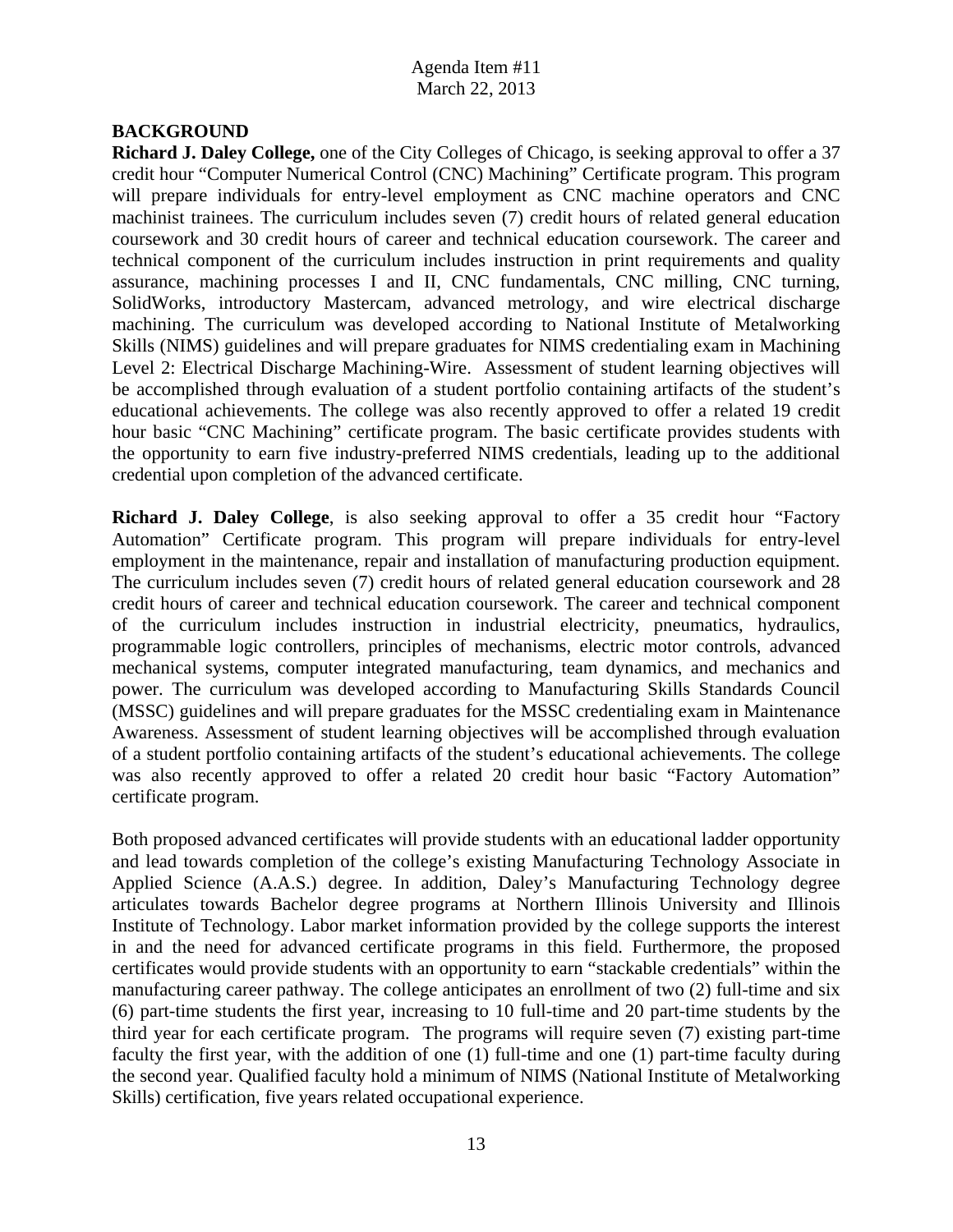The majority of career and technical education faculty hold a minimum of an Associate's degree in Manufacturing Technology or related field, five years related occupational experience and one year teaching experience. All facilities and equipment are in place through existing program offerings to adequately support the proposed certificates. No new costs are anticipated to implement the programs during year one; however, \$70,000 during years two and three will be budgeted to support the addition of faculty.

**John A. Logan College** is seeking approval to offer a 44 credit hour "HVAC Performance Systems" Certificate program. This program will prepare individuals for entry-level employment in energy analysis. Students will be prepared to perform energy audits, make recommendations for energy conservation, and implement cost-effective, energy-efficient measures that make heating and cooling systems operating at their maximum potential. The curriculum consists of six (6) credit hours of related general education coursework and 38 credit hours of career and technical education coursework. The career and technical component of the curriculum includes instruction in basic electricity and wiring, blueprint reading, power distribution and motors, introductory and advanced heating, refrigeration and air conditioning, geothermal systems, installation of HVAC systems, building systems performance, energy auditing and thermography, and weatherization. Assessment of student learning objectives will be achieved evaluation of the student's performance on a comprehensive written and performance test including an energy audit simulation exercise. The curriculum was designed according to the Leadership in Energy and Environmental Design (LEED) standards for certification in the field and will prepare graduates for the Partnership for Air Conditioning, Heating & Refrigeration Association (PAHRA)'s Industry Competency Exam (ICE). The program will also prepare individuals for attaining the required Section 608 Refrigerant Handling License through the Illinois Environmental Protection Agency (IEPA).

Labor market information provided by the college supports the interest in and the need for a formalized training program in this field. The college developed the proposed program through collaboration with the Illinois Green Economy Network (IGEN), a grant funded initiative charged with the promotion and development of training programs that meet the needs of industry in new and emerging green technology and provide green career pathways for students. The college anticipates an enrollment of 12 full-time and four (4) part-time students the first year, increasing to 18 full-time and 15 part-time students by the third year. The program will require two (2) existing full-time faculty to implement the program. Qualified career and technical education faculty hold a Bachelor's degree in HVAC Technology and Electronics Technology possess at least three years related occupational experience and one year teaching experience. Many existing resources, such as facilities and instructional materials, will be shared with existing related programs in HVAC technology. The cost to implement the program is estimated at \$8,880 the first year for equipment purchases, and no new costs during the second and third years. The program will be supported through the IGEN Career Pathways Grant during the first three years, and subsequently through student tuition and fees.

**Moraine Valley Community College** is seeking approval to offer a 54 credit hour "Sign Language Interpretation" Certificate. This program will prepare individuals for employment as sign language interpreters in a variety of settings. The curriculum includes 48 credit hours of required career and technical education coursework and six (6) credit hours of specialized electives.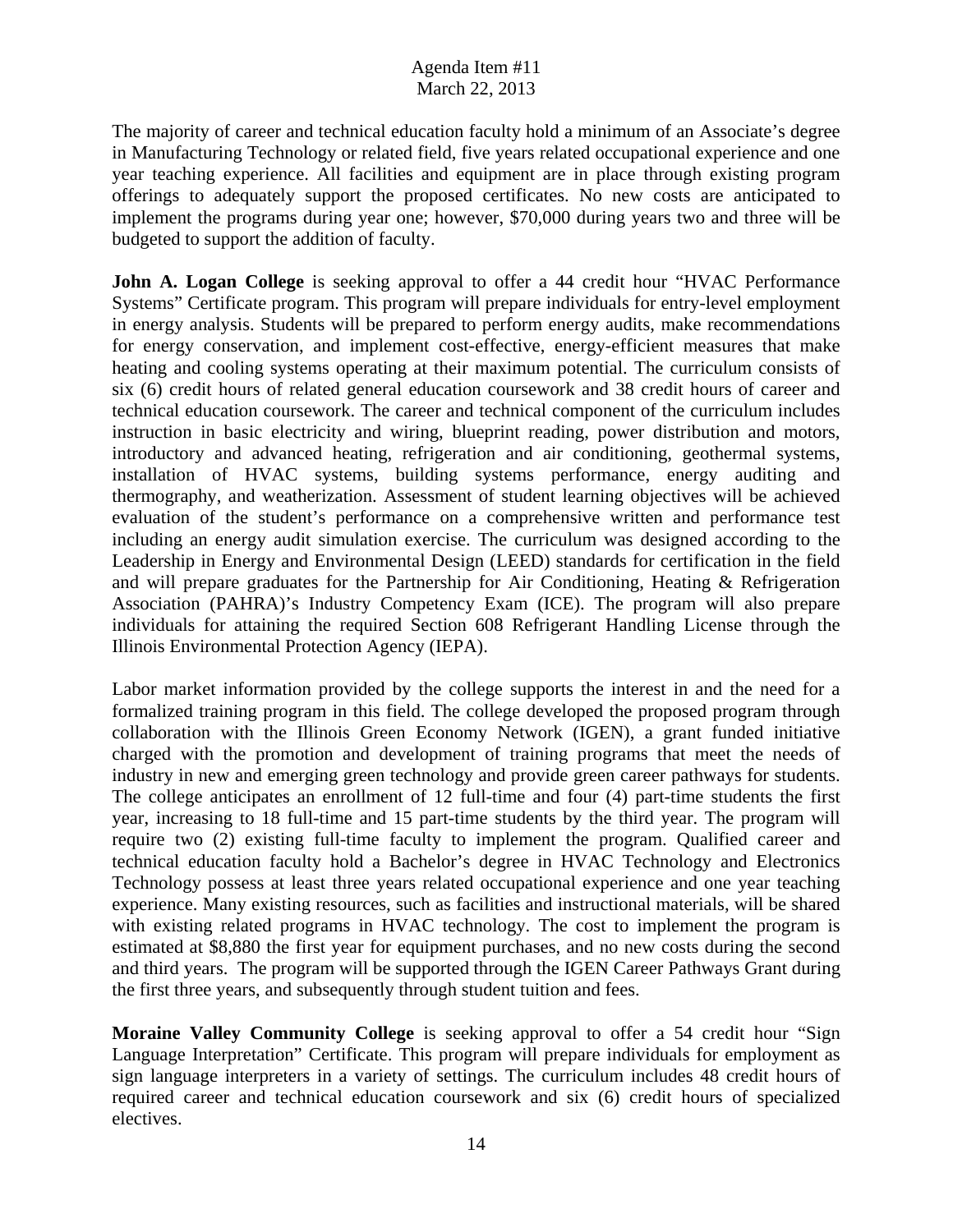The curriculum includes instruction in beginning, intermediate and advanced American Sign Language, introductory, intermediate and advanced interpreting, interpreting professions, finger spelling and numbers in ASL, deaf culture and history, ethics for interpreters, linguistics of ASL, classifiers in ASL, Advanced ASL, ASL to English interpreting, transliterating, and an interpreting practicum. The curriculum was developed according to the Commission on Collegiate Interpreter Education (CCIE) guidelines and will prepare graduates for the appropriate level of credentialing for entry-level employment in Illinois. Currently, community interpreters are required to earn licensure through the Illinois Deaf and Hard of Hearing Commission (IDHHC), while educational interpreters are required to gain approval from the Illinois State Board of Education (ISBE). Assessment of student learning will be achieved through comprehensive performance exams and observation during their interpreting practicum.

Labor market information provided by the college supports the interest in and the need for a training program in this field of study. According to the Illinois Department of Employment Security (IDES), employment of "interpreters and translators" is expected to increase by 34.5 percent through 2020 statewide, over four times the state average growth of employment for all occupations. Based on 2000 Census data, the deaf and hard of hearing population in Chicago and Metropolitan area counties alone totaled well over 670,000 people, with approximately 1,068,058 total statewide. According to the IDHHC there are only 658 licensed interpreters in the state. The college anticipates an enrollment of five (5) full-time and five (5) part-time students the first year, increasing to 10 full-time and 10 part-time students by the third year. The program will require three (3) new part-time faculty for implementation. Qualified faculty require a Bachelor's degree in ASL or Linguistics, RID (Registry of Interpreters for the Deaf) certification, a minimum of five years occupational experience, and three years teaching experience. Facilities are in place to adequately support the program; however some new video equipment will be purchased over the first three years of operation. Costs to implement the program will be approximately \$2,500 per year for the first three years. Student tuition and fees will otherwise support the program.

**Olney Central College**, one of the Illinois Eastern Community Colleges, is seeking approval to offer a 66 credit hour Associate in Applied Science (A.A.S.) degree in "Information Systems Technology". The program will prepare individuals for entry-level employment in information technology working in a variety of applications including computer software, networking, database administration, and computer hardware or email administration. The curriculum consists of 15 credit hours of required general education coursework and 51 credit hours of career and technical education coursework. The career and technical component includes instruction in information technology fundamentals, computer maintenance and repair, business database systems, business applications computing, web and mobile application development, JAVA programming web and mobile, operation systems, network operating systems, LANs, WANs, and Wireless networks, network security, CompTIA A+ and Net+, Microsoft Certified Systems Associate (MCSA) Windows and Windows Server, and a required IT work-based learning experience. The program was developed to include standards that will prepare graduates for industry certifications in the following areas: CompTIA A+, CompTIA Network+, CompTIA Security+, Microsoft Certified Desk Top Technician, Microsoft Certified Applications Specialist, MCSA Windows 8 and MCSA Windows Server 2012. Assessment of student learning will be achieved through evaluation of the student's performance on credentialing practice tests, as well as through observation during the work-based learning component.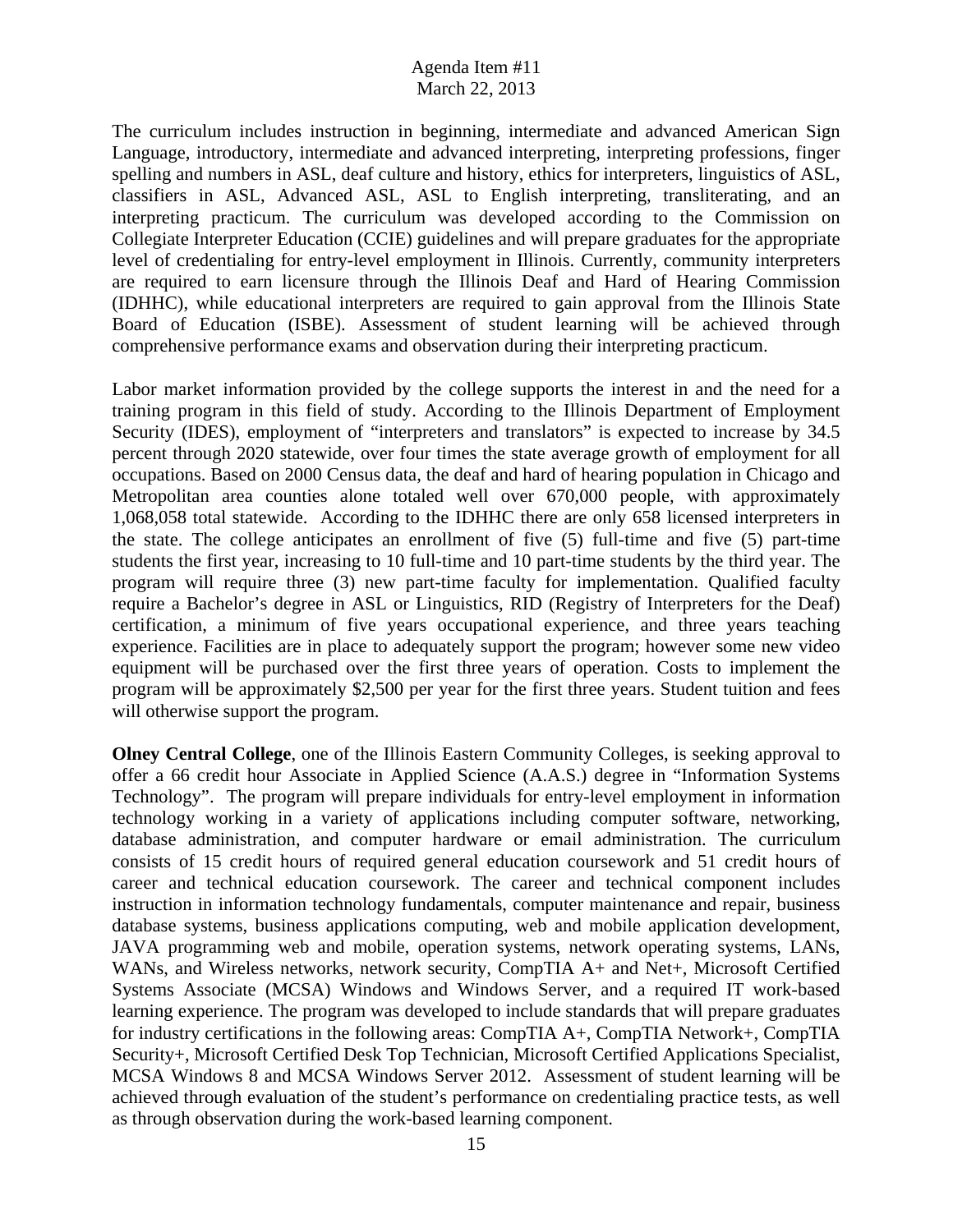Coursework will be available in classroom, online and hybrid settings. The college was also recently approved to offer a related short-term certificate program in Information Systems Technology. The proposed degree will provide an educational ladder opportunity for students, as well as articulate into SIU-C's Information Technology Bachelor of Science (B.S.) degree program for students interested in pursuing baccalaureate education.

Labor market information provided by the college supports the interest in and need for an associate level degree program in this field of study. According to the Illinois Department of Employment Security (IDES), employment in related IT occupations is expected to increase between 13.5 percent for "computer support specialists" and 19.7 percent for "network systems and data analysts". The college anticipates an enrollment of 10 full-time and five (5) part-time students the first year, increasing to 18 full-time and 10 part-time students by the third year. Two (2) new part-time and two (2) existing part-time faculty will be required to implement the program. Qualified faculty will hold a Bachelor's degree in Information Technology, two years related occupational experience, and two years teaching experience. While facilities will be shared with other related program, the college anticipates purchasing some new computer hardware and software, as well as educational resource materials to support the proposed program. Costs to implement the program are projected at \$43,824 the first year, \$48,986 the second and third years. Higher second and third year costs reflect the addition of faculty to manage increasing enrollments. Student tuition and fees will otherwise support the program.

**Carl Sandburg College** is seeking approval to offer a 61 credit hour "Biofuels Manufacturing Technology" Associate in Applied Science (A.A.S.) degree. This program will prepare individuals for entry-level employment as technicians in renewable energy (biofuels production and wet/dry ethanol production), waste water control and/or chemical processing fields. The curriculum includes 23 credit hours of required general education coursework, including chemistry, biology and environmental science content, all of which is transferrable at the baccalaureate level to provide students maximum mobility in further pursuit of higher education. The curriculum also consists of 38 credit hours of required career and technical coursework in biofuels fundamentals, ethanol production, biodiesel production, electronics fundamentals, industrial electrical control, hydraulics and pneumatics, electro-hydraulic process control, water control and treatment, process control and instrumentation, total quality management, industrial safety, and a required work-based learning experience in biofuels manufacturing. Assessment of student learning will be achieved through evaluation of the student's performance on a cumulative lab demonstration and during their work-based learning experience.

Labor market information provided by the college supports the interest in and need for an associate's level training program in this field of study. The college developed the proposed program through collaboration with the Illinois Green Economy Network (IGEN), a grant funded initiative charged with the promotion and development of training programs that meet the needs of industry in new and emerging green technology and provide green career pathways for students. Curricula developed in response to IGEN needs are expected to provide options for students to transfer as well as train students with strong technical skills that will support a green economy. The college has identified the need for better skilled technicians among its local employers in this industry. Currently, there are eight biofuels production plants within 50 miles of Carl Sandburg College, 56 plants within Illinois, 149 ethanol production and 42 biodiesel processing plants in the Midwest.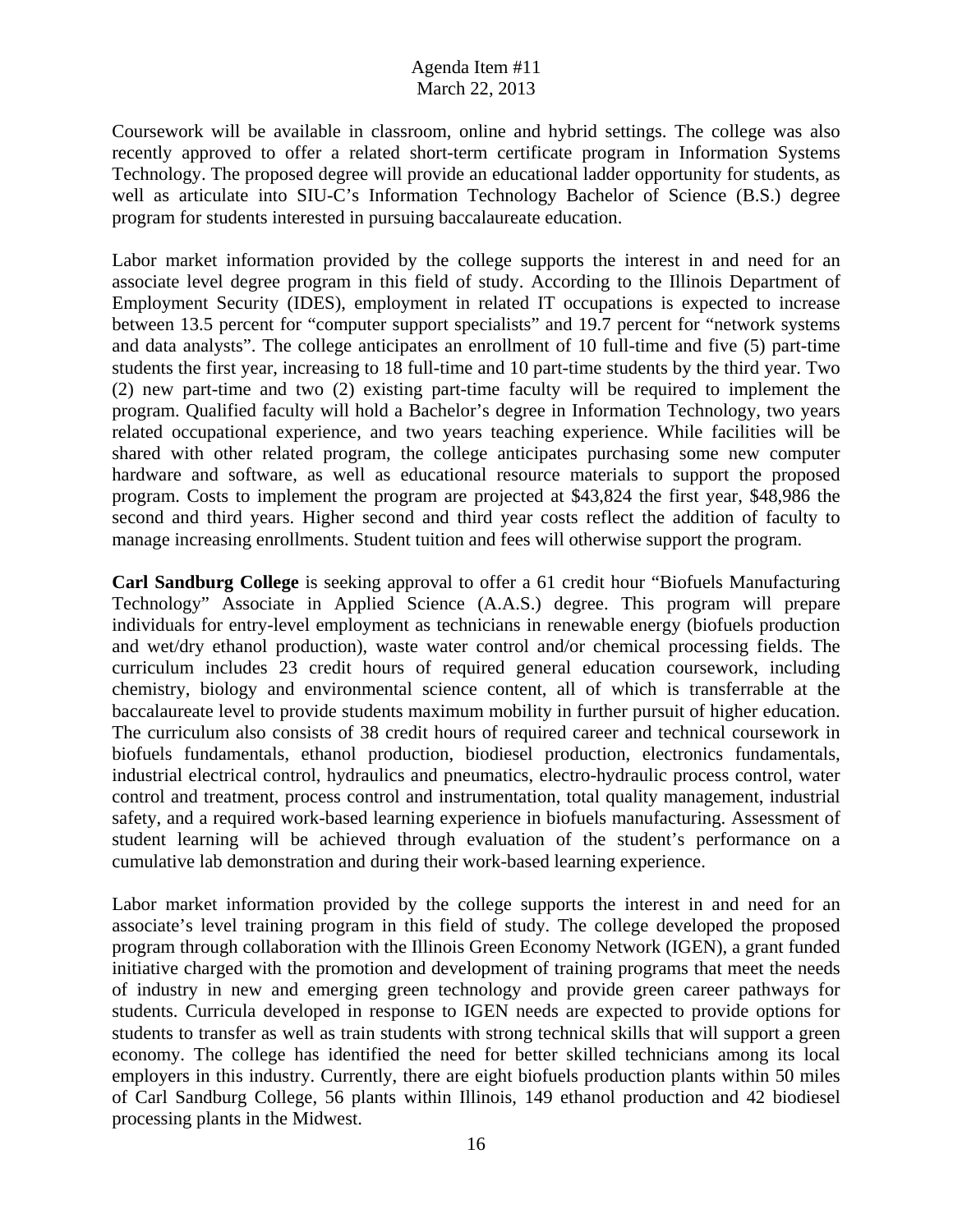Employment outlook for technicians in this field is good, as demand within the college's district (11 percent) is higher than the average for all occupations statewide (8.6 percent) through 2020, according to the Illinois Department of Employment Security (IDES). The college anticipates an enrollment of 12 full-time students per year during the first three years of the program. The program will require one (1) new full-time faculty person to implement. Qualified faculty will hold a Bachelor's of Science in an Agriculture field, and five years of related occupational experience in biofuels production. The program will require initial equipment, lab and classroom supply purchases during the first year. Facilities are otherwise in place to adequately support the program. Costs to implement the program will be approximately \$369,232 the first year, \$112,759 the second year, and \$115,962 the third year. Student tuition and fees will otherwise support the program.

**South Suburban College** is seeking approval to offer a 68 credit hour "Speech Language" Pathology Assistant" Associate in Applied Science (A.A.S.) degree. This program will prepare individuals for employment as assistants to licensed speech language pathologists in a variety of clinical and educational settings, including K-12. The program was developed according to American Speech-Language Hearing Association (ASHA) guidelines, will prepare graduates for the required SLPA licensure in the State of Illinois, and the required ISBE (Illinois State Board of Education) certification to work in K-12 settings. The curriculum consists of 24 credit hours of required general education coursework, and 44 credit hours of required career and technical education coursework. The career and technical component includes instruction in introductory SLPA, medical terminology, anatomy and physiology for SLPAs, language development in children, communication disorders in children and adults, voice and diction, introductory phonetics, SLPA screening and intervention, public health issues, case study and management, clinical observation and a required clinical field experience. Assessment of student learning will be achieved through evaluation of the student's performance during the clinical laboratory experience.

Labor market information provided by the college supports the interest in and the need for an associate's degree training program in this field of study. Locally, district elementary and secondary schools have been looking to fill the need for classroom speech language assistance. The proposed training program would fulfill that need. The college anticipates an enrollment of 20 full-time students the first year, increasing to 40 full-time enrollments by the third year. Two (2) new part-time faculty will be required to implement the program. Qualified faculty will hold a Master's degree in Speech Language Pathology, hold a valid SLP license in the State of Illinois, have three to five years of related occupational experience, and at least one year teaching experience is preferred. Some new equipment and supportive classroom materials will be purchased to support the program; however adequate existing facilities are already in place. Costs to implement the program will be approximately \$1,300 the first year, with no new costs anticipated during the second and third years of operation. Student tuition and fees will otherwise support the program.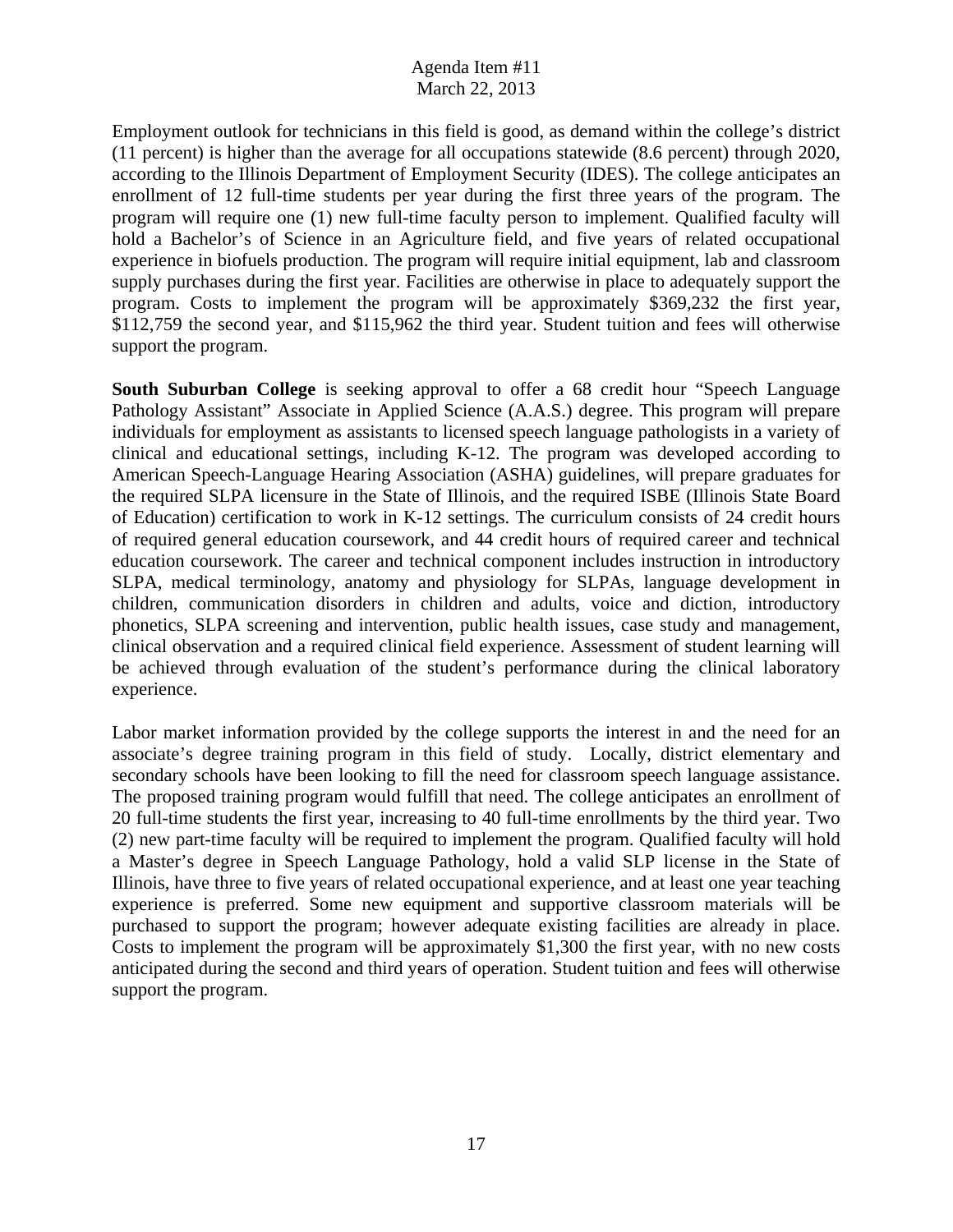### **TEMPORARY PROGRAM APPROVAL**

### Lake Land College

 $\triangleright$  Welding A.A.S. degree (65.5 credit hours)

### **BACKGROUND**

Lake Land College is seeking temporary approval to offer a 65.5 credit hour Associate in Applied Science (A.A.S.) degree for a period of three years. This program will prepare individuals for entry-level employment, as well as advancement opportunities, in welding. The curriculum was developed according to standards of the American Welding Society (AWS) and will prepare graduates for AWS credentialing as a Level I and Level II Welders. The curriculum consists of 16 credit hours of required general education coursework, and 49.5 credit hours of required career and technical education coursework. The career and technical component of the curriculum includes instruction in blueprint reading, industrial safety, properties of metal, metal cutting and fabrication, welding fundamentals, introductory and advanced shielded metal arc welding, introductory and advanced gas metal arc welding, gas tungsten arc welding, gas tungsten arc welding-aluminum, gas tungsten arc welding-stainless steel, mechanical drive systems, pipe fitting and welding, introductory machining procedures, fluid power, rigging and hoisting, fluid power, and a supervised work-based learning experience in welding. Assessment of student learning will be achieved through portfolio review and a final project.

Labor market information provided by the college supports the interest and the need for an associate's degree level training program in this field. According to the Illinois Department of Employment Security (IDES), employment of "welders" is expected to increase by 6.2 percent statewide through 2020. The college has worked with their advisory committee and local industry to develop a program that will increase the employability of students and existing workers. The college is seeking temporary approval to monitor the need for the program and the success of its graduates in the short-term. Currently, the college offers a related 26.5 credit hour certificate program. The proposed degree would provide an educational and skill ladder opportunity for existing certificate students and recent graduates. The college anticipates an enrollment of 15 students the first year. *Permanent approval will be considered after an operational period of three years, based on program outcomes.*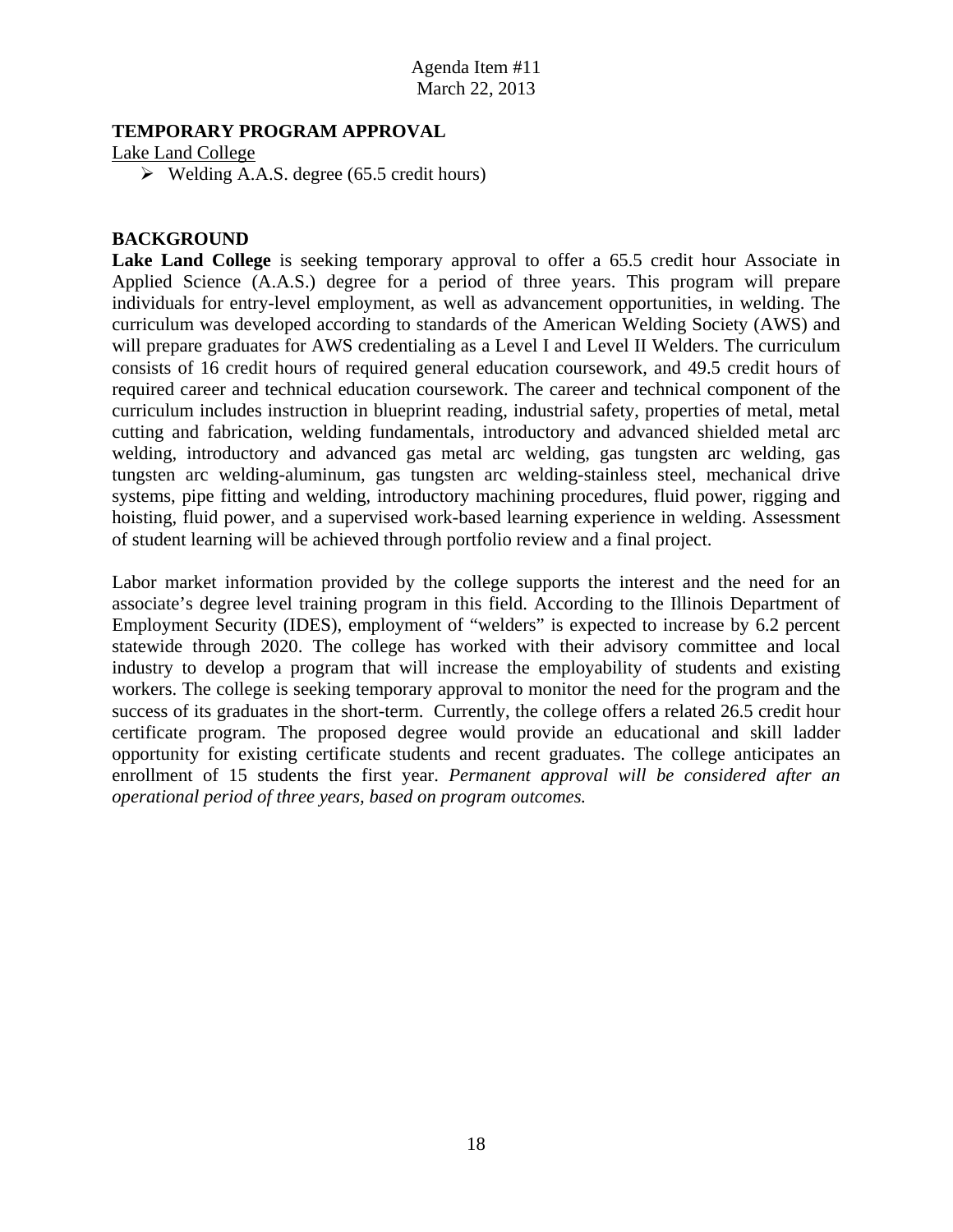## **INFORMATION ITEM – BASIC CERTIFICATE PROGRAM APPROVAL**

Following is a list of Basic Certificates (less than 29 credit hours) that have been approved on behalf of the Illinois Community College Board by the President/CEO since the last Board meeting:

### **Permanent Program Approval**

Richard J. Daley College

- $\triangleright$  CNC Machining Basic Certificate (19 credit hours)
- Factory Automation Basic Certificate (20 credit hours)
- Quality Assurance Certificate (16 credit hours)

College of DuPage

- Cardiac Interventional Radiography Specialist Certificate (7 credit hours)
- $\triangleright$  iPhone/iPad Developer Proficiency Certificate (16 credit hours)
- $\triangleright$  Polysomnography Certificate (24 credit hours)
- $\triangleright$  Weather Hazards & Preparedness Certificate (16 credit hours)

Elgin Community College

 $\triangleright$  Group Fitness Professional Certificate (4 credit hours)

Kankakee Community College

 $\triangleright$  Sustainable Resource Management Certificate (6 credit hours)

### Kaskaskia College

- $\triangleright$  Basic Restaurant Management Certificate (13 credit hours)
- Advanced Restaurant Management Certificate (15 credit hours)
- Aeronautical Science Certificate (18 credit hours)

#### Lewis & Clark Community College

 $\triangleright$  Installer/Technician Journeyman Certificate (24 credit hours)

#### Olney Central College

 $\triangleright$  Information Systems Technology Certificate (25 credit hours)

#### Rend Lake College

 $\triangleright$  Medical Coding Certificate (26 credit hours)

#### Spoon River College

- $\triangleright$  Caregiver Certificate (16 credit hours)
- $\triangleright$  Medical Unit Secretary Certificate (27 credit hours)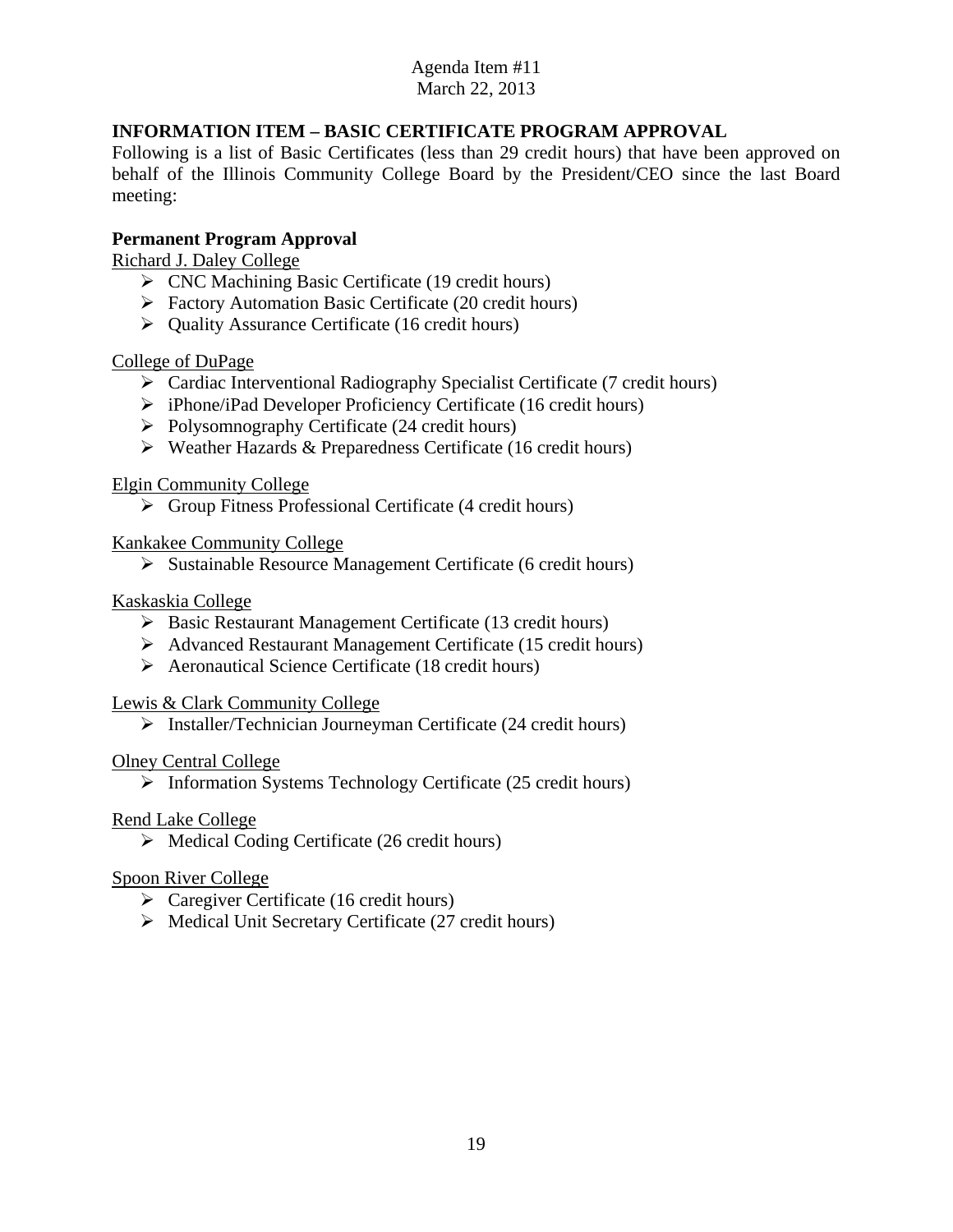Illinois Community College Board

### **ILLINOIS COMMUNITY COLLEGE BOARD RECOGNITION OF COMMUNITY COLLEGES**

The Illinois Community College Board has statutory authority to "recognize" community colleges for their compliance with state statutes and standards. Based on a five-year cycle, ICCB staff conducts recognition evaluations to assure that colleges are in compliance with the standards. Standards identified for focused review during Fiscal Years 2011 through 2015 include the following categories: Instruction, Student Services, Academic Support, Finance, Facilities, and Accountability. These same standards are used by each district in a self-evaluation that is submitted to ICCB prior to the staff evaluation.

During Fiscal Year 2013 South Suburban College underwent an in-depth recognition evaluation. The college submitted a thorough self evaluation; ICCB staff conducted an internal evaluation of all required college documents and a college finance site visit was conducted. This agenda item not only presents the staff recommendations for the college that completed the evaluation, but gives background on the recognition evaluation and approval process for the Board's information.

#### **RECOMMENDED ACTION**

It is recommended that the following motion be adopted:

The Illinois Community College Board hereby grants a status of "recognition continued" to the following district:

South Suburban College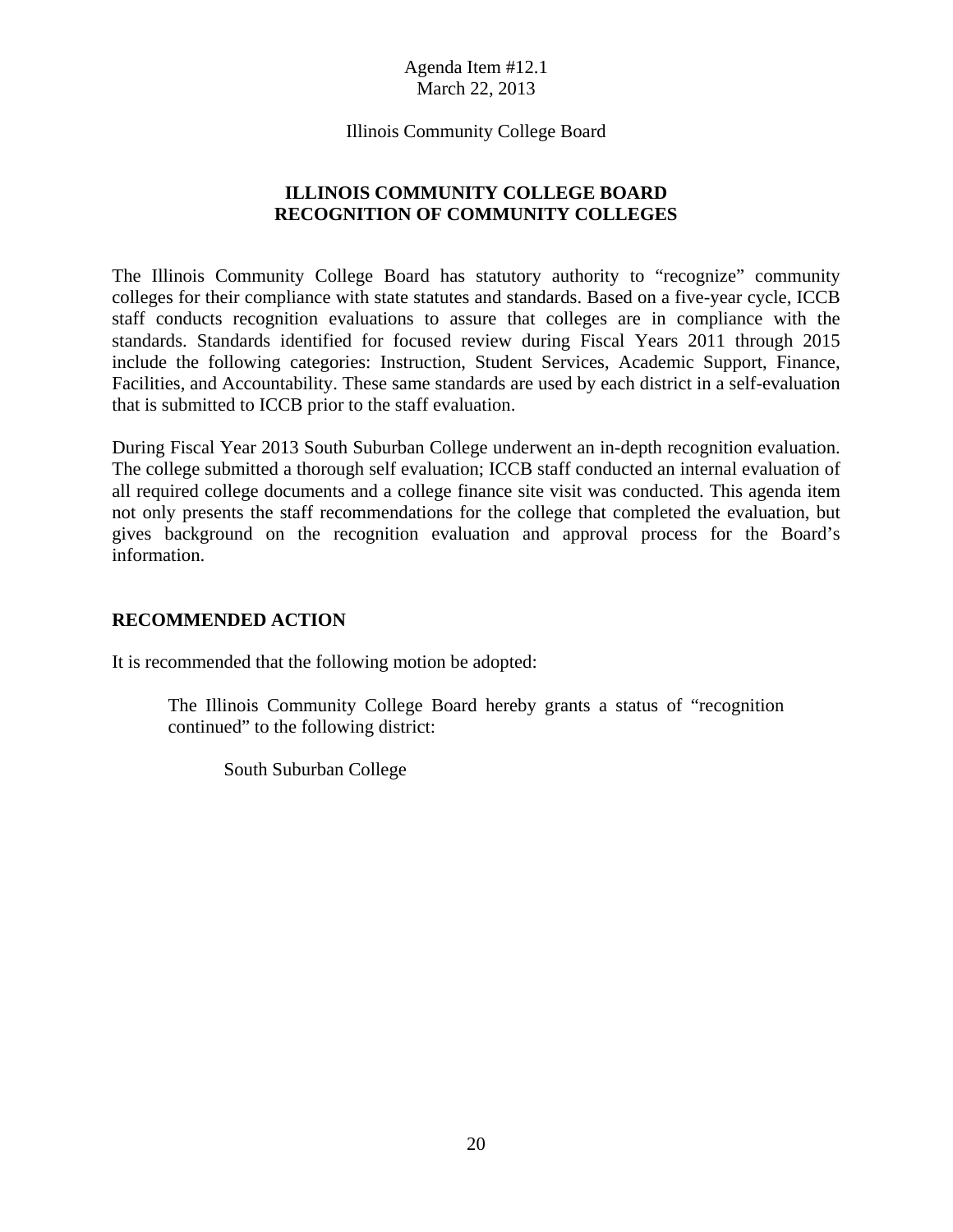### **BACKGROUND**

Recognition is a statutory term describing the status of a district which meets instructional, administrative, financial, facility and equipment standards as established by the Illinois Community College Board (110ILCS Section 805/2-12f and 805/2-15). Community colleges must be recognized to be eligible for state funding. Once a college district has been recognized by the ICCB, that recognition status is continued unless, action is taken by the Board to interrupt it. To determine a district's recognition status, the ICCB conducts periodic evaluations. The objectives of the recognition evaluation include 1) determination of a district's compliance with the *Public Community College Act* and *ICCB Administrative Rules*; 2) the provision of assistance to districts in achieving compliance with the Act and Rules; 3) the identification of issues which may be of concern to the community college system and the gathering of basic data about these issues; and 4) the identification of exemplary district practices/programs that can be shared with other districts. Based on a five-year cycle, ICCB staff conducts recognition evaluations to assure that districts are in compliance with selected standards. All districts are evaluated on a select number of standards during the same five-year cycle. ICCB staff makes an assessment on each individual standard and on a global basis considering all focused and nonfocused standards. On individual standards districts are identified as either in compliance or not in compliance. Recommendations are either mandatory, when a college is "out of compliance", or otherwise advisory. On an overall, global basis, there are three categories of recognition status:

*Recognition Continued* – The district generally meets ICCB standards. A district which has been granted a status of "recognition continued" is entitled to receive ICCB grants for which it is otherwise entitled and eligible.

 *Recognition Continued-with Conditions* – The district generally does not meet ICCB standards. A district which has been assigned the status of "recognition continued-with conditions" is entitled to receive ICCB grants for which it is otherwise entitled and eligible, but it is given a specified time to resolve the conditions which led to the assignment of that status. A follow-up evaluation is scheduled no sooner than three nor longer than nine months after ICCB action on the assignment to determine the district's progress in resolving the conditions.

*Recognition Interrupted* – The district fails to take corrective action to resolve the conditions placed upon it under "recognition continued-with conditions" within a prescribed time period. A district which has been assigned a status of "recognition interrupted" may apply for recognition at such time as all requirements set forth by the ICCB have been satisfied. A district will have state funding suspended on a pro rata, per diem basis for the period of time for which such status is in effect.

Evaluation for the districts included in this item has been completed through receipt of responses to the districts' draft reports. The responses include the districts' planned action for the compliance recommendations as well as reactions to advisory (quality) recommendations when the districts chose to provide them. The districts were judged by staff to be in general compliance with ICCB recognition standards and, therefore, are recommended for *"Recognition Continued"*  status. The final reports, including direct responses, are externally attached for Board members only.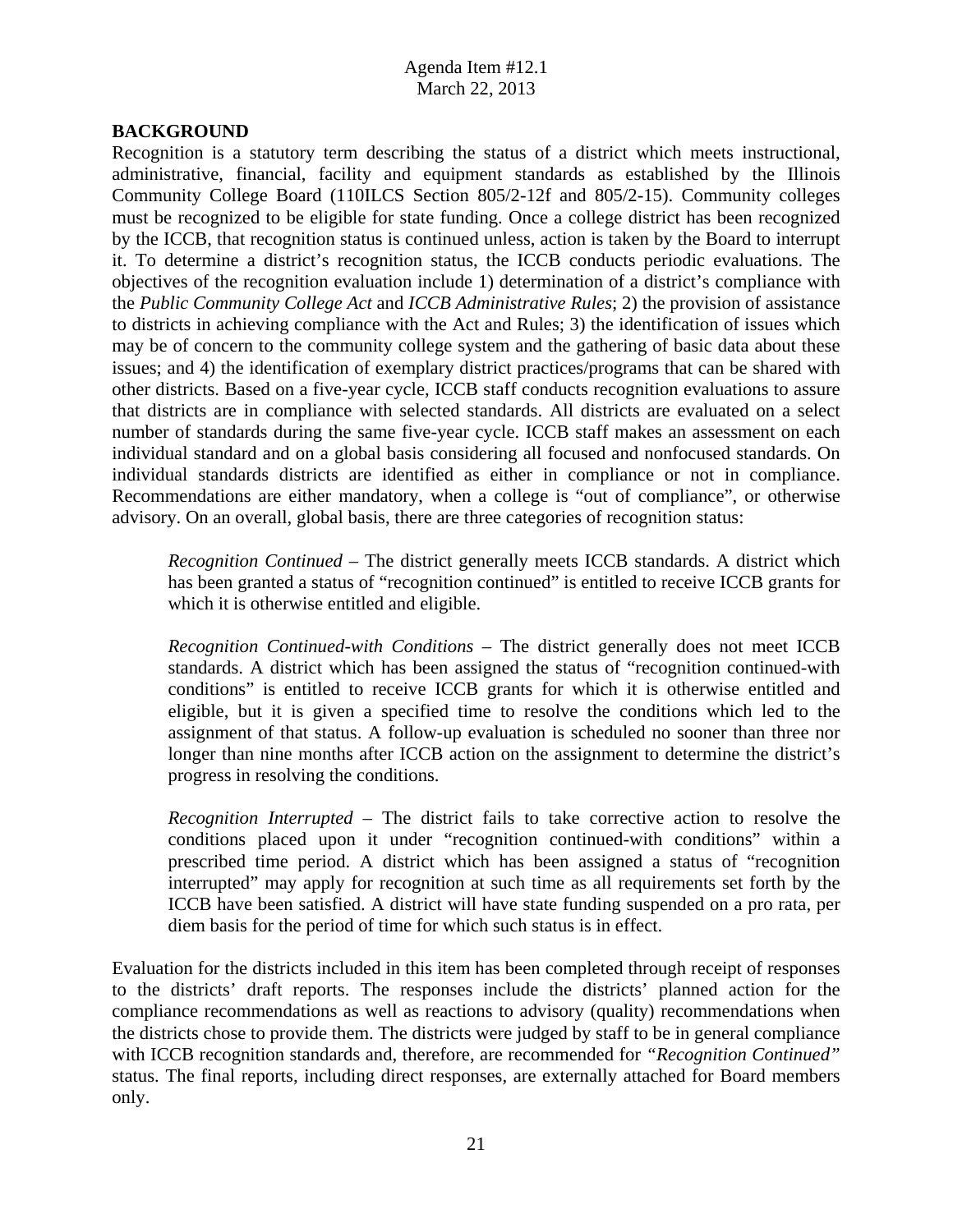Illinois Community College Board

### **ILLINOIS COMMUNITY COLLEGE BOARD RECOGNITION OF COMMUNITY COLLEGES**

The Illinois Community College Board has statutory authority to "recognize" community colleges for their compliance with state statutes and standards. Based on a five-year cycle, ICCB staff conducts recognition evaluations to assure that colleges are in compliance with the standards. Standards identified for focused review during Fiscal Years 2011 through 2015 include the following categories: Instruction, Student Services, Academic Support, Finance, Facilities, and Accountability. These same standards are used by each district in a self-evaluation that is submitted to ICCB prior to the staff evaluation.

During Fiscal Year 2013 Illinois Eastern Community Colleges underwent an in-depth recognition evaluation. The colleges submitted a thorough self evaluation; ICCB staff conducted an internal evaluation of all required college documents and a college finance site visit was conducted. This agenda item not only presents the staff recommendations for the colleges that completed the evaluation, but gives background on the recognition evaluation and approval process for the Board's information.

#### **RECOMMENDED ACTION**

It is recommended that the following motion be adopted:

The Illinois Community College Board hereby grants a status of "recognition continued" to the following districts:

Illinois Eastern Community Colleges: Frontier Community College Lincoln Trail College Olney Central College Wabash Valley College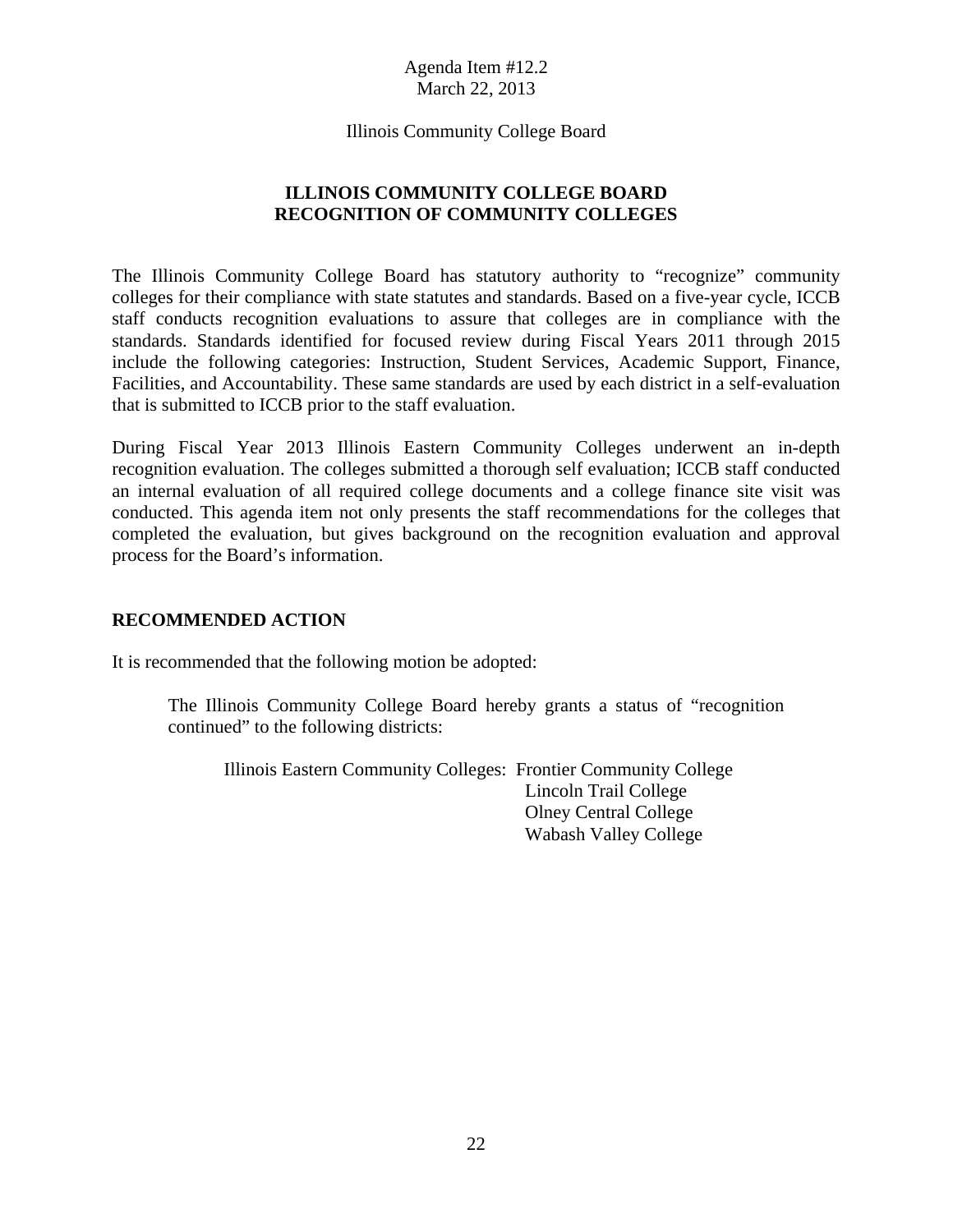### **BACKGROUND**

Recognition is a statutory term describing the status of a district which meets instructional, administrative, financial, facility and equipment standards as established by the Illinois Community College Board (110ILCS Section 805/2-12f and 805/2-15). Community colleges must be recognized to be eligible for state funding. Once a college district has been recognized by the ICCB, that recognition status is continued unless, action is taken by the Board to interrupt it. To determine a district's recognition status, the ICCB conducts periodic evaluations. The objectives of the recognition evaluation include 1) determination of a district's compliance with the *Public Community College Act* and *ICCB Administrative Rules*; 2) the provision of assistance to districts in achieving compliance with the Act and Rules; 3) the identification of issues which may be of concern to the community college system and the gathering of basic data about these issues; and 4) the identification of exemplary district practices/programs that can be shared with other districts. Based on a five-year cycle, ICCB staff conducts recognition evaluations to assure that districts are in compliance with selected standards. All districts are evaluated on a select number of standards during the same five-year cycle. ICCB staff makes an assessment on each individual standard and on a global basis considering all focused and nonfocused standards. On individual standards districts are identified as either in compliance or not in compliance. Recommendations are either mandatory, when a college is "out of compliance", or otherwise advisory. On an overall, global basis, there are three categories of recognition status:

*Recognition Continued* – The district generally meets ICCB standards. A district which has been granted a status of "recognition continued" is entitled to receive ICCB grants for which it is otherwise entitled and eligible.

 *Recognition Continued-with Conditions* – The district generally does not meet ICCB standards. A district which has been assigned the status of "recognition continued-with conditions" is entitled to receive ICCB grants for which it is otherwise entitled and eligible, but it is given a specified time to resolve the conditions which led to the assignment of that status. A follow-up evaluation is scheduled no sooner than three nor longer than nine months after ICCB action on the assignment to determine the district's progress in resolving the conditions.

*Recognition Interrupted* – The district fails to take corrective action to resolve the conditions placed upon it under "recognition continued-with conditions" within a prescribed time period. A district which has been assigned a status of "recognition interrupted" may apply for recognition at such time as all requirements set forth by the ICCB have been satisfied. A district will have state funding suspended on a pro rata, per diem basis for the period of time for which such status is in effect.

Evaluation for the districts included in this item has been completed through receipt of responses to the districts' draft reports. The responses include the districts' planned action for the compliance recommendations as well as reactions to advisory (quality) recommendations when the districts chose to provide them. The districts were judged by staff to be in general compliance with ICCB recognition standards and, therefore, are recommended for *"Recognition Continued"*  status. The final reports, including direct responses, are externally attached for Board members only.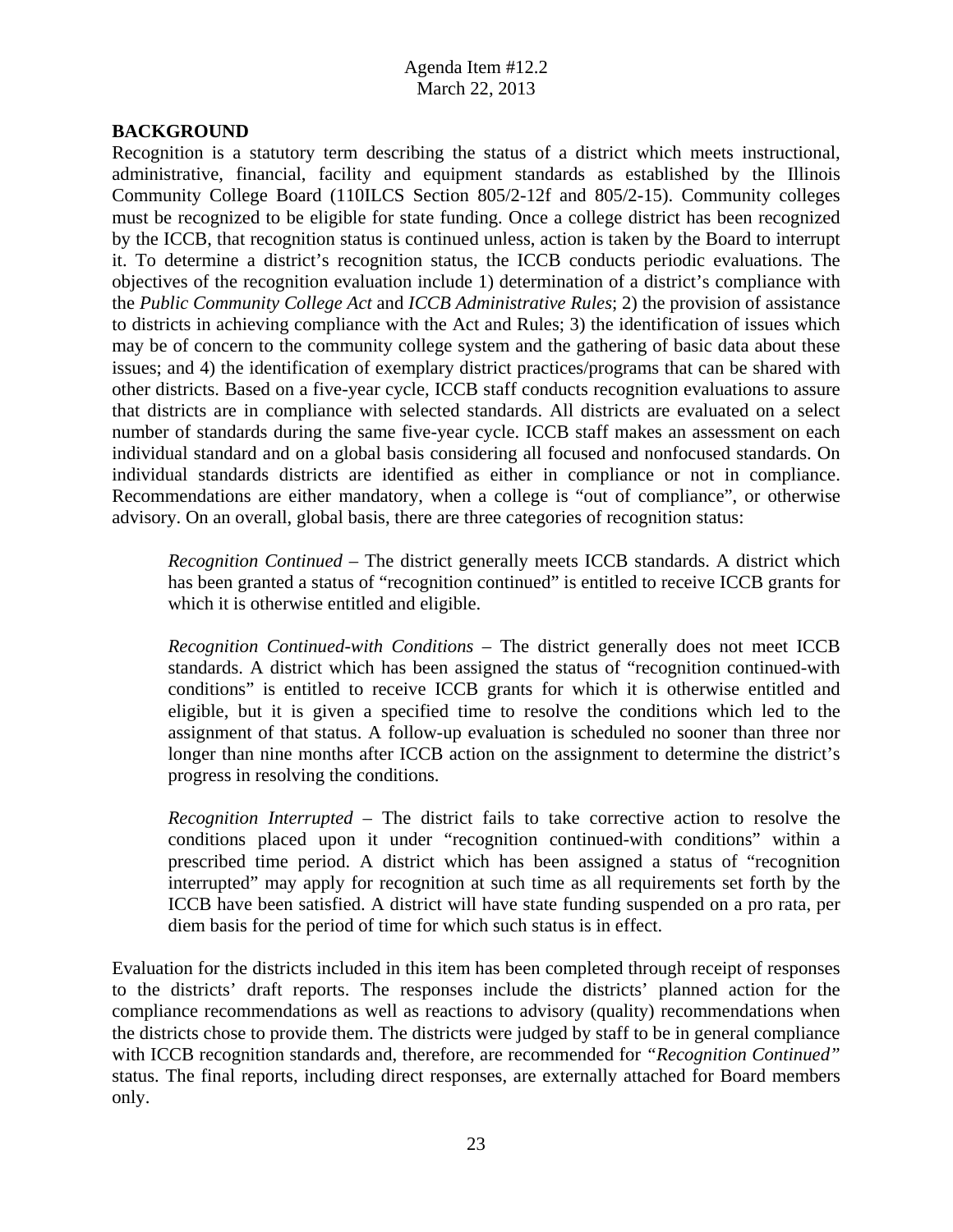### UNAPPROVED

Minutes of the  $401<sup>st</sup>$ Meeting of the Illinois Community College Board Harry L. Crisp II Community College Center Second Floor Conference Room 401 East Capitol Avenue Springfield, IL

January 25, 2013

#### **RECOMMENDED ACTION**

It is recommended that the following motion be adopted:

The Illinois Community College Board hereby approves the Board minutes of the January 25, 2013 meeting as recorded.

#### **Item #1 – Roll Call and Declaration of Quorum**

Chairman Giannoulias called the Board meeting to order at 9:10 a.m. and asked Ann Knoedler to call roll. The following Board members were present: Guy Alongi, Randy Barnette, Terry Bruce, James Dumas, Michael Dorf, Suzanne Morris, Thomas Pulver, Jake Rendleman, Alexi Giannoulias, and Joshua Beneze, Student Board member. A quorum was declared.

#### **Item #2 – Announcements and Remarks by Board Chair**

Chairman Giannoulias did not make any comments.

#### **Item #3 – Board Member Comments**

There were no comments.

#### **Item #4 – President/CEO Report**

Geoffrey Obrzut reported the ICCB hosted a delegation of 20 local government officials and educators from Zhejiang Province, China on Tuesday, January 22<sup>nd</sup>. The delegation heard a presentation on the Illinois community college system by ICCB staff and staff from the Illinois Community College Trustees Association. They asked questions about the operation of the system and the possibility of establishing student exchange programs with our colleges. Following a visit to the Lincoln Home, the delegation headed back to northern Illinois to visit Elgin Community College.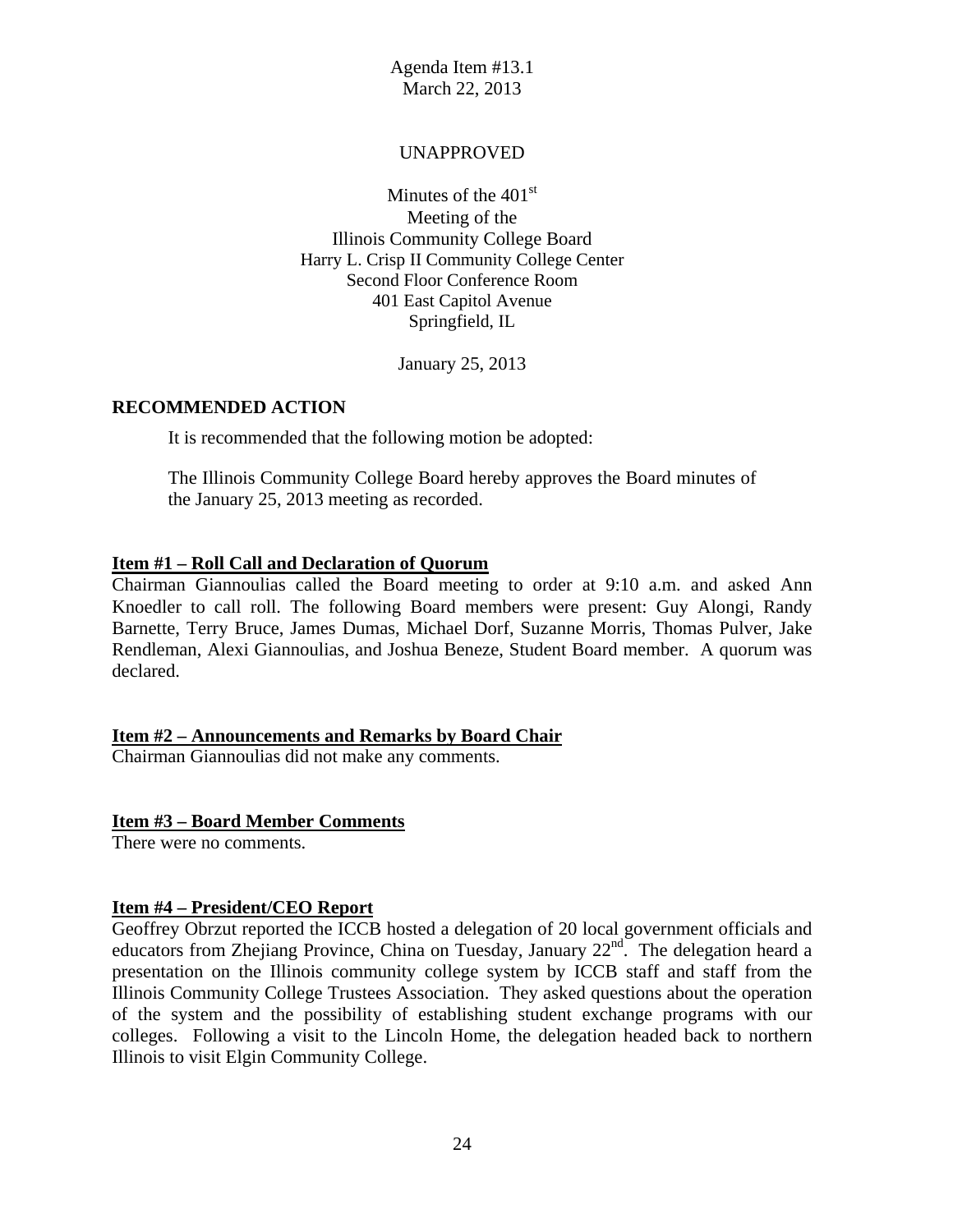ICCB will host a two day professional development opportunity at Parkland College on January  $29 - 30<sup>th</sup>$  for college administrators regarding Accelerating Opportunity, the Gates Foundation funded initiative to advance adult education in Illinois. At least 75 administrators are expected to attend.

Mr. Obrzut went on to thank Dr. John Avendano and Suzanne Morris for their hard work in serving on the Illinois Student Assistance Commission (ISAC): Monetary Award Program (MAP) Task Force. He also thanked Chairman Giannoulias for his active involvement. The final outcome of the task force was disappointing. More in depth discussions will take place later during the meeting.

Next week, Mr. Obrzut will be travelling to San Diego for an American Association of Community Colleges Workforce Development Institute as a guest of the W.K. Kellogg Foundation Mississippi Consortium. Lewis and Clark Community College (LCCC) was selected as one of six community colleges to participate in the project. Mr. Obrzut will be one member of the five member team from LCCC. Other states participating include Louisiana, Arkansas, Tennessee, Missouri, and Kentucky.

Mr. Obrzut went on to explain that the goal of this three year project is to suggest ways to increase family and economic stability along the Mississippi River Basin, especially as it relates to first responder training; disaster response and Economic Stabilization, and improving commercialization opportunities and unique education opportunities along the river. He is hopeful that positive things will come out of this conference that will not only benefit LCCC but the other nine Illinois community colleges along the Mississippi.

Mr. Obrzut reported the system's budget will most likely be cut again this year. Currently, there is a possibility of taking a 4.6 percent cut or \$325M cut from the Fiscal Year 2013 enacted budget. Ellen Andres, Chief Financial Officer, and Mr. Obrzut will meet with the Governor's Budget Office next week to discuss further. The Illinois Community College Trustees Association (ICCTA) and Council of Community College President's will be included in the discussions with ICCB.

ICCB staff and Mr. Obrzut are working with Representative Bob Pritchard and other state education agencies in putting on an Education 101 class for the new incoming legislators. A date has not yet been finalized.

The next issue of the ICCB Magazine is expected to be completed and delivered by early March. This month's issue will feature the ICCB's newest member, Dr. Teresa Garate. Mr. Obrzut thanked Dr. Garate for meeting with ICCB staff last month.

Mr. Obrzut updated the Board on new staff changes. As recommended by the Board, Dr. Karen Hunter Anderson was promoted to Vice President of ICCB and Jennifer Foster was promoted to Associate Vice President for Adult Education and Family Literacy and Workforce Development on January 1. Benjamin McDaniel started as Associate Director for Program Compliance in the Adult Education Division on January 15, 2013.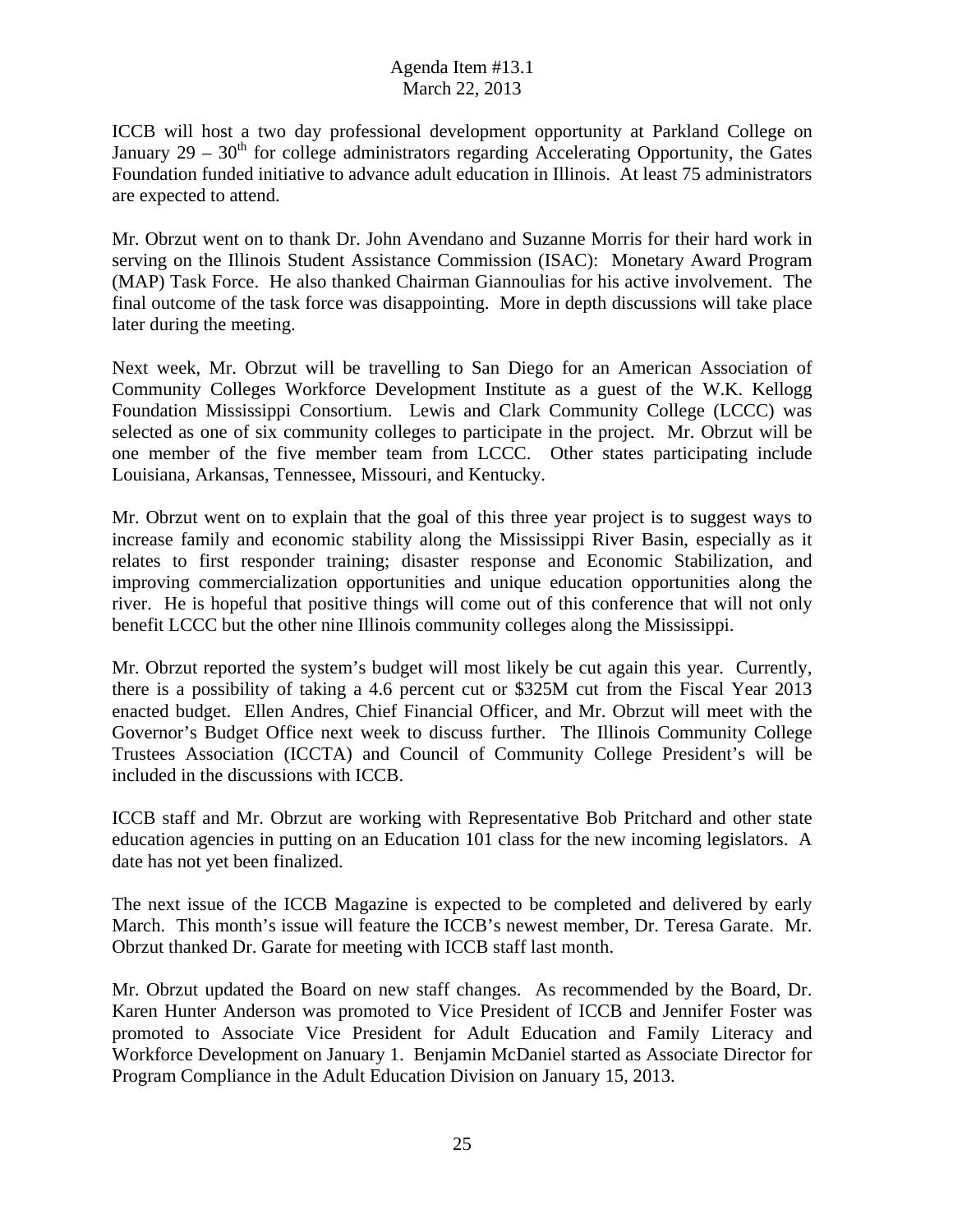Suzanne Reese transferred from Associate Director for the Early School Leaver Transitional Program to Associate Director - Support Specialist for Adult Education on January 15, 2013. She is now located at the Chicago office.

Mr. Obrzut concluded by stating that he just celebrated his ninth year as the President/CEO of the ICCB and thanked the Board and staff for their continued support.

### **Item #5 – Advisory Organizations**

### **Item #5.1 – Adult Education and Family Literacy Council**

Tawanna Nickens reported the council has three separate committees that work on different assignments designated by the council. The Assessment Committee has been given the charge of working to identify elements of good assessment practices, good orientation practices, goal setting, and developing a matrix of career inventory assessments practices. They began by reviewing the top 20 percent of the adult education performing programs.

The Curriculum and Instruction Committee was assigned to look into elements of good instructional practices, specifically looking at integrating evidence based reading strategies and also work related skills.

The Research, Data, and Accountability Committee is working on three important elements: improving the local program effectiveness using data, reviewing statewide report cards from ten different states; and, building ways Illinois educators are helping more learners advance to postsecondary education.

The next scheduled meeting will be on January  $31<sup>st</sup>$ .

#### **Item #5.2 – Illinois Community College Trustees Association (ICCTA)**

Mike Monaghan announced that ICCTA President Reggie Coleman will be report to the Board. Mr. Coleman thanked Suzanne Morris and Dr. John Avendano for their service on the ISAC MAP Task Force. He went on to say the ICCTA is in support of the ICCB's External Affairs Committee's recommendation, which will be reported on later in the meeting. ICCTA will support our, legislation that will eliminate the "square footage" component of the community college funding formula. Mr. Coleman concluded by announcing the next ICCTA meeting will be held in Washington, D.C. on February 10-14<sup>th</sup>. Also, Senator Durbin has confirmed that he will meet with the Trustees on the afternoon of Wednesday, February 13.

#### **Item #5.3 – Student Advisory Council (SAC)**

Student Board member Joshua Beneze reported SAC met Friday of last week in Springfield with 52 students in attendance on Friday and 56 on Saturday. Two colleges were in attendance for the first time: South Suburban and Lewis and Clark.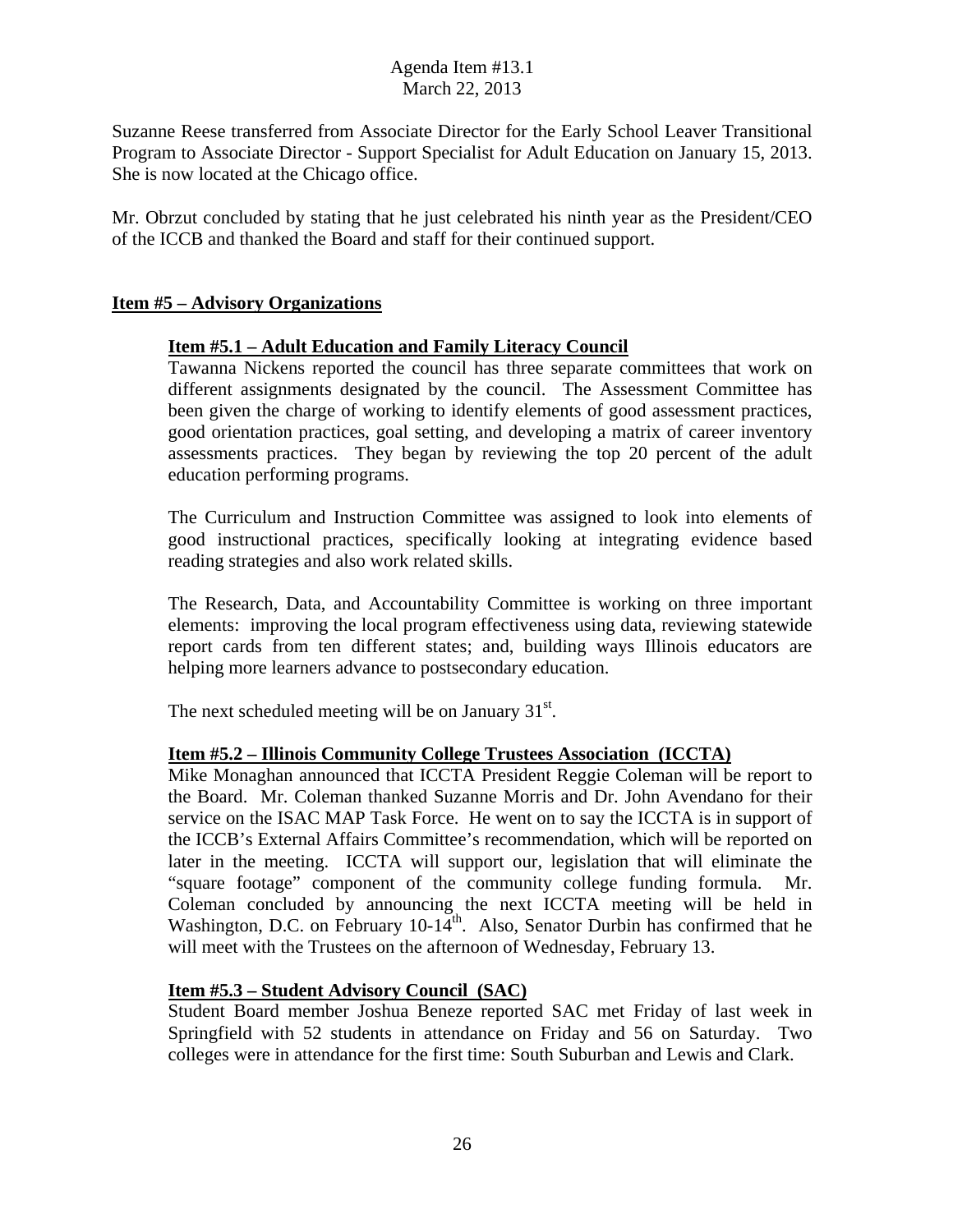Colleges have purchased 4,750 wrist bands from SAC for their Anti-Bullying and Suicide Prevention campaign. The \$3,562.50 in proceeds will be donated to the Born this Way Foundation.

Student Advocacy Day will be held in April. The specific date will be released later. The SAC voted during their business meeting to endorsement the MAP White Paper in response to the Task force decisions.

Mr. Beneze reported the Illinois Community College Board Student Advisory Committee Leadership Development Externship is still underway with 10 participants. These students will be presenting a workshop on leadership to the ICCTA at the March  $8<sup>th</sup>$  meeting as well as presenting to the Board during the March  $22<sup>nd</sup>$  meeting.

Mr. Beneze announced that Dr. John Avendano, President of Kankakee Community College, has been selected as a recipient of the Shirley B. Gordon Award of Excellence from Phi Theta Kappa and will accept the award at the meeting in April.

### **Item #5.4 – Illinois Community College Faculty Association (ICCFA)**

David Seiler stated the ICCFA has added new members, from the College of Lake County, Joliet Junior College, and Spoon River College. The ICCFA will be contacting all community college vice presidents to encourage them to send new faculty to the annual fall conference. In conclusion, Mr. Seiler stated that this annual bill for college dues have been sent out. The ICCFA is hoping to receive 100 percent participation as received last year.

#### **Item #5.5 – Illinois Community College System Foundation (ICCSF)**

Dr. Ray Hancock stated the building has sustained two roof leaks over the past 4 weeks. The roofer, the manufacturer of the roof, and the general contractor have all been very helpful in resolving the issue. Some HVAC duct work has had to be changed to accommodate better air flow, and all work has been done quickly and efficiently with no cost to ICCSF. Overall, the addition to this building has been a quality project; ICCSF has had very few problems, and any issues have been handled by the architect (Design Architects), the contractor (RD Lawrence Construction), the sub-contractors, or the manufacturers' warranties.

ICCSF has signed the contract with NJPA (National Joint Powers Alliance) to assist with providing group, national purchasing power to all 48 Illinois community colleges. Dr. Hancock stated that the Foundation is now working out the details of contact information and introducing the program to the presidents, chief financial officers, and purchasing agents of the colleges.

Dr. Hancock reported the Illinois purchasing laws have changed in the past few months, making it possible for the colleges to use group bids prepared and solicited by groups such as NJPA. This should be a benefit to the consortium when it is better known and understood.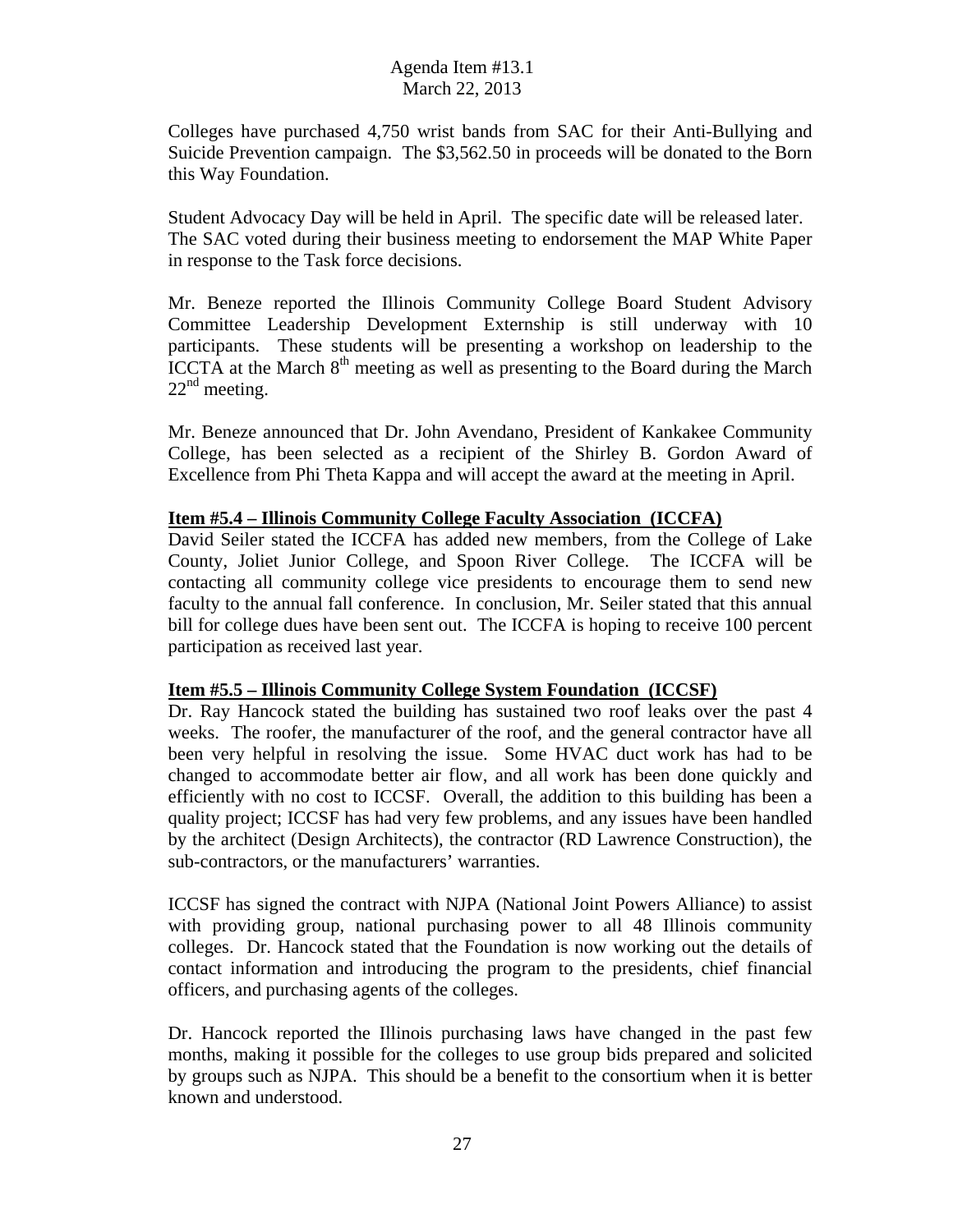Dr. Hancock announced he is scheduling a mid-February meeting with some key purchasing officials from the colleges who have also been active with the Foundation's purchasing consortium (ICCSPC) for several years.

The loan committee at IFF has approved the Foundation's proposal to refinance the current IFF loan of almost \$1M, add the \$264,000 cost of the  $4<sup>th</sup>$  floor build-out, and increase the pay-back period. This will substantially improve the cash flow, reduce the interest rate of the current loan, and allow the ICCSF to plan the budget more carefully. There is also still the option to refinance the entire loan portfolio at a much better interest rate at a more favorable time.

The next ICCSF Board of Director's meeting is scheduled for Wednesday, February 20, at 11:00 a.m. at the Harry L. Crisp II Community College Center. Dr. Hancock extended the invitation to the Board members to attend if possible.

In conclusion, fundraising continues to be the major uncompleted priority for the Foundation. Finding a suitable method and the funds to promote a major campaign are the stumbling blocks at this time.

#### **Item #5.6 – Illinois Council of Community College Presidents (ICCCP)**

Dr. Peg Lee, President of Oakton Community College, reported the ICCCP, Chief Academic Officers, and Chief Student Services Officers will be meeting next week and discussing topics such as possibly issuing a General Education Certificate, Adult Education Changes, and massive open online courses.

In March, the ICCCP will meet with Chief Financial Officers and Human Resource directors in a workshop session to address the impact of the Affordable Care Act and how it will be implemented by the community colleges.

Dr. Lee thanked Suzanne Morris, Dr. John Avendano, and Oakton Community College Student Trustee, Theresa Bashiri-Remetio, for their service on the ISAC MAP Task Force.

Dr. Lee went on to request that ICCB review the number of reports that are required by the ICCB for the colleges to submit over the course of the year. She wondered if many of these reports can be reduced, simplified, and/or eliminated.

Suzanne Morris asked Dr. Lee what would be the best method of deciding which reports are meaningful and helpful. Dr. Lee responded that she does not have a recommendation at this time. However, the ICCCP would be happy to work with the ICCB staff on this issue. Randy Barnette stated the Board approved a group of people to work on this issue last year. Dr. Karen Hunter-Anderson stated that after staff reviewed reports they determined that most are required by the state and federal governments and there is very little the ICCB as an agency requires the colleges submit that aren't because of mandatory reporting. Dr. Anderson suggested the organizations broach this subject at their meetings and bring their recommendations back to the ICCB staff who can then relay the recommendations to the Board.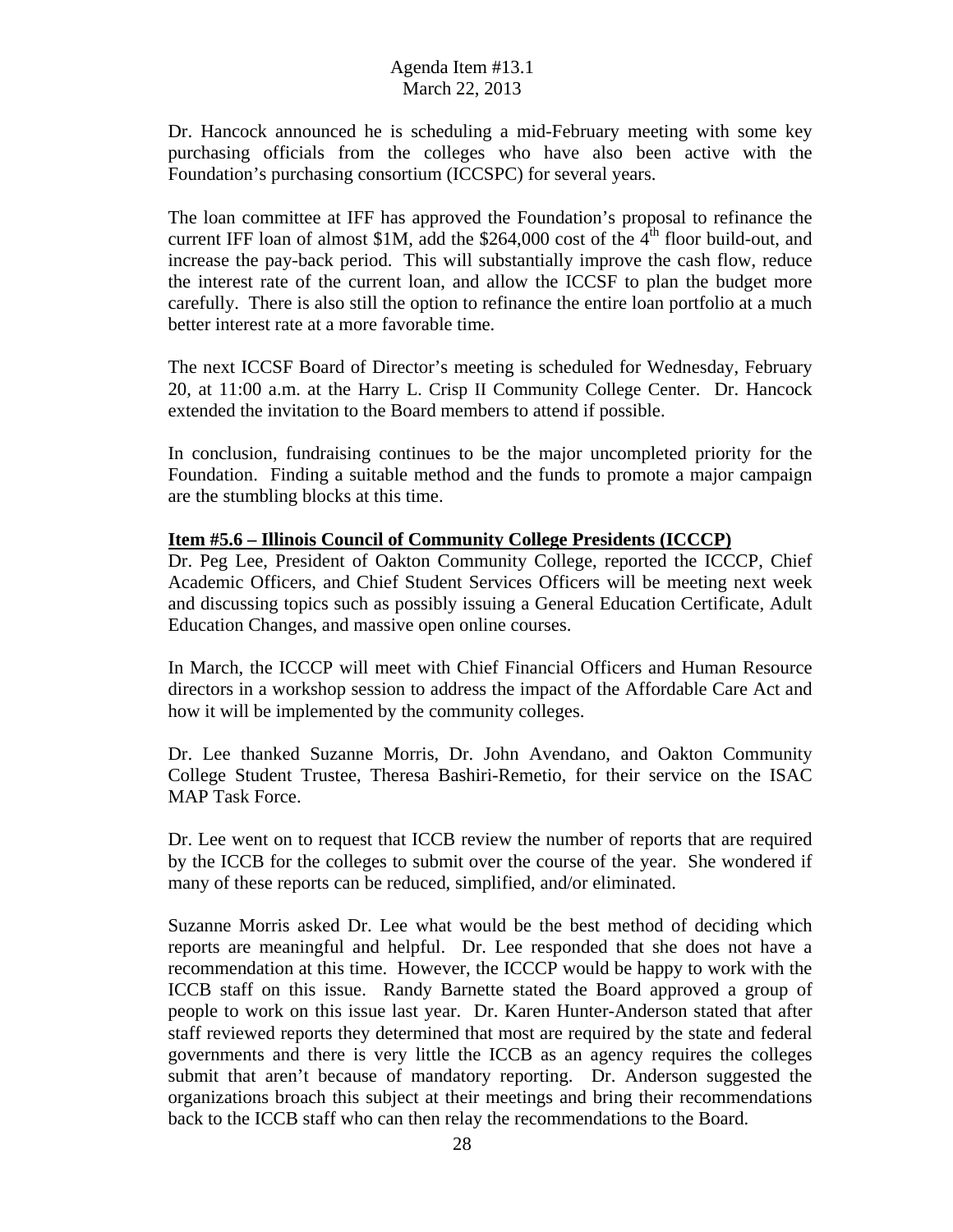\*\*\*\*\*\*\*\*\*\*\*

Victor Henderson arrived to the meeting at 9:35 a.m.

\*\*\*\*\*\*\*\*\*\*\*

#### **Item #6 – Committee Reports**

#### **Item #6.1 –– External Affairs**

Jake Rendleman stated the committee met on January 22, 2013, at 2:00 p.m. Committee members Randy Barnette, Suzanne Morris, and Michael Dorf formed a quorum for the meeting in the Chicago office of the ICCB. Committee Chair Jake Rendleman joined the meeting by conference call. Committee member Victor Henderson was absent. The committee is staffed by Steve Morse who hosted the conference call in Springfield. Both ICCB President/CEO Geoffrey Obrzut and ICCB CFO Ellen Andres joined the meeting later.

Mr. Rendleman reported the ICCB magazine was the first topic of discussion. Steve Morse was asked about the next issue of the magazine, which he said would be completed and ready for release in early March. It was decided that the ICCB President/CEO Geoffrey Obrzut and Mr. Morse will conduct a conference call with the magazine contractor, Shannon Woodworth, to discuss the content.

Mr. Rendleman stated the committee also suggested that the ICCB put out a special edition of the magazine soon to thank former legislators from the 97th General Assembly for their support of community colleges and to also welcome the incoming legislators. The committee agreed that such an edition be distributed as soon as possible.

Mr. Rendleman stated the committee reviewed proposed ICCB legislation that would eliminate the "square footage" component of the community college funding formula. The funds from that component would be rolled into the credit hour component of the formula. Ms. Andres explained that the square footage component requires collection of data with very little money actually being at stake. She commented that when this was added to the formula, the intent was to allocation more funding to it, but we have not had the opportunity to increase this component. Mr. Rendleman said he would contact the Executive Director of the Illinois Community College Trustees Association (ICCTA) about that organization's position on the proposal. The committee members expressed their desire to get support from the Presidents Council and ICCTA. The committee voted 3-0-1 to recommend the proposed legislation to the full Board for its discussion and a vote to officially file the legislation for consideration by the General Assembly. Mr. Barnette, Ms. Morris, and Mr. Dorf voted Yea. Mr. Rendleman voted Present.

#### **Item #6.1a – Adoption of a Legislative Agenda for the 2013 Session**

The Board had a brief discussion before voting on the motion that is a result of the committee action in January.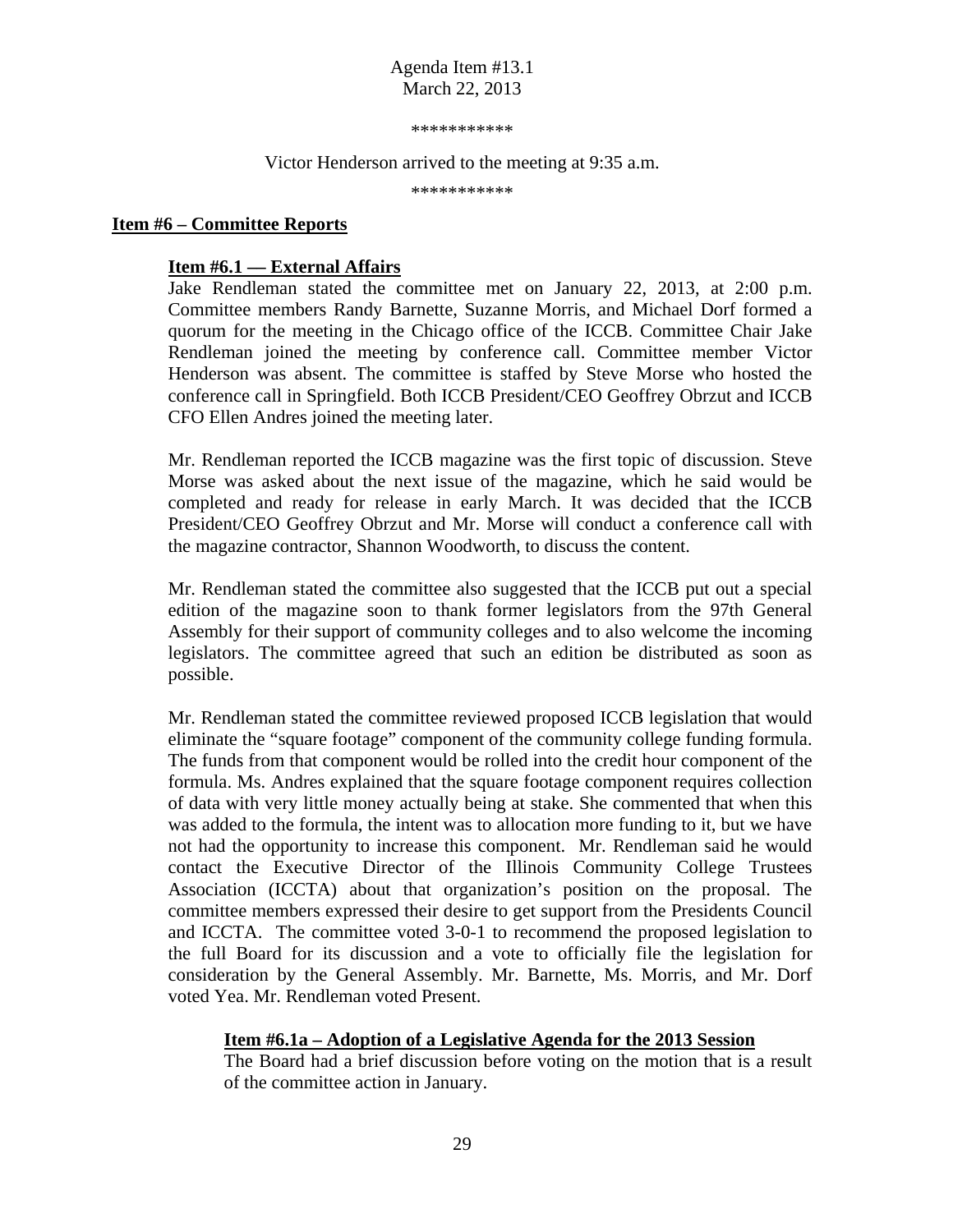Jake Rendleman stated there are some community colleges that will face their budgets rising and some that will face their budgets falling. Board member Michael Dorf thanked Board member Victor Henderson who raised important questions before the committee took a vote on this important issue. Board member Tom Pulver asked what the negative side would be if the Board did not approve the motion? Board members Suzanne Morris and Terry Bruce commented that the paperwork would not be eliminated for the colleges and they would continue to develop and keep track of the square footage component. Board member Guy Alongi asked where the current funding would go. Ms. Andres stated the \$1M, which is not separate grant, would be kept allocated within the base operating funds.

Suzanne Morris made a motion, which was seconded by Randy Barnette, to approve the following items:

The Illinois Community College Board herby approves initiation of legislation to remove the square footage component to the Illinois community college base operating grant funding formula.

The motion was approved via unanimous voice vote. Student advisory vote: Yes. Board member Teresa Garate was not currently present at the meeting.

#### **Item #6.2 – Academic Affairs and Workforce Development**

Tom Pulver reported the committee met on the evening of Thursday, January  $24<sup>th</sup>$  at 5:15pm at the ICCB Springfield office. In attendance were Board members Jake Rendleman, Guy Alongi, Mike Dorf, Joshua Beneze, and Tom Pulver. Staff members in attendance were Dr. Karen Hunter-Anderson, Jennifer Timmons, Brian Durham, Nathan Wilson, and Ann Knoedler.

During the meeting, Dr. Anderson gave a brief update on workforce development. She has moved supervisory responsibility for these activities under the direction of Associate Vice President Jennifer Foster. She stated that workforce and adult education have been combined in the past, and the puropose of both of these divisions is very similar. Dr. Anderson provided the committee with a brief report on the statewide workforce strategic plan.

Mr. Pulver reported that the ICCB has been working with the Illinois Council for Developmental Disabilities, which has recently been awarded \$360,000. Six weeks ago they released a Call for Investment (CFI) proposals for postsecondary educational programs. These proposals were due on January  $24<sup>th</sup>$ . ICCB is on the CFI team that created the guidelines and will review the proposals. The performance target for the Call for Investment is three postsecondary educational programs that support people with intellectual and developmental disabilities in academic programs of their choice. The goal is to fund three sites. Mr. Pulver stated the committee will meet next on February  $4<sup>th</sup>$  to review proposals and then conduct phone and personal interviews with potential awardees before the finalists are announced at the end of February.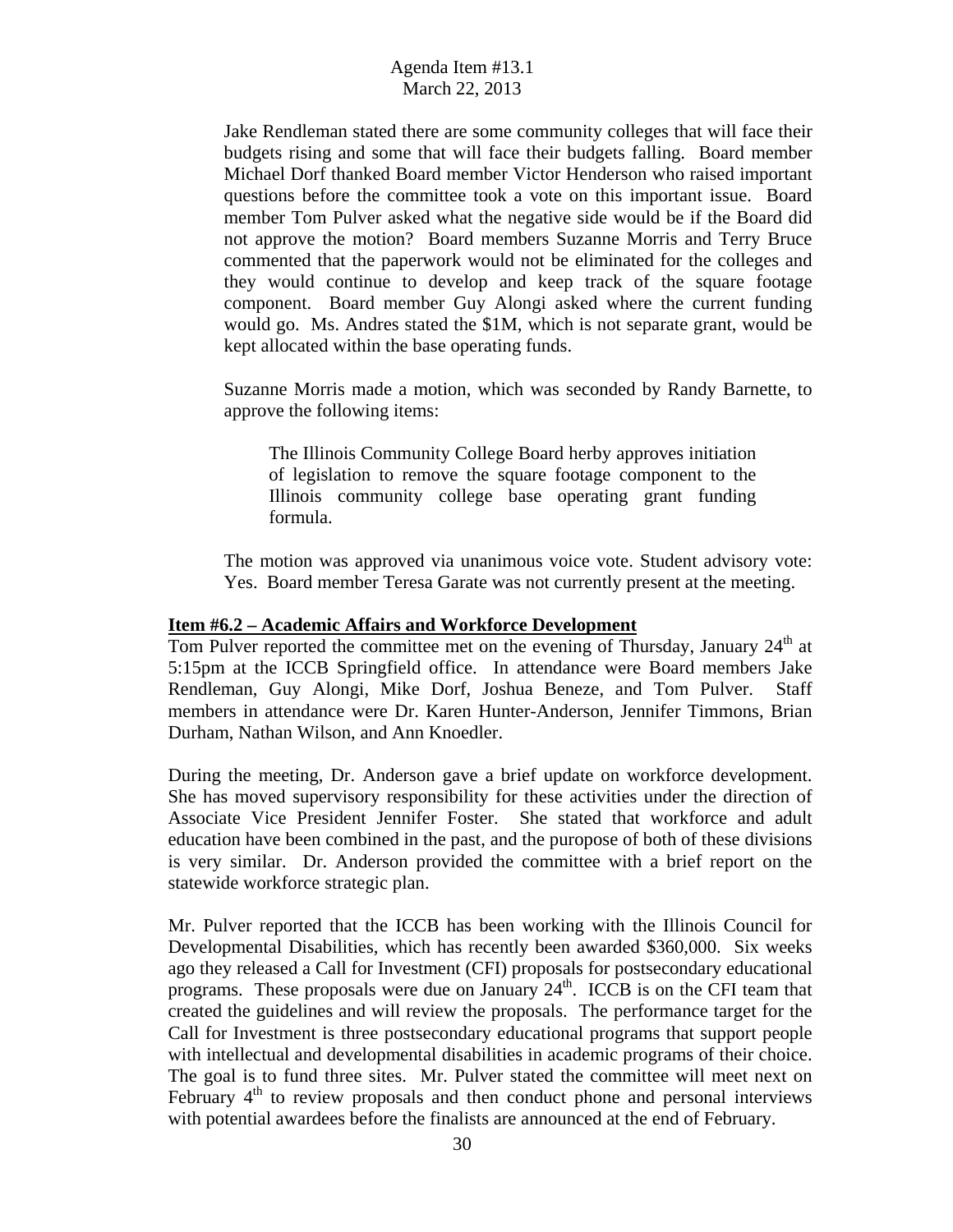The ICCB and the Springfield Vet Center are continuing the second year of the Mobile Vet Center tour to visit all 39 of the community college districts. Evanston has also recently purchased a Mobile Vet Center and is also assisting ICCB this spring to reach all of our colleges. To date the vet center has sixteen (16) colleges that will be visited this spring semester.

Mr. Pulver went on to say that five years ago, in 2007, the ICCB conducted the economic impact study. Out of the 48 community colleges, 40 participated in the study. In order to pay for the study, participating community colleges paid a small fee of around \$2,500 and the ICCTA paid for the remainder. The current study is to be paid through a federal grant by ICCB. Mr. Pulver reported that the community colleges are in support of the ICCB generating this report again.

The committee reviewed the four components that were reviewed during the 2007 study and will be reviewed again. They are:

- $\triangleright$  How IL community colleges add skills to our workforce and boost the competitiveness of our businesses.
- $\triangleright$  How IL community college graduates generate billions of dollars in local, state, and federal tax revenues.
- $\triangleright$  How an IL community college education increases earnings for workers.
- $\triangleright$  How IL community college, as employers and business entities, generate billions of dollars in local sales and wages and almost 53,000 jobs.

ICCB staff, at the request of the board, has been negotiating and building the report components with Northern Illinois University to replicate what was done in 2007 with enhancements. Unfortunately, after a recent meeting with NIU, they learned that the Illinois Department of Employment Security (IDES) wage data will now be housed at ISU. ISU has indicated that they will not allow NIU access beginning on June 30, 2013. The reason for this move is unknown. Therefore, the June  $30<sup>th</sup>$  completion date will not be met. Also, of equal importance is the source of funds for the report will not be available in Fiscal Year 14. ICCB staff has been working with IDES executive staff in the hopes of acquiring an extension for the NIU staff to continue to be able to access the IDES wage data.

Mr. Pulver gave a brief update on an Intergovernmental Agreement (IGA) between the ICCB and the Illinois State Board of Education (ISBE). ICCB will be receiving \$250,000 from ISBE for curriculum alignment work between high schools and community colleges. The IGA has cleared expenditure review within ISBE, and the ICCB staff expects the IGA to arrive within the next couple of weeks. The IGA will be provided to the Board as a consent agenda item at the March  $22<sup>nd</sup>$  Board meeting.

Mr. Pulver went on to say that Dr. Anderson met with ICCB staff to discuss the current recognition process. They have concluded that the process that is currently in place will continue through the scheduled end of this five year cycle. Recognition is still slightly behind, but she anticipates that staff will be up to date with this current year's recognition by fall.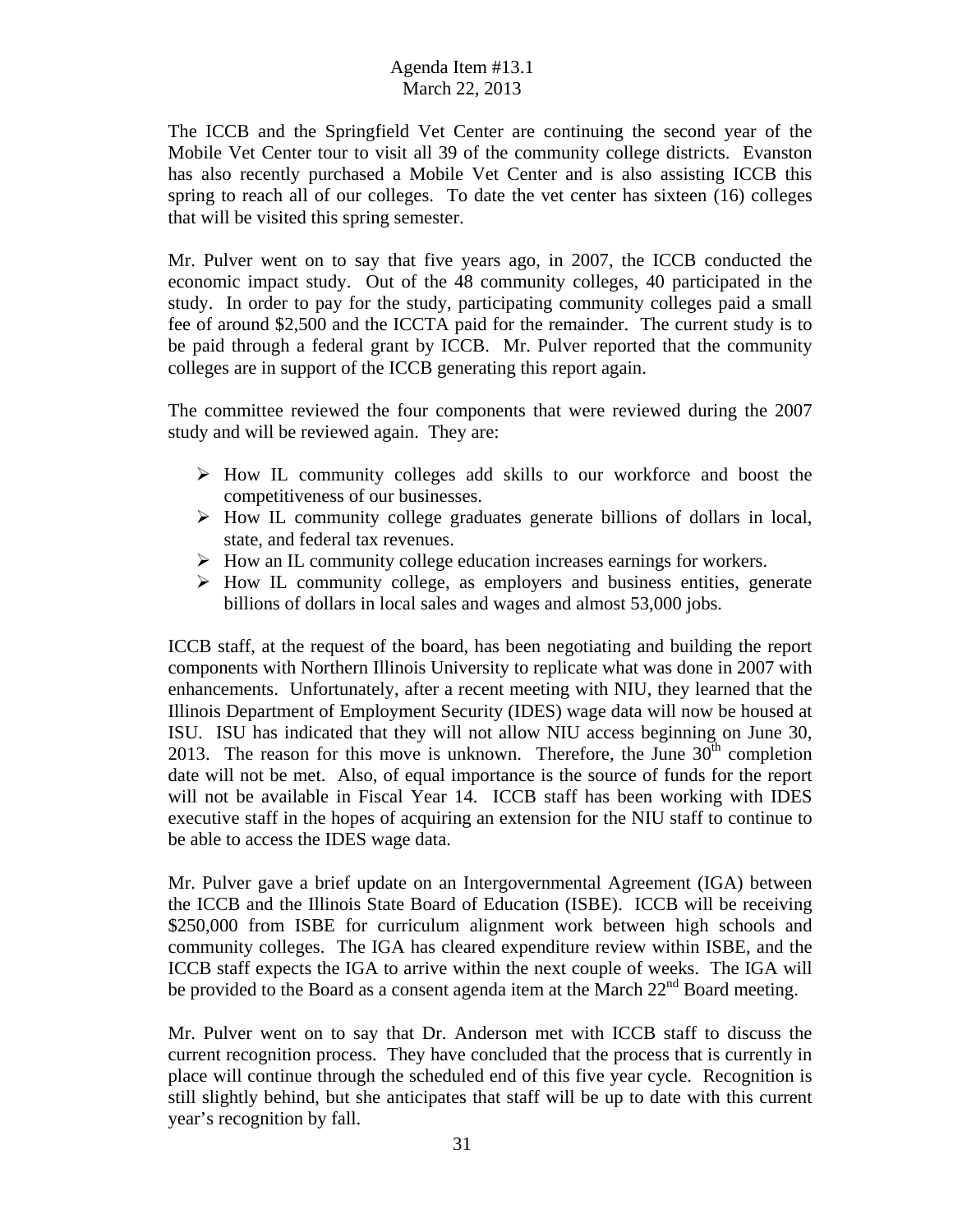Next year, ICCB will be conducting the recognition process on City Colleges of Chicago in addition to two other colleges. ICCB staff will be in discussions with City Colleges of Chicago Chancellor, Cheryl Hyman, and her staff in order to work out the specifics of centralizing their review process.

Mr. Pulver stated that with the exception of the financial aspect, it was decided that desk audits are meeting the requirements of the recognition process and will be the most effective solution in getting caught up with the reports. If the desk audit happens to find a problem with a specific college, a partial or full site visit is an option.

Lastly, Mr. Pulver reported that ICCB has currently lost two staff members:

- $\triangleright$  Director for Academic Affairs: Melinda Aiello took a position at IBHE. The new staff member will begin on February 19<sup>th</sup>.
- Director for Career and Technical Education: Rob Kerr began a new position at Richland Community College. This position will be filled at a later date.

#### \*\*\*\*\*\*\*\*\*\*\*

The Adult Education and Workforce Development Committee did not meet; however, Randy Barnette stated that a Workforce Development Strategic Plan for the ICCB is being developed. He stated that staff of the ICCB met with representatives of the Council of Community College Presidents to explore the development of a plan for the Illinois Community College System.

Components of the strategic plan and will include:

- $\triangleright$  A document that will describe the overall strategic planning process;
- $\triangleright$  Support from the ICC Board and Presidents' Council;
- $\triangleright$  A detailed timeline; and
- $\triangleright$  The identification of a facilitator and funding sources.

As part of the discussions, it was determined that a broader vision for workforce is needed in order to shape and prepare the system to compete at the state and national level and to secure additional funding. Dr. Karen Hunter Anderson is working with the ICCCP, ICCTA, and other constituent groups to put together a team to examine ways of securing additional funding for the plan. At the ICCB meeting in March, the staff will bring to the Board, for direction and approval, a description of the overall Workforce Strategic Planning Process.

\*\*\*\*\*\*\*\*\*\*\*

Teresa Garate arrived to the meeting at 10:09 a.m.

\*\*\*\*\*\*\*\*\*\*\*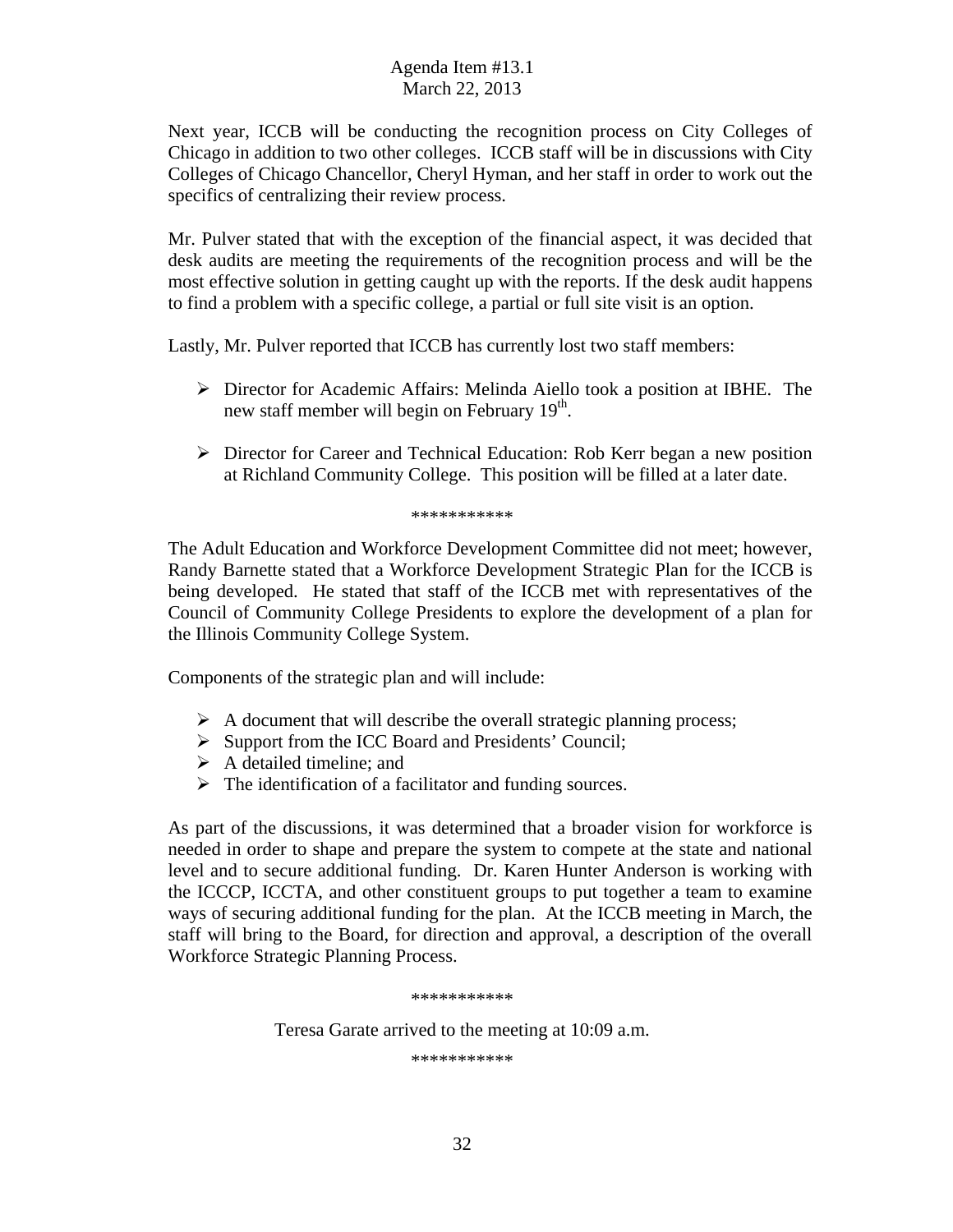### **Item #6.3 – Fiscal, Personnel, Ethics and Conflict of Interest**

Suzanne Morris stated Ellen Andres will be giving the committee report. Ms. Andres began by distributing two documents to the Board. The first document outlines the progress of the state payments to the community colleges, which was requested by the Board. Ms. Andres stated that Fiscal Year 2012 was not paid off until December, 2012, which is six months into Fiscal Year 2013. Two base operating grants were just paid, but no equalization payments have been made in Fiscal Year 2013. There have been no other grant payments made in Fiscal Year 2013.

Ms. Andres went on to report that ICCB staff received a letter from the Governor's Office of Management and Budget Director (GOMB), Director Jerome Stermer, which gives the ICCB direction on how the Fiscal Year 2014 budget is to be submitted to them for the Governor's Fiscal Year 2014 budget. According to the GOMB, the target appropriation for the ICCB will represent a decrease of 4.62 percent from the Fiscal Year 2013 enacted budget. ICCB has never been asked to submit a negative budget in the past.

Ms. Andres went on to say that every January the Governor's Office is required to produce a three year projection which highlights revenues, expenditures, any surplus or deficit and other General Funds liabilities.. Based on the Governor's projection, due to the temporary income tax increase concluding in mid Fiscal Year 2015, the Governor's office is projecting a 5.7 percent decrease in the budget for Fiscal Year 2015 and a 13.6 percent decrease in the budget for Fiscal Year 2016.



#### **Item #7 – One Million Degrees**

Chairman Giannoulias, who is also a member of the advisory board for the One Million Degrees organization, introduced the Director of Scholarships and Academics, Nina Sanchez. Ms. Sanchez began by giving a brief background description. Formerly the Illinois Education Foundation, One Million Degrees (OMD) was founded in 2006 by a group of social entrepreneurs who understood the specific challenges facing a uniquely overlooked student population – community college students. These founders developed a unique and highly successful program based on providing the kind of support that would make a meaningful difference.

Ms. Sanchez went on to say OMD Scholars are low-income, highly motivated community college students pursuing degrees in diverse fields including healthcare, education, medical technology, and computer sciences at Illinois community colleges. The One Million Degrees Signature Scholarship Program provides these community college students with comprehensive student support services, including mentoring, academic advising, tutoring, life-skills development—which includes professional development, financial literacy training, and civic engagement training—and financial assistance so they can succeed in college and beyond.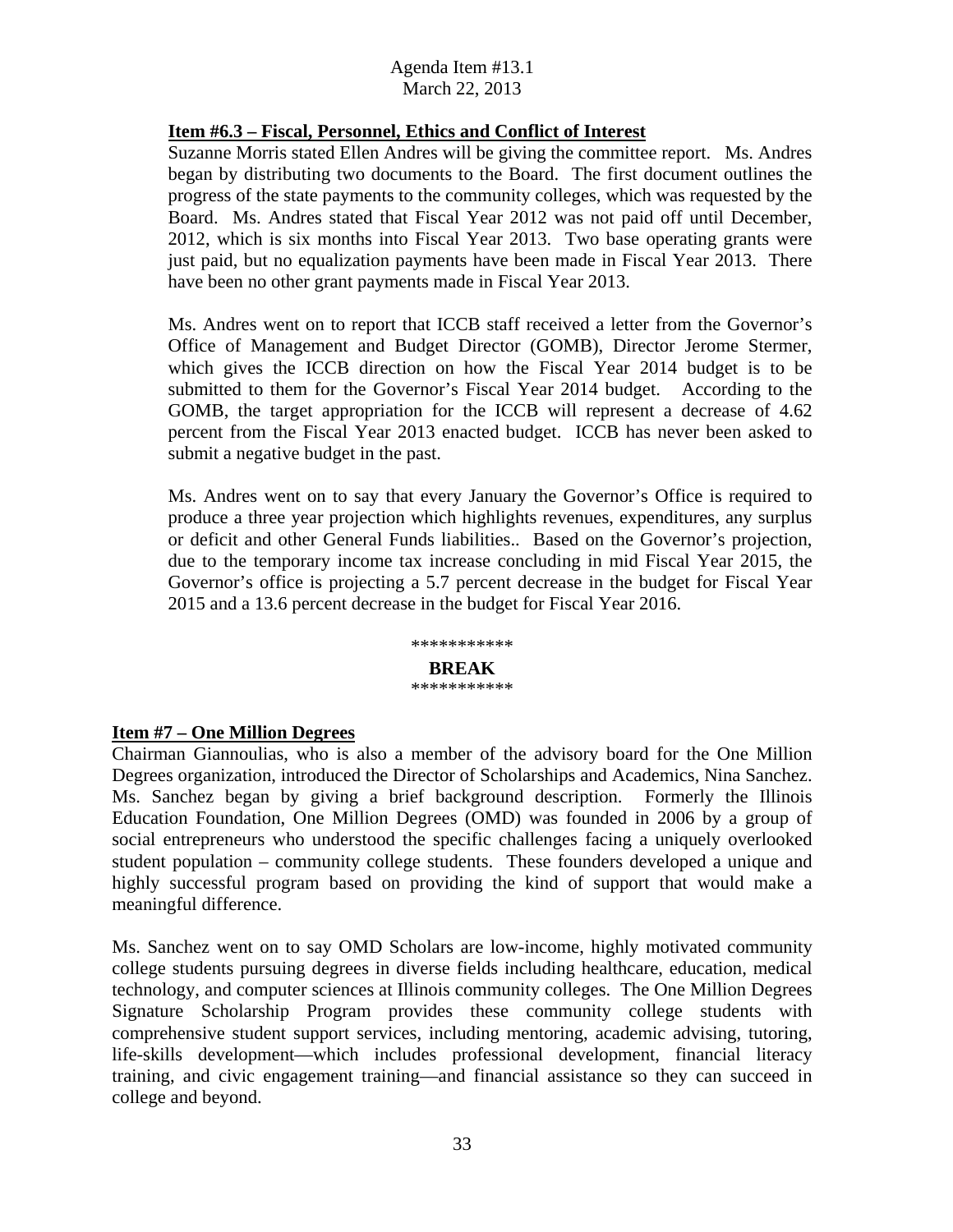Students who have demonstrated academic excellence during their tenure as community college students are then supported by OMD to complete their bachelor's degrees at fouryear colleges and universities.

OMD works in partnership with nine colleges including the seven City Colleges of Chicago, Prairie State College, and South Suburban College with scholars ranging from 18 to 58 years old. OMD has set up a Scholar Development Model to assist scholars through their academic career. The model includes the following:

- Mentoring: Long-term, personalized one-on-one coaching with volunteer professionals who receive ongoing support and training.
- Tutoring: Immediate, individualized, sustained interventions and support to succeed academically.
- Financial Assistance: "Last dollar" scholarships to supplement federal and state financial aid and stipends to defray educational costs.
- $\triangleright$  Academic Advising: Proactive coaching and support to map out and plan for degree completion, transfers to universities, and career paths.
- $\triangleright$  Personal Supports: Ongoing intensive support from a dedicated staff, and coaching from a licensed clinical social worker.
- $\triangleright$  Life Skills: A three-year curriculum of professionalism and communication skills, financial literacy training, and civic engagement and leadership development.

Jessica Besser-Rosenberg, Director of Research and Communications, continued the presentation by showing the Board important rates of success since the organizations founding:

- OMD's students have a 90 percent annual retention rate, while half of the general community college population will drop out before the end of the second year.
- OMD scholars are graduating at a rate of 70 percent in an average of three years. Nationally, the average rate of a community college graduate is 20 percent.
- OMD alumni are making on average about \$50,000 per year. Alumni are making a living wage, not relying on social services, and contributing to the tax-base of Illinois.

Ms. Rosenberg went on to say that OMD also looks at ways to strengthen partnerships throughout Illinois to address the college completion challenge, such as:

- $\triangleright$  Working with IT/Stem Learning Exchanges formed through the Race to the top funding.
- $\triangleright$  Working with the Illinois College Access Network who helped OMD recruit students and provide professional development training for the OMD staff.
- $\triangleright$  Meeting with ICCB staff to work on transfer articulation challenges. Students transfer into four year colleges; however, have issues with credits transferring.

Ms. Rosenberg concluded by outlining OMD's next steps and goals:

 $\triangleright$  Examine how to expand within and outside the Chicago-land area.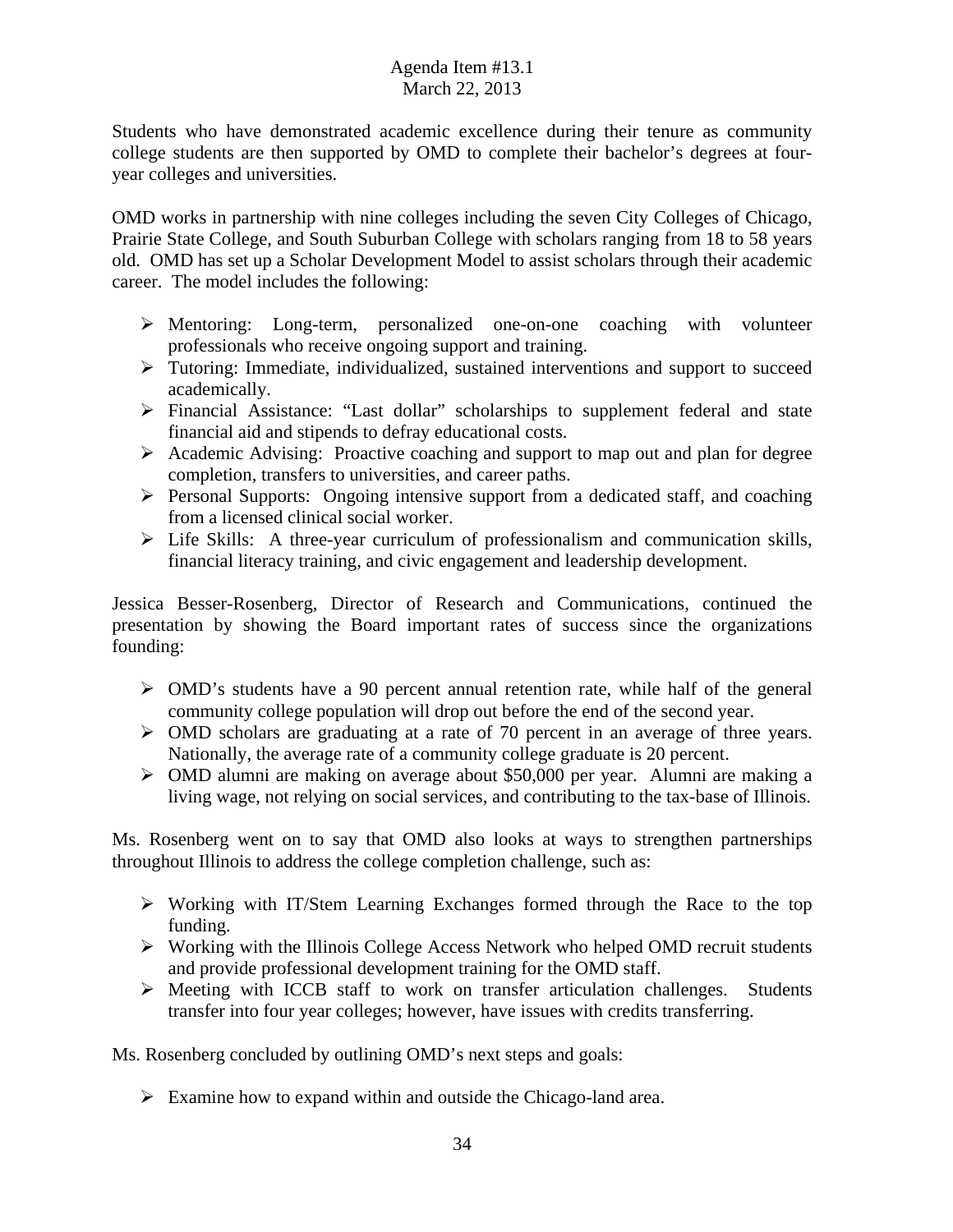$\triangleright$  Requesting assistance in establishing partnerships or introductions to colleges in order to expand.

Students on average are part of the OMD program for about two and a half years. Tuition for the individual students not covered by MAP or PELL grants is paid for by OMD. Fifty percent of OMD funding is provided by foundations and corporations and the other half is through individual donations.

### **Item #8 – New Units of Instruction**

### **Item #8.1 – College of DuPage and Kaskaskia College**

Suzanne Morris made a motion, which was seconded by James Dumas, to approve the following items:

The Illinois Community College Board hereby approves the following new units of instruction for the community colleges listed below:

### **PERMANENT PROGRAM APPROVAL**

College of DuPage

 $\triangleright$  Developmental Disabilities Certificate (49 credit hours)

Kaskaskia College

Construction Project Management A.A.S. degree (69 credit hours)

The motion was approved via unanimous voice vote. Student advisory vote: Yes.

### **Item #8.2 – Illinois Eastern Community College**

Tom Pulver made a motion, which was seconded by Randy Barnette, to approve the following items:

The Illinois Community College Board hereby approves the following new units of instruction for the community colleges listed below:

### **PERMANENT PROGRAM APPROVAL**

IECC: Frontier Community College & Wabash Valley College

 Executive Office Professional Associate in Applied Science (A.A.S.) degree (67 credit hours)

Terry Bruce abstained. The motion was approved via unanimous voice vote. Student advisory vote: Yes.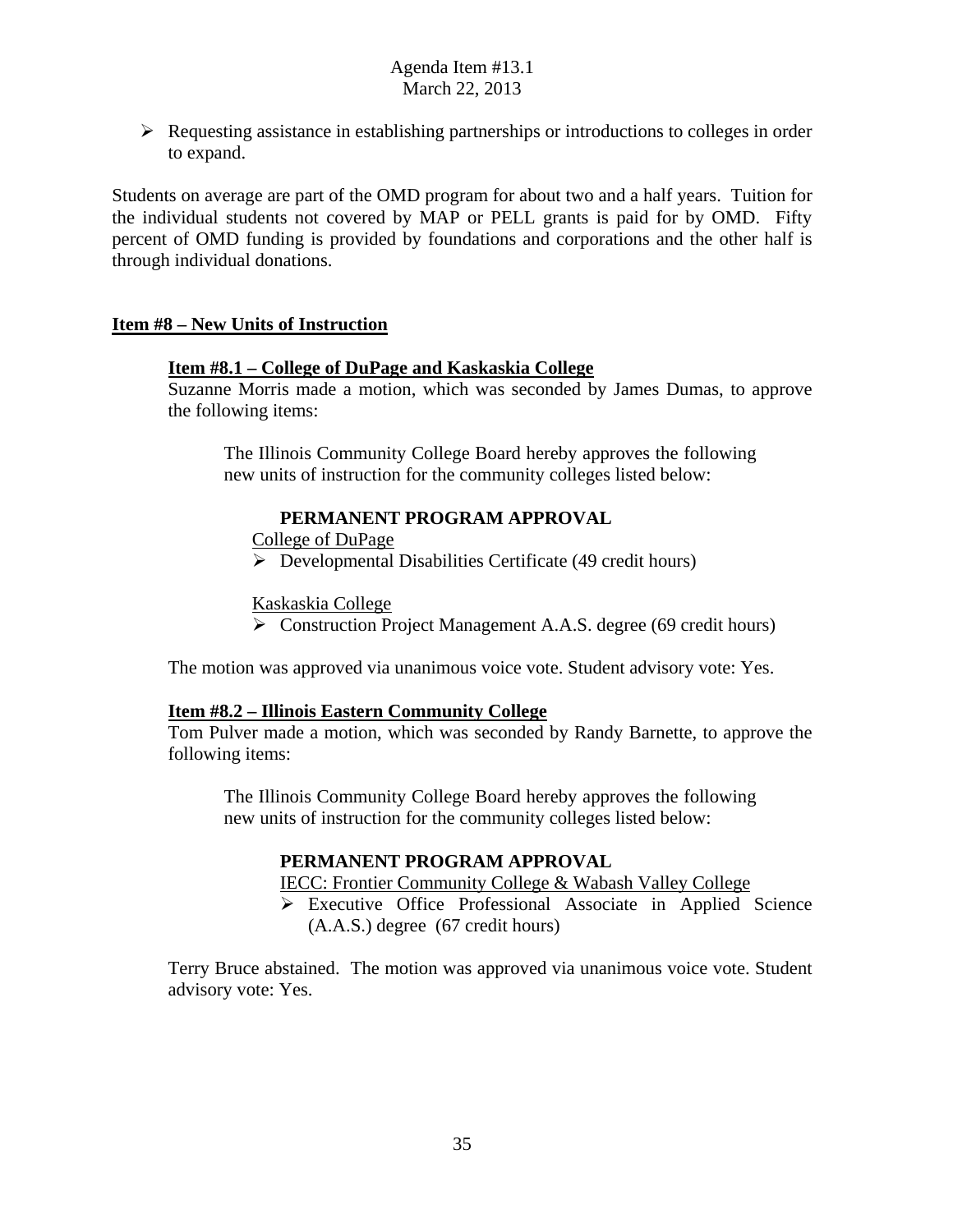### **Item #9 – Illinois Community College Board Recognition of Community Colleges**

Tom Pulver made a motion, which was seconded by James Dumas, to approve the following items:

The Illinois Community College Board hereby grants a status of "recognition continued" to the following districts:

### Sauk Valley Community College

The motion was approved via unanimous voice vote. Student advisory vote: Yes.

### **Item #10 – Consent Agenda**

Guy Alongi made a motion, which was seconded by Jake Rendleman, to approve the following items:

### **Item #10.1 – Minutes of the November 16, 2012 Board Meeting**

The Illinois Community College Board hereby approves the Board Meeting minutes of the November 16, 2012, meeting as recorded.

### **Item #10.3 –Minutes of the November 16, 2012 Executive Session**

The Illinois Community College Board hereby approves the Executive Session minutes of the November 16, 2012, meeting as recorded

### **Item #10.3 – Fiscal Year 2014 Capital Budget Request**

The Illinois Community College Board hereby:

- $\triangleright$  Approves the Fiscal Year 2014 Capital Budget Request for the Illinois Community College System as presented in the attached Table 1 and table 2;
- $\triangleright$  Authorizes the submission of the request to the Governor's Office of Management and Budget, the Illinois Board of Higher Education, and the Illinois General Assembly; and
- $\triangleright$  Authorizes its President/CEO, with the concurrence of the Chair, to make technical adjustments to the request if more refined data become available.

The motion was approved via unanimous voice vote. Student advisory vote: Yes.

### **Item #11 – Illinois Student Assistance Commission (ISAC): Senate Joint Resolution 69 Update**

Suzanne Morris began by stating that there were no new developments regarding the ISAC MAP grant funds. The task force made no attempts in fixing the problems they were charged with fixing. The final report submitted to the General Assembly, which was not voted on by the members of the task force, requested additional MAP funding.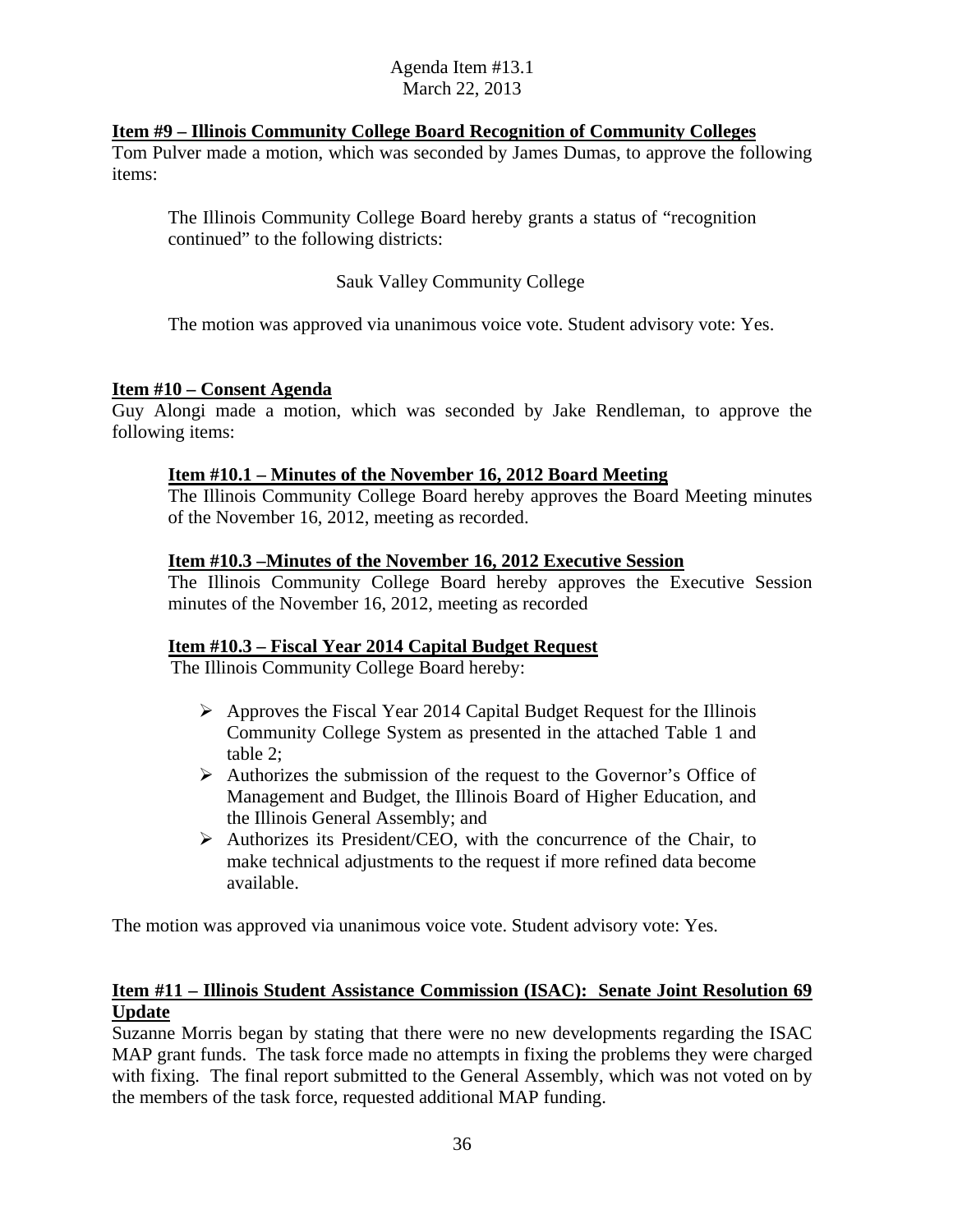She went on to explain that ISAC continuously reminded committee members throughout the meetings that more money could not be used to solve the MAP allocation problems.

Chairman Giannoulias, on behalf of the Board, expressed his disappointment in the final outcome, or lack of outcome, presented by the ISAC MAP Task Force. The Chairman went on to explain what he suggests be the next steps in the community college system's response to the report submitted by the task force. The ICCB has created a White Paper which includes information such as statistics and concerns on what should have been addressed by the ISAC MAP Task Force and was not. This White Paper is currently in draft status and will be reviewed by the Chairman. The White Paper is intended to be used as a media angle to make the public aware of the disappointment and dilemmas the ICCB and Illinois Community College System are continually facing by the Task Force's lack of action and lack of inclusion of community college students. Chairman Giannoulias asked for the support of the ICCTA and the ICCCP once the White Paper is released.

### **Item #12 – Executive Session**

### **Item #12.1 – Employment/Appointment Matters**

Mike Dorf made a motion, which was seconded by Tom Pulver, to approve the following motion:

To enter Executive Session for the purpose of discussing Employment/Appointment Matters, which qualify as acceptable exceptions under Section 2(c) of the Open Meetings Act to hold a closed session.

A roll call vote was taken with the following results:

| Guy Alongi         | Yea | Victor Henderson      | Yea |
|--------------------|-----|-----------------------|-----|
| <b>Terry Bruce</b> | Yea | <b>Suzanne Morris</b> | Yea |
| Michael Dorf       | Yea | <b>Thomas Pulver</b>  | Yea |
| <b>James Dumas</b> | Yea | Jake Rendleman        | Yea |
| Teresa Garate      | Yea | Joshua Beneze         | Yea |
|                    |     | Alexi Giannoulias     | Yea |

Randy Barnette stepped out of the room before roll call.

The motion was approved and the Board entered Executive Session at 11:10 a.m.

\* \* \* \* \* \* \* \* \* \*

Terry Bruce made a motion, which was seconded by Victor Henderson, to reconvene Public Session at 11:48 a.m.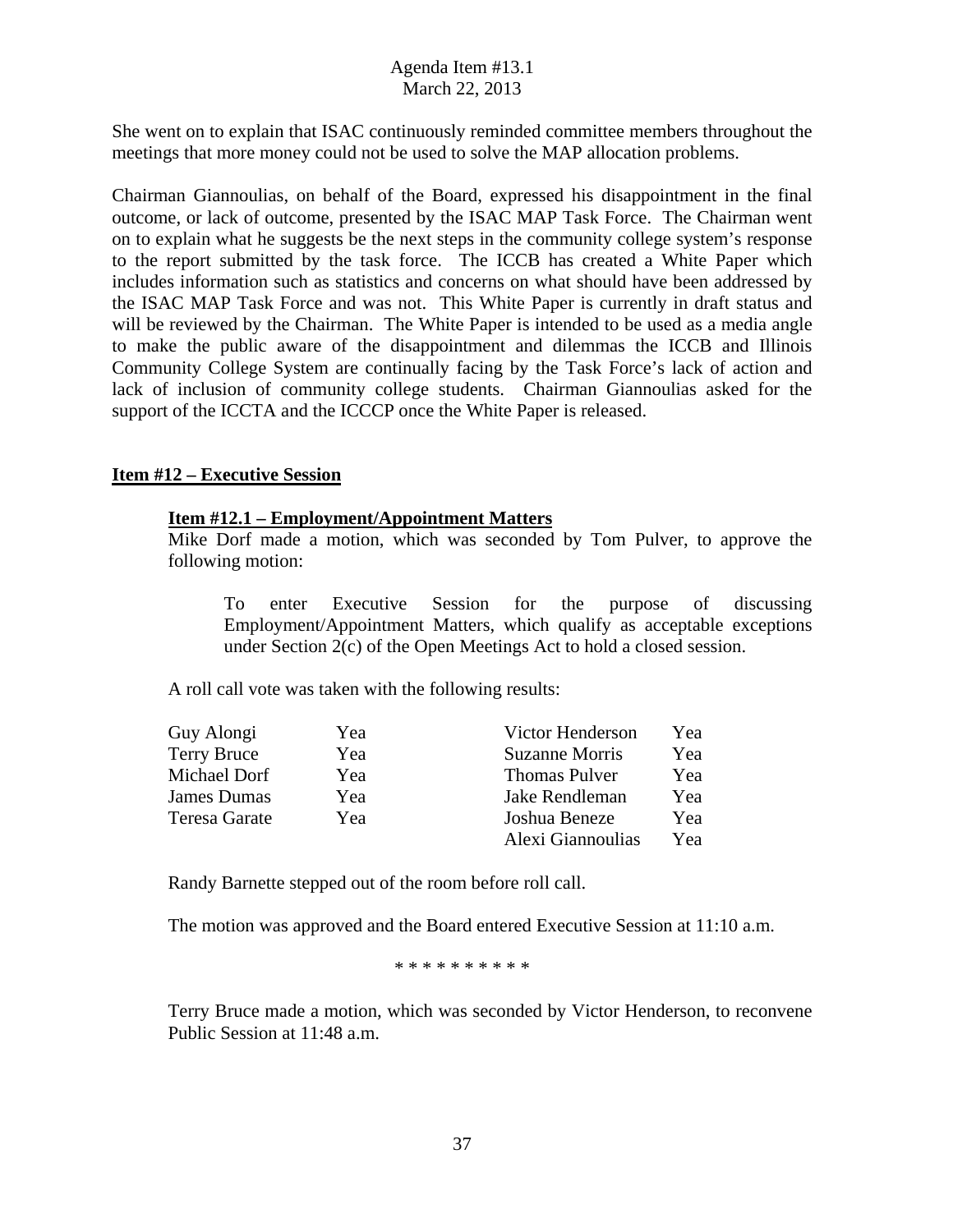A roll call vote was taken with the following results:

| Guy Alongi            | Yea | Victor Henderson      | Yea |
|-----------------------|-----|-----------------------|-----|
| <b>Randy Barnette</b> | Yea | <b>Suzanne Morris</b> | Yea |
| Terry Bruce           | Yea | <b>Thomas Pulver</b>  | Yea |
| Michael Dorf          | Yea | Jake Rendleman        | Yea |
| James Dumas           | Yea | Joshua Beneze         | Yea |
| Teresa Garate         | Yea | Alexi Giannoulias     | Yea |

The motion was approved.

\* \* \* \* \* \* \* \* \* \*

The Board discussed and was in agreement to change the March Board meeting to March 22, 2013 due to Board members inability to attend the March  $15<sup>th</sup>$  meeting date.

### **Item #13 – Information Items**

### **Item #13.1 – Fiscal Year 2013 Financial Statements**

**Item #13.2 – Recognition Status/Update** 

**Item #13.3 – Illinois Community College Board Year End Policy Memo for Calendar Year 2012** 

### **Item #14 – Other Business**

There was no other business at this time.

### **Item #15 – Public Comment**

There was no public comment at this time.

### **Item #16 – Adjournment**

Suzanne Morris made a motion, which was seconded by Teresa Garate, to adjourn the Board meeting at 11:50 a.m.

The motion was approved via voice vote. None opposed. Student member vote: Yea.

Alexi Giannoulias Geoffrey Obrzut

Board Chairman President and Chief Executive Officer

\_\_\_\_\_\_\_\_\_\_\_\_\_\_\_\_\_\_\_\_\_\_\_\_\_\_\_\_\_\_ \_\_\_\_\_\_\_\_\_\_\_\_\_\_\_\_\_\_\_\_\_\_\_\_\_\_\_\_\_\_\_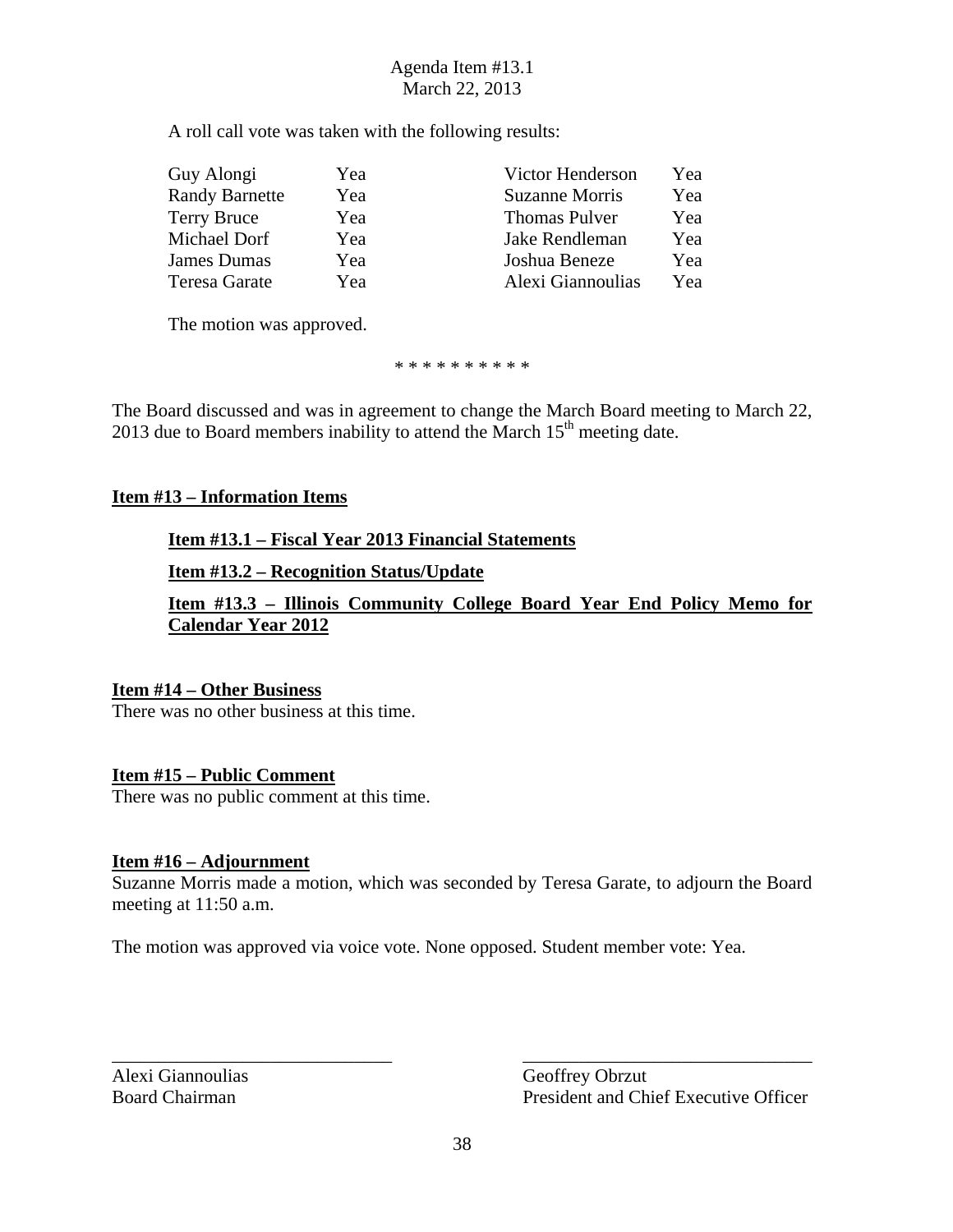### UNAPPROVED

Minutes of the Illinois Community College Board Presidential Search Committee Meeting

100 West Randolph Street Board Room

James R. Thompson Center **Illinois Eastern Community College** Room 2-026 District Office Chicago, IL 233 East Chestnut Street Olney IL

February 6, 2013

### **RECOMMENDED ACTION**

It is recommended that the following motion be adopted:

The Illinois Community College Board hereby approves the Presidential Committee minutes of the February 6, 2013 meeting as recorded.

### **Item #1 – Roll Call and Declaration of Quorum**

Chairman Giannoulias called the Board meeting to order at 1:20 p.m. and took roll. The following Board members were present: Randy Barnette, Terry Bruce, Michael Dorf, and Alexi Giannoulias. Jake Rendleman and Suzanne Morris participated by phone. Teresa Garate was absent. A quorum was declared.

### **Item #2 – Attendance by Means other than Physical Presence**

Chairman Giannoulias stated that Suzanne Morris was unable to attend the Committee meeting. The Chairman stated that according to Section 7 of the Open Meetings Act, Ms. Morris may participate in the meeting via conference call. Michael Dorf made a motion, which was seconded by Randy Barnette, to allow Suzanne Morris to participate by phone.

The motion was approved via unanimous voice vote.

Chairman Giannoulias then stated that Jake Rendleman was unable to attend the Committee meeting. The Chairman stated that according to Section 7 of the Open Meetings Act, Mr. Rendleman may participate in the meeting via conference call. Michael Dorf made a motion, which was seconded by Randy Barnette, to allow Jake Rendleman to participate by phone.

The motion was approved via unanimous voice vote.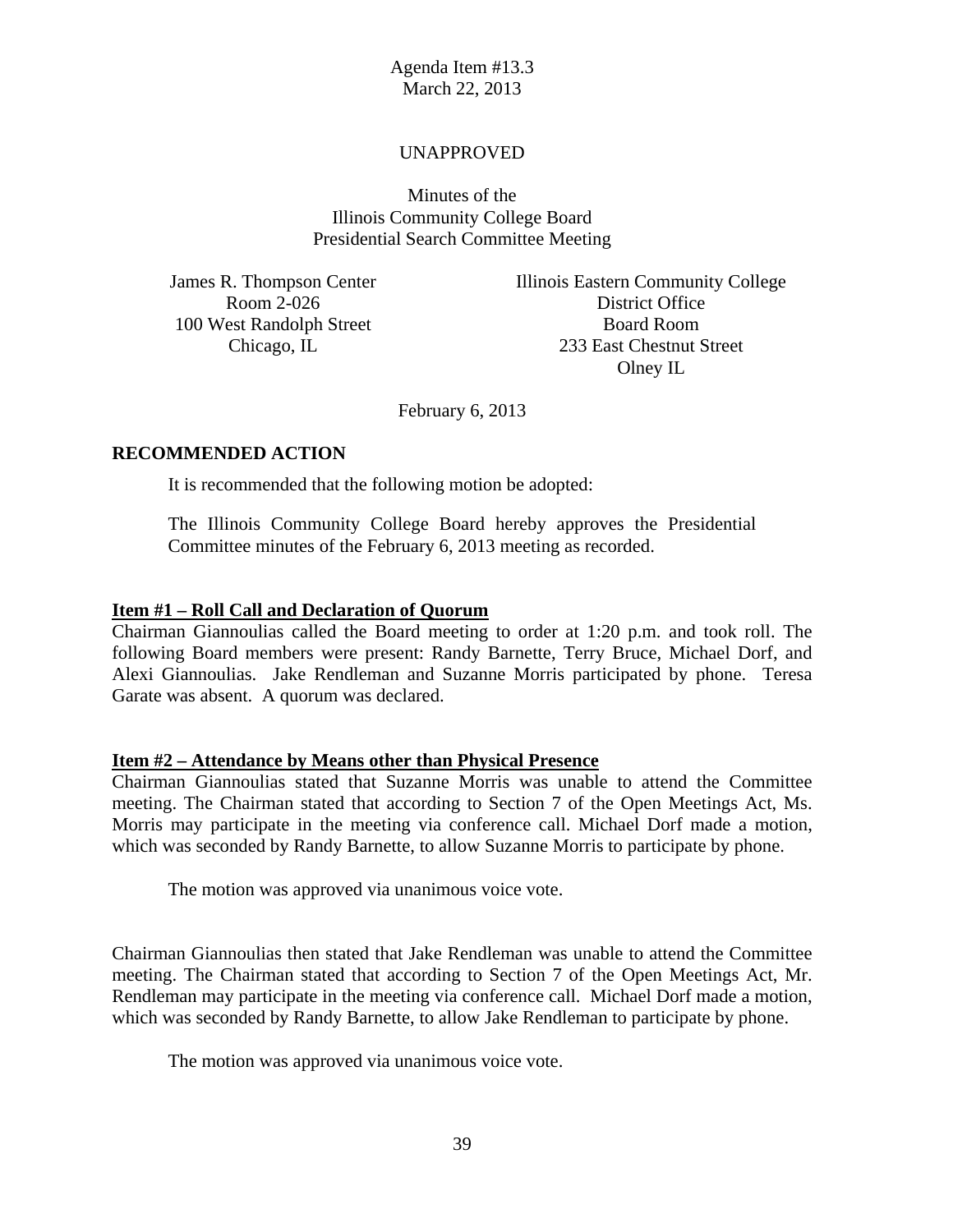### **Item #3 – Executive Session**

### **Item #3.1 – Employment/Appointment Matters**

Michael Dorf made a motion, which was seconded by Randy Barnette, to approve the following motion:

To enter Executive Session for the purpose of discussing Employment/Appointment Matters, which qualify as acceptable exceptions under Section 2(c) of the Open Meetings Act to hold a closed session.

A roll call vote was taken with the following results:

| Terry Bruce  | Yea | <b>Randy Barnette</b> | Yea |
|--------------|-----|-----------------------|-----|
| Michael Dorf | Yea | Alexi Giannoulias     | Yea |

The motion was approved and the Board entered Executive Session at 1:30 p.m.

\* \* \* \* \* \* \* \* \* \*

Terry Bruce made a motion, which was seconded by Randy Barnette, to reconvene Public Session at 2:19 p.m.

A roll call vote was taken with the following results:

| Terry Bruce  | Yea | <b>Randy Barnette</b> | Yea |
|--------------|-----|-----------------------|-----|
| Michael Dorf | Yea | Alexi Giannoulias     | Yea |

The motion was approved.

### **Item #4 – Public Comment**

There was no public comment at this time.

### **Item #5 – Adjournment**

Michael Dorf made a motion, which was seconded by Randy Barnette, to adjourn the Board meeting at 2:30 p.m.

The motion was approved via voice vote.

Alexi Giannoulias Board Chairman

\_\_\_\_\_\_\_\_\_\_\_\_\_\_\_\_\_\_\_\_\_\_\_\_\_\_\_\_\_\_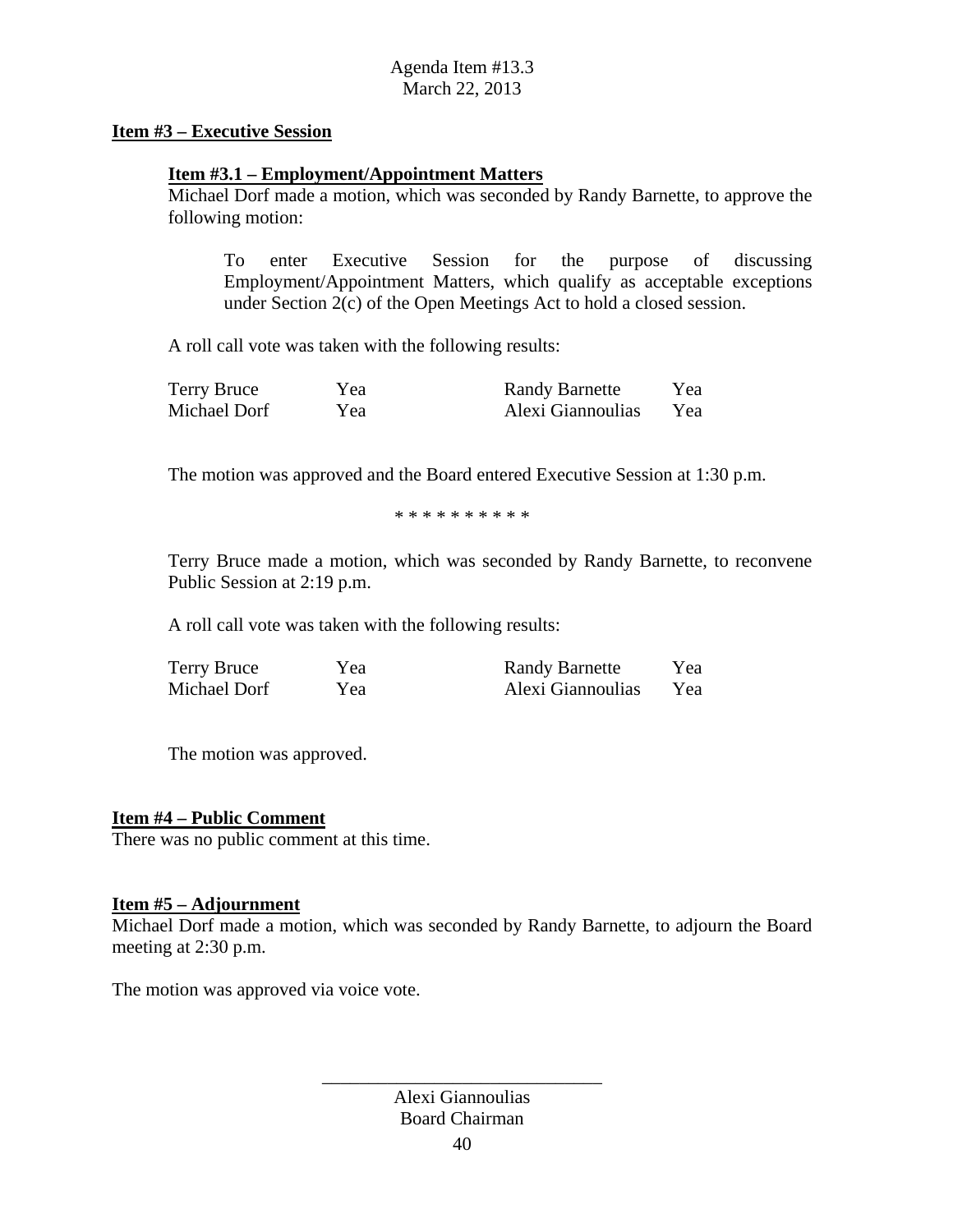Illinois Community College Board

### **SUMMARY OF CAPITIAL PROJECTS APPROVED BY THE PRESIDENT/CEO DURING CALENDAR YEAR 2012**

Authority is given to the President/CEO through Administrative Rules of the Illinois Community College Board to approve specific capital projects. Each year all approvals given in the previous calendar year are reported to the Board. Projects that require approval include those financed with either a protection, health, and safety tax levy, projects (other than maintenance in nature) financed with operating tax/bond proceeds, all land acquisitions, and projects greater than \$250,000 financed through existing college funds. Leases of five years or longer require approval, and all projects that are entirely or partially funded by the State require approval of the Board president.

One hundred-two projects totaling \$261.8 million were granted approval during calendar year 2011. This is a 120 percent increase in the number of projects approved in calendar year 2010 (eighty-five). There was one lease approved. Table 1 summarizes the projects.

### **INFORMATION ONLY**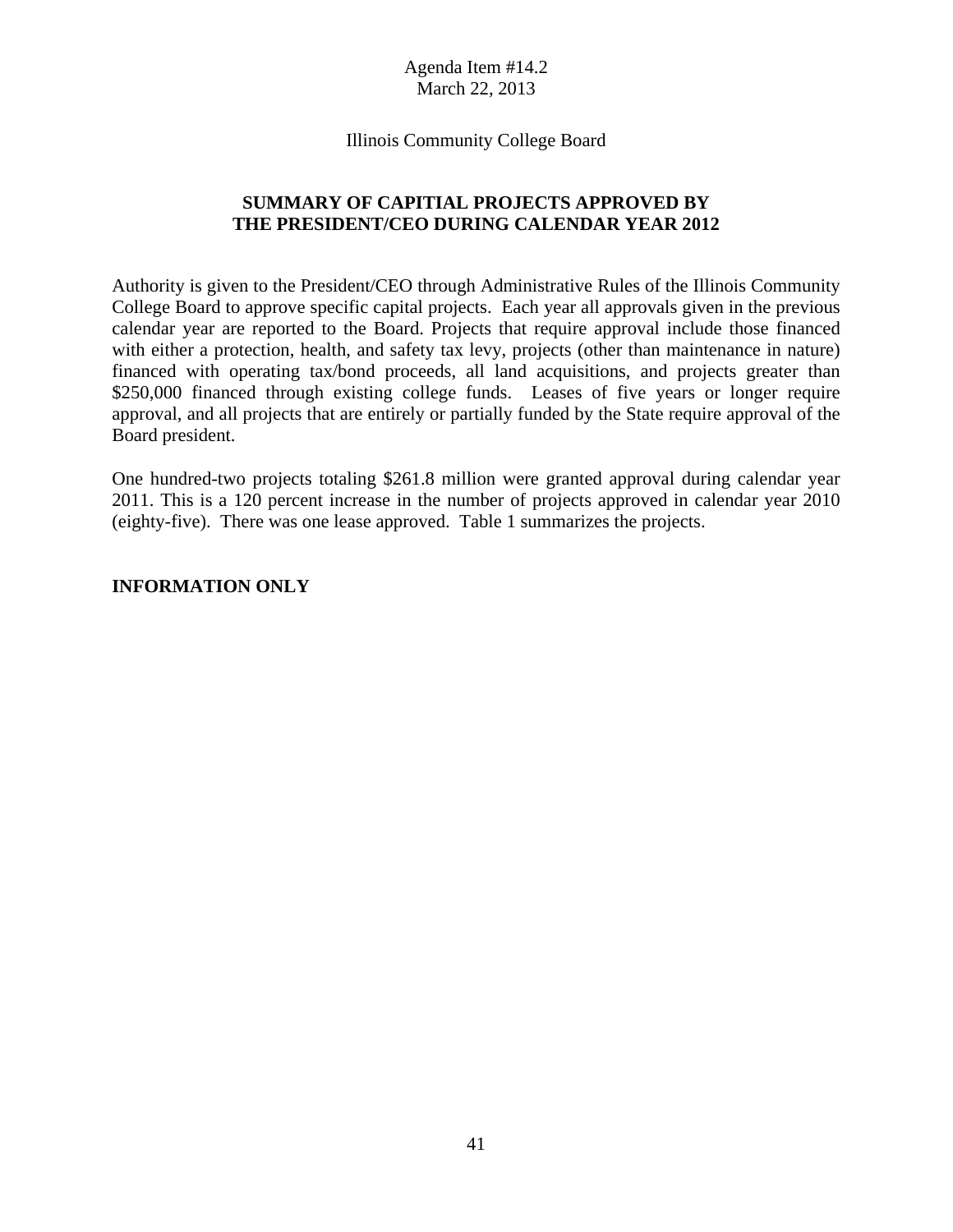### *PHS Bond Issue*

| <b>Approval Date</b> | College                   | <b>Project Title</b>                          | <b>Approved Budget</b> |
|----------------------|---------------------------|-----------------------------------------------|------------------------|
| 8/27/2012            | <b>IECC-Frontier</b>      | Light replacement FCC                         | \$106,600              |
| 8/27/2012            | <b>IECC-Lincoln Trail</b> | Asbestos Abatement LTC Activity blding.       | \$150,700              |
| 8/27/2012            | <b>IECC-Wabash Valley</b> | Window Replacement WVC main hall              | \$62,300               |
| 8/27/2012            | <b>IECC-Wabash Valley</b> | Flooring replacement and asbestos removal     | \$107,200              |
| 8/27/2012            | <b>Illinois Eastern</b>   | <b>HVAC Replacement 3 Rooftop Buildings</b>   | \$477,400              |
| 8/27/2012            | <b>Illinois Eastern</b>   | Camera Surveillance phase 2                   | \$200,900              |
| 8/27/2012            | <b>Illinois Eastern</b>   | ADA Compliance Doors and Patio                | \$227,000              |
| 8/27/2012            | <b>Illinois Eastern</b>   | Lighting Replacement Gym and Theatre          | \$158,200              |
| 8/27/2012            | <b>Illinois Eastern</b>   | Roof Replacements at LTC WVC and FCC          | \$1,202,900            |
|                      |                           | <b>Category Sub-Total</b>                     | \$2,693,200            |
| Local                |                           |                                               |                        |
| <b>Approval Date</b> | College                   | <b>Project Title</b>                          | <b>Approved Budget</b> |
| 1/31/2012            | <b>Black Hawk</b>         | <b>Student Services Center Addition</b>       | \$3,934,211            |
| 7/3/2012             | <b>Black Hawk</b>         | East Campus Science Lab Addition              | \$3,010,451            |
| 9/12/2012            | <b>Black Hawk</b>         | 26228 N. 100th Ave. Galva Property Transfer   | \$1,500                |
| 6/26/2012            | Danville                  | Land Donation at 19 Home Ave in Danville, II. | \$10,000               |
| 10/23/2012           | Danville                  | Hoopeston Extension Center 847 E. Orange Str. | \$440,000              |
| 5/10/2012            | DuPage                    | Seaton Computing Center Renovation            | \$6,500,000            |
| 5/9/2012             | DuPage                    | Physical Education Blding Renovation/Addition | \$24,000,000           |
| 5/9/2012             | DuPage                    | Student Resource Center & Library Renovation  | \$40,000,000           |
| 6/28/2012            | DuPage                    | McAninch Arts Center (MAC) Renovation         | \$34,642,762           |
| 9/5/2012             | DuPage                    | Campus Maintenance Center (CMC)               | \$9,300,000            |
| 4/11/2012            | Elgin                     | Remodel Math & Science Ctr & Adv Tech Ctr     | \$9,233,417            |
| 4/11/2012            | Elgin                     | Remodel Health & Business Techn East Blding   | \$6,779,086            |
| 8/7/2012             | Elgin                     | Greenhouse Addition & Classroom Remodeling    | \$460,500              |
| 9/25/2012            | <b>Illinois Central</b>   | Poplar Hall Renovations-North Campus          | \$3,267,624            |
| 7/3/2012             | Kankakee                  | North Extension Center Construction           | \$6,409,471            |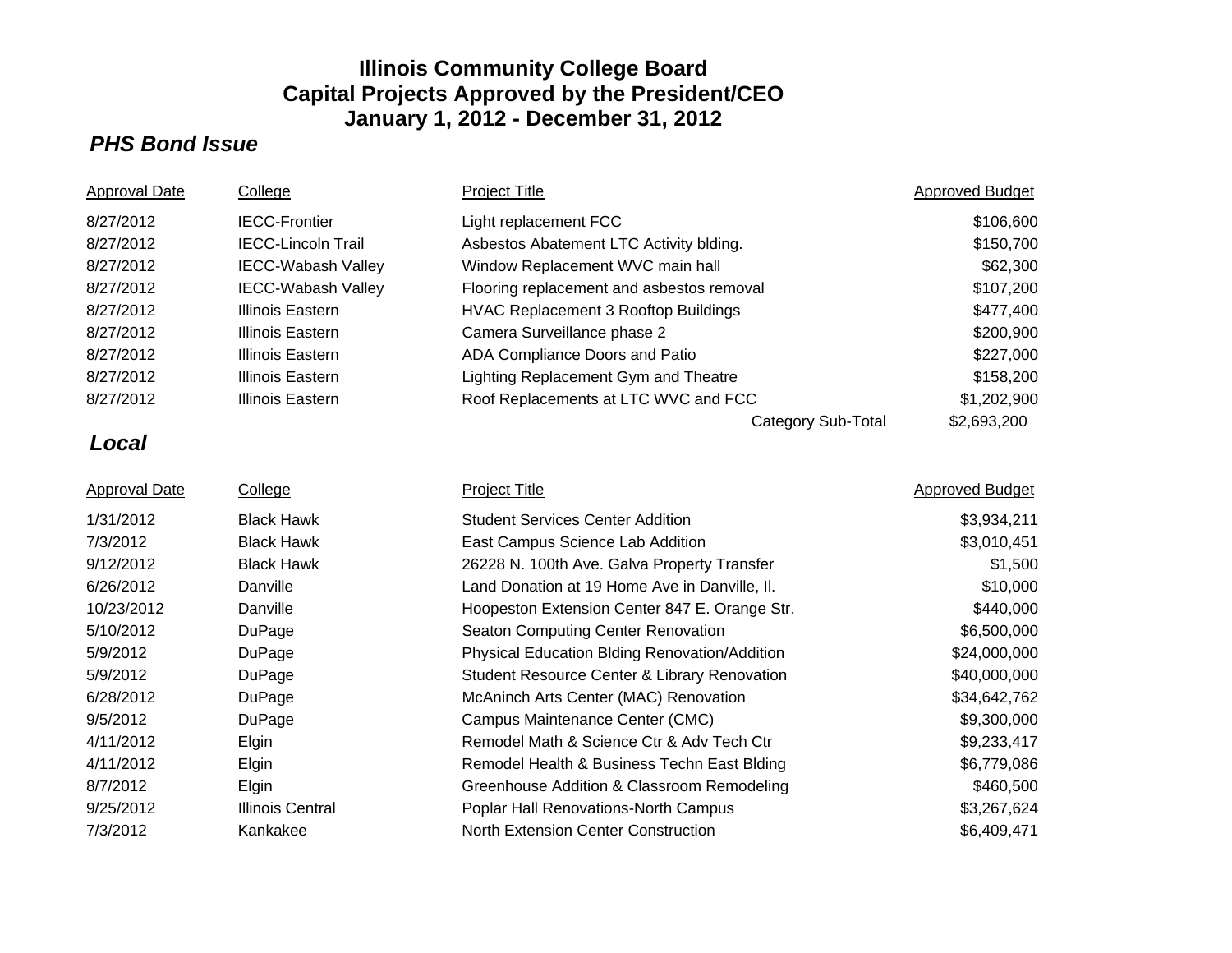| 10/18/2012 | Kaskaskia      | <b>Physical Plant Storage Facility</b>        | \$345,900     |
|------------|----------------|-----------------------------------------------|---------------|
| 12/21/2012 | Lake County    | 31 Genesee Waukegan Acquisition               | \$130,000     |
| 8/3/2012   | Lake Land      | Net Zero Energy Building                      | \$700,000     |
| 9/21/2012  | Lake Land      | Land Acquis Adjacent to Kluthe Center         | \$365,750     |
| 9/14/2012  | Logan          | West Frankfort Extension Center Acquisition   | \$595,000     |
| 1/17/2012  | McHenry        | Land Acquisition 9010 NW Highway Crystal Lake | \$750,000     |
| 6/4/2012   | Moraine Valley | Acquisition 8601 W 107th Str in Palos Hills   | \$825,000     |
| 10/30/2012 | Moraine Valley | Health, Education, and Wellness Center        | \$29,562,000  |
| 1/12/2012  | <b>Oakton</b>  | Science & Health Careers Building             | \$39,173,760  |
| 1/12/2012  | Oakton         | <b>Enrollment Center</b>                      | \$3,435,800   |
| 1/12/2012  | <b>Oakton</b>  | Student Center/ Gathering Space Remodeling    | \$1,900,000   |
| 7/3/2012   | Sauk Valley    | Science Lab Renovations-PH I                  | \$2,313,025   |
| 5/7/2012   | Waubonsee      | 33.25 acre Land Acquis/Exchange w/ KCFP       | \$400,000     |
|            |                | Category Sub-Total                            | \$228,485,257 |

# *Capital Renewal*

Approval Date College College Project Title College Research Approved Budget 1/23/2012 Black Hawk **Parking Expansion at East Campus 1/23/2012** S347,494 9/14/2012 Elgin Elgin Roof Replacement-Building H \$630,600 5/15/2012 Heartland Parking & Roadway Repairs PH II \$339,550 5/14/2012 Highland Heater Duct & Window Replacement \$351,300 5/15/2012 Illinois Central 2012 Carpet Replacement/Remodeling \$1,178,200 1/24/2012 Illinois Eastern Various Improvements at LTC, OCC, & WVC \$397,900 7/6/2012 Kankakee 2nd Floor Tech Blding Accessibility Project \$269,600 1/11/2012 Lake Land 2012 Building Re-pointing 2012 Building Research 2012 Building Research 2012 Building S269,200 4/16/2012 McHenry **Exterior Lighting Retrofit** McAustic Automobile \$416,700 1/3/2012 Prairie State New Campus Signage **1/3/2012** Prairie State State New Campus Signage 1/3/2012 Prairie State Concrete Walkways and Curb Repairs \$158,000 1/23/2012 Richland Renovations to the South Wing \$302,600 4/23/2012 Rock Valley Campus Electric Upgrade UPS Replacement \$247,748 4/23/2012 Rock Valley Campus Electric Upgrade HV Feeder/ Switchgear \$501,848 3/16/2012 Sauk Valley 2012 Parking Lot Improvements \$477,650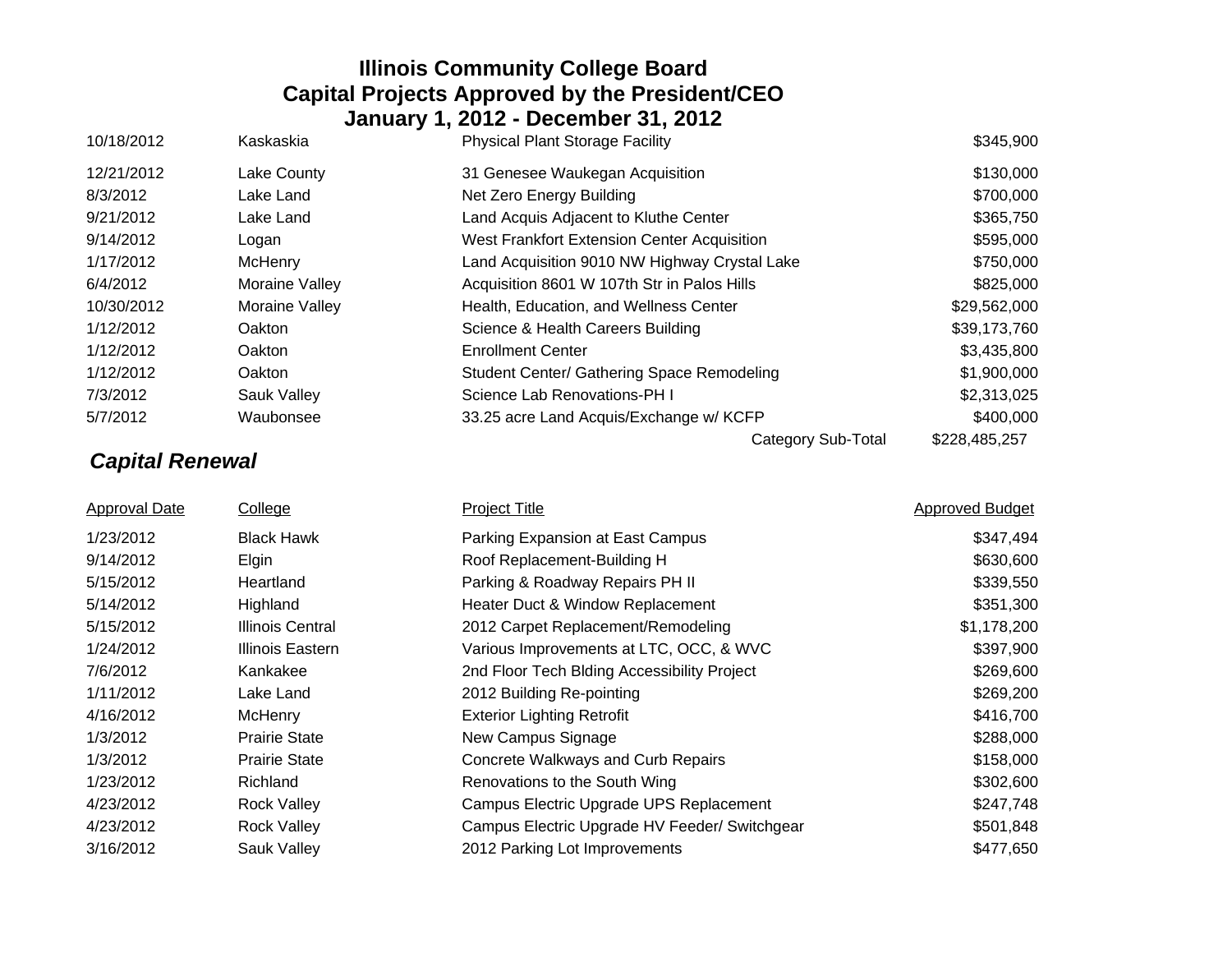11/15/2012 Spoon River **Subset Contract Partial Upper Roof Replacement Votech Blding** \$230,000

Category Sub-Total \$6,406,390

# *PHS Tax Levy*

| <b>Approval Date</b> | College                 | <b>Project Title</b>                       | <b>Approved Budget</b> |
|----------------------|-------------------------|--------------------------------------------|------------------------|
| 10/29/2012           | <b>Black Hawk</b>       | East Campus Fire Alarm Upgrades            | \$751,100              |
| 10/29/2012           | <b>Black Hawk</b>       | Quad Cities BLD 3 HVAC Upgrades            | \$938,550              |
| 12/19/2012           | Danville                | Replace Compressor in York Chiller         | \$61,200               |
| 12/19/2012           | Danville                | <b>Re-roof Clock Tower Center</b>          | \$284,975              |
| 12/4/2012            | Heartland               | Install Auto External Defibrillators       | \$25,355               |
| 10/2/2012            | Highland                | Sidewalk Replacement Student Center        | \$67,000               |
| 12/4/2012            | <b>Illinois Central</b> | Rooftop HVAC Unit Replacement Phase 2      | \$1,448,000            |
| 12/4/2012            | <b>Illinois Central</b> | Electrical Medium Voltage Replacement      | \$450,000              |
| 12/4/2012            | <b>Illinois Central</b> | Parking Lot 7 and 8 Ring Road Project      | \$1,487,565            |
| 10/22/2012           | <b>Illinois Valley</b>  | Boiler Room Upgrades Bld C                 | \$656,120              |
| 10/22/2012           | <b>Illinois Valley</b>  | Door Hardware and Key Upgrades             | \$547,239              |
| 10/22/2012           | <b>Illinois Valley</b>  | Stairwell sidewalk replace and resurface   | \$162,018              |
| 7/23/2012            | Joliet                  | G Building Stairwell Replacement Phase 2   | \$700,000              |
| 7/23/2012            | Joliet                  | Electronic Door Access Keyless Entry phase | \$265,000              |
| 7/23/2012            | Joliet                  | Surveillance Camera Installation phase 4   | \$125,000              |
| 11/5/2012            | Kankakee                | <b>Enhanced Security Project Phase 2</b>   | \$420,585              |
| 12/3/2012            | Kaskaskia               | Roadway Bridge Safety Inspection Phase 1   | \$75,000               |
| 12/3/2012            | Kaskaskia               | Vocational Area HVAC Upgrade               | \$85,000               |
| 12/3/2012            | Kaskaskia               | Pedestrian Bridge Repair and Abatement     | \$125,000              |
| 12/3/2012            | Kaskaskia               | Science Lab ADA Compliance Abatement       | \$443,000              |
| 10/16/2012           | Kishwaukee              | Roofing Replacement at B400 and Grant      | \$792,670              |
| 10/26/2012           | Lake Land               | NE Bld Safety Accessibility, HVAC          | \$1,100,000            |
| 1/17/2012            | Lewis and Clark         | <b>Chapel Lead Paint Abatement</b>         | \$500,000              |
| 12/4/2012            | Lewis and Clark         | St. Patricks Adult Center                  | \$2,850,000            |
| 11/19/2012           | Lincoln Land            | Cass Gym Bleacher Replacement ADA          | \$339,000              |
| 11/19/2012           | Lincoln Land            | <b>Menard Hall Subsurface Settlement</b>   | \$435,520              |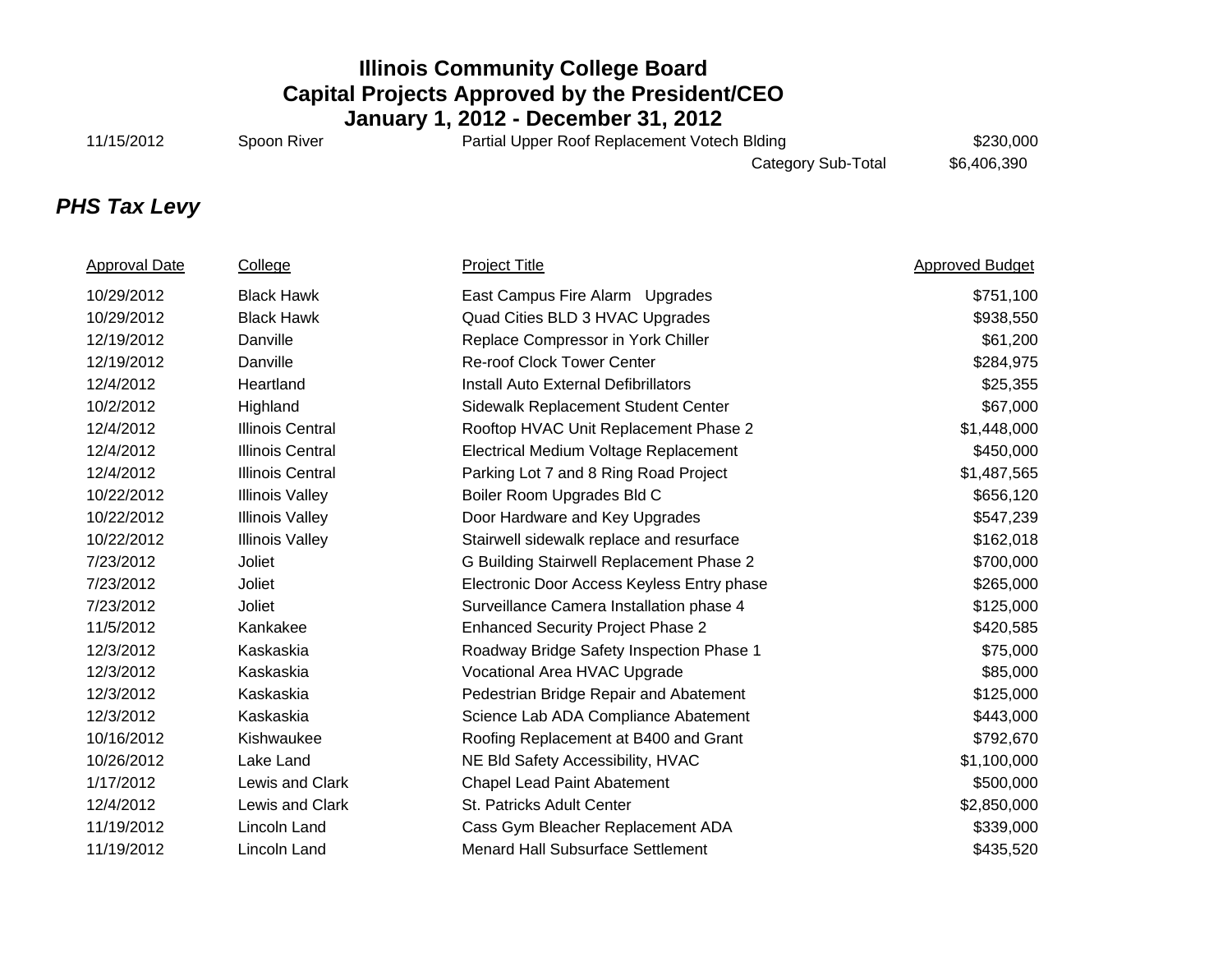| 11/19/2012 | Logan              | <b>HVAC Mechanical Upgrades Phase 1</b>    | \$795,000    |
|------------|--------------------|--------------------------------------------|--------------|
| 10/30/2012 | Moraine Valley     | Roof Replacement BLD A                     | \$925,000    |
| 10/24/2012 | Parkland           | Drainage Improvements Parkland on Mattis   | \$1,266,200  |
| 10/2/2012  | Rend Lake          | Roof Replacement Student Center Low        | \$125,000    |
| 10/28/2012 | <b>Rock Valley</b> | Asbestos Abatement Classroom Building B    | \$1,361,321  |
| 10/30/2012 | Sandburg           | Repair of Ramps and Drives                 | \$90,422     |
| 10/2/2012  | Sauk Valley        | Safety Communication and Surveillance      | \$200,000    |
| 10/2/2012  | Sauk Valley        | Emergency Notification, Fire Alarm, PA     | \$212,000    |
| 10/2/2012  | Sauk Valley        | Window and base Insulation Improvements    | \$300,000    |
| 10/2/2012  | Sauk Valley        | <b>Electrical Hazard Assessment</b>        | \$39,000     |
| 9/4/2012   | Shawnee            | Door and Lock Replacements                 | \$242,000    |
| 12/5/2012  | Southwestern       | Biology Lab Safety and Compliance          | \$588,310    |
| 12/5/2012  | Southwestern       | Roof Restoration Area D Phase 3 Belleville | \$244,660    |
| 12/5/2012  | Southwestern       | Access and Sidewalk Improvements Central   | \$367,030    |
| 11/19/2012 | Spoon River        | Votech Biding Lower Roof Replacement       | \$79,000     |
| 11/19/2012 | Spoon River        | Votech Connecting Link Replacement         | \$14,625     |
| 10/9/2012  | Triton             | CCTV System Upgrade phase 2                | \$300,000    |
|            |                    | Category Sub-Total                         | \$22,284,465 |

# *Excess PHS*

| <b>Approval Date</b> | College           | <b>Project Title</b>                                              | <b>Approved Budget</b>       |
|----------------------|-------------------|-------------------------------------------------------------------|------------------------------|
| 8/22/2012            | <b>Black Hawk</b> | <b>Sewer Addition East Campus</b>                                 | \$214,247                    |
| 11/19/2012           | Logan             | Roof Replacement E Wing Phase 4                                   | \$99,200                     |
| 6/25/2012            | Richland          | Brush College Rd. Entrance Modifications                          | \$33,821                     |
| 12/4/2012            | Richland          | Parking Lot Lighting Replacement                                  | \$660,000                    |
| 4/12/2012            | Sauk Valley       | Asbestos Abatement Phase 1 Science Lab                            | \$288,800                    |
| 10/9/2012            | Sauk Valley       | East Side Roof Replacement                                        | \$672,000                    |
|                      |                   | <b>Category Sub-Total</b><br><b>Grand Total Approved Projects</b> | \$1,968,068<br>\$261,837,380 |
|                      |                   |                                                                   |                              |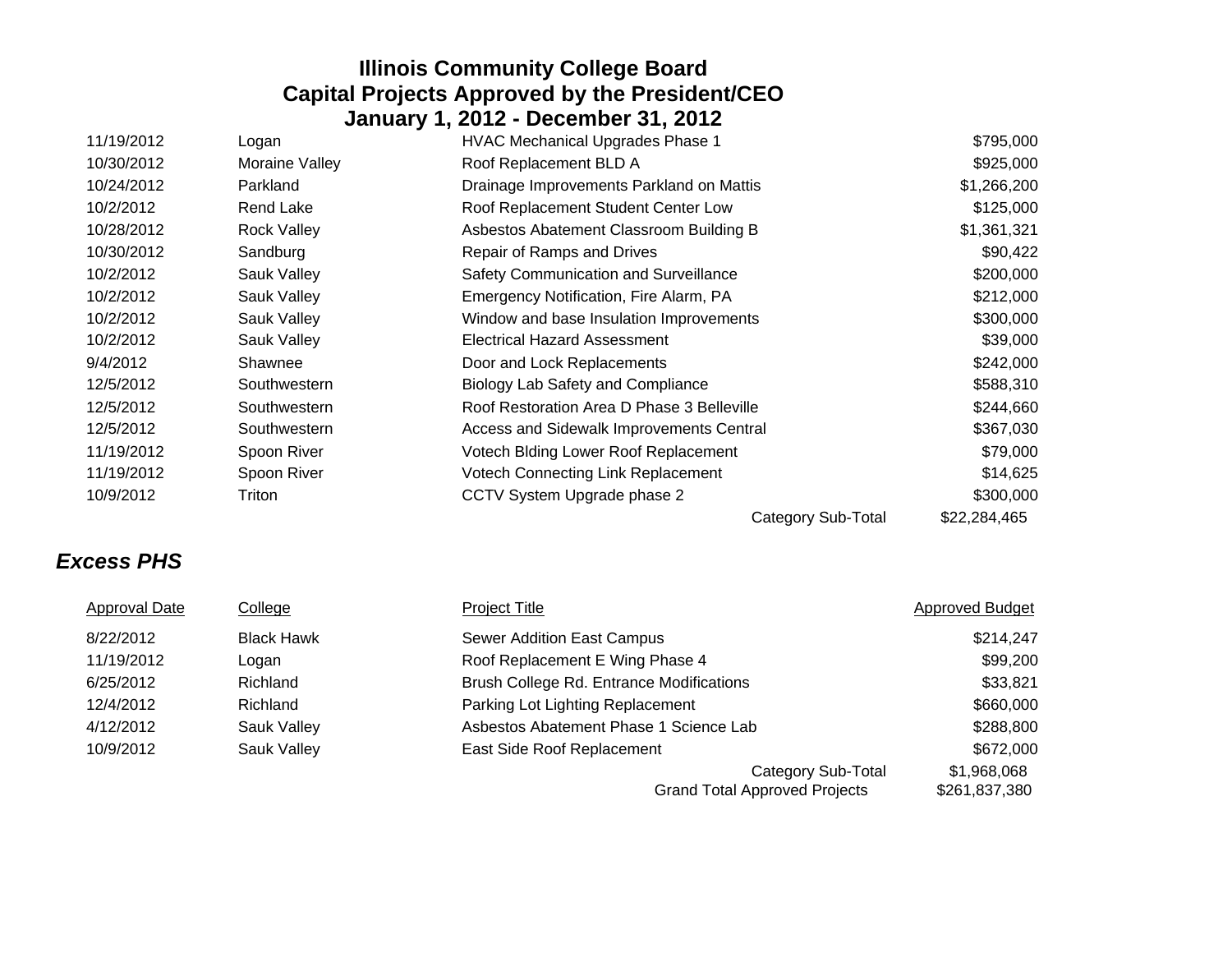### Illinois Community College Board

### **WORKFORCE DEVELOPMENT GRANT REPORT BUSINESS AND INDUSTRY SERVICES FISCAL YEAR 2012**

Annually, the Illinois Community College Board prepares a Workforce Development Report summarizing activities of community college Business and Industry Centers throughout the State. This report provides data and examples of the activities conducted during Fiscal Year 2012. The activities include:

- $\triangleright$  Contract/Customized Job Training
- Entrepreneurship Seminars and Workshops
- $\triangleright$  Counseling and Management Assistance
- **►** Contract Procurement Assistance
- $\triangleright$  Public Training Activities
- Employment and Training Services for Unemployed or Underemployed Workers Business Attraction, Retention, and Expansion
- $\triangleright$  Distance Learning and Continuous Improvement
- $\triangleright$  Other Workforce Development Activities and Partnerships

In Fiscal Year 2012, \$3.3 million was provided to 48 community colleges to support local workforce and economic development efforts. Services were provided to approximately 198,650 businesses and individuals statewide. The services provided resulted in the start up of approximately 340 companies, expansion of nearly 190 companies, and retention of close to 500 companies. In addition, over 2,400 jobs were created and another 11,000 jobs were retained.

### **INFORMATION ONLY**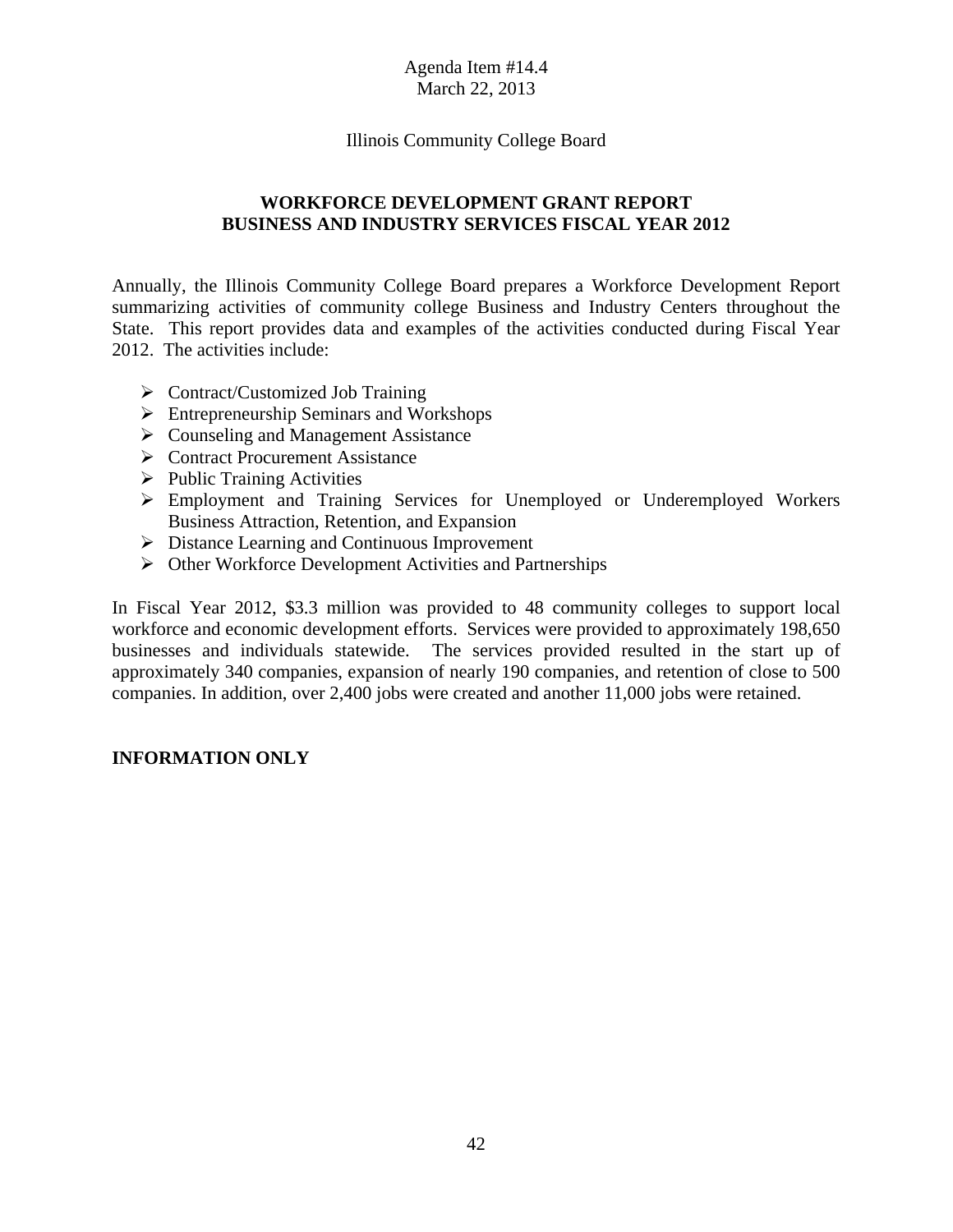# ILLINOIS COMMUNITY COLLEGE SYSTEM

# WORKFORCE DEVELOPMENT REPORT BUSINESS AND INDUSTRY SERVICES FISCAL YEAR 2012

Illinois Community College Board 401 East Capitol Avenue Springfield, IL 62701-1171 Voice: 217-785-0123 Fax: 217-524-4981 http://www.iccb.org

March 2013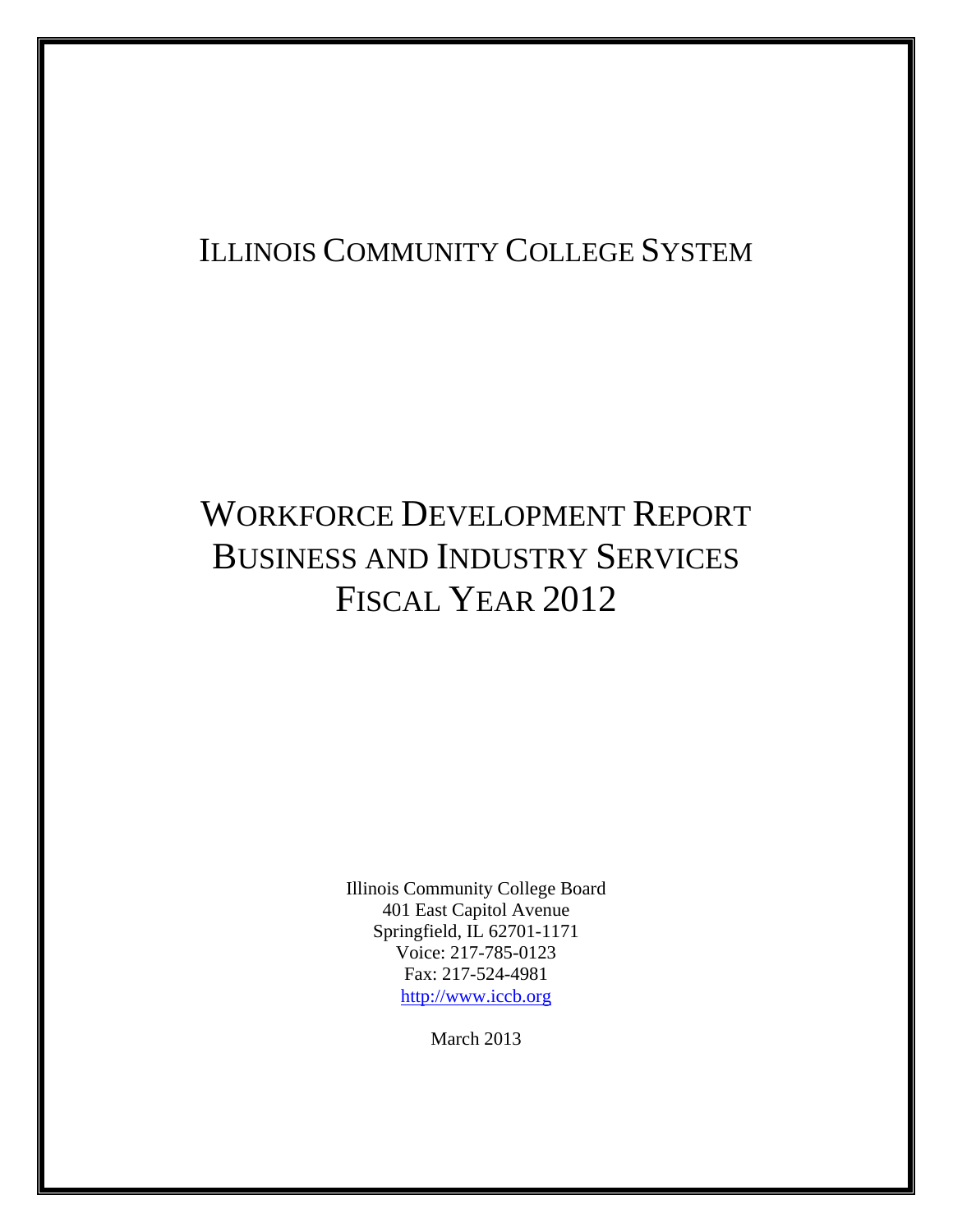Compiled by Illinois Community College Board

Workforce Development Lavon Nelson, Senior Director

Research & Policy Studies Nathan R. Wilson, Senior Director Michelle Dufour, Assistant Director Corey J. Hankins, Assistant Director Jana Smith, Assistant Director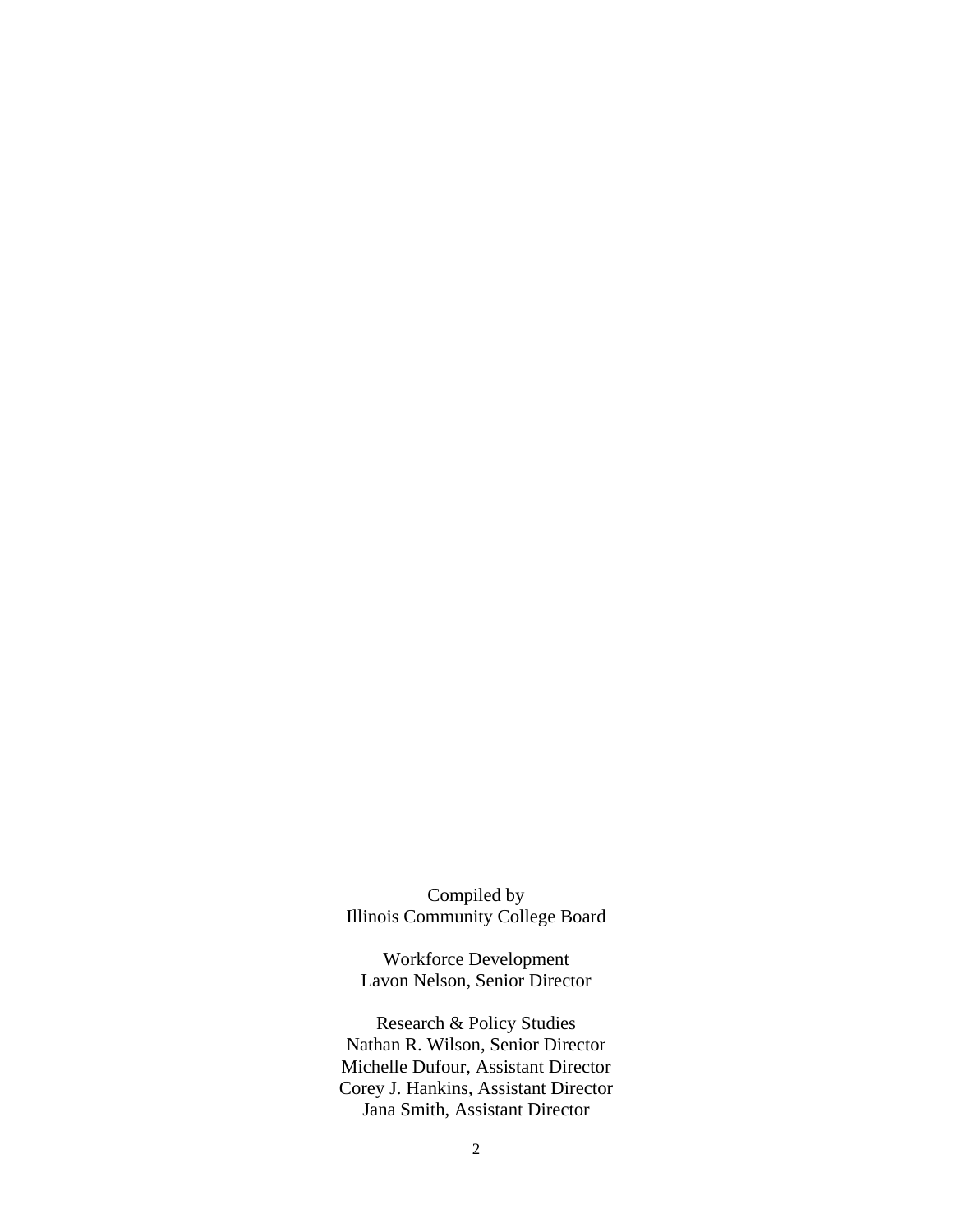### **Table of Contents**

| Employment and Training Services for Unemployed or Underemployed Workers 10 |
|-----------------------------------------------------------------------------|
|                                                                             |
|                                                                             |
|                                                                             |
|                                                                             |
|                                                                             |
|                                                                             |
|                                                                             |
|                                                                             |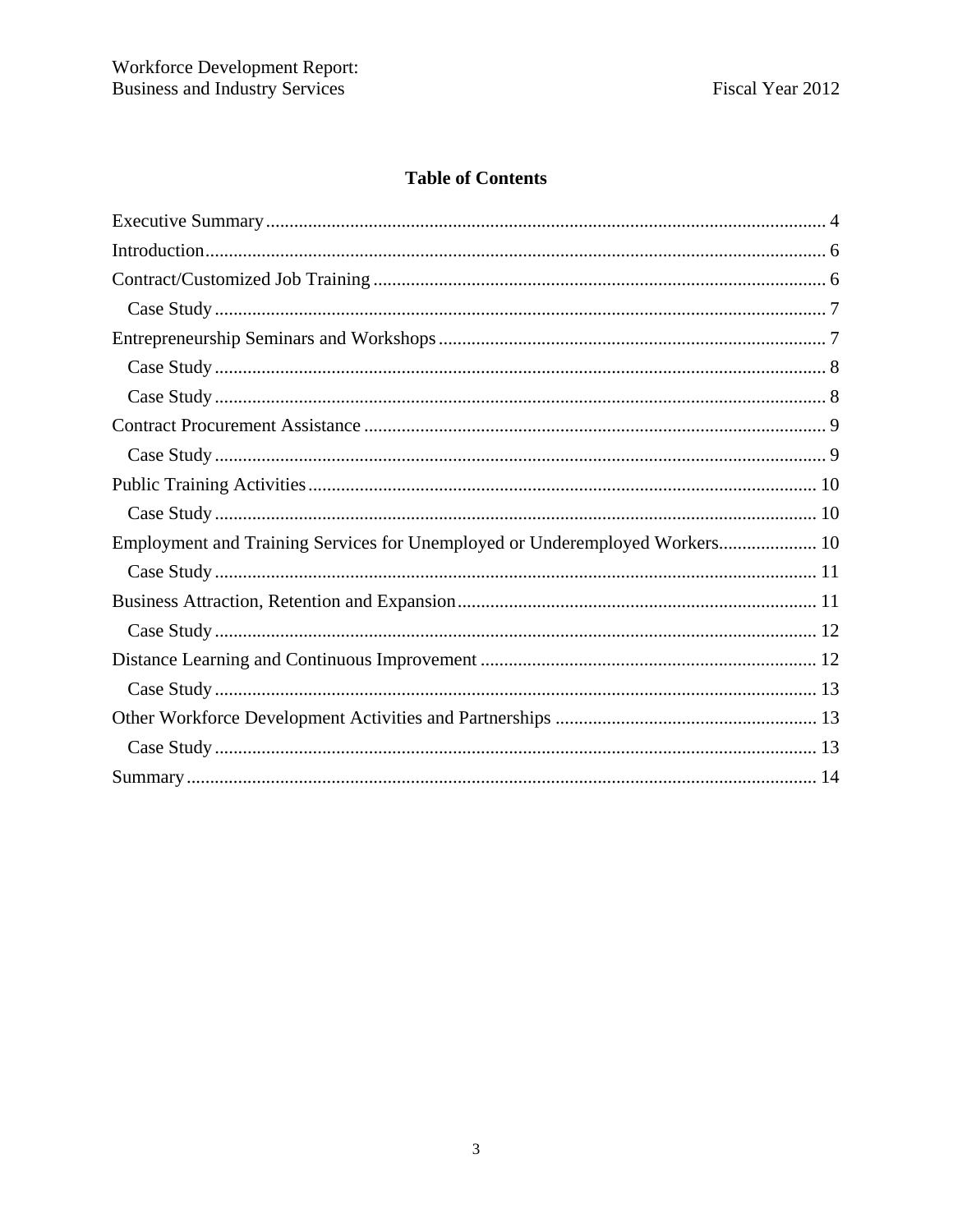### **WORKFORCE DEVELOPMENT REPORT BUSINESS AND INDUSTRY SERVICES FISCAL YEAR 2012**

### *Executive Summary*

The Illinois Community College Board provided \$3.3 million to 48 community colleges during fiscal year 2012 to help support local workforce and economic development services through their Business and Industry Centers. Colleges and those receiving services provide additional support to the Business and Industry Centers. The workforce development activities conducted under this grant include customized job training on campus or on-site at a business; assisting entrepreneurs in business start-up; providing counseling and management assistance to small and medium sized business owners; helping businesses with government procurement opportunities; offering continuing education; developing training programs for unemployed and underemployed workers; and serving businesses with alternative education delivery systems, such as distance learning. Grant funds support college efforts to help companies grow by providing economic development assistance at costs they can afford and by providing needed technical or specialized training to upgrade workers' skills. Below are highlights of community colleges' activities for fiscal year 2012.

- **Contract/Customized Job Training.** Community colleges provided 7,494 contract training courses to 2,078 companies. Through these courses, 101,729 employees were trained for a total of 368,096 contact hours of instruction or 46,012 days of training. This contributed to the formation of five companies, expansion of 31 companies, and the retention of 211 companies. A total of 525 jobs were created and another 7,521 jobs were retained.
- **Entrepreneurship Seminars and Workshops.** Community colleges conducted 579 entrepreneurship seminars and workshops for 6,511 participants. This helped in the creation of 24 new businesses, expansion of 21 businesses, and retention of another 48 businesses. As a result, 207 jobs were created and 177 jobs were retained.
- **Counseling and Management Assistance.** Counseling and management assistance were provided to 4,127 individuals or organizations. This assistance resulted in 272 companies being formed, 76 companies expanding, and 167 companies being retained. A total of 1,089 jobs were created and 2,456 more jobs were retained as a result of business counseling.
- **Contract Procurement Assistance.** Five community college districts provided 451 businesses with government contract procurement assistance. As a result, 46 businesses received 557 federal contracts totaling \$868,056,274. The receipt of these contracts contributed to the expansion of 37 businesses and retention of four businesses while 21 jobs were created and 409 jobs were retained.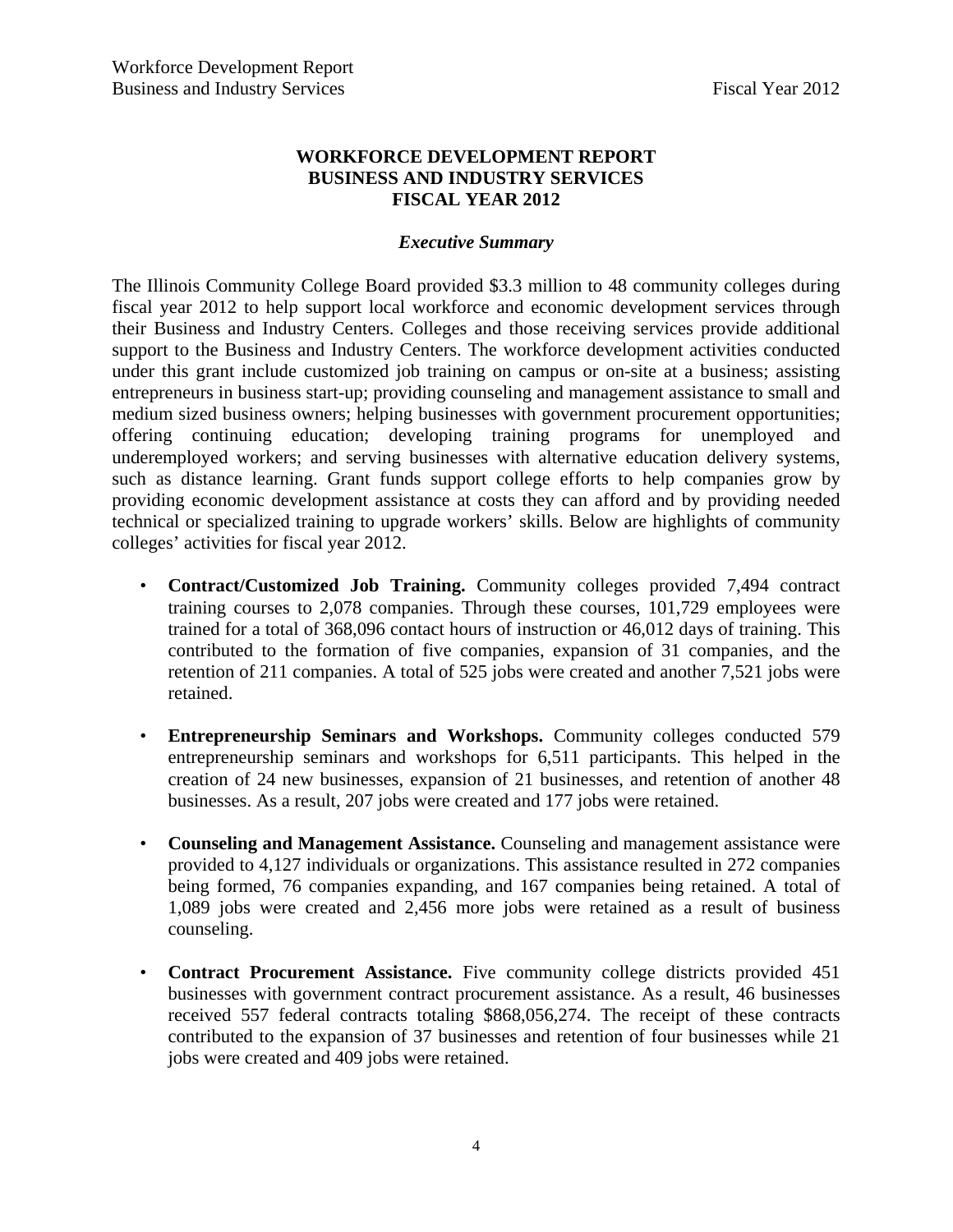- **Public Training Activities.** Illinois community colleges provided 3,471 noncredit public training courses and 2,868 noncredit workshops and seminars to 44,184 individual participants and served 2,991 organizations.
- **Employment and Training Services for Unemployed or Underemployed Workers.**  Sixteen community college districts reported offering 462 noncredit workshops and seminars to 9,328 unemployed or underemployed individuals. In addition, another 722 noncredit/credit courses were provided to 1,964 participants. As a result, 1,834 individuals received job placement services. Community colleges also reported many additional activities such as advisement services, resume workshops, and career fairs. These additional services affected another 21,162 individuals
- **Business Attraction, Retention, and Expansion.** Business attraction, retention, and expansion activities at 18 community college districts assisted 494 companies in potential expansion and other related activities. Participation in other economic development activities by community colleges led to the creation of 37 companies, expansion of 24 companies, and retention of 57 companies. As a result, 584 jobs were created and 494 jobs were retained.
- **Distance Learning and Continuous Improvement.** Community colleges offered 3,911 noncredit internet courses and 154 two-way interactive video courses.
- **Other Workforce Development Activities and Partnerships.** Throughout the state, the colleges' Business and Industry Centers performed job testing for 363 organizations and developed job profiles and assessments for 26 organizations. Thirty-two workplace literacy programs were conducted. A total of 15 other programs were offered, including quality control programs, business writing courses, Spanish courses, sign language courses, Lean Manufacturing training, consulting, certification, and community surveys.

In summary, Illinois community colleges provided workforce and economic development services to a total of approximately 198,650 businesses and individuals. These services resulted in the start up of almost 340 companies, expansion of nearly 190 companies, and retention of close to 500 companies. In addition, over 2,400 jobs were created and another 11,000 jobs were retained.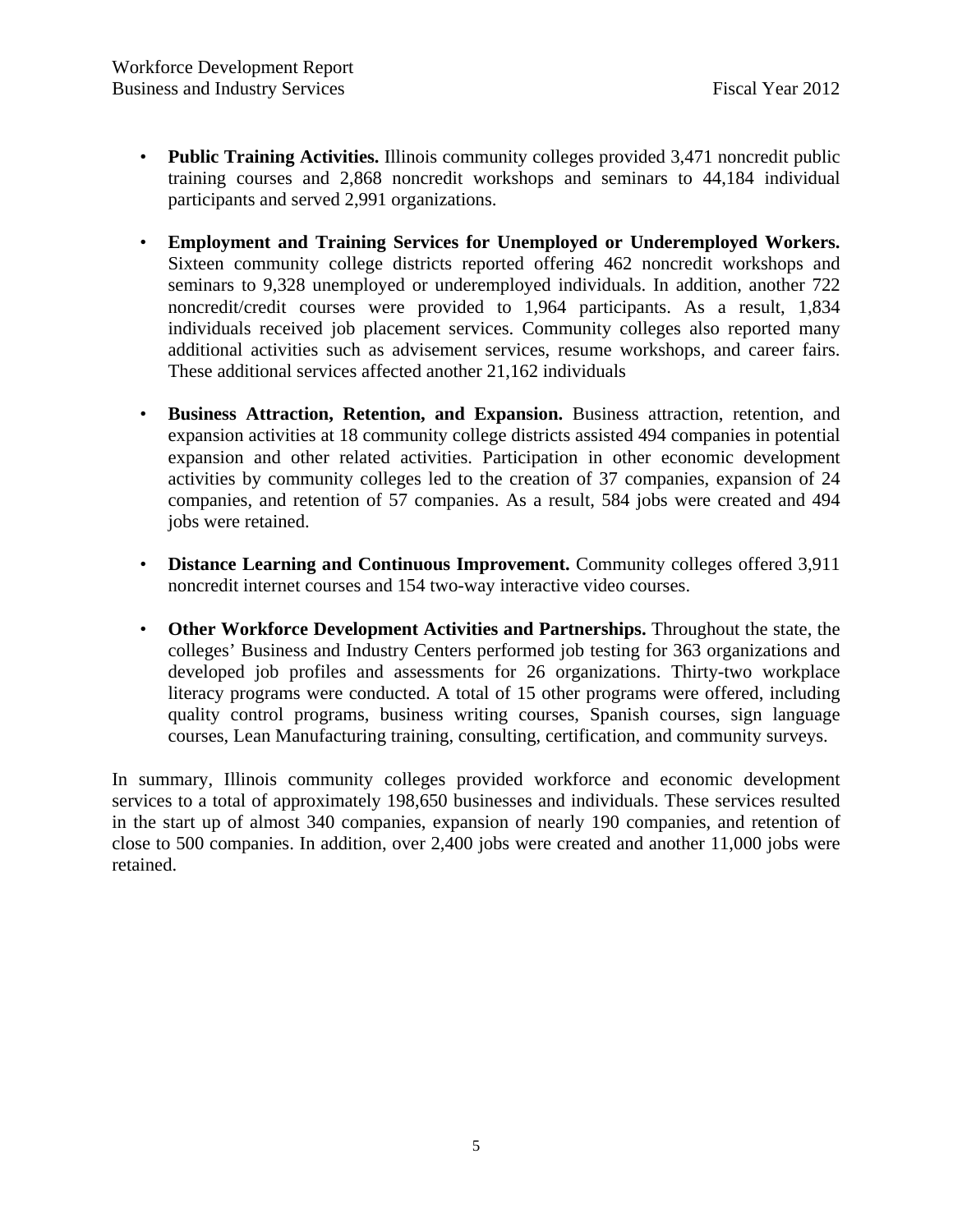### **WORKFORCE DEVELOPMENT REPORT BUSINESS AND INDUSTRY SERVICES FISCAL YEAR 2012**

### **Introduction**

The Illinois Community College Board provided \$3.3 million in workforce preparation grant funds to 48 Illinois public community college districts in fiscal year 2012. Business and Industry Services grants provide funding for a Business and Industry Center at each community college to support a variety of employment, training, and business services both in and outside the classroom. Colleges, organizations, and individuals that

The Illinois Community College Board provided \$3.3 million in workforce preparation grant funds to all Illinois public community college districts in fiscal year 2012.

receive services provide additional financial support to the Business and Industry Centers. To address local needs, it is necessary for colleges to provide an array of services for area entrepreneurs, business, industry, and government employers. Therefore, the services the community colleges offer are focused on a variety of issues, including government regulation and compliance, identifying potential employees, identifying and implementing organizational systems, and upgrading the skills of current employees. The demand for customized training continues to increase because of the dramatic changes in the use of advanced technology in the workplace. In addition to customized training, colleges offer workshops, seminars, and counseling on entrepreneurship and business management, assist with obtaining governmental business contracts, provide services for the unemployed and underemployed, offer training activities for the public and furnish a variety of other useful resources for businesses and individuals in the district. Each community college is committed to supporting area economic development and workforce needs.

Community colleges provide an array of related services to business and industry as well as individuals. This report highlights many of those services and activities. The workforce development activities conducted are divided into nine categories in an effort to capture the diversity of activities and the associated outcomes. During fiscal year 2012, the Illinois Community College System reported providing services to nearly 198,650 businesses and individuals through college Business and Industry Centers. These services contributed to the start up of almost 340 companies, expansion of nearly 190 companies, and retention of close to 500 companies. In addition, over 2,400 jobs were created and another 11,000 jobs were retained.

### **Contract/Customized Job Training**

The diversity of contract training programs is growing in Illinois as the needs of area businesses change. Colleges designed or brokered programs that were tailored specifically to meet the training needs of employers. Businesses determined the type of training they need, the schedule that fits their operation, and the location of the training. Customized training was offered in company facilities and on campus. Instructors were chosen from within the companies, among subject-matter experts, or from college staff depending on the demands of the business. Not only do businesses seek assistance from community colleges to increase the skills and knowledge of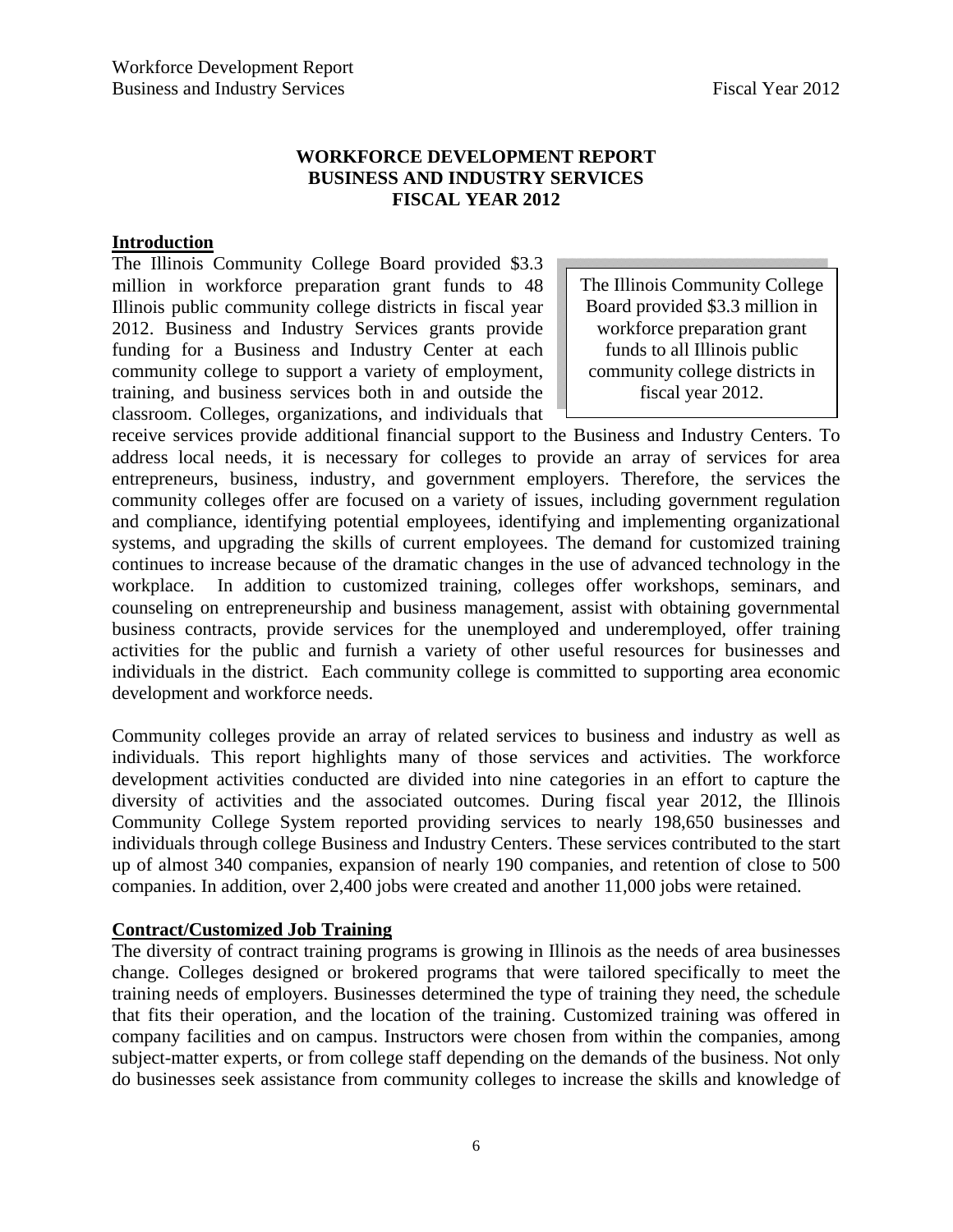their workforces, but they are also seeking assistance with strategic planning, process improvement, and other business-wide operations that lead to increased productivity.

In fiscal year 2012, community colleges provided 7,494 contract training courses to 2,078 companies.

In fiscal year 2012, community colleges provided 7,494 contract training courses to 2,078 companies. Through these courses, 101,729 employees were trained for a total of 368,096 contact hours of instruction or the equivalent of 46,012 days of training. This contributed to the formation of five companies, expansion of 31 companies, and the retention of 211 companies. A total of 525 jobs were created and another 7,521 jobs were retained.

### **Case Study**

The Cook Companies in Canton, Illinois utilize the Spoon River College Office of Community Outreach for all of their pre-employment testing and screening services. The process starts with potential applicants signing up for KeyTrain, the practice site furnished by ACT to prepare for WorkKeys tests. Once applicants believe they are prepared to take the WorkKeys tests, they are scheduled for a testing date with SRC. The day of testing starts with each tester being signed up for the resources of Illinois workNet, including skills and interest profilers, articles on preparing for interviews, etc. and a job search function that searches by location or job type. Applicants are then tested on three WorkKeys tests on the computer: Applied Math, Locating Information, and Reading for Information, and scores are presented to applicants at the time of testing. A minimum score of three must be achieved for applicants to continue in the testing process.

Since July 1, 2011, Cook has hired 54 people at Cook Medical; eight people for the Cook Polymer Technology plant and two people at the Harvester Inn. Starting wages at the company went from \$8.90 in July to \$9.40 as of January 1, 2012. All jobs are computer-related in some way.

In the upcoming year, Cook anticipates hiring 50-60 more employees for the Cook Medical plant; 50-55 at the Cook Polymer Technology plant; and replacing those lost by any turnover at the Harvester Inn. All of this is made possible by the partnership of grant funding from the Illinois Department of Commerce and Economic Opportunity, TIF funds from the City of Canton, and the testing process provided by the Spoon River College Office of Community Outreach.

### **Entrepreneurship Seminars and Workshops**

Entrepreneurship seminars and workshops are provided by community colleges across Illinois.

Community colleges conducted 579 entrepreneurship seminars and workshops for 6,511 participants during fiscal year 2012 which created 24 new businesses, expanded 21 businesses, and retained 48 businesses.

These learning opportunities are open to individuals who are interested in starting a business and for those who are currently operating their own business. Individual assistance is provided with business plans, finances, state and federal employment laws, and

other resources needed to position the entrepreneur for success. Many of the community colleges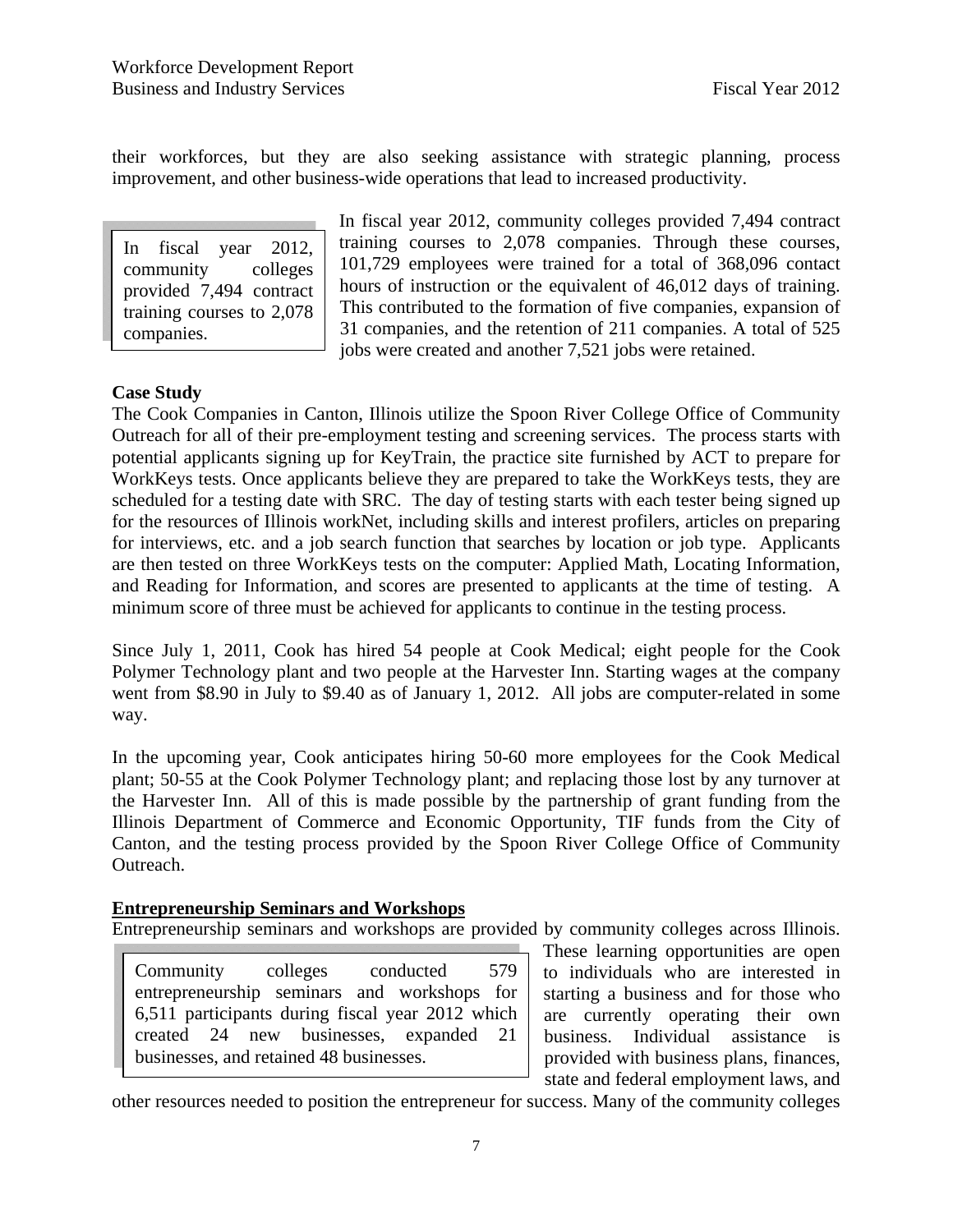providing entrepreneurship programming are part of the Illinois Entrepreneurship Network which is sponsored by the Illinois Department of Commerce and Economic Opportunity (DCEO).

Community colleges conducted 579 entrepreneurship seminars and workshops for 6,511 participants during fiscal year 2012. This helped in the creation of 24 new businesses, expansion of 21 businesses, and retention of another 48 businesses. As a result, 207 jobs were created and 177 jobs were retained.

### **Case Study**

At Shawnee Community College On February 27, 2012, a special seminar entitled "Producing Local…. A Growing Market" was offered free to anyone interested in starting or expanding businesses related to growing and selling local produce and value added products.

The evening began with several local producers offering free samples of their products. Cindy's Country Store offered whole grain pancakes, breads, apple butter and peach salsa. Leepy's Gourmet Foods offered a variety of his pickled creations. Las Maria's restaurant served up their homemade chips and salsa and Hollow Pumpkin Farms provided information about his community supported agriculture program.

Illinois Small Business Development Center Director, Candy Eastwood, welcomed the group and provided some interesting history of local food production by reading from a journal written in 1898 by her great grandmother, a farmer's wife. John Pike, University of IL Extension, spoke on the basics of getting started with local food production. Pike also provided an overview of the new Illinois Cottage Food Law that went into effect in January, 2012 allowing for some food production from home kitchens. Jerry Thurston, owner of Spring Valley Farms in Pulaski, IL, shared his success story of growing, packing and providing produce to a major grocery chain. Services of the Small Business Development Center were explained including creating a business plan and assisting with contacts for various facets of their business including labels, nutrition facts, bottling, etc. Other business owners offered "shared stories" of lessons learned with all attending. Over 60 people attended this event. Many actively engaged in the discussions and a question and answer session wrapped up the event.

### **Counseling and Management Assistance**

During fiscal year 2012, community colleges provided counseling and management assistance to 4,127 individuals or organizations. This assistance helped 272 companies form, 76 companies expand, and 167 companies be retained. A total of 1,089 jobs were created and 2,456 more jobs were retained as a result of business counseling.

### **Case Study**

Pinckneyville Community Hospital is a small hospital of 25 beds located in a rural community with a population of 5,500. Their means of monitoring quality standards in the hospital is through an extensive Excel document. This spreadsheet is utilized on a daily basis by 25 departments which provide overview and reporting information for utilization by administration. This complex Excel spreadsheet was developed by the Quality/Risk Coordinator who maintained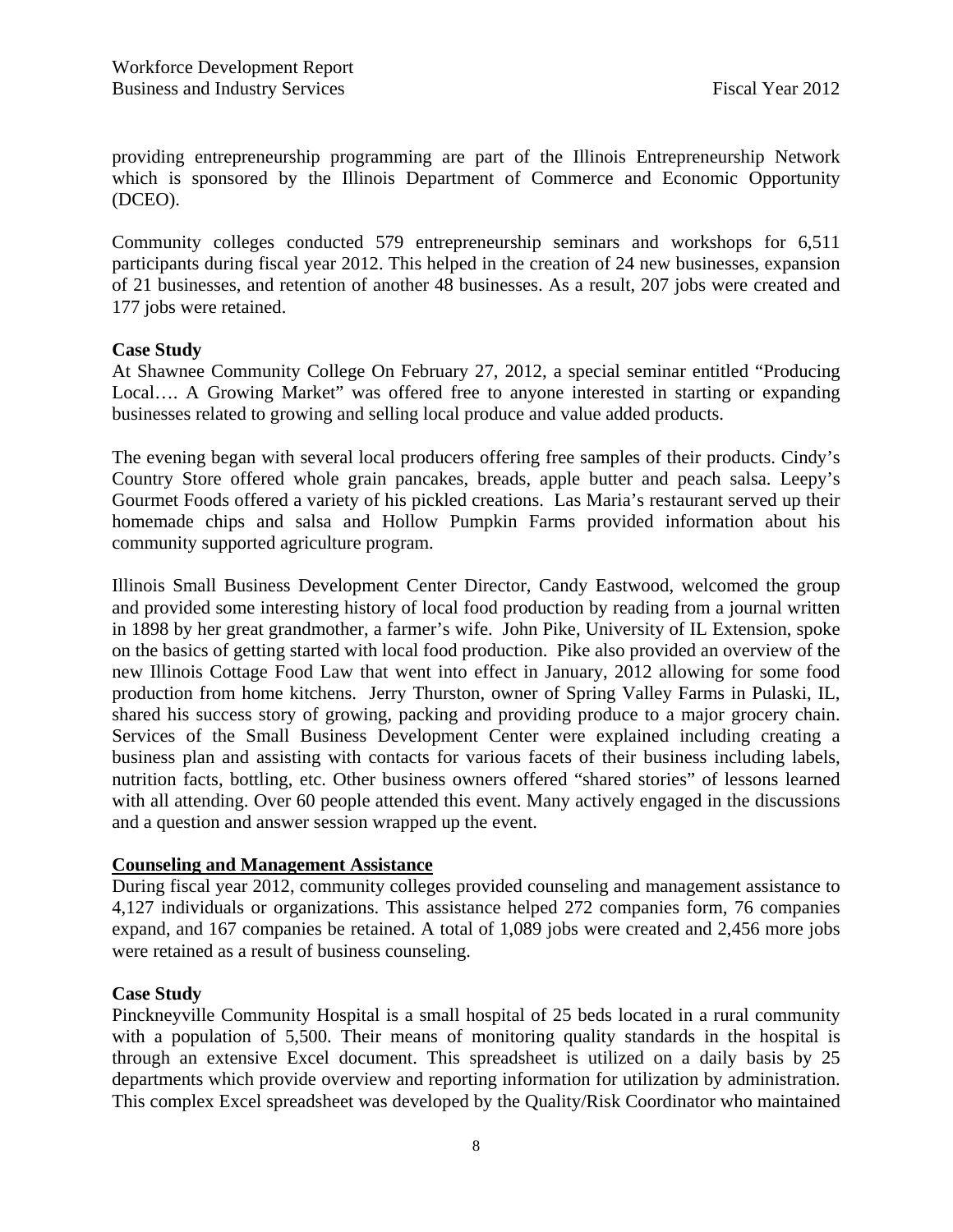the spreadsheet, assisted the departments with questions/data entry, and handled any issues. The Quality/Risk Coordinator was scheduled to leave the hospital, and her position would not be filled immediately. The departments had minimal knowledge of Excel, and did not know how to fix errors, correct formatting, and other problem solving issues.

The hospital contacted Rend Lake College requesting customized Excel training for the department directors. A customized training workshop was designed to meet the hospital's needs. Fourteen employees attended the eight hour training, and 16 employees attended a 16 hour training encompassing higher-level functions. The training provided current employees the opportunity to improve their skills and the ability to provide critical information for seamless operation of the organization.

### **Contract Procurement Assistance**

Many businesses understand that federal and state government can be an important part of a diverse client base. However, the process of applying for government contracts can be difficult and time consuming. Procurement Technical Assistance Centers (PTAC) help businesses to navigate through government processes. In fiscal year 2012, over \$860 million in contracts were awarded to Illinois businesses who sought assistance from the Procurement Technical Assistance Centers. Many of the community colleges that have a Procurement Technical Assistance Center are part of the Illinois Entrepreneurship Network which is sponsored by the DCEO.

Five community college districts provided 451 businesses with government contract procurement assistance during fiscal year 2012. This helped; 46 businesses received 557 federal contracts totaling \$868,056,274. The receipt of these contracts contributed to the expansion of 37 businesses and retention of four businesses while 21 jobs were created and 409 jobs were retained.

Five community college districts provided 451 businesses with government contract procurement assistance during fiscal year 2012. This helped 46 businesses received 557 federal contracts totaling \$868,056,274.

### **Case Study**

Rock Valley College's Procurement Technical Assistance Center (PTAC) provides procurement and contracting assistance to area businesses and organizations to foster economic development. The PTAC is funded by grant funds. Through guidance and counseling services the PTAC had been assisting a Machesney Park, IL based small business owner with selling his products to the federal government through a five year multiple award schedule contract with the General Services Administration (GSA) agency. In October 2011 the small business client received a contract worth \$32,000 for their metal cabinets. The cabinets were shipped to Afghanistan for use by the US military. Rock Valley College's PTAC was able to provide marketing and contract administration assistance to the small business owner to help him win this government contract award.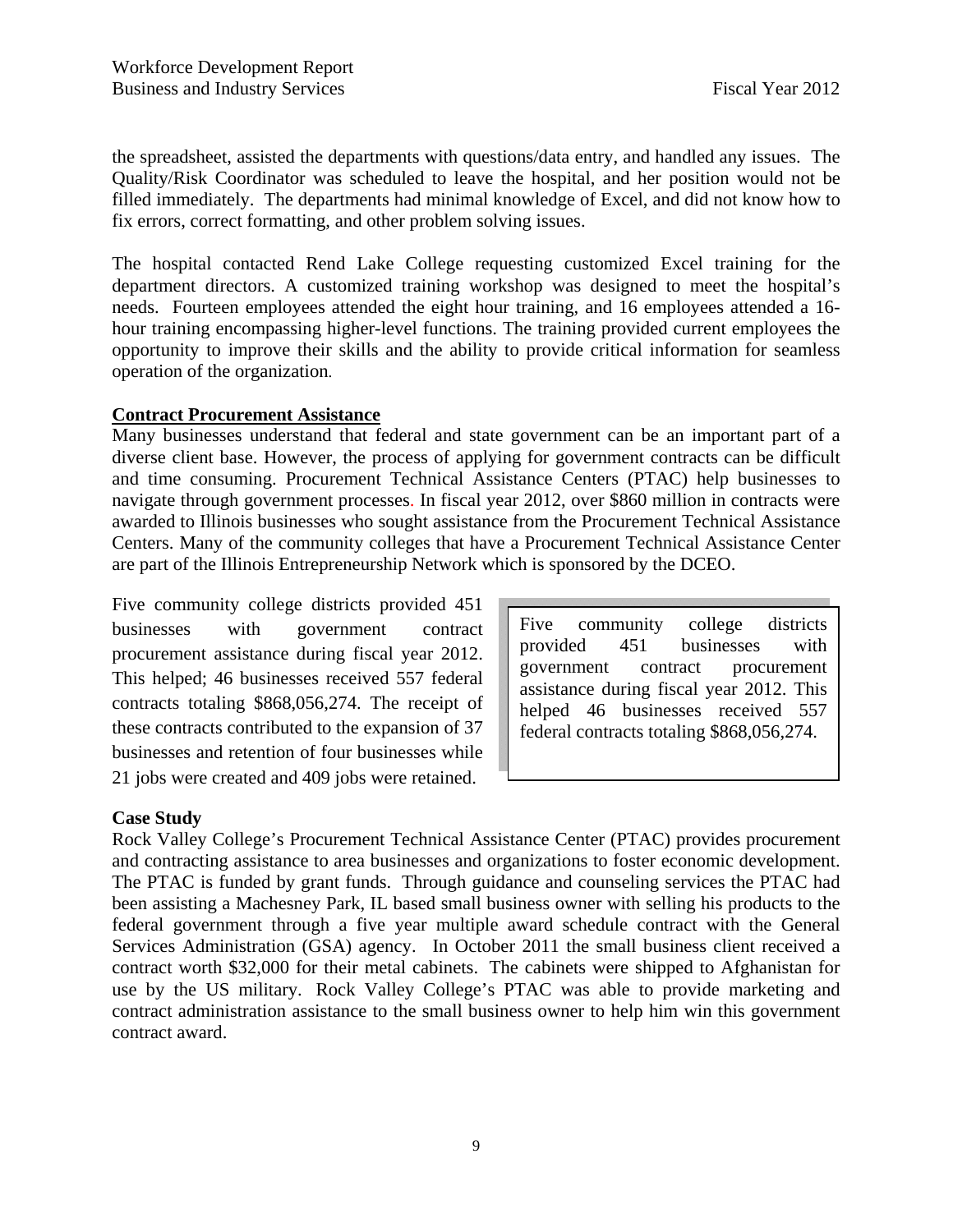### **Public Training Activities**

As technology continues to expand and businesses become more sophisticated, employees find it necessary to return to the classroom to continue their education. Businesses have also found a need to document individual and employee skill development. Therefore, community colleges have

In fiscal year 2012, Illinois community colleges provided 3,471 noncredit public training courses and 2,868 noncredit workshops and seminars.

increased the number of publically offered professional development classes that are designed to increase employee skills in computer applications, management principles and other skills related to specific professions.

In fiscal year 2012, Illinois community colleges provided 3,471 noncredit public training courses and 2,868 noncredit workshops and seminars to 44,184 individual participants and served 2,991 organizations.

### **Case Study**

Moraine Valley's Corporate, Community and Continuing Education department in partnership with local chambers and libraries developed and offered *Job Search Workshops, Business & Bagels* and *Small Business Toolbox* to assist individuals in obtaining employment or in growing their business.

The Job Search Workshops were offered at local libraries and consisted of three modules: *Developing a High Impact Resume and Cover Letter, Job Search Techniques, and Successful Interviewing Strategies.* Upon completion participants obtained a better understanding of the key components of a resume, became familiar with the current internet job search techniques, and developed interview strategies to maximize potential for successful employment. Seventy five attended the sessions held in fiscal year 2012.

*Business & Bagels* provided a series of seminars geared to small business. The seminars were sponsored by the local chamber and hosted by the library. Moraine Valley provided the topics, content and speakers. Workshops included *Strategic Planning for Changing Times, The Case for Continuous Improvement, The Art of Re-Negotiation, How to Hire the Right People – Personal Branding Essentials,* and *Manufacturing – How to Survive and Thrive.* 

*The Small Business Toolbox* was developed in a partnership with a local economic development group and Moraine Valley. The purpose of the toolbox was to provide training in technology that would enhance the efficiency of a small business. Topics included: *Digital Marketing for the Digital Age, Effective Email Marketing, Ethics and Integrity in Your Recruitment, Networking Using LinkedIn.com,* and *Excel for Business – Unleash the Power*. One hundred and thirteen individuals representing twenty-five different businesses attended.

### **Employment and Training Services for Unemployed or Underemployed Workers**

Partnerships are often developed between the local community colleges and local employment assistance organizations to provide resources and services to individuals and employers. Linking businesses and individuals to employment opportunities is a core activity for community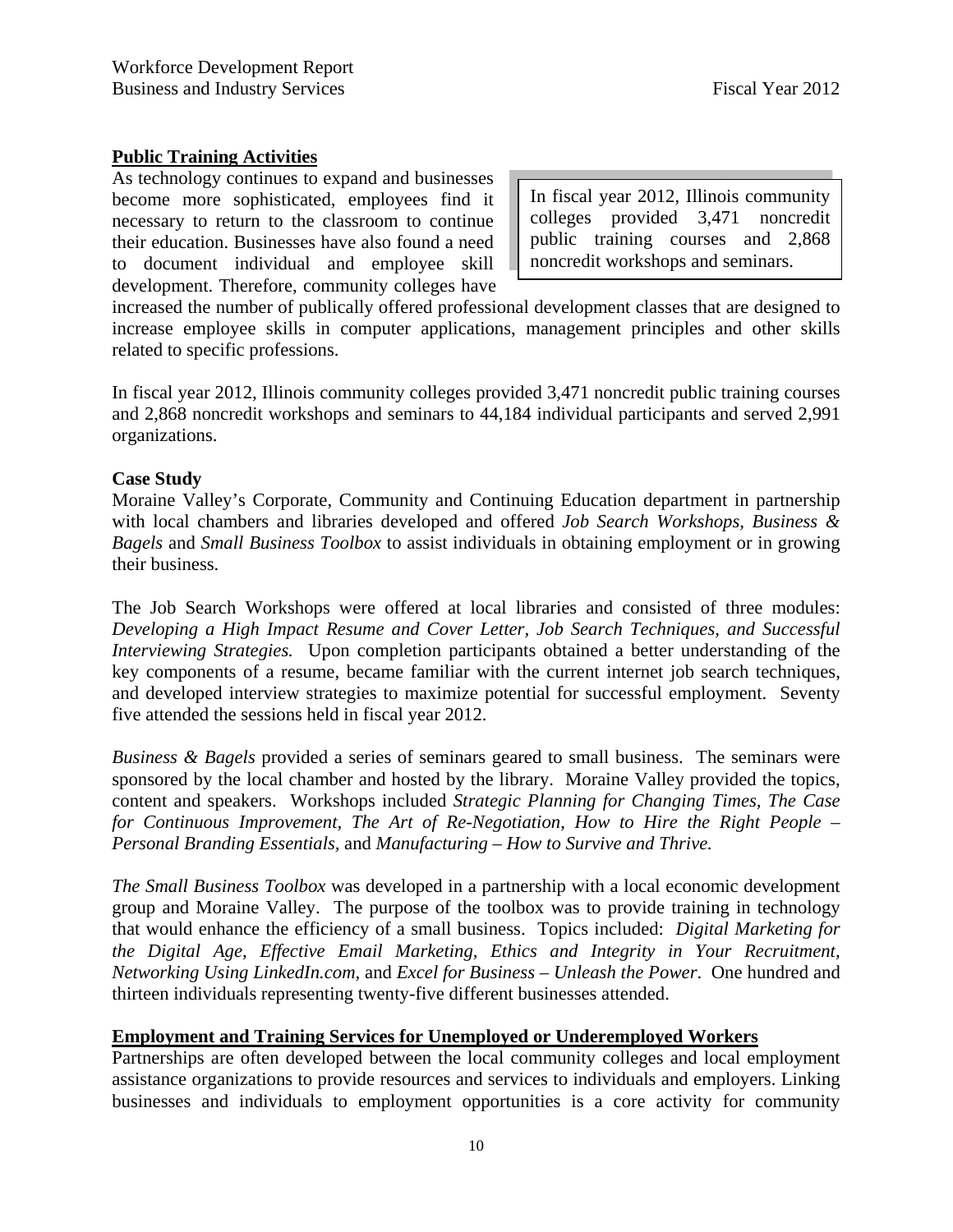colleges. Colleges provide various resources such as one-on-one job counseling, resume writing, interview techniques, and other noncredit workshops that provide support for those who are unemployed or underemployed. Community colleges encourage economic growth by providing quality education to individuals and then link those skilled individuals to employment opportunities within the community.

Sixteen community college districts reported offering 462 noncredit workshops and seminars to 9,328 unemployed or underemployed individuals during fiscal year 2012. Additionally, another 722 noncredit/credit courses were provided to 1,964 participants. As a result, 1,834 individuals received job placement services. Community colleges also reported many additional activities such as

Sixteen community college districts reported offering 462 noncredit workshops and seminars to 9,328 unemployed or underemployed individuals during fiscal year 2012.

delivering advisement services, offering resume counseling, and conducting career fairs. These additional services affected another 21,162 individuals.

### **Case Study**

Star Tek was a telephone call center which closed suddenly this past spring (2012) and many employees were caught off-guard. This company was located next to the Richland Community College extension site residing in Fairview Park Plaza of Decatur, IL. The Illinois workNet Center was called in to assist in the transition of employees to either another place of work or school. The Illinois workNet Center includes the Illinois Department of Employment Security (IDES), Workforce Investment Solutions (WIS), Illinois Department of Veteran Affairs (IDVA), Richland Community College (RCC) and other agencies.

Richland counseled the affected employees with information on college programs and supported their transition to a student status. Richland also assisted utilizing their career services department by helping employees with resume' writing, interview skills, soft skills, and learning about other important personal and work skills that would make it easier to transition to other jobs. Richland counseled forty-seven Star Tek employees over a two-day period.

Richland and the Illinois workNet Center will continue to support the laid-off Star Tek employees until they graduate in their desired program or their educational funds are expended.

#### **Business Attraction, Retention and Expansion**

Growing companies are in need of a skilled workforce, updated facilities and access to technology. Many communities strive to provide all these resources to attract and retain businesses that bring economic growth to the area. Community colleges play a key role in these business attraction, retention, and expansion activities. Colleges possess a wealth of resources that businesses look for when faced with location and expansion decisions. Community colleges often assist businesses by designing, developing, and delivering incumbent employee training for

expanding businesses; providing pre-employment testing and training; and temporary use of college facilities.  $\parallel$  As a result of economic

development activities at Illinois community colleges, 584 jobs were created and 494 jobs were retained.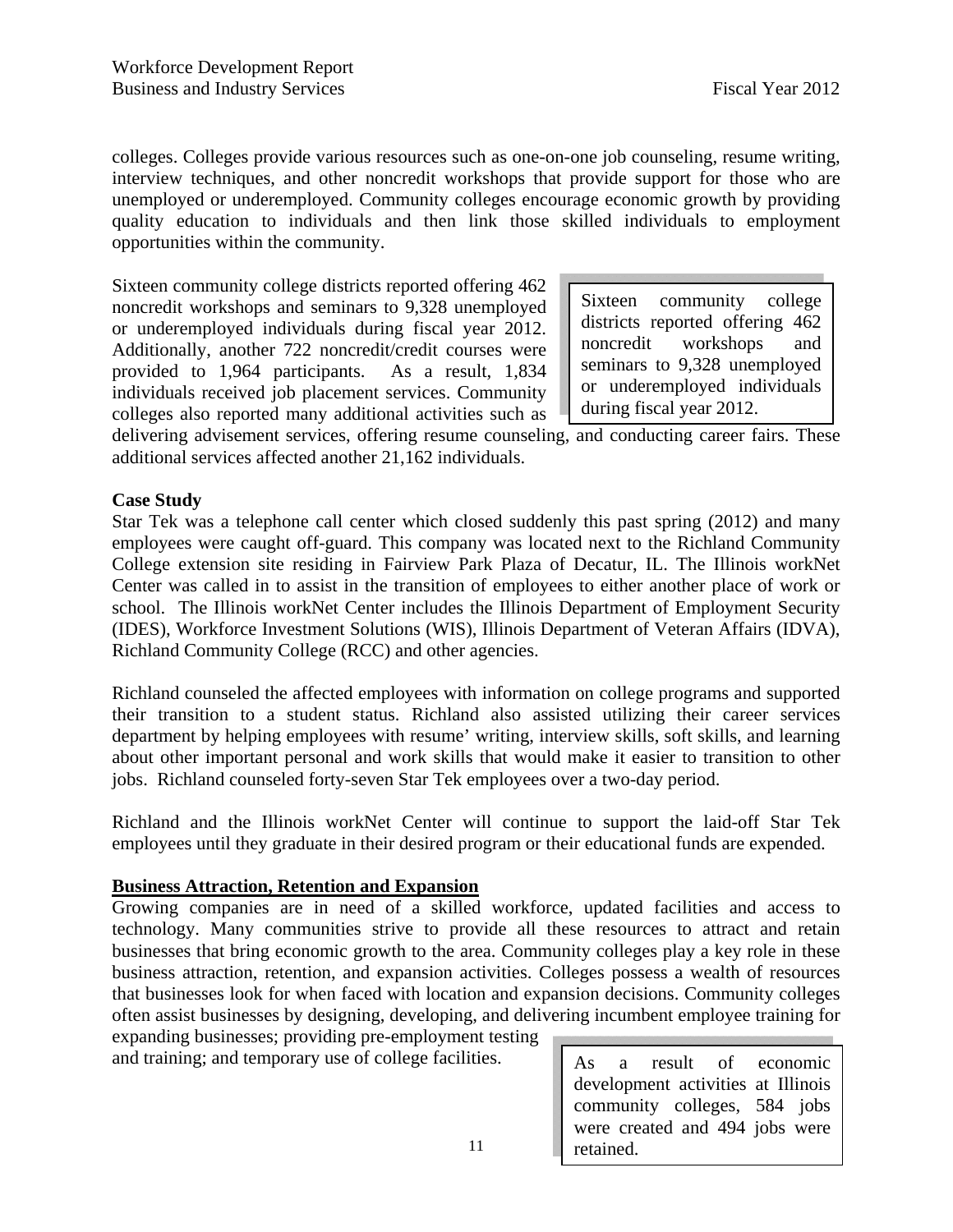Business attraction, retention, and expansion activities at 18 community college districts assisted 494 companies in potential expansion and other activities in fiscal year 2012. Participation in other economic development activities by community colleges led to the creation of 37 companies, expansion of 24 companies, and retention of 57 companies. As a result, 584 jobs were created and 494 jobs were retained.

### **Case Study**

Madden Communications, headquartered in Wood Dale, IL, is a privately held company founded in 1957. Madden has 350 employees in its four locations all located within a few miles of Chicago's O'Hare International Airport. In 2012, Madden partnered with Harper College for Businesses (HCFB) for leadership training for their managers company-wide. The company identified leadership skills as priority for 2012 to support and advance the company's success. The projected outcome would be better leaders capable of increasing employee morale, retention and productivity.

Leadership training courses were held for supervisors, managers and senior managers as follows:

- Essentials of Leadership
- Building an Environment of Trust
- Setting Performance Expectations
- Delegating for Results
- Motivating Others
- Coaching for Success
- Resolving Conflict
- Leading Change

The training was held three times per module to accommodate all of the managers going through the training. In total, 55 managers went through each of the eight modules.

- All 55 managers retained their positions and upgraded them in some cases.
- The company will offer additional leadership workshops in fiscal year 2013. They are also considering rolling out training for individual contributors at Madden which aligns with the Leadership training.

### **Distance Learning and Continuous Improvement**

Increasing access to education is a priority for community colleges. As a result, Illinois community colleges are delivering noncredit internet courses and satellite broadcasts to expand their distance learning offerings. Businesses are continually searching, implementing, and refining ways to meet or exceed the needs and expectations of the customer. Community colleges provide an array of services to help businesses manage continuous improvement strategies.

During fiscal year 2012, community colleges offered 3,911 noncredit internet courses and 154 two-way interactive video courses.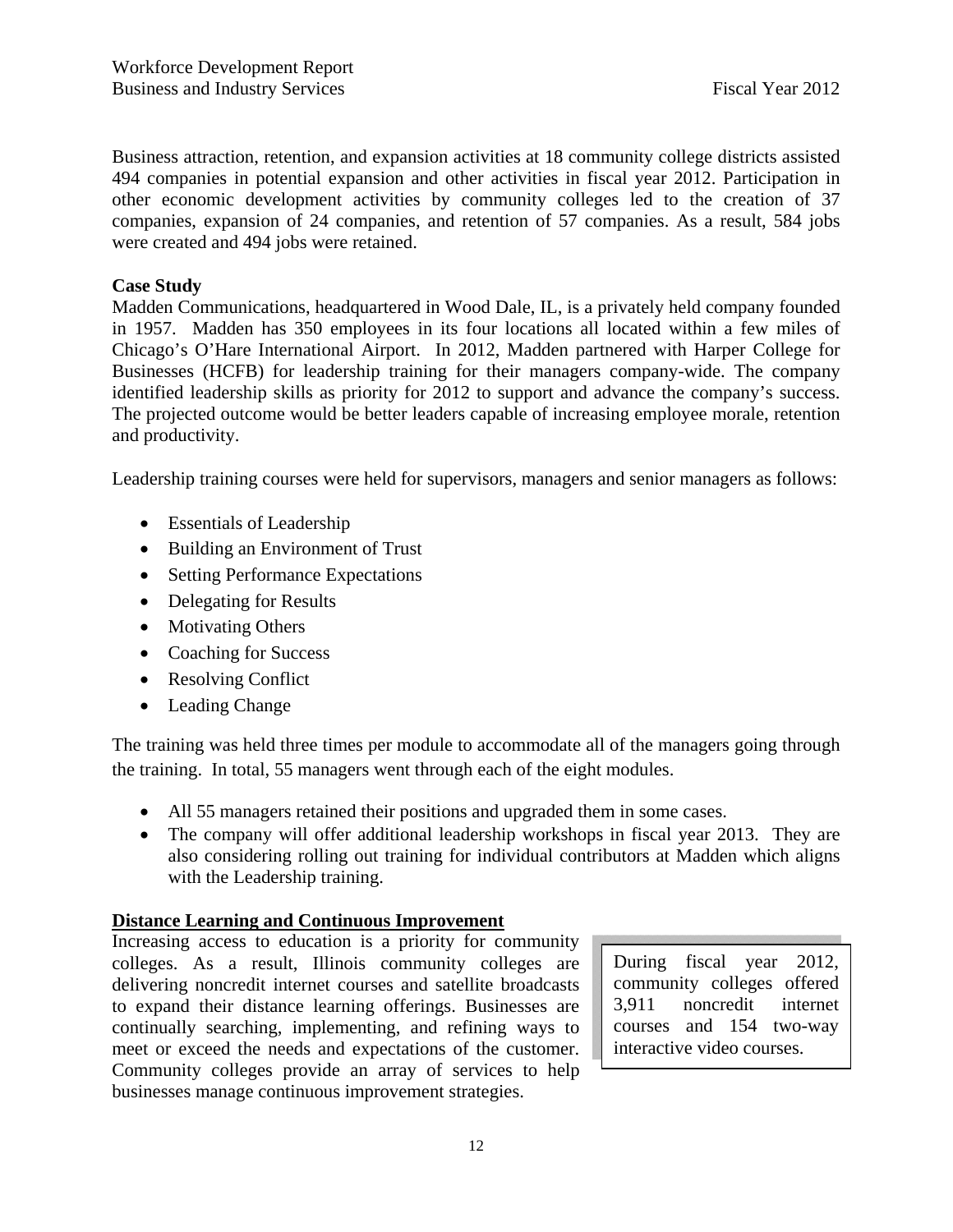During fiscal year 2012, community colleges offered 3,911 noncredit internet courses and 154 two-way interactive video courses.

### **Case Study**

Nascote Industries and Kaskaskia College have a strong partnership based on the KC@Work program. In January 2011, Nascote began offering Business Management classes on site to its employees. This comprehensive program at the workplace is the one that Kaskaskia College hopes will be an ongoing opportunity for employers to create and maintain a well-educated workforce. There are some significant challenges to developing the program on site. A major challenge is scheduling, *the bulk of the classes are offered as online hybrid*, meaning that most of the instruction takes place online, where the class instruction and assignments can be accessed at a time convenient for the employee, with at least two face-to-face meetings with the instructor. Since their various departments run on different shifts, Kaskaskia College must insure that each student employee has a class period that they can conveniently attend. Sometimes this means several meetings of the same class with different students each time. The instructors are KC Adjunct Faculty - some of whom are Nascote employees.

The College's philosophy of making education available at the times and places convenient to the learner drives the process forward. The Nascote model shows how successful the partnership between the College and industry can be including the use of online hybrid courses.

### **Other Workforce Development Activities and Partnerships**

Community colleges are involved in many workforce development activities. This may include cosponsored activities, facilitated programs, or providing facilities, labs, and equipment for community organizations, agencies and businesses. Other activities include workshops showcasing services colleges have to offer, certification training for specific industries, bilingual training courses and special training for Latinos, leadership skills workshops for supervisors and marketing to find sponsors for workshops.

Throughout the state, the colleges' performed job testing for 363 organizations and developed job profiles and assessments for 26 organizations.

Throughout the state, the colleges' Business and Industry Centers performed job testing for 363 organizations and developed job profiles and assessments for 26 organizations. Thirty-two workplace literacy programs were conducted. A total of 15 other programs were offered, including quality control programs, business writing courses, Spanish

courses, sign language courses, Lean Manufacturing training, consulting, certification, and community surveys.

#### **Case Study**

The expansion of hours and services at the Employability Skills Centers at each of Spoon River College's four sites, the Plus 50 Completion Initiative, and an increased focus in career and technical programs have significantly increased the need for technology and soft skills training for individuals and have resulted in new employment or retention of jobs at Cook Medical,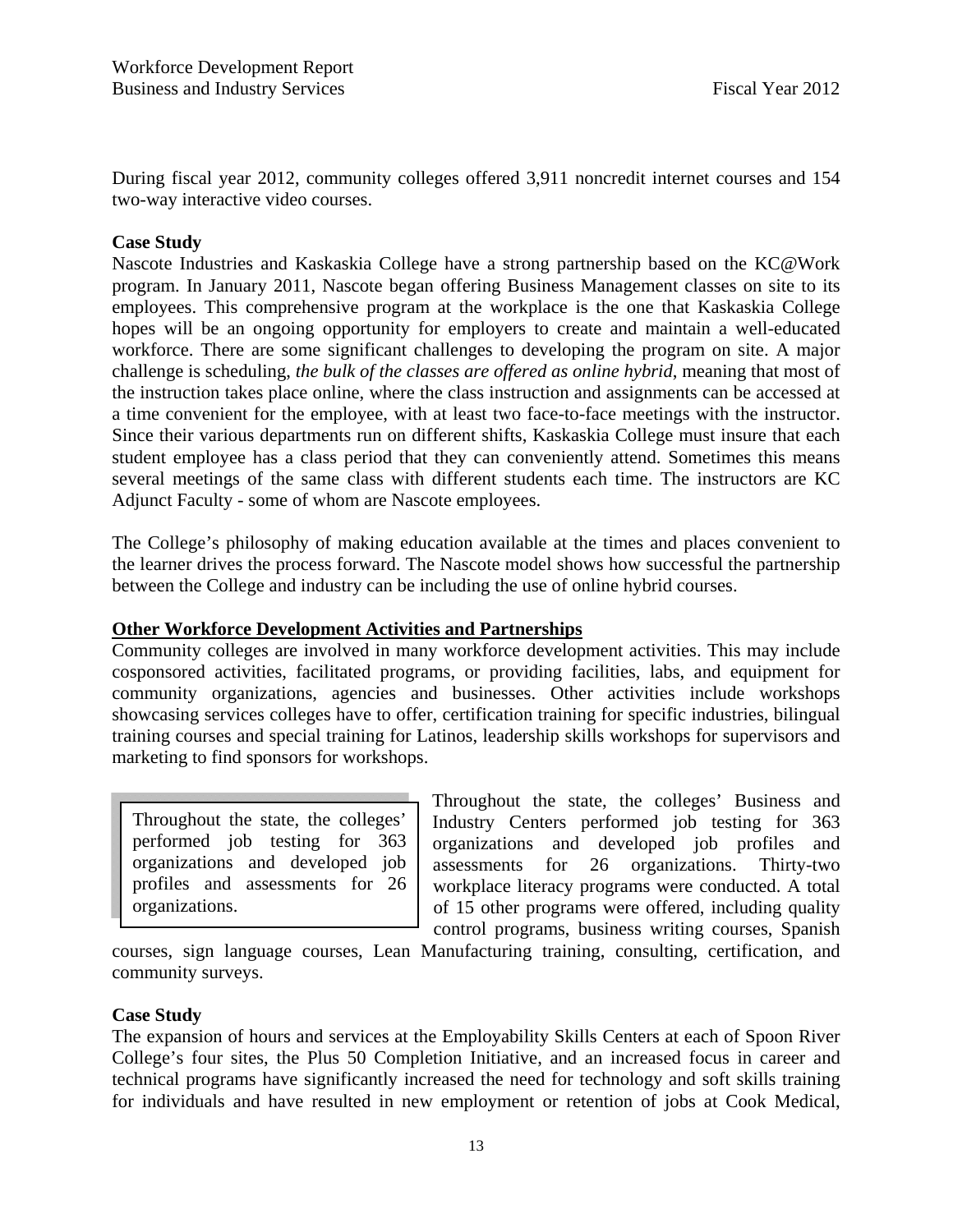Graham Hospital, Cook Polymer Technologies and several other local businesses. Spoon River College is also participating in a coalition with the Havana School District, the City of Havana, and a major Illinois manufacturing firm on a new education program called "Flipping the Classroom" which creates a workforce pipeline from grade school through post-high school education and into employment.

### **Summary**

In summary, Illinois community colleges provided workforce and economic development services to a total of approximately 198,650 businesses and individuals. These services resulted in the start up of almost 340 companies, expansion of nearly 190 companies, and retention of close to 500 companies. In addition, over 2,400 jobs were created and another 11,000 jobs were retained.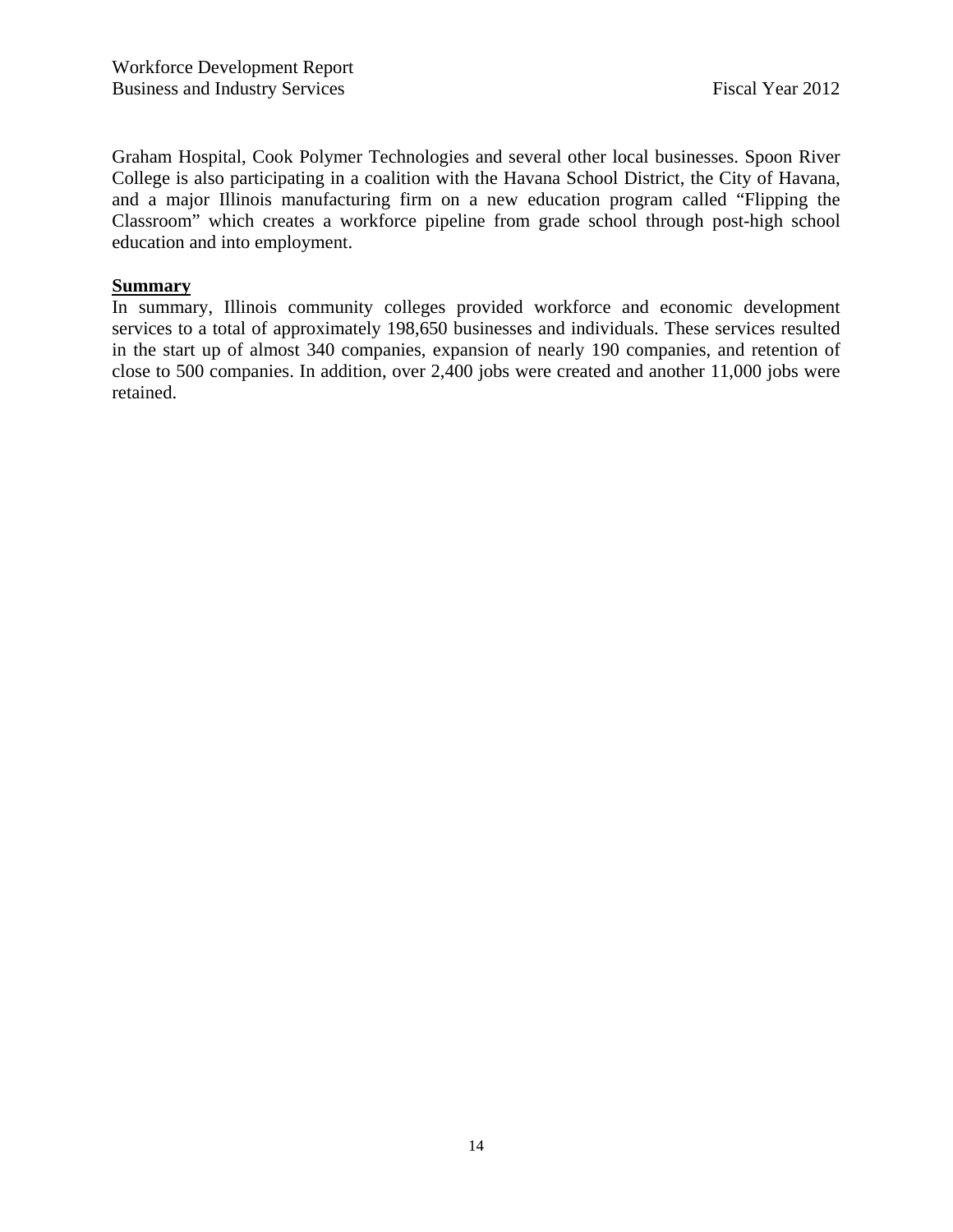### Illinois Community College Board

### **PROGRAM REVIEW STATEWIDE SUMMARY FISCAL YEAR 2012**

Program review is the major accountability tool by which community colleges demonstrate the quality and effectiveness of the programs and services they offer to students. Review and evaluation of programs at the local level is a requirement for all community colleges. Colleges are expected to evaluate their programs once at least every five years using a systematic approach and considering, at minimum, levels of need, cost, and quality. Furthermore, colleges are required to submit to the ICCB a summary report of the previous year's review and evaluation of programs. ICCB staff develop a summary of the colleges' reports and distribute the information back out to the field. The Illinois Community College System Program Review Statewide Summary provides an illustration of the system's annual progress towards continuous quality improvement. The following is a statewide summary of this information for Fiscal Year 2012.

### **INFORMATION ONLY**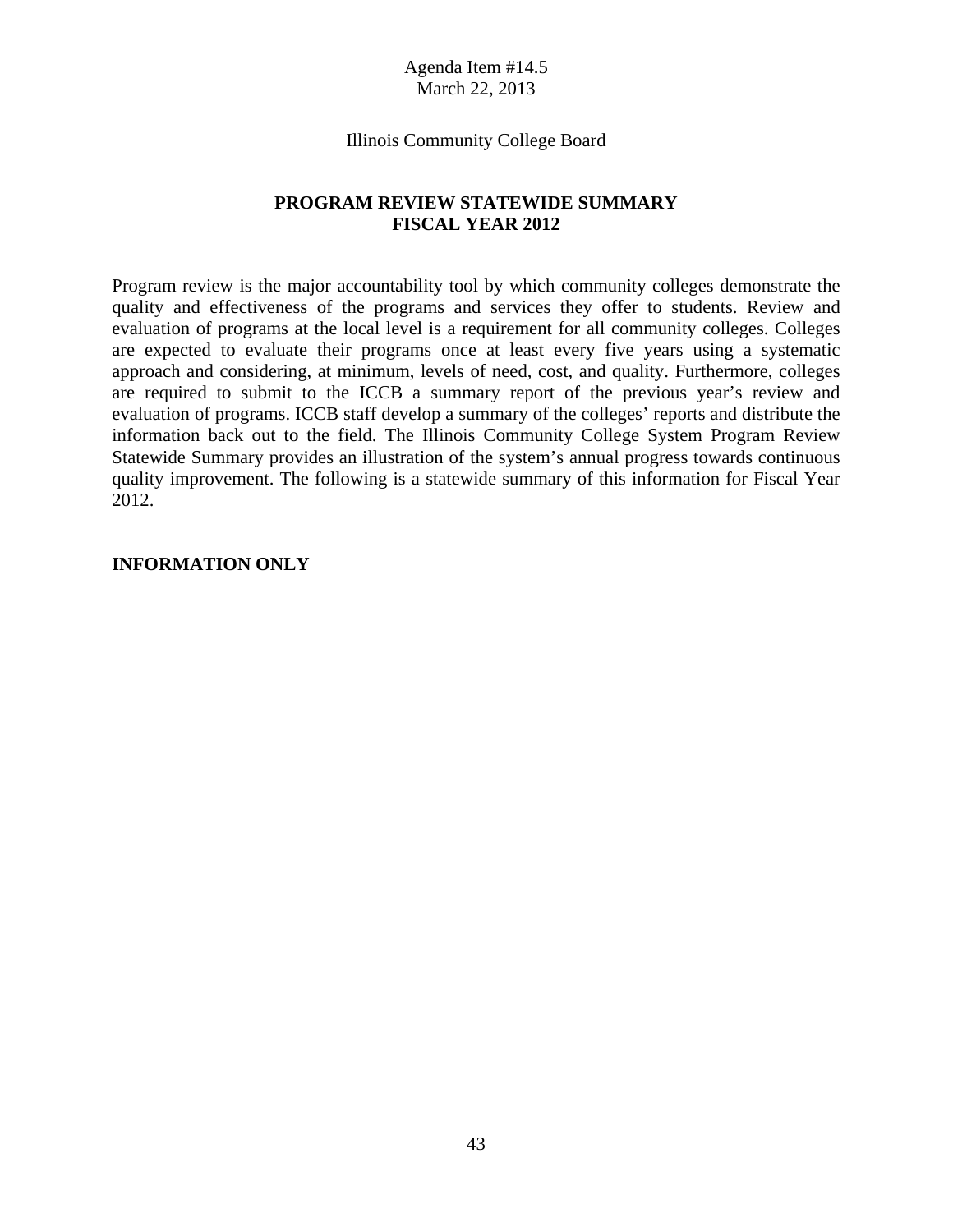**ILLINOIS COMMUNITY COLLEGE SYSTEM**

# **PROGRAM REVIEW STATEWIDE SUMMARY**

**FISCAL YEAR 2012**

Illinois Community College Board 401 East Capitol Avenue Springfield, IL 62701-1171 217-785-0123 www.iccb.org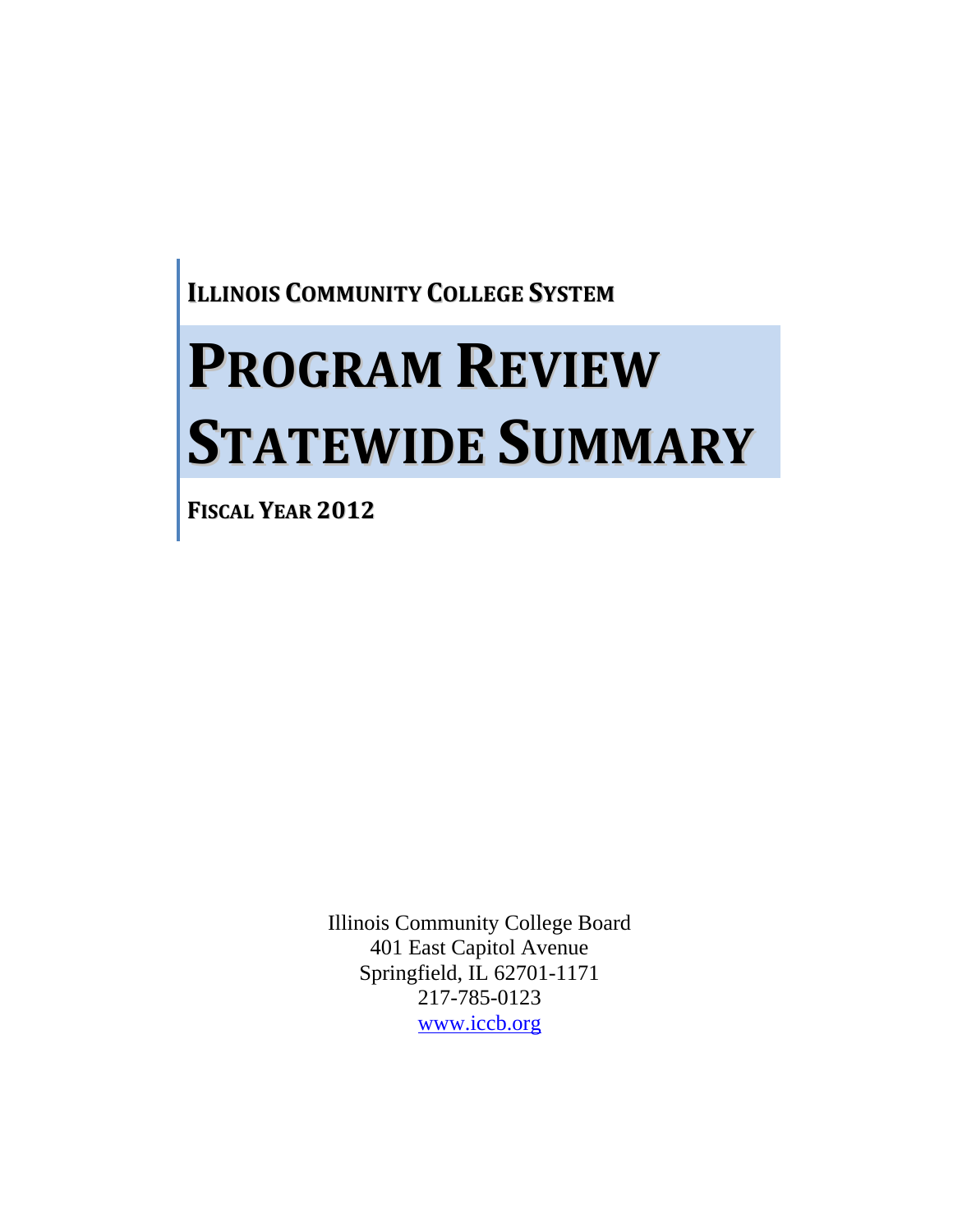Illinois Community College Board Academic Affairs & Career and Technical Education Division

Dr. Karen Hunter Anderson, Vice President Brian Durham, Senior Director for Academic Affairs & Career and Technical Education Tricia Broughton, Associate Director for Career and Technical Education Programs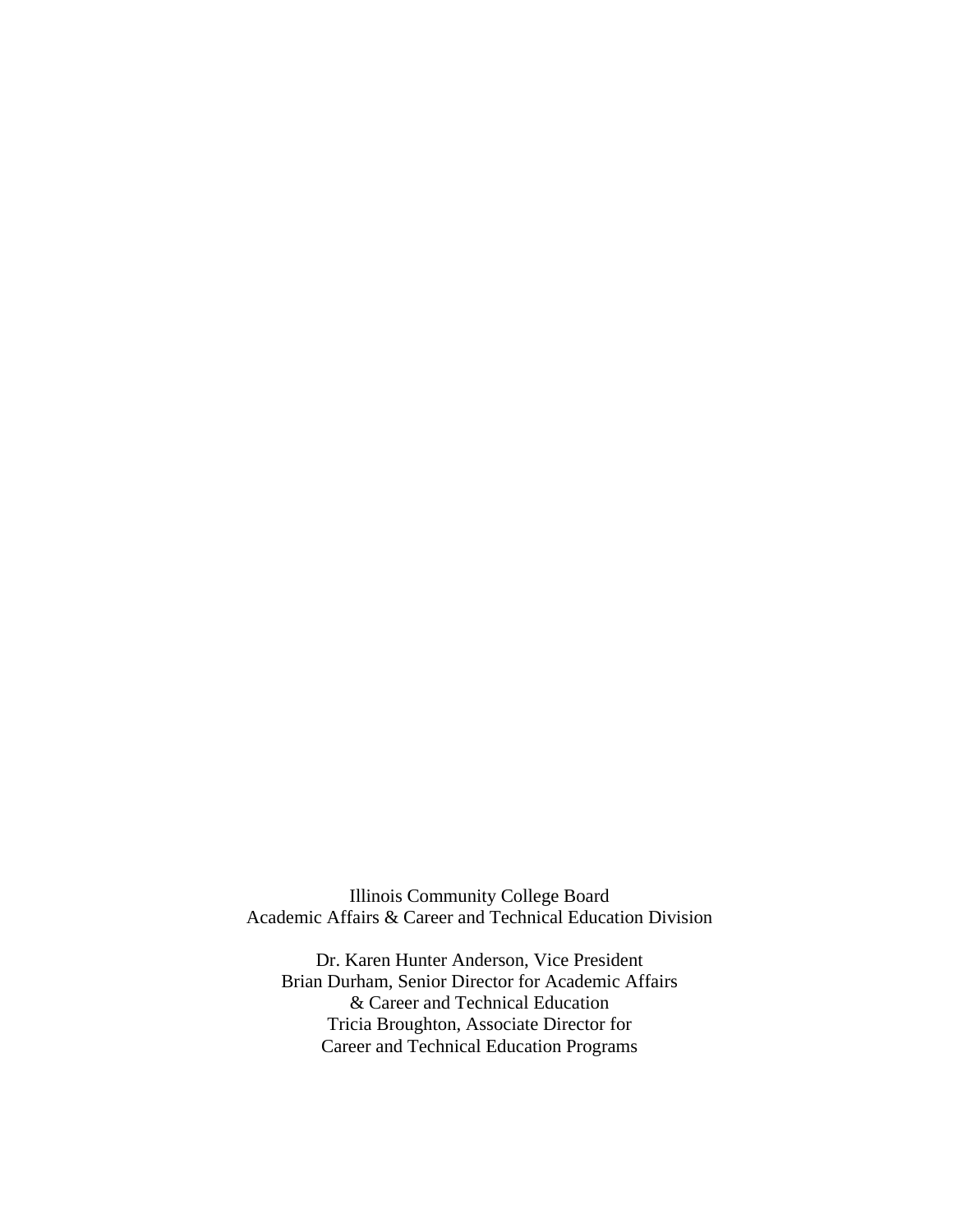# **TABLE OF CONTENTS**

For additional information on the data provided in this report contact Tricia Broughton, Associate Director for CTE programs at *tricia.broughton@illinois.gov* or Brian Durham, Senior Director for Academic Affairs & Career and Technical Education programs at brian.durham@illinois.gov.

> Career Cluster icons and definitions are used with permission of the States' Career Cluster Initiative, 2012, Career Clusters © 2012, States' Career Clusters Initiative. All Rights Reserved

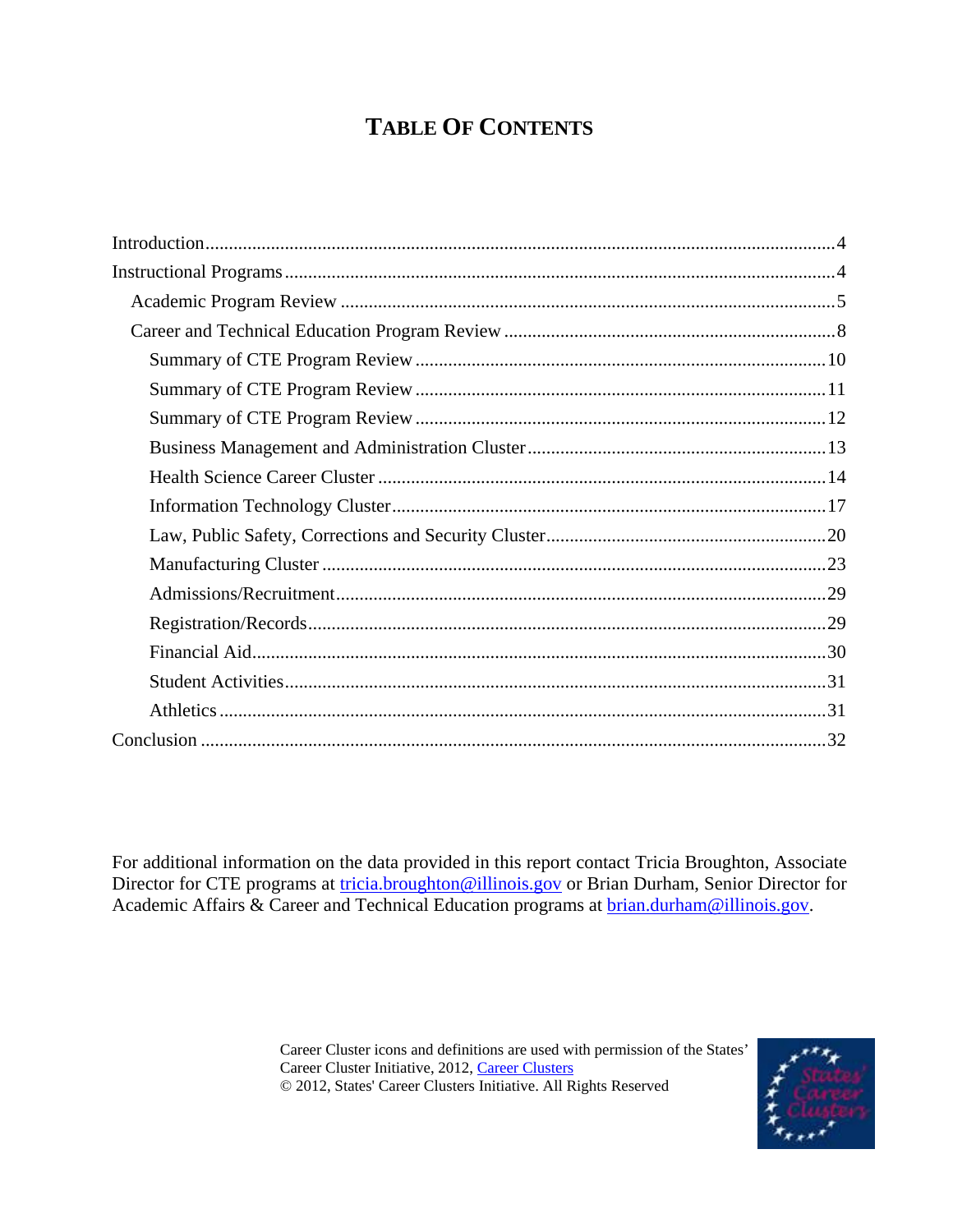# **Introduction**

Program review has always been the major accountability tool by which community colleges demonstrate the quality and effectiveness of the programs and services they offer to students. Review and evaluation of programs at the local level is a requirement for all community colleges. Colleges are expected to evaluate their programs once at least every five years using a systematic approach and considering, at minimum, levels of need, cost and quality. In addition, colleges are asked to identify major activity within each program, such as modifications, eliminations or additions; and common successes and/or challenges to maintaining high quality, cost-effective offerings and services. Colleges are required to submit to ICCB a summary report of the previous year's review and evaluation of programs. Following is a statewide summary of this information for fiscal year 2012.

> The *Program Review Manual (Fiscal Years 2012-2016)*  to be used for submission of college annual Program Review Summary Reports is available at: Program Review Manual 2012-2016

# **Instructional Programs**

State-level review of the system's instructional programs includes an evaluation of academic, career and technical and cross-disciplinary (general education) curricula. Colleges reviewed a total of 1,320 instructional programs in fiscal year 2012. Career and technical education programs reviewed totaled 1,198, academic disciplines totaled 81 and 41 cross-disciplinary (general education) programs were reviewed during this fiscal year. Of career and technical programs reviewed, 994 programs were planned for continuation with improvements (minor and significant), and 204 programs were planned for elimination and further review. It is important to note that only programs required to be reviewed according to the Career and Technical Education Program review schedule have been highlighted in this summary report. Colleges evaluated additional programs as follow-up to previous years program review and those programs are not included in the total count of programs reviewed during fiscal year 2012.

There were 172 new programs (three academic and 169 career and technical) added to the system's program offerings during fiscal year 2012. These additions reflect the system's constant state of revision that must be maintained to keep up with our changing economy and need of their districts. A total of 237 (academic and career and technical) programs were eliminated during fiscal year 2012, 166 of those programs were included in the review cycle for this fiscal year.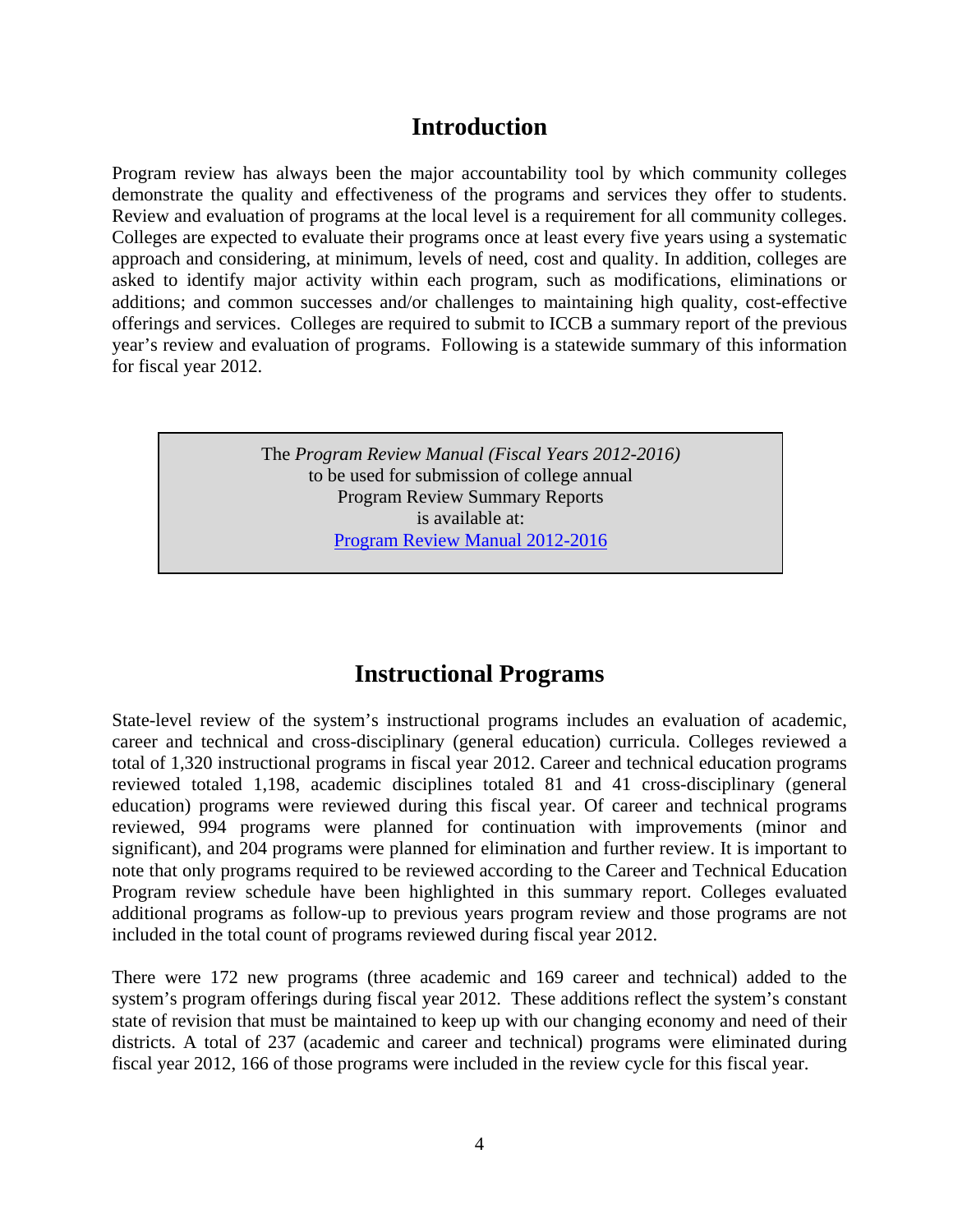### **Academic Program Review**

During fiscal year 2012, 81 Written and Oral Communications programs, submitted by 39 colleges were reviewed. All were recommended for continuation with improvements ranging from minor to substantive.

Written and Oral Communication programs typically include courses in speech, literature, journalism, composition, reading, drama, foreign language and specialized communication. The pattern of courses and programs offered by the individual colleges varies substantively across

*Academic Programs constituted 6% of all the programs reviewed in fiscal year 2012.*

the state. To assess programs and courses in Written and Oral Communication, responding institutions reviewed a number of key questions, including 1) the objectives of the department and sequences of courses in the disciplines, 2) the continued need for courses in each of the disciplines and whether or not these were meeting the needs of students, 3) the quality of courses and the steps that needed to be taken to update the courses, and 4) how the courses can be offered in a more cost-effective manner.

Clearly, Written and Oral Communication plays a key role in the success of both students and institution. But it is a program with multiple personalities. For many students, it serves as a source of the GECC courses required for an A.A., A.S. or A.A.S. degree. For students entering college with deficient communication skills, it provides the developmental stepping-stone to college credit. Finally, for students requiring specialized communication skills, it provides a career path to employment or an essential step to a Bachelor's degree. Dependent on the student population and its needs, colleges tended to emphasize one or the other of these three areas. However, in many cases, colleges were required to emphasize two or three areas. Because these three areas differ so dramatically, this section will examine some common themes that emerged during this review for each of these three areas, in sequence.

Providing Developmental Education is a key function of Communication programs. Only 66 percent of all ACT-tested high school graduates met the English College Readiness benchmark in 2011; further, only 52 percent of graduates met the Reading benchmark. While entering college, students are not normally tested for their oral communication skills; colleges also report serious deficiencies in speech—partially because such skills are seldom taught at the secondary level.

Concern regarding the growing number of students entering college with deficient communication skills was voiced by most reporting colleges. Addressing the need for improved remedial writing programs, administrators at Kennedy-King College stated, "The most compelling and immediate need for program modification is in the area of developmental (remedial) student transition rates. Data generated by the City Colleges of Chicago reveal that students at Kennedy-King College demonstrate a 27 percent rate of one-year, one-level remedial course gains." Kishwaukee College reported that its Developmental Reading/Writing enrollments continue to increase, while Olive-Harvey College also reported an increasing number of students who test below the college level in writing upon entry to college. Triton College and Harold Washington College also made Developmental Education a priority.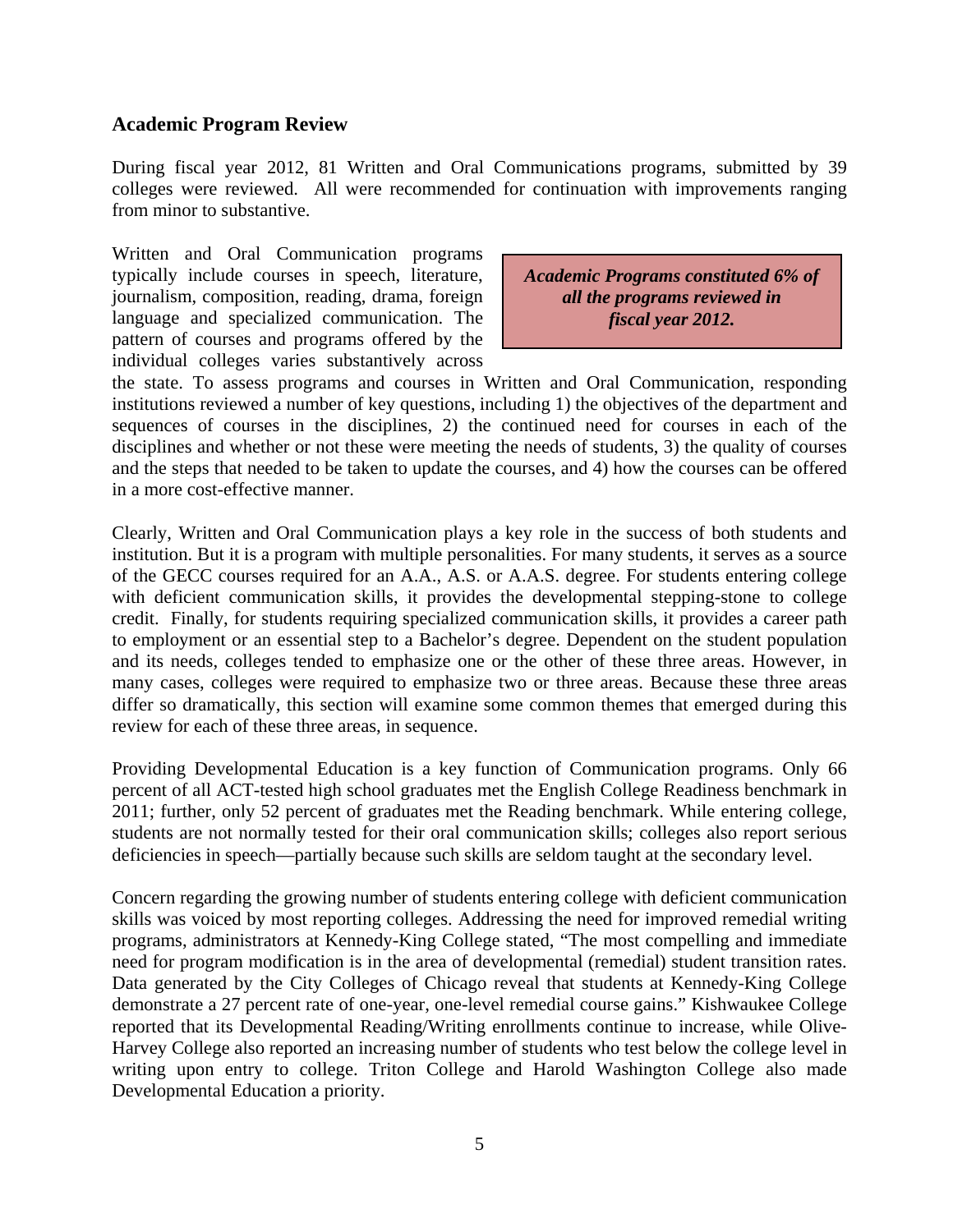To address the need for more effective instruction in Developmental Education Writing, a variety of approaches was taken. The City Colleges of Chicago Reinvention Developmental Education Task Force addressed the issue at a system level, conducting assessment studies and implementing programs designed to bring remedial students into the college mainstream quickly. John Wood, Highland, Truman, Kennedy-King, and Wright emphasized the importance of a strong Writing Center focused on students needs to improved efforts in Dev Ed Writing. Lewis and Clark used an accelerated college English course coupled with a study skills course; Prairie State focused on improving the success of developmental students through community partnerships; Truman provides a tutoring center; Shawnee updated all developmental English syllabi and implemented contextual instruction; Lake County implemented several new initiatives, including an Accelerated Learning Program; Harold Washington received a Title III Career Pathways Grant focused on strengthening their Developmental Education curriculum. Finally, several colleges reported using "Writing Across the Curriculum (WAC)" as an instructional tool with value at all levels of writing proficiency.

Developmental Education Speech may not receive as much attention as Developmental Education Writing, but many students enter college with speech deficiencies. Parkland reported a continuing critical need for oral communication skills for both transfer and career oriented students, citing the ability to effectively communicate, listen and think critically to be among the top skills required in all career fields. Multiple colleges expressed concerns regarding student deficiencies in this area, but few solutions were offered. Wilbur Wright, however, described several innovative programs, including implementing pre and post testing in the Fundamentals of Speech course, recording and critiquing speeches, using communication profiles, and upgrading students' critical thinking skills and technological literacy. Truman sponsored a speech contest to boost interest while Rock Valley found success with on-line Speech classes. Lincoln Land also developed Speech courses for students with high anxiety.

Communication courses such as Composition I & II are a major source of college level credit hour production at all community colleges because they are a key component of so many transfer and career programs. As such, the majority of colleges reported strenuous efforts to improve quality and efficiency while managing costs. The approaches taken to achieve these results, however, varied from college to college. Lake County, Harper, Kankakee, and Joliet developed action plans with improvement steps and a timeline outlined on a chart, while Elgin developed a data based action plan based on assessment data collected on all its Communication courses. Several other colleges focused on improving the educational process. Heartland reported a review process for its Communication courses/programs; Kishwaukee expanded its curriculum to on line delivery formats and upgraded its radio and computer labs; DuPage has new technology equipped classrooms coming and added Mass media as a program; Illinois Eastern, Spoon River, Waubonsee, and John A. Logan also reported curriculum upgrades and course standardization; Illinois Valley Community College created teams to study placement, effectiveness and added five hour courses; Moraine Valley revised its Comp I & II curriculum.

Considerable effort in upgrading and maintaining quality faculty was reported. Retirements, normal turnover, and program growth lead to the need for a constant influx of fulltime and adjunct faculty in what is a major program on all campuses. Several colleges, including DuPage, Lincoln Land, Moraine Valley, and Rock Valley mentioned adding new faculty for these reasons. In addition, Morton reported focusing on improving communication between fulltime and adjunct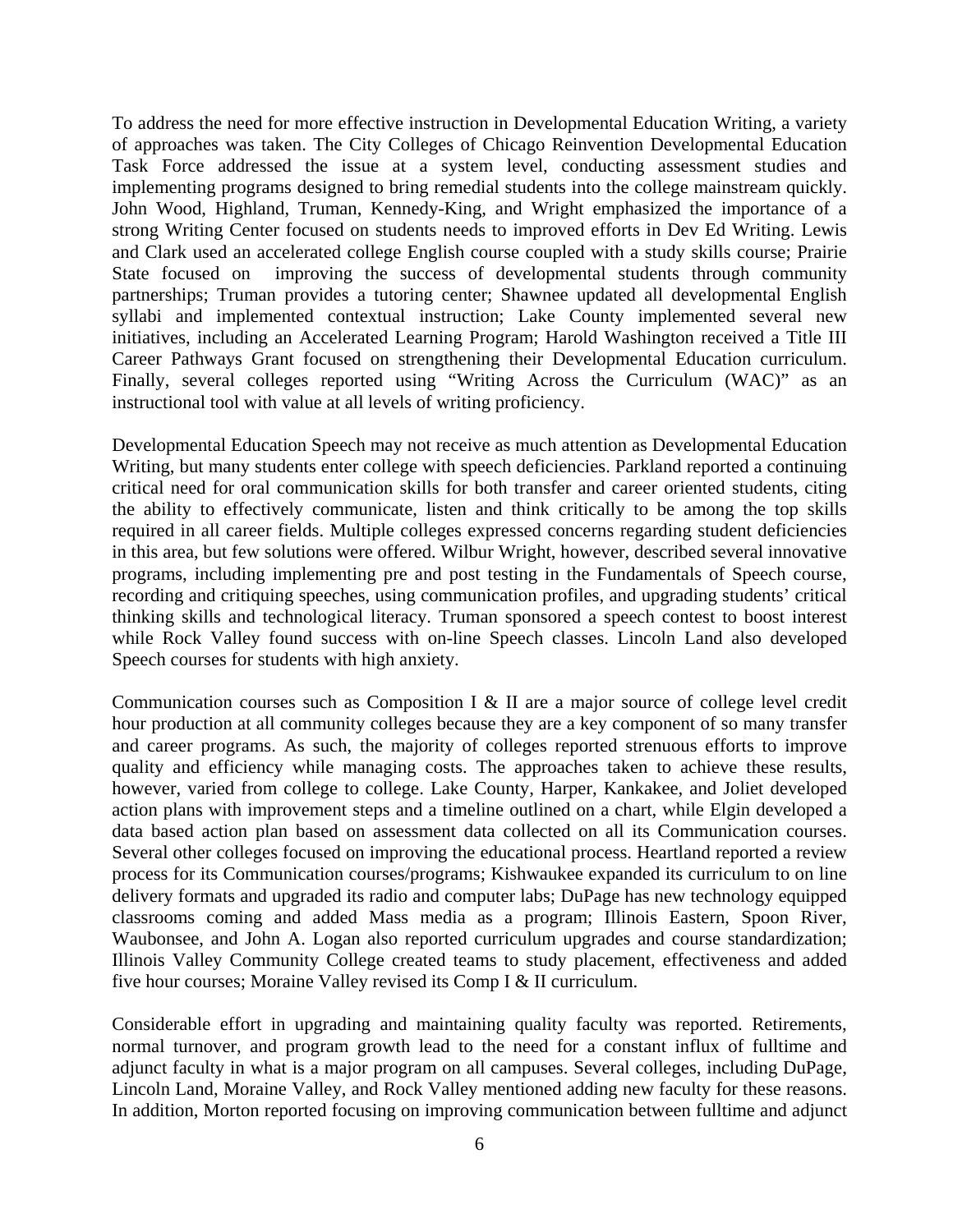faculty, Lewis and Clark worked to coordinate full-time and adjunct faculty, and Danville reported that its faculty worked closely with secondary school teachers. Truman and Heartland reported mentoring adjunct faculty, while Kennedy-King focused on faculty evaluation and Harold Washington focused on faculty improvement.

As in other curricular areas, assessment is a major concern in Communication. However, the approaches to assessment taken by individual colleges varied widely. Some colleges mentioned an assessment plan, but furnished no details or data. Other colleges provided well developed plans, but provided no data. In general though, nearly all colleges reported using data to monitor enrollment, retention and success; in fact, many provided data as evidence of this fact. Some colleges, such as Morton, Prairie State and Lake County reported using English portfolios for assessment purposes. Harper used embedded questions as an assessment tool; Olive-Harvey participated in the Assessment Academy of Higher Learning; Danville found participation in "Achieving the Dream" dramatically upgraded the quality of its assessment efforts; Wright used CAAP to compare its students to national norms; Kennedy-King focused on faculty and course evaluations; and Southeastern employed multiple assessment techniques. Finally, Joliet and Malcolm X reported using assessment data to upgrade programs.

While the majority of credit hours produced in Communication may be in the areas of Developmental Education or the GECC, many Communication courses serve a different purpose. Large or small, Illinois colleges reported an array of specialized Communication courses. Malcolm X reported a course in African-American Literature; Kennedy-King has a course in Argumentation; Southeastern offers Introduction to Poetry; DuPage has a Mass Communication (formerly Journalism) program; Illinois Eastern has courses in Debate, Persuasion, and Group Communication while Waubonsee reported a course in Advertising Communication. Among the colleges including Foreign Language in their Communication programs were Moraine Valley, Lake County, and Black Hawk. Because these courses are not normally considered GECC courses, several colleges reported taking special efforts to ensure they are articulated whenever possible.

Based on the submitted program review reports, student enrollment in Written and Oral Communication overall appears to be fairly steady with recent small, but gradual, increases across the state. In response to growing enrollment, programs continue to offer more class sections, create more online and hybrid sections, and expand evening, weekend and summer offerings. These actions tend to maximize space while making more courses accessible to more students. Technology is also being increasingly used to improve the efficiency of faculty and staff, improve communication, and allow students to tap into additional instructional resources on line and in the community.

Nearly all colleges and disciplines identified the improvement of student, faculty or curricular assessment and the more efficient use of data as goals. In those cases where assessment was not mentioned as an area of improvement, it was usually discussed as an area for future improvement. Institutions reported using several principle assessment methods to assure quality for the disciplines. Analysis of enrollment, demographic, and cost data was the most commonly used method. Other assessment methods cited included the use of writing samples, student surveys, and portfolio evaluations.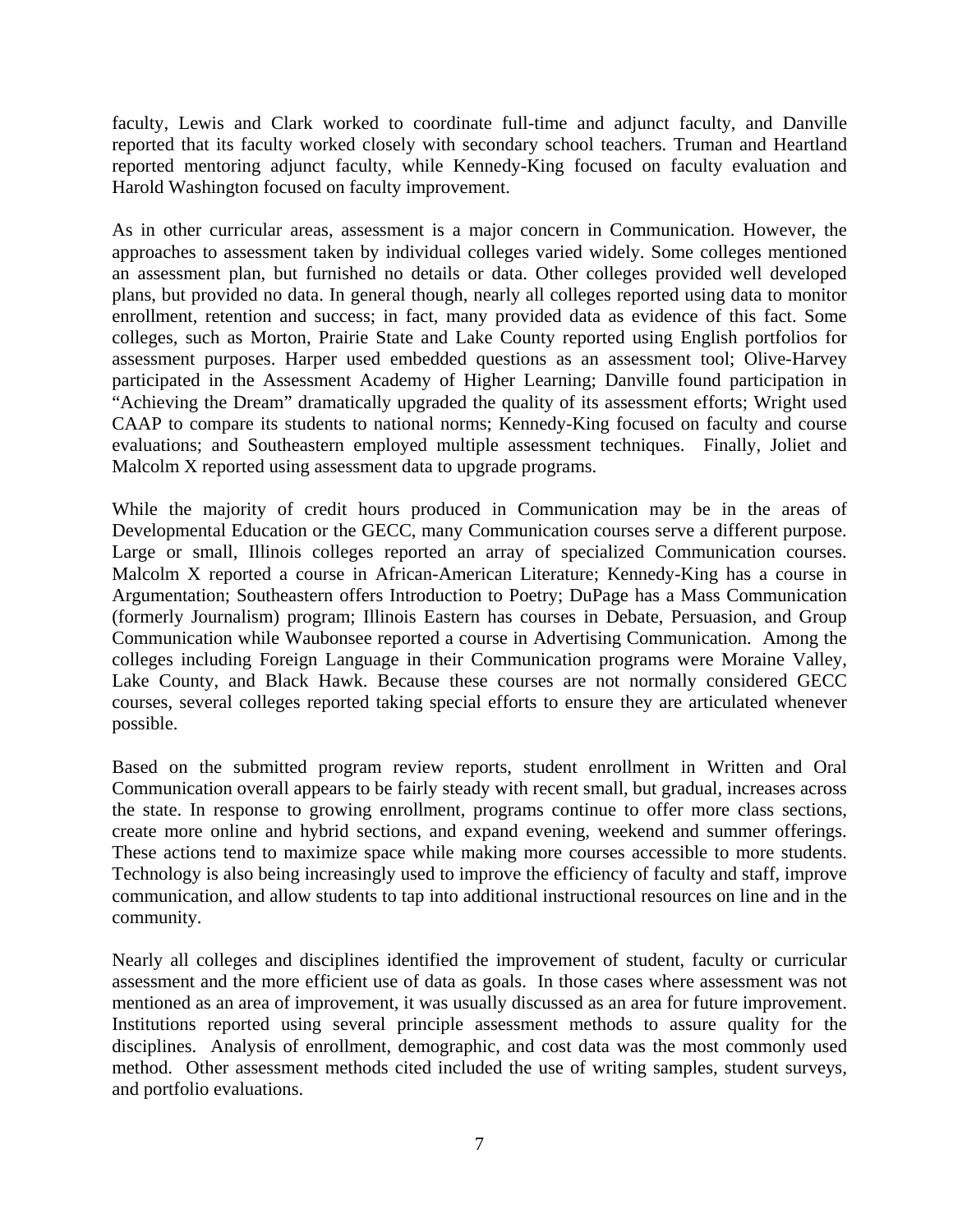In summary, Communication spans a wide array of specific courses and programs. In most areas, consistent with the state of Illinois' economy, enrollment is holding steady or increasing. While faced with many problems, especially in the area of funding, colleges are pursuing innovative ways in which to retain students and minimize costs. Additionally, nearly all reviewed programs addressed improvement in assessment techniques or the goal of improvement in assessment techniques and the necessity to upgrade equipment.

### **Career and Technical Education Program Review**

All career and technical education programs are reviewed once within a five-year period. Each year, community colleges review specific career and technical education programs and submit their findings to the Illinois Community College Board. This year 1,198 career and technical education programs were reviewed at the colleges.

*Career & Technical Education programs constituted 91% of all the programs reviewed in fiscal year 2012.*



# **CTE Program Action (N=1198)**

Based on the analysis of their program review outcomes, colleges can elect to continue programs with minor improvements, continue programs with significant modifications, discontinue / eliminate programs, or schedule programs for further review. The chart above illustrates the breakdown of actions on each program the college reported. Additionally, 169 new programs in career and technical education were approved and added to the system's offerings in fiscal year 2012, while 227 were eliminated.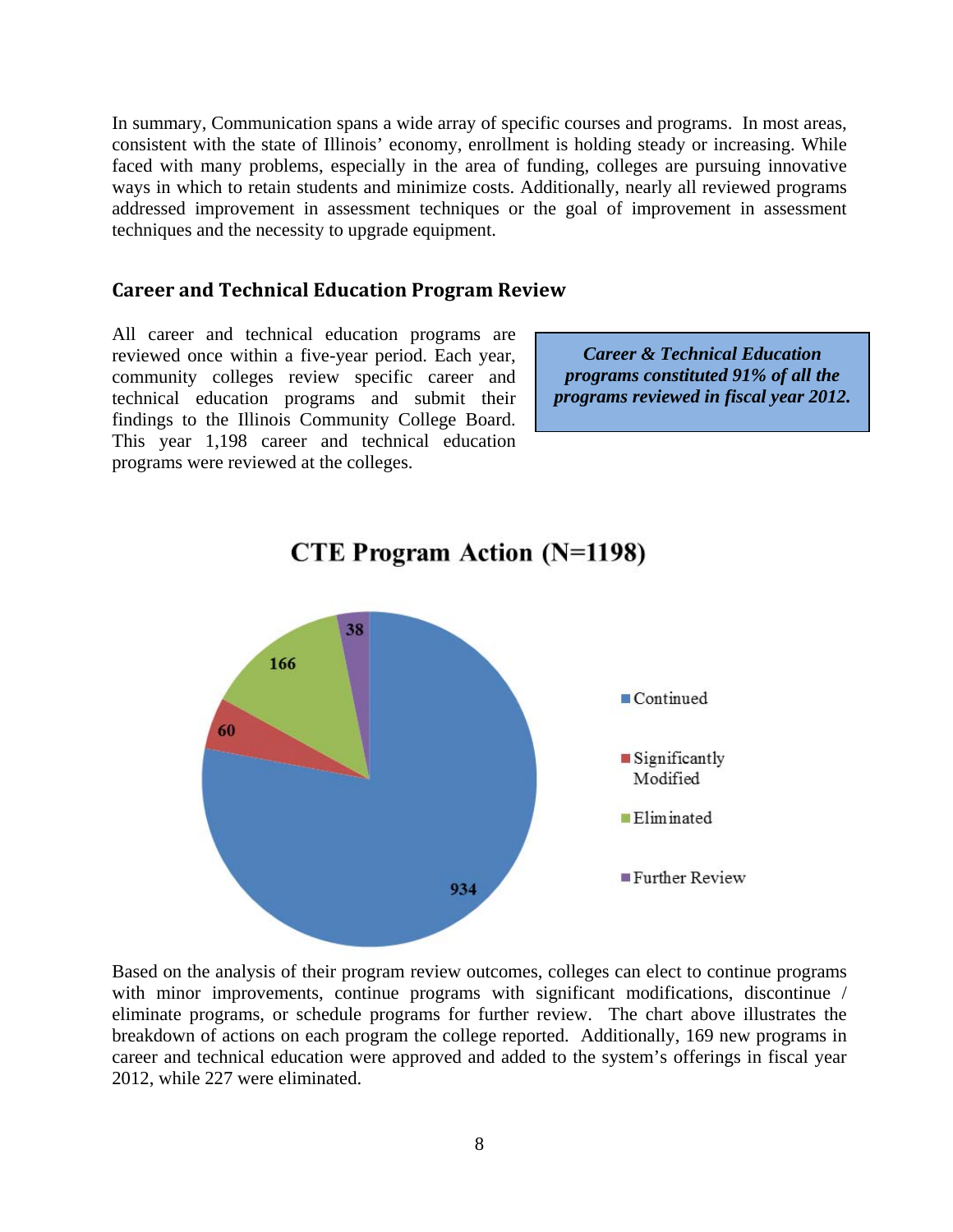Programmatic areas where the most activity occurred, including programs continued, modified, eliminated or approved, reflect substantial changes in our system's field of program and course offerings. The next section of the report attempts to summarize the status of existing program offerings, reflect changes that may have impacted these programs during the last review period, and offer insight to issues that may affect these programs in the future.

In an effort to better align our statewide summary with the Illinois' Career Cluster Initiative, this section of the report has been defined, organized and presented accordingly. Program reviews summarized in this report fall within the following **Career Clusters:** 

- Architecture and Construction
- Business Management and Administration
- Health Sciences
- Information Technology
- Law, Public Safety, Corrections and Security
- Manufacturing

The following chart provides a summary of findings from the Program Review Process. More detailed information follows.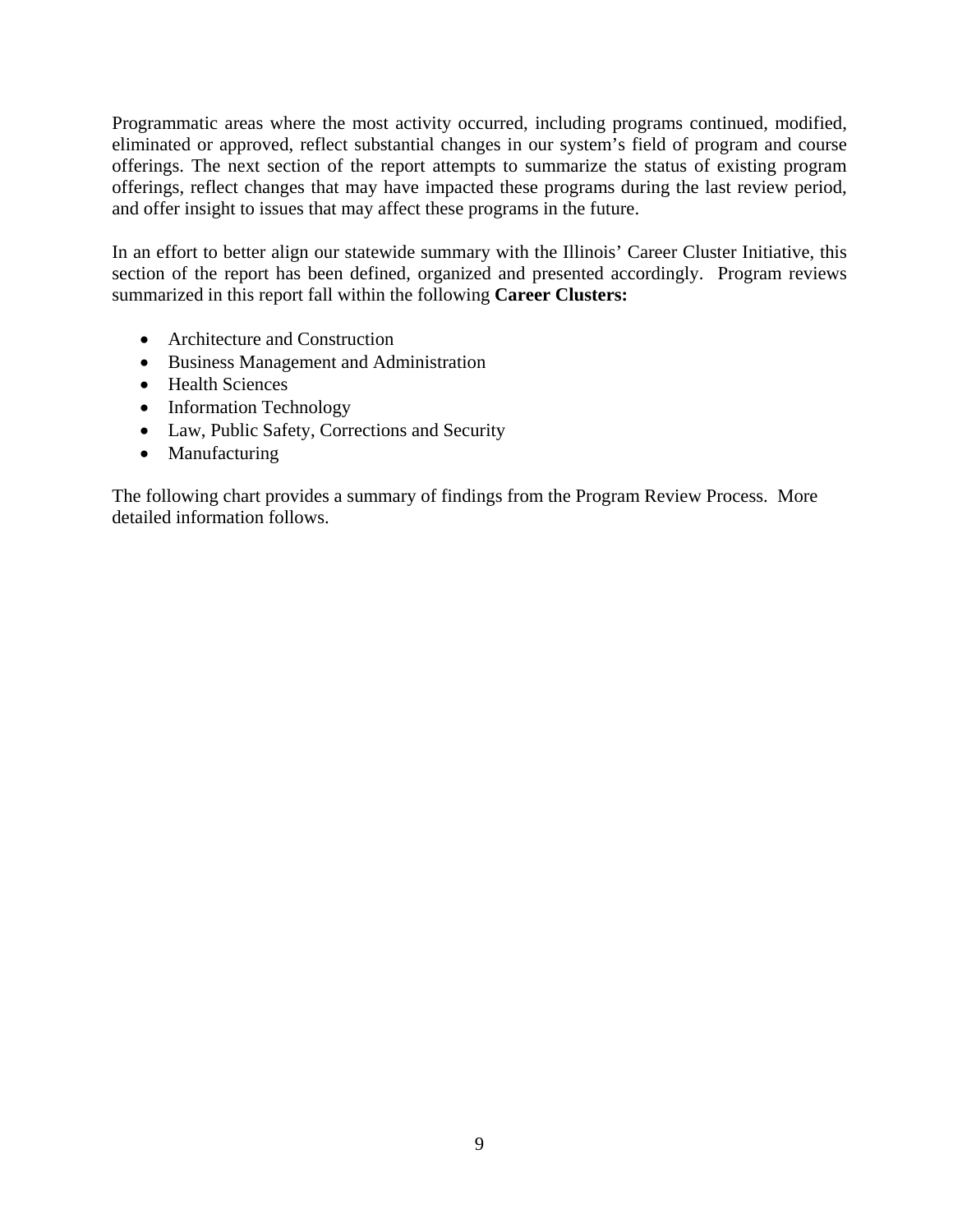| Program                                                               | <b>Total Number of</b> | Degree      | Certificate | Actions                                                                                                                                                                                                               |  |  |  |
|-----------------------------------------------------------------------|------------------------|-------------|-------------|-----------------------------------------------------------------------------------------------------------------------------------------------------------------------------------------------------------------------|--|--|--|
|                                                                       | Programs               | Programs    | Programs    |                                                                                                                                                                                                                       |  |  |  |
| Architecture and Construction: Construction Pathway                   |                        |             |             |                                                                                                                                                                                                                       |  |  |  |
| Electrician                                                           | 44                     | 18          | 26          | 40 were continued<br>Four (4) were discontinued/<br>eliminated                                                                                                                                                        |  |  |  |
|                                                                       |                        |             |             | Business Management and Administration Cluster: Administrative Support Pathway                                                                                                                                        |  |  |  |
| Administrative<br><b>Support</b>                                      | 20                     | 4           | 16          | 17 were continued with minor to<br>$\bullet$<br>significant modifications                                                                                                                                             |  |  |  |
|                                                                       |                        |             |             | Three (3) were discontinued                                                                                                                                                                                           |  |  |  |
|                                                                       |                        |             |             | Health Science Career Cluster: Therapeutic Services Pathway                                                                                                                                                           |  |  |  |
| <b>Massage</b><br>Therapy                                             | 29                     | 5           | 24          | 25 programs were planned for<br>$\bullet$<br>continuation with minor or<br>significant improvements<br>Four (4) programs were either<br>٠<br>inactivated or planned for<br>discontinuation during this fiscal<br>year |  |  |  |
|                                                                       |                        |             |             | Health Sciences Career Cluster: Health Informatics Pathway                                                                                                                                                            |  |  |  |
| <b>Health</b><br>Informatics /<br><b>Health</b><br><b>Information</b> | 24                     | 17          | 7           | Twenty-three (23) of those<br>$\bullet$<br>programs were continued with<br>minor improvement<br>One (1) program was discontinued.                                                                                     |  |  |  |
| <b>Technology</b>                                                     |                        |             |             | The program discontinued was<br>replaced as a Medical Records<br>Assistant certificate to a more<br>advance Health Information<br>Technology degree and certificate<br>offerings                                      |  |  |  |
| <b>Medical</b><br><b>Transcription</b>                                | 21                     | $\mathbf 0$ | 21          | 14 programs were continued at the<br>$\bullet$<br>community college level and/or<br>significantly modified                                                                                                            |  |  |  |
|                                                                       |                        |             |             | Seven (7) programs were either<br>discontinued or inactivated and<br>scheduled for further review                                                                                                                     |  |  |  |
| <b>Medical</b><br><b>Billing/Coding</b>                               | 43                     | 4           | 39          | 38 programs were continued with<br>$\bullet$<br>minor or significant improvements<br>Five (5) programs were<br>discontinued                                                                                           |  |  |  |
| <b>Medical Office</b><br><b>Technology</b>                            | 20                     | 8           | 12          | 18 programs were continued with<br>minor or significant improvements<br>Two (2) programs were<br>$\bullet$<br>discontinued this fiscal year                                                                           |  |  |  |

# **Summary of CTE Program Review**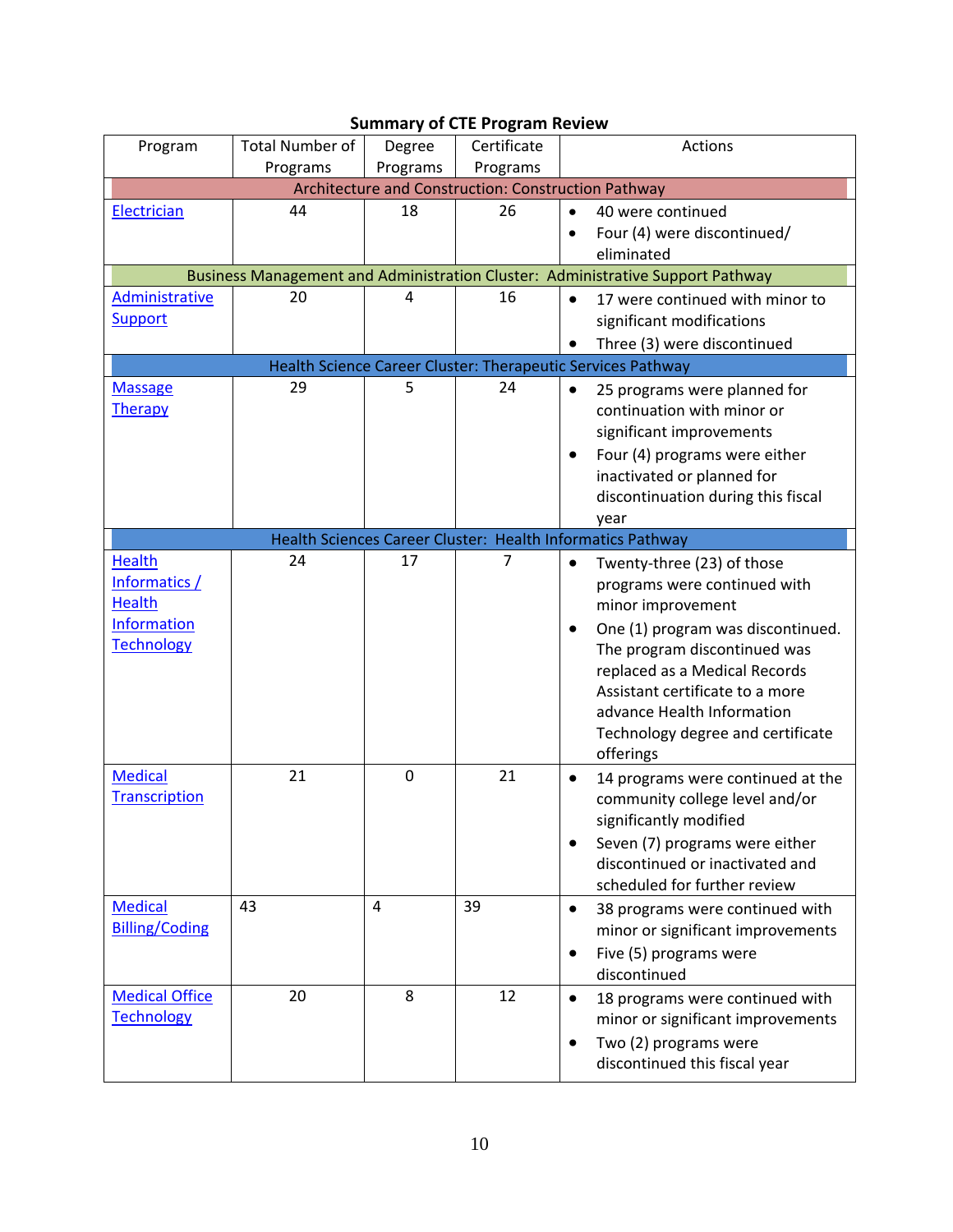| Program                                                                | Total Number of | Degree         | Certificate    | Actions                                                                           |  |  |  |
|------------------------------------------------------------------------|-----------------|----------------|----------------|-----------------------------------------------------------------------------------|--|--|--|
|                                                                        | Programs        | Programs       | Programs       |                                                                                   |  |  |  |
| Information Technology Cluster: Web and Digital Communications Pathway |                 |                |                |                                                                                   |  |  |  |
| Web                                                                    | 61              | 12             | 49             | 55 were continued with minor or                                                   |  |  |  |
| Developer/                                                             |                 |                |                | significant improvements                                                          |  |  |  |
| <b>Development</b>                                                     |                 |                |                | Six (6) were discontinued or                                                      |  |  |  |
|                                                                        |                 |                |                | scheduled for further review                                                      |  |  |  |
|                                                                        |                 |                |                | Information Technology Cluster: Programming & Software Development Pathway        |  |  |  |
| <b>Computer</b>                                                        | 72              | 25             | 47             |                                                                                   |  |  |  |
| Programming                                                            |                 |                |                | 55 programs were planned for<br>continuation with minor or                        |  |  |  |
|                                                                        |                 |                |                |                                                                                   |  |  |  |
|                                                                        |                 |                |                | significant improvements                                                          |  |  |  |
|                                                                        |                 |                |                | 16 programs were identified for                                                   |  |  |  |
|                                                                        |                 |                |                | elimination                                                                       |  |  |  |
|                                                                        |                 |                |                | One (1) program was scheduled for                                                 |  |  |  |
|                                                                        |                 |                |                | further review                                                                    |  |  |  |
| <b>Game Design</b>                                                     | 8               | 4              | $\overline{4}$ | All of the colleges indicated plans<br>$\bullet$                                  |  |  |  |
|                                                                        |                 |                |                | to continue their programs in game                                                |  |  |  |
|                                                                        |                 |                |                | design with minor improvements                                                    |  |  |  |
|                                                                        |                 |                |                | Information Technology Cluster: Information Support Services Pathway              |  |  |  |
| Computer                                                               | 56              | 26             | 30             | Six (6) were discontinued                                                         |  |  |  |
| Information                                                            |                 |                |                | Two (2) were scheduled for further                                                |  |  |  |
| <b>Systems</b>                                                         |                 |                |                | review                                                                            |  |  |  |
|                                                                        |                 |                |                |                                                                                   |  |  |  |
| <b>Digital</b>                                                         | 16              | 3              | 13             | 14 continue with minor to                                                         |  |  |  |
| <b>Forensics</b>                                                       |                 |                |                | significant improvements                                                          |  |  |  |
|                                                                        |                 |                |                | Two (2) plan to discontinue or                                                    |  |  |  |
|                                                                        |                 |                |                | eliminate due to lack of qualified                                                |  |  |  |
|                                                                        |                 |                |                | faculty and lack of work-based                                                    |  |  |  |
|                                                                        |                 |                |                | experience, as required in the field                                              |  |  |  |
|                                                                        |                 |                |                | Information Technology Cluster: Network Systems Pathway                           |  |  |  |
| <b>Networking</b>                                                      | 129             | 33             | 96             | Ten (10) identified for                                                           |  |  |  |
| Technology/                                                            |                 |                |                | discontinuation                                                                   |  |  |  |
| <b>Network</b>                                                         |                 |                |                |                                                                                   |  |  |  |
| Administration                                                         |                 |                |                |                                                                                   |  |  |  |
|                                                                        |                 |                |                | Law, Public Safety, Corrections and Security Cluster: Correction Services Pathway |  |  |  |
| <b>Corrections</b>                                                     | 32              | 24             | 8              | $\bullet$                                                                         |  |  |  |
|                                                                        |                 |                |                | Seven (7) were eliminated                                                         |  |  |  |
|                                                                        |                 |                |                | Two (2) were scheduled for further                                                |  |  |  |
|                                                                        |                 |                |                | review                                                                            |  |  |  |
| <b>Criminal Justice</b>                                                | 90              | 43             | 47             | Three (3) were eliminated<br>$\bullet$                                            |  |  |  |
|                                                                        |                 |                |                |                                                                                   |  |  |  |
| <b>Legal</b>                                                           | 14              | $\overline{7}$ | $\overline{7}$ | Twelve (12) programs were<br>$\bullet$                                            |  |  |  |
| <b>Assistant/Legal</b>                                                 |                 |                |                | reported continued with minor to                                                  |  |  |  |
| Secretary                                                              |                 |                |                | significant improvements                                                          |  |  |  |
|                                                                        |                 |                |                | Two (2) programs discontinued                                                     |  |  |  |

## **Summary of CTE Program Review**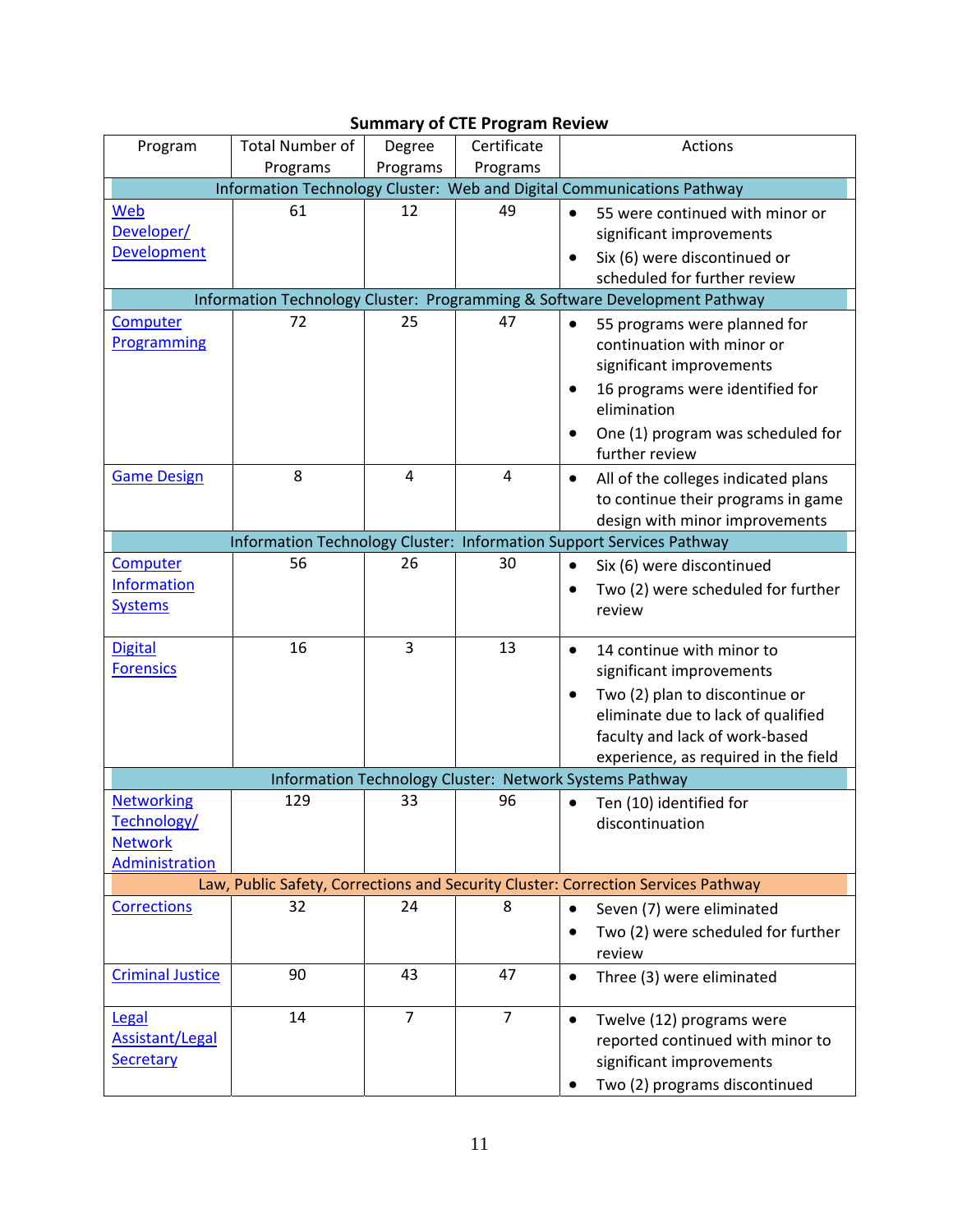| Program                                                                                     | <b>Total Number of</b> | Degree         | Certificate    | Actions                                         |  |  |  |
|---------------------------------------------------------------------------------------------|------------------------|----------------|----------------|-------------------------------------------------|--|--|--|
|                                                                                             | Programs               | Programs       | Programs       |                                                 |  |  |  |
| Law, Public Safety, Corrections and Security Cluster: Correction Services Pathway continued |                        |                |                |                                                 |  |  |  |
| Paralegal/Legal                                                                             | 26                     | 13             | 13             | 26 programs were continued with<br>$\bullet$    |  |  |  |
| <b>Assistant</b>                                                                            |                        |                |                | minor to significant improvements               |  |  |  |
| <b>Court Reporter</b>                                                                       | 6                      | $\overline{a}$ | $\overline{2}$ | Two (2) were continued with minor<br>$\bullet$  |  |  |  |
|                                                                                             |                        |                |                | improvements                                    |  |  |  |
|                                                                                             |                        |                |                | Four (4) were discontinued                      |  |  |  |
| Manufacturing Cluster: Maintenance, Installation & Repair Pathway                           |                        |                |                |                                                 |  |  |  |
| Computer                                                                                    | 26                     | 22             | 4              | 21 programs continued with minor<br>$\bullet$   |  |  |  |
| <b>Installation and</b>                                                                     |                        |                |                | to significant/improvements                     |  |  |  |
| Repair                                                                                      |                        |                |                | Four (4) programs eliminated<br>$\bullet$       |  |  |  |
| Technology/                                                                                 |                        |                |                | One (1) program scheduled for                   |  |  |  |
| <b>Technician</b>                                                                           |                        |                |                | further review                                  |  |  |  |
| <b>Industrial</b>                                                                           | 36                     | 10             | 26             | 33 programs were continued with<br>$\bullet$    |  |  |  |
| <b>Electronics</b>                                                                          |                        |                |                | minor to significant improvements               |  |  |  |
| Technology/                                                                                 |                        |                |                | Three (3) programs discontinued                 |  |  |  |
| <b>Technician</b>                                                                           |                        |                |                |                                                 |  |  |  |
| Telecommuni-                                                                                | 6                      | $\mathbf{1}$   | 5              | Four (4) were continued with minor<br>$\bullet$ |  |  |  |
| cations                                                                                     |                        |                |                | improvements                                    |  |  |  |
| Technology/                                                                                 |                        |                |                | Two (2) were discontinued due to<br>$\bullet$   |  |  |  |
| <b>Technician</b>                                                                           |                        |                |                | declining enrollments                           |  |  |  |
| Manufacturing Cluster: Production Pathway                                                   |                        |                |                |                                                 |  |  |  |
| Production                                                                                  | 45                     | 12             | 33             | Forty (40) were continued with<br>$\bullet$     |  |  |  |
| <b>Technologies</b>                                                                         |                        |                |                | minor improvements                              |  |  |  |
|                                                                                             |                        |                |                | Five (5) were discontinued                      |  |  |  |

## **Summary of CTE Program Review**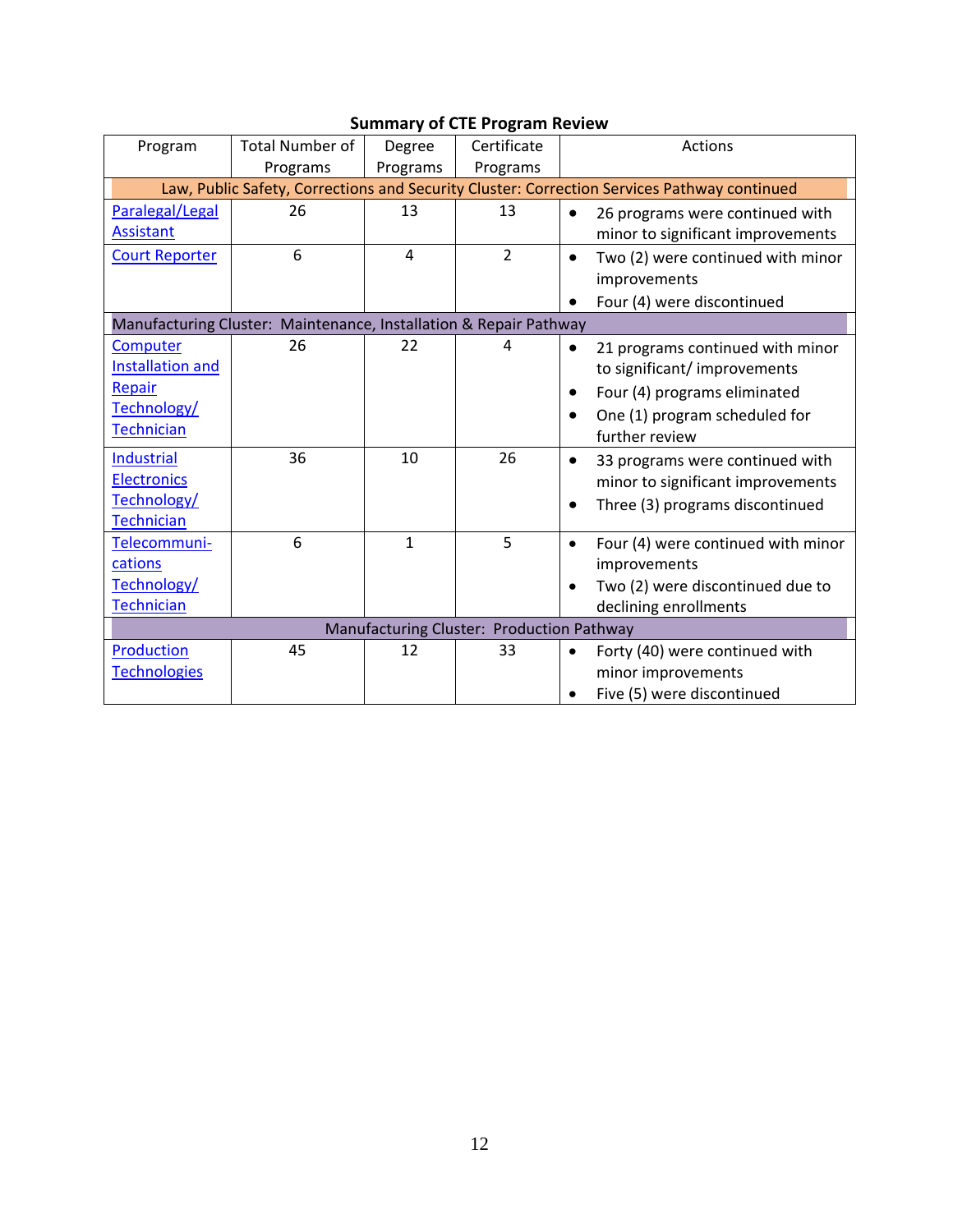

### **Architecture and Construction Cluster**

The **Architecture and Construction Cluster** helps prepare individuals for careers in designing, planning, managing, building, and maintaining the built environment. Individuals pursuing a career in the Architecture and Construction cluster plan, design and/or build new structures, restorations, additions, alterations, and repairs.

This summary includes community college programs that fall within the **Construction Pathway**  and prepare individuals for building and remodeling residential and commercial structures such as houses, apartments, factories, warehouses, office buildings, churches, schools and recreational facilities. Programs reviewed in this summary are related to Electrician training, including apprenticeships, Industrial Electrician training, and Construction Electrician technology.

### *Electrician*

Overall the colleges reported steady enrollments for all construction programs. Some isolated programs experienced significant increases, while others experienced slight declines in enrollments. Several colleges indicated working with local chapters of the International Brotherhood of Electrical Workers (IBEW) to provide an educational ladder for their apprenticeship programs. Colleges also cited utilizing labor organizations for faculty in these programs. Colleges reported making improvements in their curricula that address digital technology, wireless communication technology, and green and solar powered technologies. Strengths of electrician training programs included knowledgeable and skilled faculty, opportunities to partner with local labor unions and community organizations for hands-on work experience. The only weakness identified by the colleges for these programs was the need for updated laboratory facilities, equipment and tools; indicating that finding the fiscal resources to pay for new equipment and tools, is difficult.



### **Business Management and Administration Cluster**

The **Business Management and Administration Cluster** prepares learners for careers in planning, organizing, directing and evaluating business functions essential to efficient and

productive business operations. Career opportunities are available in every sector of the economy and require specific skills in organization, time management, customer service and communication.

This summary includes community college programs that fall within the **Administrative Support Pathway**. Individuals pursuing a career in the Administrative Support Pathway facilitate business operations through a variety of administrative and clerical duties including information and communication management, data processing and collection, and project tracking. Individual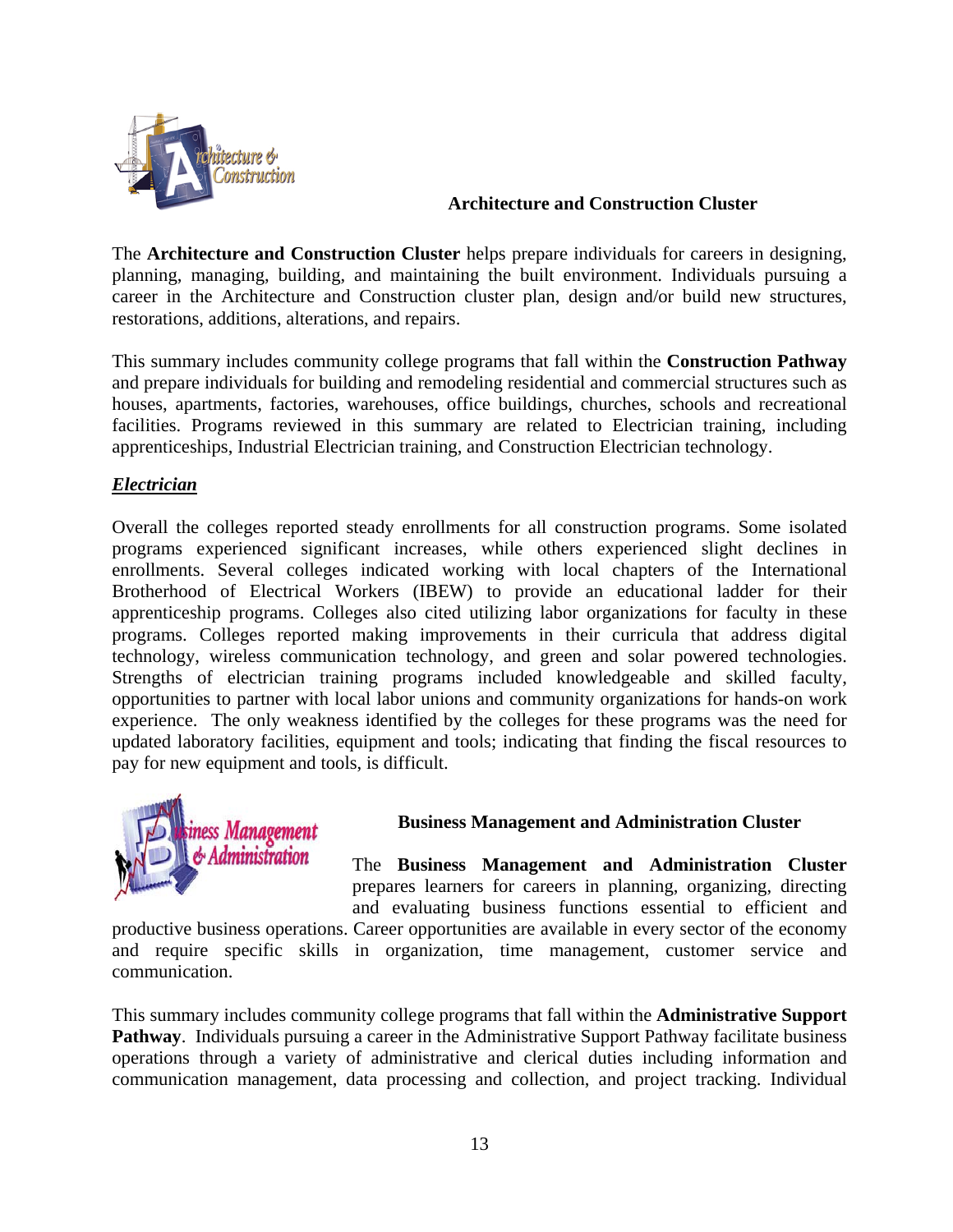programs represented in this summary include Administrative Office and/or Executive Support programs and Office Applications Specialist support programs.

### *Administ trative Supp port*

Colleges reported that maintaining relevancy of curriculum with constant changes in office application software presents a challenge with these programs. Several colleges indicated partnering with local employers to gain access to updated equipment and software, as well as develop customized training opportunities for the existing workforce. Areas with a demand for higher level skills have allowed some districts to develop new programs that offer students an educational ladder opportunity from entry-level clerical office support all the way up to advanced office applications specialist and executive assistance training programs. Online course offerings have seen an increase since the last review cycle, and not only provide colleges with the ability to reach more students, but also offer students accessibility to entry and advanced level training programs in areas of districts where traditional attendance is not an option. Strengths of administrative support programs included qualified faculty, updated equipment and curriculum, and support from local employers. Colleges identified maintaining relevant technology and curricular materials as the biggest weakness in this program area.



### **Health Science Career Cluster**

The Health Science Career Cluster orients students to careers that promote health, wellness, and diagnosis as well as treat

injuries and diseases. Some of the careers involve working directly with people, while others involve research into diseases or collecting and formatting data and information. Work locations are varied and may be in hospitals, medical or dental offices or laboratories, cruise ships, medivac units, sports arenas, space centers, or within the community.

This summary includes programs that fall within the **Therapeutic Services Pathway** and are focused primarily on changing the health status of the patient over time. Health professionals in this pathway work directly with patients; they may provide care, treatment, counseling and health education information. Massage Therapy programs are included in this summary.

This summary also includes programs that fall within the Health Informatics Pathway and that are involved in many different levels of healthcare related employment. This Pathway includes healthcare administrators who manage healthcare agencies as well as those individuals who are responsible for managing all of the patient data and information, financial information, and computer applications related to healthcare processes and procedures.

### *Therapeutic Services Pathway*

### *Massage Therapy*

Some colleges noted accreditation through the Commission on Massage Therapy Accreditation (COMTA); however, this accreditation is not mandatory for operation. Upon completion of the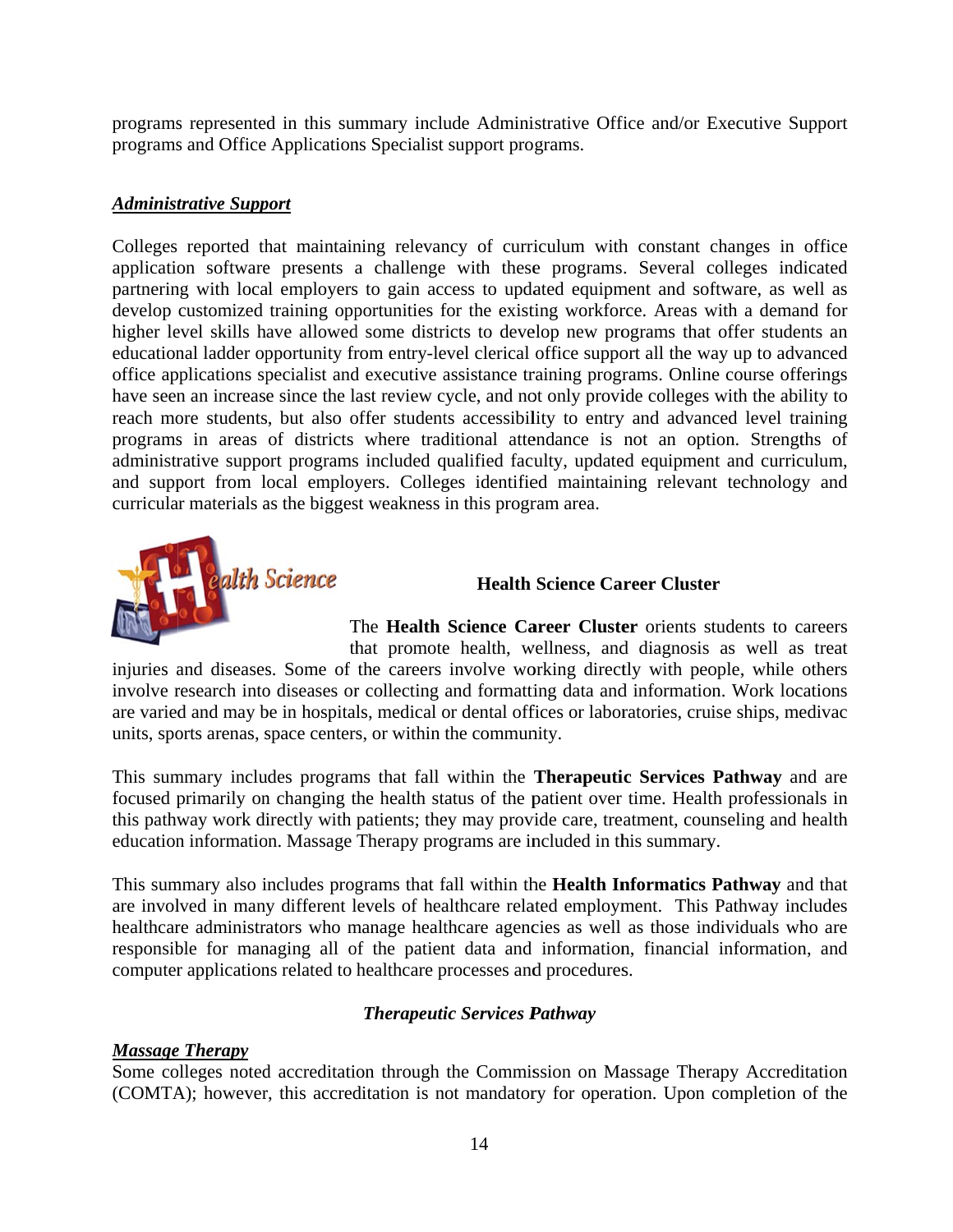certificate and/or degree programs currently being offered, students can sit for the National Certification Exam for Therapeutic Massage and Bodywork (NCTMB) or the Massage and Bodywork Licensing Exam (MBLEX) to become licensed in the field. Improvements made to the massage therapy programs within the system have included day and evening classes, the addition of introductory courses to acclimated students to the Therapeutic Massage degree or certificate offerings that teach basic terminology and concepts of massage, development of electronic formats for recording patient history and treatment to enhance students' computer skills, including a course fee that incorporates state and national licensure costs, in-class tutors, and continuing education opportunities. Additionally, much effort has been made to connect students with as many successful licensed massage therapists as possible during their training and to gather information regarding graduates of the program related to job placements and any areas of continuing training for which they feel might have better prepared them in the program.

Despite these innovations, a large proportion of the colleges reported somewhat of a decline in student enrollment and partly contributed that decline to proprietary schools in various regions of the state. Although the proprietary schools cost more, they are designed to move the student through the program in much shorter times and are able to market at a much larger scale than that of the college programs.

With the connection of Therapeutic Massage to Cosmetology and the potential to be dually licensed, community colleges are exploring dual certificate opportunities with Cosmetology and/or Personal Fitness Trainer Programs to better equip and/or market the profession while also acquiring an array of additional knowledge and skills that could be invaluable as a prospective employee in the field.

### *Health Informatics Pathway*

### *Health Informatics/Health Information Technology*

Colleges operate following the American Health Information Management Association's (AHIMA) curriculum and are accredited by the Commission on Accreditation for Health Informatics and Information Management Education (CAHIIM), which is the accrediting organization for the degree-granting programs in health informatics and information management. To work in the field as a Registered Health Information Technician (RHIT), a student would be required to be credentialed. Various colleges indicated purchase and use of AHIMA's Virtual Lab to provide computer based experiences prior to the Practicum Experience. New federal government regulations will have major implications of the future health informatics workforce. Currently, the HIT programs are following guidelines set for transition from the ICD-9 coding system to the ICD-10 coding system. The change in coding systems is a national change that is required of all coding professionals. Faculty are actively pursuing ways to make these transitions for students as smooth as possible, and syllabi have been modified to reflect the change from teaching ICD-9 to ICD-10.

### *Medical Transcription*

Like many facets of the healthcare industry, the medical transcription field is evolving around the electronic movement. Roles are changing to reflect a shift from keying in reports to editing voice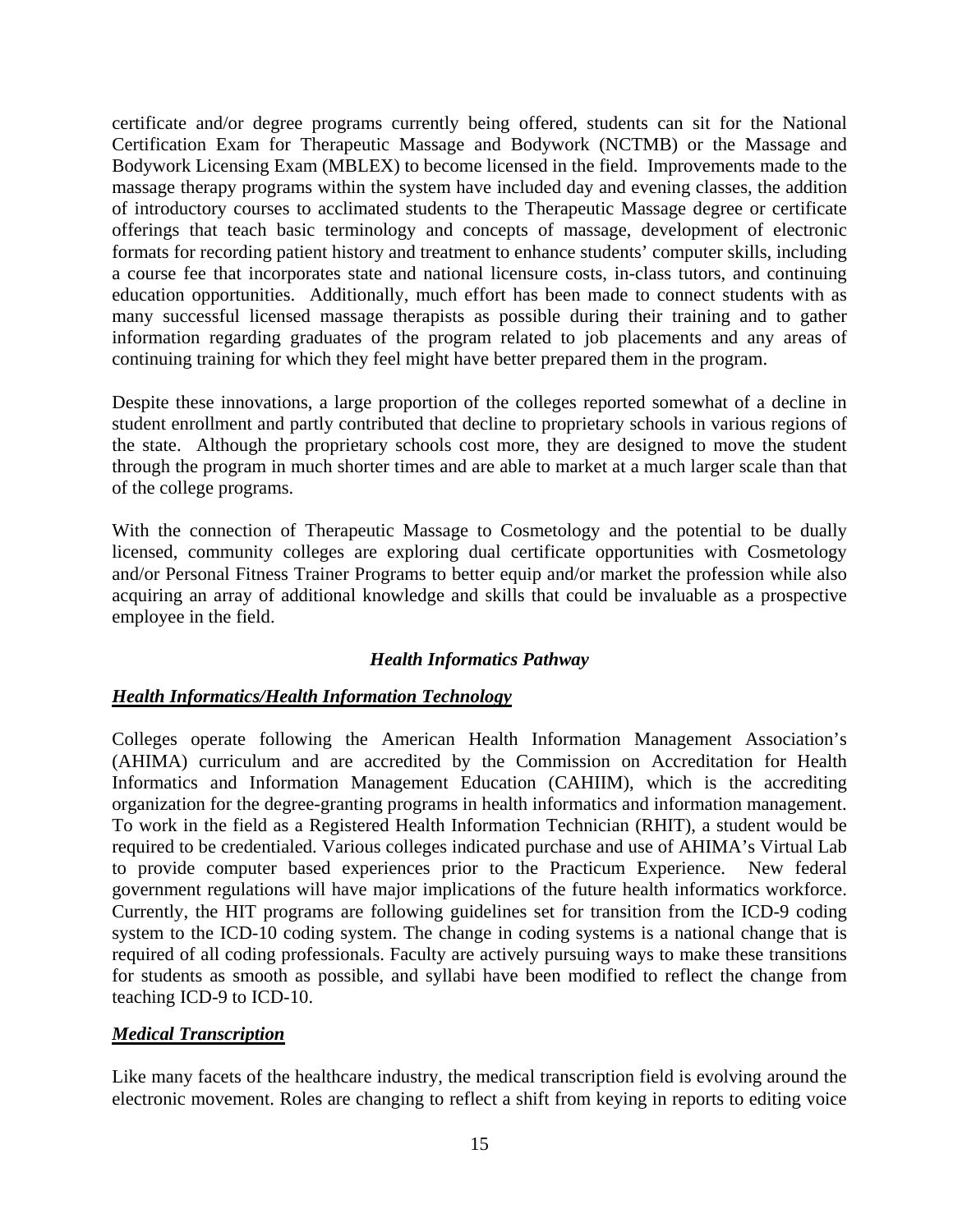activated reports. Speech recognition technology helps to electronically translate sound into text and creates reports for drafts. Transcriptionists are then expected to format reports; edit them for mistakes in translation, punctuation, or grammar; and check for consistency and any wording that doesn't make sense medically. Colleges are incorporating software simulations into a more advanced transcription course so that students are able to practice recording patient information and scheduling tasks electronically, which will be required by 2013. Still, the considerable change in the workflow in healthcare facilities will be seen due to the release and use of electronic health records. Decreasing demand, a need for more advanced skills, and declining pay rates are just a few issues that will cloud the future for Medical Transcriptionists.

### *Medical Billing/Coding*

The objective of the Medical Billing/Coding program is to train students in computer concepts, medical terminology, anatomy and physiology, and computerized medical billing and coding. Employment of Medical Records and Health Information Technicians is expected to increase. The demand for health services is expected to increase as the population ages. With an aging population, there will be a need for more medical tests, treatments, and procedures. This will mean more claims for reimbursements from private and public insurance. Additional records, coupled with the use of electronic health records by all types of providers, will lead to an increased need for technicians to organize and manage the information in all areas of the healthcare industry.

In 2013, a federal mandate will require a transition for medical coding from ICD-9 to ICD10 and that all medical records are provided in an electronic format. This mandate will require each community college offering such programming to provide for these changes through programmatic planning including budget considerations for the purchase of needed instructional resources.

Dual credit has been established with local area high schools in courses such as Computer Applications, Anatomy and Physiology, and Medical Terminology to allow for students to obtain college credit while enrolled in high school. Additional hybrid and web-enhanced courses are being integrated into the coding curriculum further enhancing students' technology skills and providing increased access to up-to-date curriculum to meet the needs of the changing coding profession.

### *Medical Office Technology*

The Medical Office program provides skills necessary for an entry-level career into a medical related field as an office assistant. Many colleges also are expanding curriculum to allow specific classes to be taken whereas students are able to specialize in an area that interests them. Although many offices are becoming automated, many duties of the medical office cannot be automated. Skilled medical office personnel will continue to play a key role in all of types of medical offices.

Convenient and student friendly schedules such as day and night class offerings as well as online course offerings assist in the retention and completion rates on campuses offering programs to students who are unable to enroll full time. The job market varies across the state, with larger districts reporting healthy opportunities for recent graduates. For those colleges offering the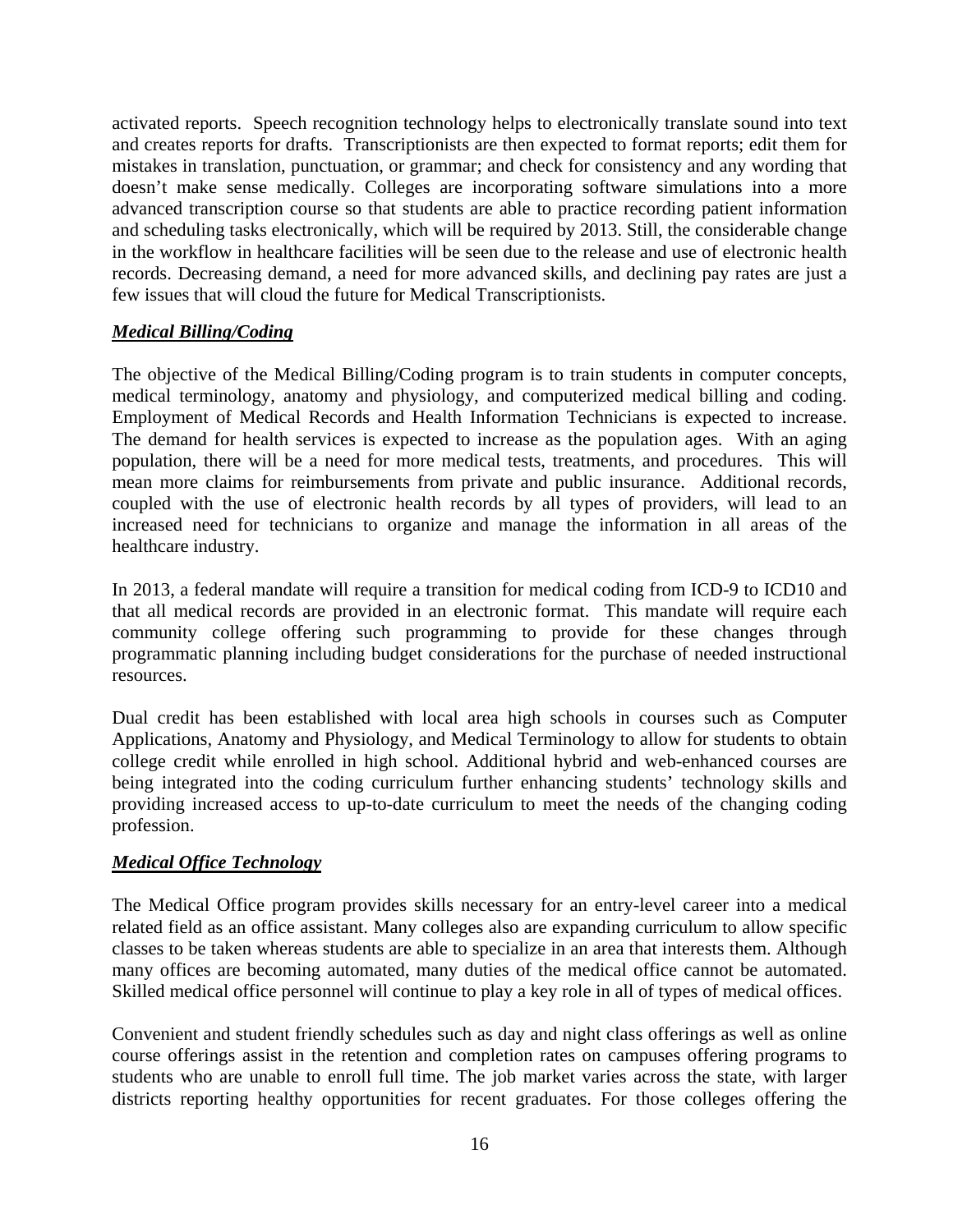program as a certificate, they have correlated the certificate offering with an associate degree with additional certificate options to provide the student with more marketability in the workplace. Many lecture type classrooms have been converted to computer labs since the program continues to utilize medical office software. Technology and computer skills are a crucial part of this career, and students who are most engaged in learning these skills within the context in which they will be used have proven to be the most successful. To remain in line with industry standards, community colleges will be asked to continually upgrade software tools for students pursuing this career field as well as to pursue possibilities of providing internship activities to further enhance student learning and engagement with employers.



#### **Information Technology Cluster**

The Information Technology (IT) Cluster includes programs that represent a wide variety of IT careers. IT careers involve the design, development, support and management of hardware, software,

multimedia and systems integration services. The IT industry is a dynamic and entrepreneurial working environment that has a revolutionary impact on the economy and society. In addition to the basic career path in the IT industry, IT careers are available in every sector of the economy from Financial Services to Medical Services, from Business to Engineering and Environmental Services. This summary includes program review descriptions for programs ranging from programmer to web master to game designer to networking and IT security.

This summary includes programs that fall within the Web and Digital Communications Pathway. Individuals working in this IT field create, design and produce interactive multimedia products and services, including development of digitally-generated or computer-enhanced media used in business, training, entertainment, communications and marketing.

This summary also includes programs that fall within the **Programming & Software Development Pathway.** Individuals working in this area of IT design, develop, implement and maintain computer software, requiring knowledge of computer operating systems, programming languages and software development. This summary also includes information on training programs in the emerging field of game design and development.

This summary also includes programs that fall within the Information Support Services Pathway. Individuals working in this IT area initiate the deployment of information technology in an organization, including implementing computer systems and software, providing technical assistance and managing information systems. This pathway also encompasses the emerging practice of information security and data protection.

Finally, this summary includes programs that fall within the Network Systems Pathway. Individuals working in this IT field are engaged in network analysis, planning and implementation, including design, installation of computer systems networks as well as network security.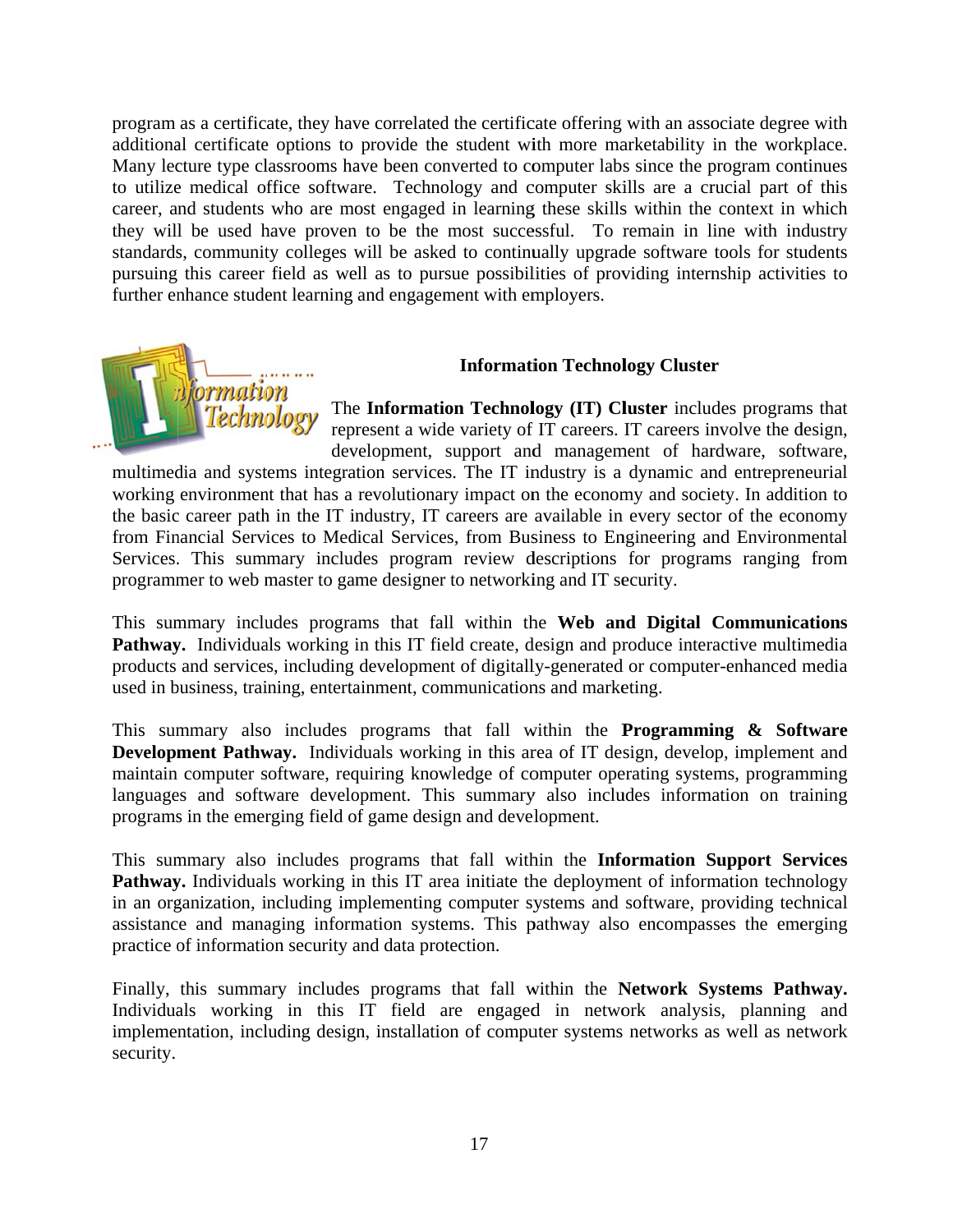#### *Web and Digital Communications Pathway*

#### *Web Developer/Development*

Web developers design, build, edit, and repair websites and web pages. They design the look and feel of a web page and may write computer code. Web developers today work in all industry sectors in a variety of settings, such as corporate business, government entities, profit and not-forprofit organizations, and private individuals or groups, like musicians and artists. Overall, colleges reported steady to increasing enrollments in this field. In addition to looking to obtain full-time employment in web development, many students in related IT programs as well as existing professionals in related fields, seek shorter term programs that will provide them with basic skills or even professional development opportunities. The biggest challenge reported by the colleges was in maintaining a relevant curriculum. As the Internet changes constantly, so do technologies and methods that web developers use in their daily working environments. Colleges reported adding content and classes on IT security and mobile application development, for example, to address some of the new trends in this field of study. Strengths of web development programs included updated curriculum, knowledgeable faculty with relevant experience in the field, flexible scheduling with classroom. Online and hybrid options worked well for these programs.

#### *Programming & Software Development Pathway*

#### *Computer Programming*

Computer programmers write detailed instructions, called programs, which tell computers how to perform tasks. Simple as this sounds, technical advances have changed the role of programmers. Sophisticated new languages and tools have made much of the programming work done today very complex. Programming is often divided into two main categories: applications programming and systems programming. Colleges reported many changes since the last review in programming curricula. Software advances, updated and newly developed standards/industry credentialing, and fluctuating programming language trends have all played a part in changing the face of programming curricula today. The majority of colleges reported steady enrollments and continued interest in local areas. Many colleges reported stronger interest among students in short-term certificate programs leading to industry certifications than in two-year degree programs, although many colleges also indicated having developed stronger partnerships with baccalaureate institutions since the last review period to address A.A.S. degree students' desire to further their education in this field. The colleges reported many improvements in terms of program strengths, including format revisions to allow for more online and hybrid course offerings, the addition of numerous new language courses, particularly those in mobile phone application development and cyber-security, and making curricular revisions that allow for stackable certificates leading towards a degree. Several challenges to maintaining high quality computer programming curricula were also noted by the colleges. Those challenges included the need for students to have strong math skills (without them students fall behind and/or require separate remediation to continue in higher level programming classes), finding and maintaining qualified faculty in rural parts of the state for specialized programming subjects, saturated local employment markets, and the cost in updating software licenses and equipment to support the programs.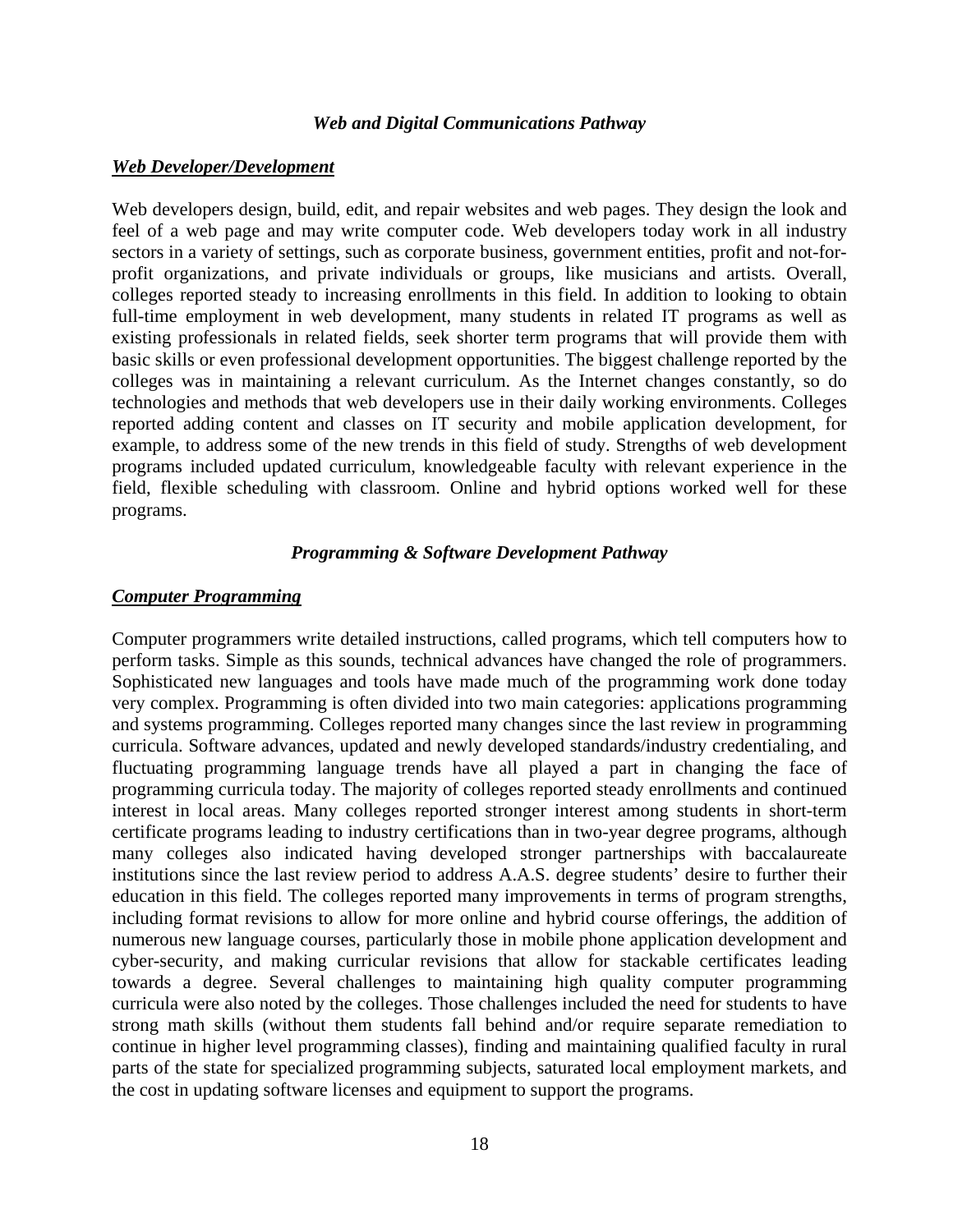### *Game Design*

Video game designers write the blueprints for computer games. They decide the mission, theme, and rules of play. They write a document which fully explains what will happen in the game. Game designers are typically creative and have good storytelling skills. This review period included a significant increase over the number of standalone game design programs offered during the last review period. Six of the seven districts that offered the programs reported steady enrollments. One district experienced a decline in enrollments due to the cancellation of a dual credit course in a large, local high school. Based on information provided by the colleges, students completing these programs have been successful in finding related employment upon graduation. Colleges who are able to provide related work-based learning experiences may have the most success placing students after program completion. Strengths identified by the colleges included flexibility in format by offering these programs in traditional classroom, online and hybrid models, and collaboration with baccalaureate institutions to provide transfer opportunities for students. Some concerns of colleges include the cost to maintain updated software and equipment and expanded lab/studio space.

### *Information Support Services Pathway*

#### *Computer Information Systems*

Computer information systems programs include a variety of specialty areas such as general information technology, system administration, information support services, computer applications, and digital communications. Overall, colleges reported a continued interested in computer information systems programs. Enrollments in both degree and certificate programs remained steady. The development of stackable certificates leading towards one or more degree options has assisted many colleges in maintaining or increasing completions in this field of study. The challenges identified in this program area to maintaining high quality computer information systems curricula were similar to those identified in other related IT program areas. Those challenges included finding and maintaining qualified faculty in rural parts of the state, saturated local employment markets, and the cost in updating software licenses and equipment to support the programs.

### *Digital Forensics*

Digital forensics is a field of study that encompasses the recovery and investigation of material found in digital devices, often in relation to computer and internet crime. The area of digital forensics includes IT/computer systems and network security, digital device and data integrity protection. Two (2) colleges reported plans to discontinue or eliminate their offerings in digital forensics due to 1) lack of qualified faculty to teach this specialized area of IT, and 2) entry-level employment requirements in the specific district which included several years of work experience in addition to completion of an educational program; without the work experience, graduates were unable to find employment in the specialized area. The majority of the colleges indicated steady enrollments and interest in these programs and courses. Several colleges indicated many of their students were existing IT professionals looking to cross-train and/or specialize. Numerous improvements were reported in terms of program strengths in this area. Such improvements include the addition of a pre-requisite "computer skills boot camp" for new students to get up-to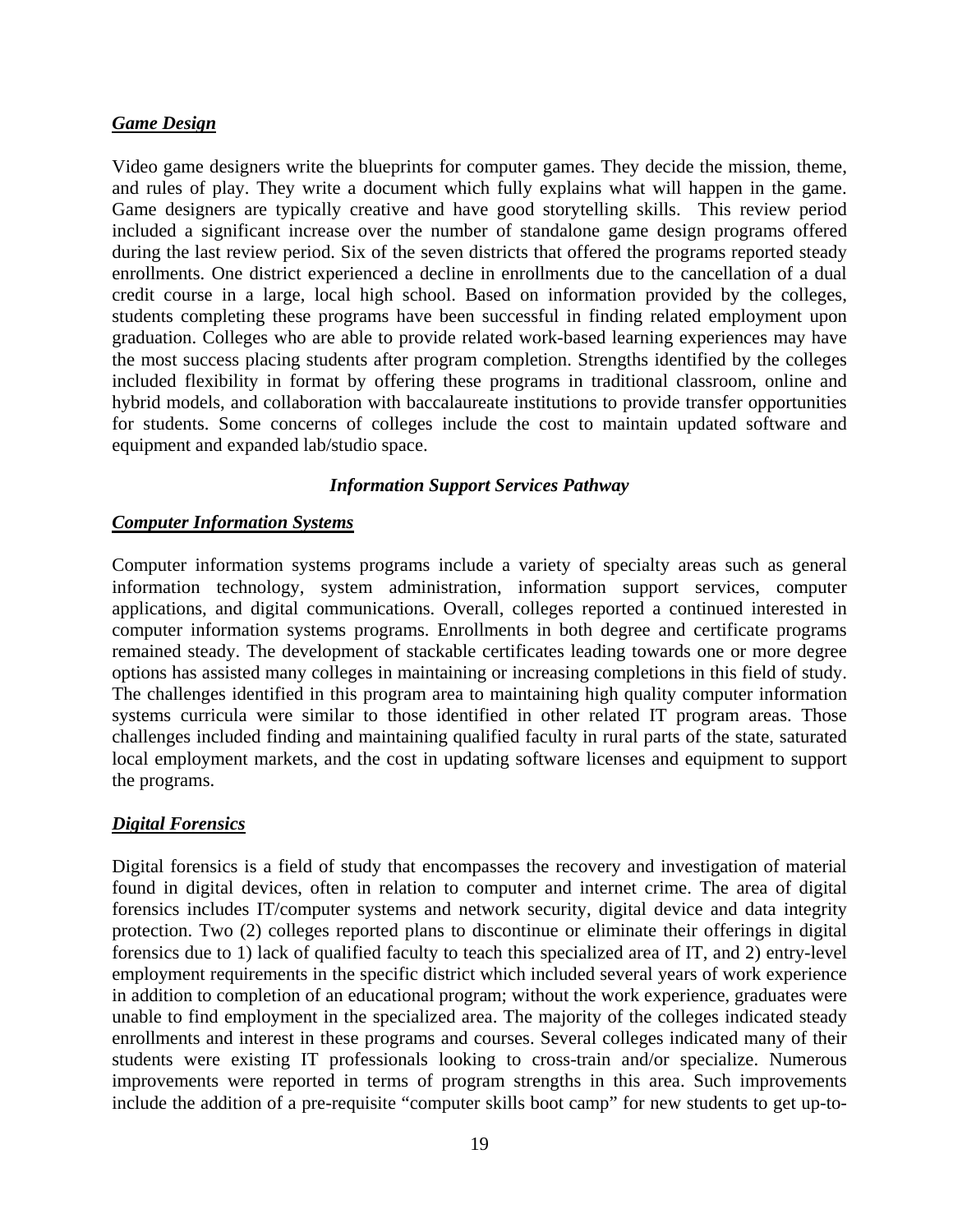speed on basic computer usage skills, the addition of specialized topics course electives, introduction and integration of Encase forensic software training as it is used primarily by law enforcement agencies to conduct digital investigations, revision of curriculum content and instruction to meet the National Training Standards for Information Systems Security (INFOSEC), and the expansion of usable lab space to accommodate increased enrollments.

### **Network Systems Pathway**

### *Networking Technology & Network Administration*

Networking specialists are responsible for the design, installation, and maintenance of an organization's computer information (network). These responsibilities may include functions associated with the upkeep of local area networks (LAN), wide area networks (WAN), computer software, computer hardware and computer peripheral equipment, such as printers, fax machines and scanners. Today, network specialists are often responsible for network security or protecting the organization's financial, customer or otherwise sensitive information safe from cybercriminals. Overall, the colleges reported steady to increasing enrollments in networking classes and programs. Classes and/or programs that lead to industry credentials are often popular among IT professionals already working in the field or in a related area that need an upgrade or crosstraining of their skills. Companies such as CISCO, CompTIA, Novell, and Microsoft, who are all internationally recognized vendors within the field, have been willing to partner with community colleges to provide curriculum and testing that lead towards industry-recognized credentials. Colleges indicate that developing short-term certificate programs, as well as those which ladder into related degree programs, have attracted new and returning students. Completions have been steady and slightly increasing as colleges reconfigure their offerings to support shorter programs. Colleges also indicated that classes and programs related to network security have seen a significant increase in enrollment. Strengths of these programs reported were similar to other IT areas, including updated curricula, knowledgeable faculty, connections with local IT employers and vendor associations and a continued community interest. Challenges identified in this program area were also similar to those identified in other related IT program areas. Those challenges included finding and maintaining qualified faculty in rural parts of the state, saturated local employment market, and the cost in updating software licenses and equipment to support the programs s.



Law, Public Safety, Corrections and Security Cluster

The Law, Public Safety, Corrections and Security Cluster

helps prepare students for careers in planning, managing, and providing legal, public safety, protective services and homeland security, including professional and technical support services.

This summary includes programs that fall within the **Correction Services Pathway.** Individuals employed in this pathway are responsible for overseeing people who have been arrested and are awaiting trial or who have been convicted of a crime and sentenced to serve time in a jail, reformatory, or penitentiary. While the primary mission of corrections is protection of the public,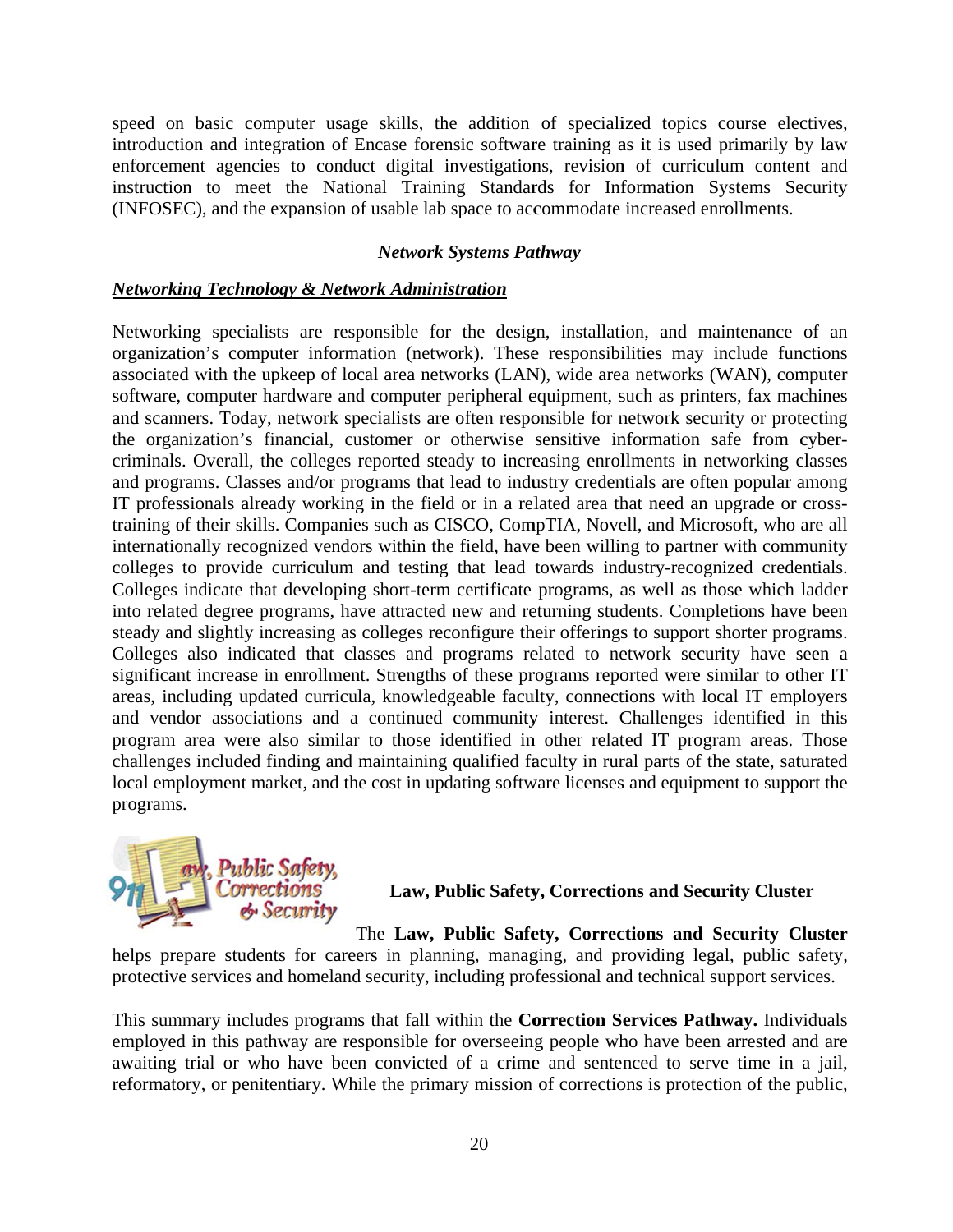many people in this field are involved with the treatment, education and reintegration of offenders.

This summary also includes programs in the **Law Enforcement Services Pathway.** Individuals employed in this pathway have duties that range from controlling traffic to preventing and investigating crimes. They maintain order, enforce laws and ordinances, issue traffic summonses, investigate accidents, present evidence in court, serve legal documents for the court system, and apprehend, arrest and process prisoners

This summary also includes programs that fall within the **Legal Services Pathway**. Individuals with a career in the Legal Services Pathway form the backbone of this vital system, linking it to society in myriad ways. For this reason, they hold positions of great responsibility and are obligated to adhere to a strict code of ethics. Individual programs represented in this summary include Legal Administrative Assistant/Legal Secretary, Paralegal/Legal Assistant, and Court Reporter.

#### *Correction Services Pathway*

#### *Corrections*

The objective of the Corrections program is to prepare students with the knowledge to be successful in a career as a correctional officer or parole officer in a state or federal correctional system. The program itself has helped to contribute knowledge to other programs of study for students including law enforcement, pre-law, psychology, and sociology. Many college programs were created and have been maintained in order to expand educational career ladders for new and current Illinois Department of Corrections (IDOC) employees. Corrections programs continue to build upon the knowledge, skills, and specialized training that IDOC new recruits receive at the department's training academy and in which current employees receive thorough annual continuing education. Statewide, the employment of "corrections officers" is expected to decrease through 2020. However, employment growth will depend primarily on the amount of government funding that is allocated to corrections, especially to probation and parole systems. Of those community colleges choosing to discontinue/eliminate/place on inactive status the Corrections program of study, many cited low program enrollments as a main reason for the elimination of the program.

#### *Law Enforcement Services Pathway*

#### *Criminal Justice*

Criminal justice professionals not only have to be skilled communicators, but they must also be aware of constitutional rights, criminal law, and procedure, which demands advanced study and higher education. Increasing issues in our society and its laws are encouraging more criminal justice agencies to consider candidates for employment that possess a college education. This program of study provides opportunities to learn essential knowledge for preparedness to work in policing but also may cover the professional courses that lead to police certification. Overall the colleges reported steady enrollments and completions throughout the state. Community interest in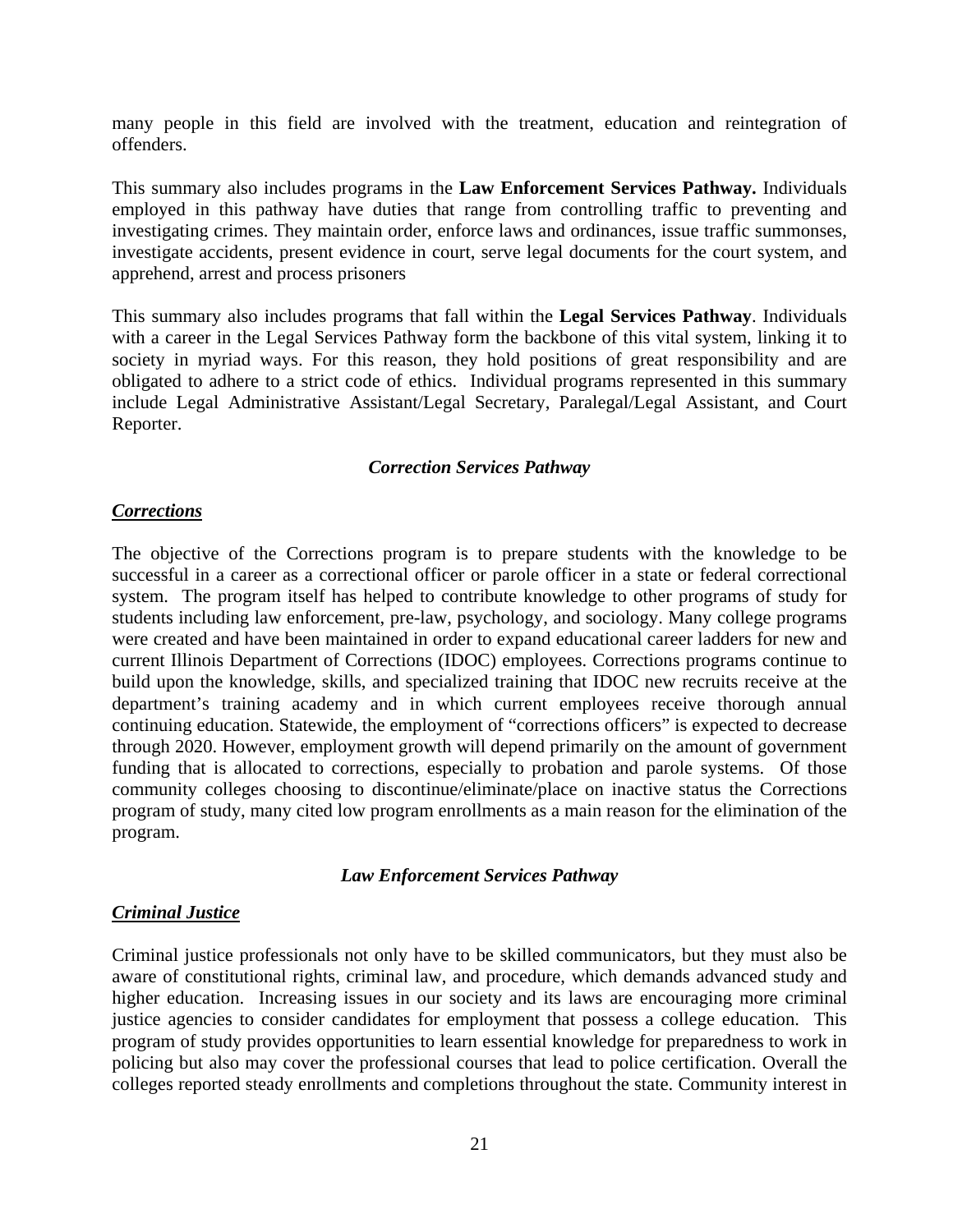everything from professional development courses to short-term certificates to two-year degrees is reported as good across districts statewide.

Increasingly, secondary students have the opportunity to earn postsecondary credit through dual credit courses and AAS degree completers have more opportunity to continue training at selected four-year universities. Increased course offerings to include core courses in the day as well as evening format have been a benefit to students who may not be able to follow a traditional coursetaking schedule due to work and/or family commitments. Several colleges also have begun offering online courses in the Criminal Justice program of study. Data indicate significant growth in these course offerings which also supports the use of technology in these courses for student growth and learning. Many community colleges noted plans to explore hybrid or strictly online degree offerings for the Criminal Justice program of study. Faculty are exploring training opportunities in the hopes of providing support for those administrators interested in such a conversion of the course content to this new format for students.

One of the significant areas of change that continues to demonstrate a need for student proficiency is in the area of writing, more specifically report writing. Assessing students writing skills over the long term of the program will play a critical role in their success in the workforce, and documented ways in which students are learning those concepts will need to continue to be aligned with the expectations of the industry in which they will be employed. Inclusion of English 101, for those colleges not currently establishing that as a requirement, will need to be considered to provide further opportunities to build upon the necessary writing skills needed for positions in this program of study area.

### *Legal Services Pathway*

### *Legal Assistant/Legal Secretary*

Legal assistants and secretaries perform clerical duties in law offices, help lawyers by preparing and processing legal documents, such as appeals and motions, and help lawyers find relevant information for cases. Information provided by the colleges indicated enrollments in most programs remained steady or increased slightly since the last review cycle. Colleges attributed increases in enrollments partially to increased job opportunities, and to existing office technology students gaining general skills in the legal specialization. Colleges identified strengths of their legal assisting/secretary programs as knowledgeable faculty, increased online course offerings, and local support for internship opportunities. Weaknesses include lack of student interest and need for updated software. The colleges who discontinued their programs reported a significant decrease to no enrollments during the last review period.

### *Paralegal/Legal Assistant*

Paralegals work for law firms, legal departments of large companies, or government agencies. Paralegals help lawyers manage their caseloads, prepare for hearings, trials, and corporate meetings, research and analyze legal data to find support for cases, and check facts of case material. Enrollments were reported as steady to increasing in additional areas of the state. Locally, colleges indicated student interest remained high and placement of graduates was good.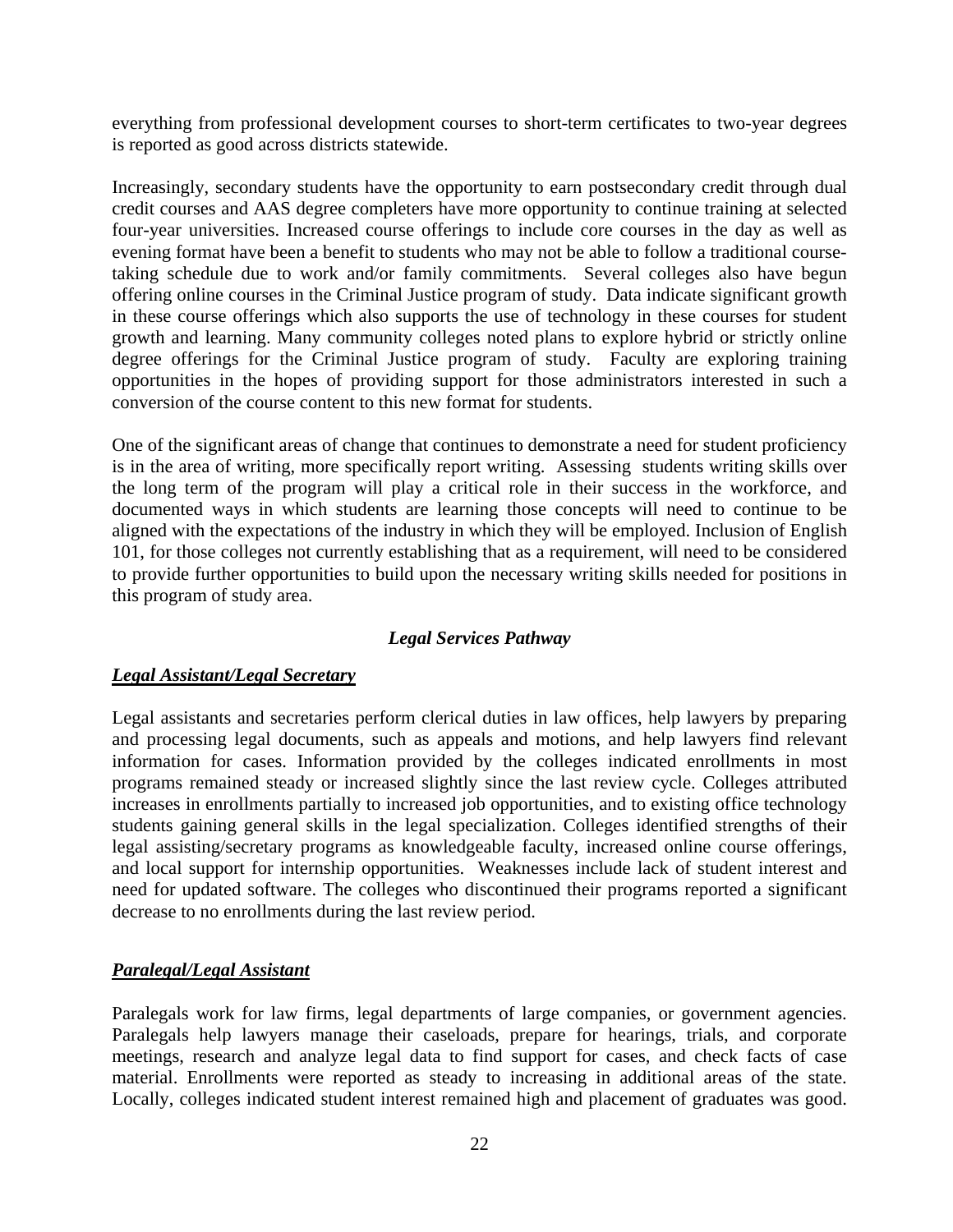Colleges reported increasing the number of online course offerings in this program area. Strengths included keeping current with American Bar Association guidelines, articulation to baccalaureatelevel programs, knowledgeable faculty and an active and supportive advisory committee.

### *Court Reporter*

Court reporters record official court proceedings, including every spoken word in trials, hearings, and depositions. Court reporters use computer-aided transcription (CAT) to translate their stenotype notes into English. Court reporting programs today include judicial court reporting, communications access real-time translation (CART) and real-time captioning. These skills are used in courts, classrooms, meetings and also for closed captioning on television for the hearingimpaired. Colleges cited low enrollments for these programs as a major cause for placing their programs on hold. While specific skills in CART or broadcast captioning are desirable, it has been difficult for several colleges to maintain entire program offerings for such low enrollments year to year. Colleges indicated plans to maintain courses related to these specific skill sets as electives in business and office technology related programs as an option for students.



### **Manufacturing Cluster**

**The Manufacturing Cluster** helps prepare individuals for careers in planning, managing, and performing the processing of materials into parts and final products. Individuals pursuing

careers in this field will be engaged in processes related to production planning and control, maintenance and manufacturing engineering and technology.

This summary includes programs that fall within the *Maintenance, Installation & Repair Pathway*. Individuals pursuing a career in this pathway perform preventive maintenance procedures on machines, tools and equipment. These are performed routinely and on a regular basis. They also troubleshoot and repair electrical, electronic and mechanical systems. This includes mechanical repair as well as using computer-based inventory control systems, retrieving information histories on each machine from computer records, and recording repair activities on the system to keep accurate records of repairs performed on each machine.

This summary also includes programs that fall within the *Production Pathway*. Individuals pursuing a career in this pathway work on the shop floor making parts or assembling them. They work with machines, making or assembling electronic parts, constructing or assembling modular housing, performing welding jobs, or printing various materials.

### *Maintenance, Installation & Repair Pathway*

### *Computer Installation and Repair Technology/Technician*

Computer installation and repair employees service and repair computer parts, network connections, and computer equipment, such as external hard drives or computer monitors. They must be familiar with various operating systems as well as commonly used software packages. Colleges report steady enrollments at the course level. Program completion is a barrier as many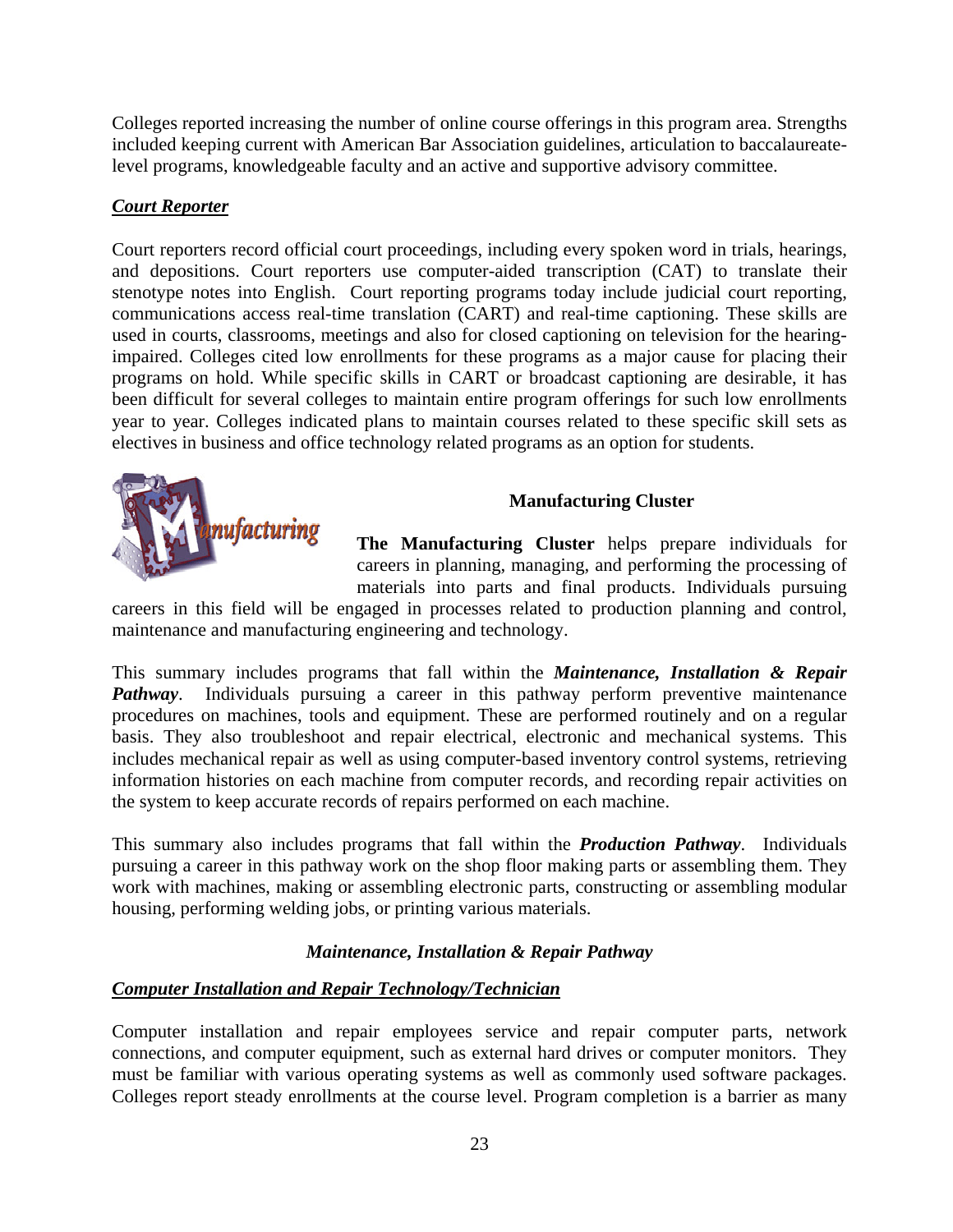students gain the skills needed to secure entry-level employment and do not finish their course of study. Courses that lead to industry certifications (such as through Microsoft or CISCO) prepare individuals for the workforce without the continued study. Courses are typically a combination of lecture and lab and are taught with industry-standard equipment in technologically relevant classrooms that include hands-on lab exercises to prepare students for such popular industry certifications. Most labs are set up to teach programs with simulated exams for students to get training on test taking. Districts where dual credit courses have been established with local area high schools have helped to increase the awareness of the program on a whole and lead to increased enrollment.

### *Industrial Electronics Technology/Technician*

Industrial electronics technicians work on complex electronic equipment, ranging from vending machines to equipment that monitors and directs production in factories, to equipment used for communication by the military. Colleges reported steady enrollments overall with only a few districts indicating decreasing to no new enrollments. Several colleges indicated their electronics curriculum continues to be re-evaluated and coordinated with industrial technology to increase enrollment and develop workers trained for the modern industrial workforce. Local employers have been sought out to help market the need for these skills. Education methods and curriculum are continually modified with equipment modernized and updated to keep up with the technological advances in the field. New laboratory spaces and equipment has been obtained to accommodate the multitude of technology transformations in the industry. Various degrees and certificates continue to be added to accommodate industry needs and provide marketability skills for students in this occupational area. Strengths of these areas include qualified faculty and support of local business and industry, particularly in areas where large industrial employers exist. Challenges for maintaining high quality industrial electronics programs include the high cost of purchasing new and maintaining existing equipment and tools for the program and a lack of adequate lab space.

### *Electrical, Electronic, & Communications Engineering Technology/Technician*

Electronics engineering technologists help engineers design, test, and use new electronics systems or products, apply electrical theory to building products, and use their knowledge of math and science to design and test circuits, systems, devices, and networks. Electronics engineering technologists use specialized hand tools to repair, adjust, or maintain equipment. They also use computer-aided-design (CAD) software to make digital designs and images. Technologists work in many settings from research laboratories to government agencies to electronics factories. Their knowledge is useful in a variety of fields including engineering, medicine and biology, computer science or alternative energy.

Colleges reported steady enrollments and completions, particularly in the short-term certificate program options. Curriculum is regularly updated to coincide with the updating of the National Electrical Code every three years. Quality improvements described by the colleges included laboratory experiments being updated to include demonstrations by students; adding simulated work experiences which assist in the preparation of students in the work environment; updating semester-long, hands-on lab projects to better reflect current practices and issues in the field; and including daily lab briefings which build cohesion between students. Many current students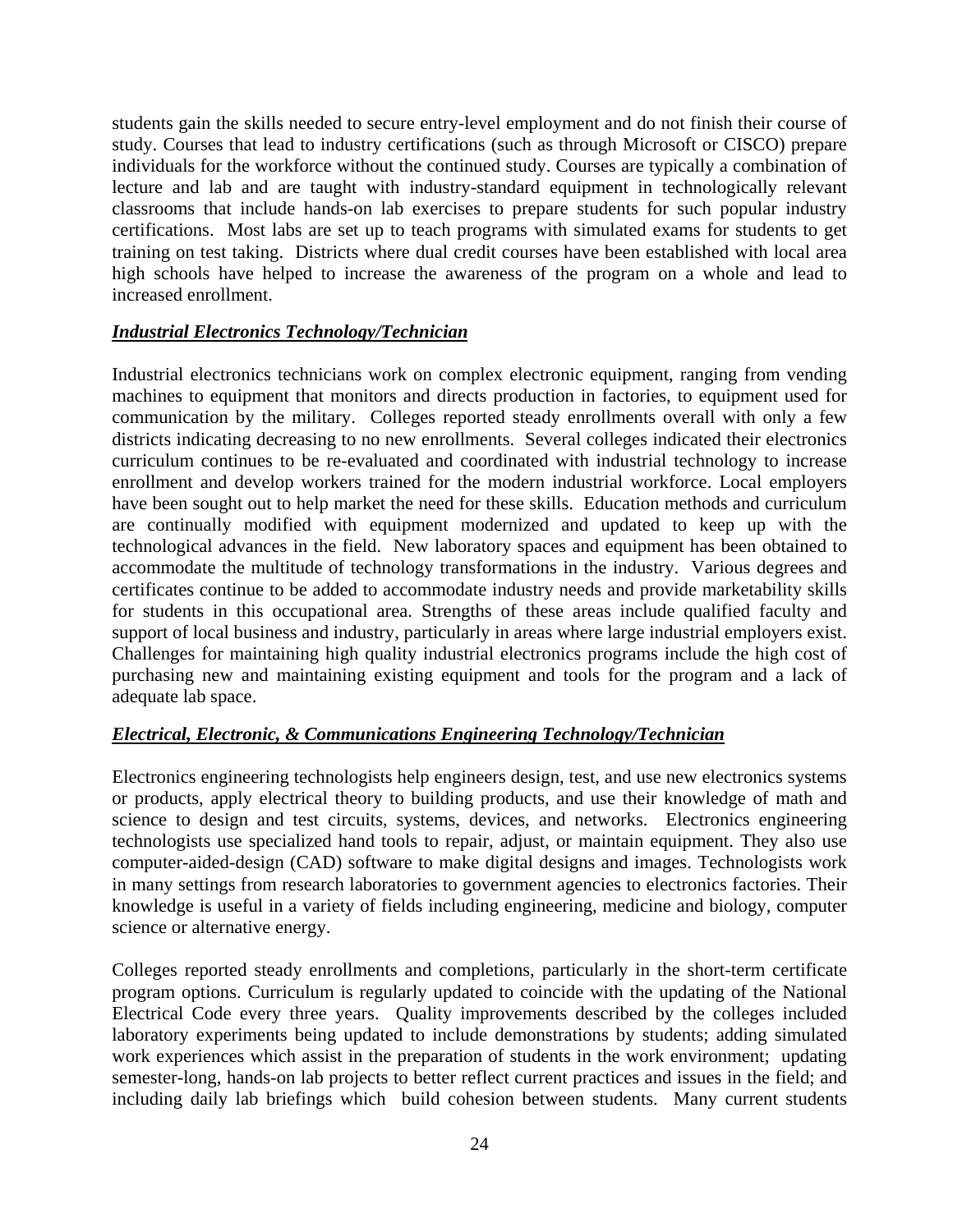within the program area are either gainfully employed and are upgrading their workplace skills, or they gain employment easily upon their completion of the program degree and/or certificate offerings. Courses in the program benefit from increased capacity and access to adequate labs, equipment and software. Included in the course offerings is a specific focus on green techniques and technologies as a demonstrated need from business and advisory councils suggested as a component to further expand student employability in the field.

A main citation for discontinuation/elimination in this program area was reached after several attempts to revitalize the program through marketing, program design and support for retraining were not met with sustainable results. None of the efforts resulted in increased enrollment, retention, or completion. A stronger connection to the workforce was needed and the supports simply were not in place to sustain in a few community college districts.

#### *Telecommunications Technology/Technician*

These are small program offerings across the state, but colleges indicated healthy enrollments where partnerships with local employers exist. One challenge cited was in the recruitment of additional students from outside of the college districts. Developing cooperative agreements and advertising will be necessary to reach students in other areas.

#### *Production Pathway*

#### *Production Technologies*

The programs in this pathway area provide students the opportunity to gain entry level skills necessary for employment to further their knowledge and skills in the machining industry. A total of 45 programs in these fields were reported on during program review. Enrollments remain steady for the most part, with some districts reporting a decreased interest due to lack of employment opportunities locally. A large majority of the reporting colleges enroll students who are non-traditional in age and traditionally are already employed in this type of work and are seeking to further advance their skills and abilities in their current positions. Due to modern production techniques, employers will continue to prefer workers, such as machinists, with a wide range of skills and who are capable of performing almost any task in a machine shop. Despite the projected decline in this area of employment, job opportunities should continue to be good, as employers will value the wide-ranging skills of these workers. Programs in this area include: CNC Operator, CNC Technology, Industrial Maintenance, Electrical Systems, Manufacturing Technology, and Machinist.

Manufacturing programs continue to be expensive to operate due to equipment costs and consumable supplies. This is an area of concern mentioned by the community colleges as much of the equipment becomes outdated quickly and constantly needs to be repaired or updated. Every effort continues to be made to utilize donations from business and industry and grant money that could potentially help pay for needed revitalization of equipment for students. With the economic downturn still looming, it has been difficult to provide students with appropriate internship opportunities. As the economy improves, it is the goal to offer more work-based learning opportunities to enhance each program and better prepare students for the workforce.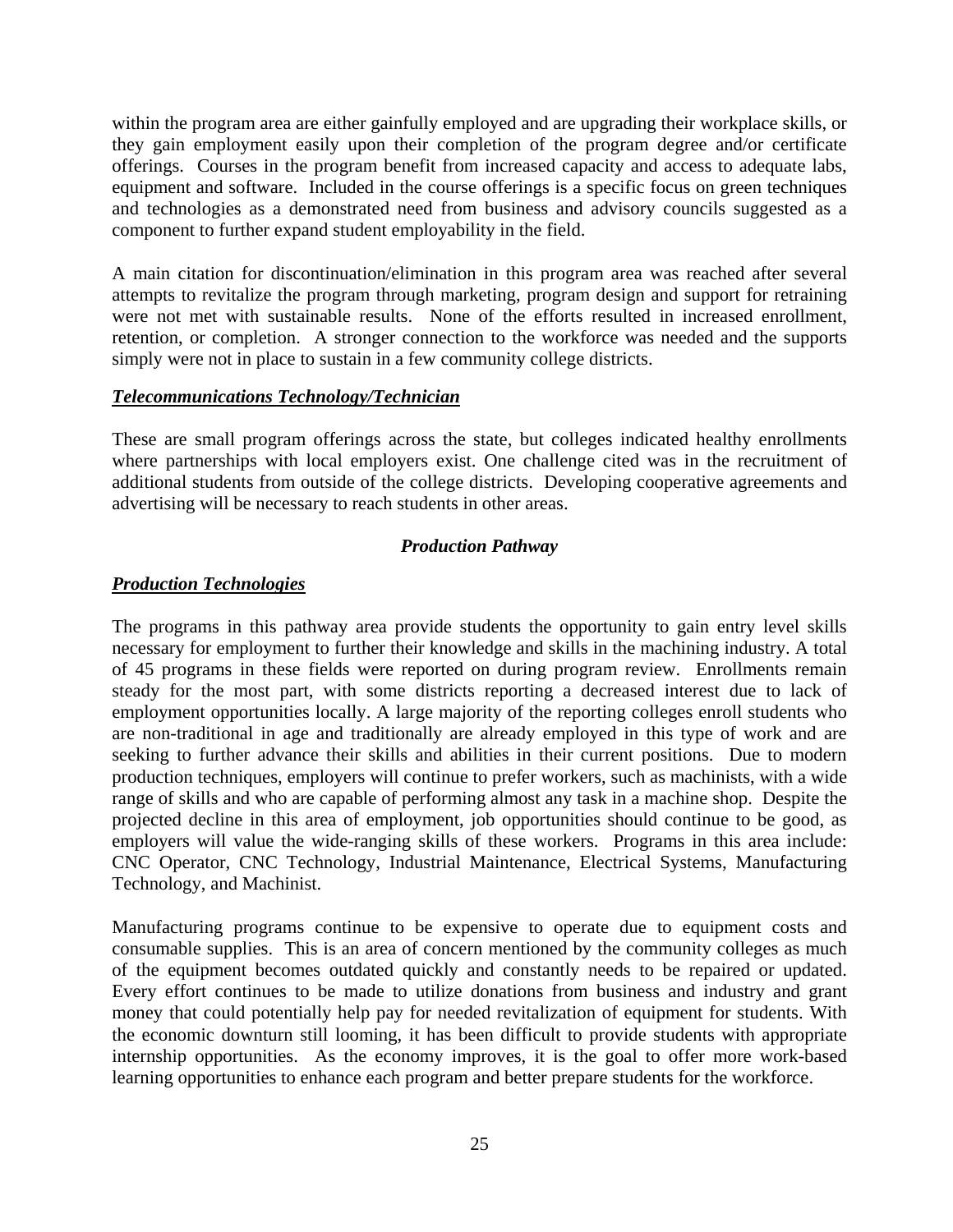# Cross-Disciplinary Program Review: General Education

During fiscal year 2012, cross-disciplinary program reviews were submitted by 37 colleges. Cross-disciplinary instruction refers to a curriculum that incorporates courses from two or more instructional areas. All 37 colleges responding chose to address all General Education programs and functions as a group.

*General Education constituted 3% of all the programs reviewed in fiscal year 2012.*

General Education fits the category of cross-disciplinary instruction, along with adult education, English as a Second Language, remedial/developmental instruction, vocational skills, and transfer functions and programs. To a large degree, the respondents focused on broad curricular improvement through the use of on-campus planning and assessment strategies. All programs reviewed were recommended for continuation with planned improvements ranging from minor to substantive. Moreover, concerns expressed last year regarding lagging enrollments were almost absent, with most colleges reporting stable or growing enrollments. This review primarily addresses the status of General Education programs and related functions at the 37 responding colleges. To assess programs and courses in these areas, responding institutions addressed a number of key questions, including 1) the objectives of the college and constituent courses in the programs, 2) the importance of the program to the college's mission, 3) the continued need for each of the programs and evidence of whether or not the program is meeting the needs of students, 4) the quality of the programs and courses, and the steps that needed to be taken to update or improve instruction, and 5) how the courses can be offered in a more cost-effective manner. While the level of sophistication and detail varied greatly across the 37 colleges reporting, there appeared to be a definite pattern in the activities reported which tracked the traditional planning and assessment model. This section will review the common themes that emerged during this review, as noted below:

- Development of General Education goals/objectives
- Development/Implementation of plan to improve educational process
- Development/Implementation of an assessment plan(s)
- Data collection and analysis
- Upgrading courses, instruction, programs, and advising based on assessment

The Faculty Council at Olive-Harvey College adopted the following five Student Learning Outcomes for General Education: Human Diversity, Quantitative Reasoning, Critical Thinking, Civic Engagement, Communication and Technology Literacy. Wright Colleges General Education goals included: thinking and reading critically, communicating effectively, demonstrating quantitative and technological literacy, understanding and appreciating diversity and developing ethical values, life goals, and interpersonal skills. Taken as a composite, these expressed student learning outcomes/goals appeared to embody the majority of responses in the area of General Education goals by the responding colleges. The actual mechanism addressing this issue varied from college to college dependent on internal structure. In some cases, the curriculum committee acted, in others the faculty senate or council, in others special planning committees were created.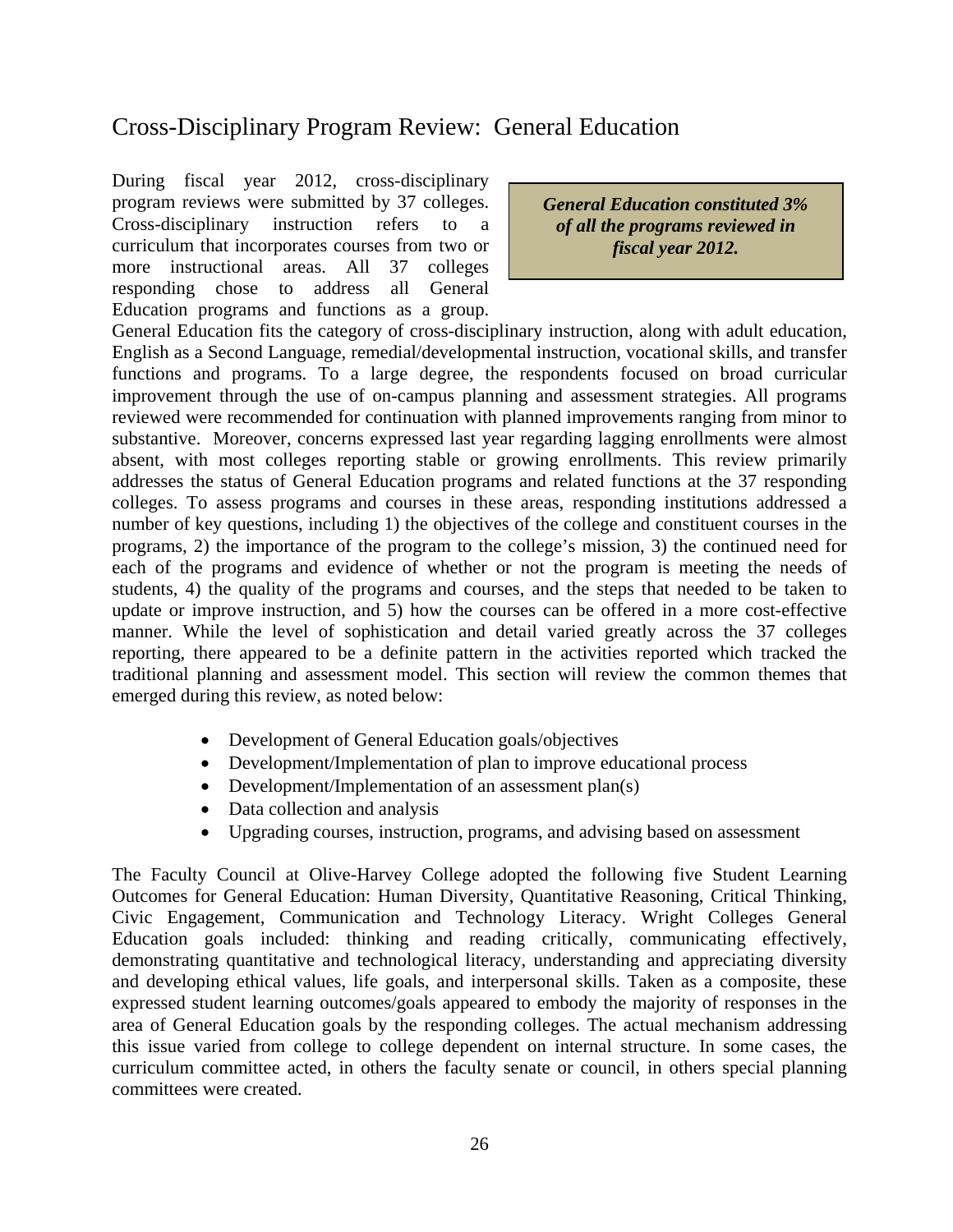Almost universally, the responding colleges indicated that a plan had been created and implemented to improve the educational process. In response to the need to improve instruction, many institutions sought to review all aspects of the learning process, including courses, syllabi, programs, faculty development and advising. Spurred on by data showing a decline in student success, Kankakee Community College did an exemplary job in laying out a detailed plan for improvement which included a timeline and responsible agents. College of Lake County reviewed a large number of its IAI courses and created eight new courses in areas where needed. Harper College also added nine new General Education courses. John A. Logan College reviewed its courses to insure they had IAI approval and standardized course descriptions and objectives. Prairie State College reported a Learning Communities program, a PBI award to support interdisciplinary work in the STEM disciplines, and a plan to enhance the progress of developmental students. Rock Valley College instituted a five year assessment plan for all courses and upgraded course and program requirements in several areas. They also built a center for science and math, added classrooms, increased the number of full-time and part-time faculty in math and science, and opened a downtown learning center. Malcolm X College also did an indepth analysis of course offerings to insure IAI approval and upgrade course assessment. They are reviewing programs and making changes to improve quality, including the use of learning communities. Kennedy-King College is seeking to have more of its courses IAI approved, while improving its developmental education programs. Several colleges, especially those in the Chicago area, are putting an increased emphasis on developing programs that lead to employment. In addition, as part of an overall effort to impact their communities, several colleges developed community partnerships providing greater interaction and improved access to community resources. In some cases, these partnerships provided access to excellent teaching facilities. A promising new program reported by Black Hawk College is their General Occupational and Technical Studies program which focuses on specific job skills founded on core competencies in math and communication. The program appears to be both cost effective and growing rapidly.

As noted last year, in no other area of the curriculum is there a greater need for timely, effective assessment data than in the area of cross-disciplinary studies. The ability to track students across disciplines in-house and/or across institutions was universally identified as a critical need as was the need to assess student success in school and in life. Institutions reported using several principal assessment methods to assure program quality. Analysis of enrollment, demographic and cost data, student surveys, and standardized assessments were the most commonly used methods of data collection. Other assessment methods cited included the use of writing samples, course embedded questions, certification examination results and portfolio evaluations. Some colleges merely mentioned the use of such measures, but did not include actual data and analyses. Others both reported and used data effectively in their assessment efforts. Kankakee College tracked student success rates, while John Wood Community College used CAAP Test results to compare its results with those of other colleges. Wright College used the CAAP and CCSSE to compare students with national norms. It also reported increasing student graduation rates. Highland Community College used a survey to assess articulation effectiveness; it also reported a struggle to develop an effective assessment process. Danville Area Community College reported a cost analysis of the General Education curricula which illustrated the cost effectiveness of its components; it also conducted an in-depth faculty evaluation. Morton College participated in a Higher Learning Commission Assessment Academy and is awaiting the results of a recent self study visit. Illinois Valley Community College and Parkland College both tracked their graduates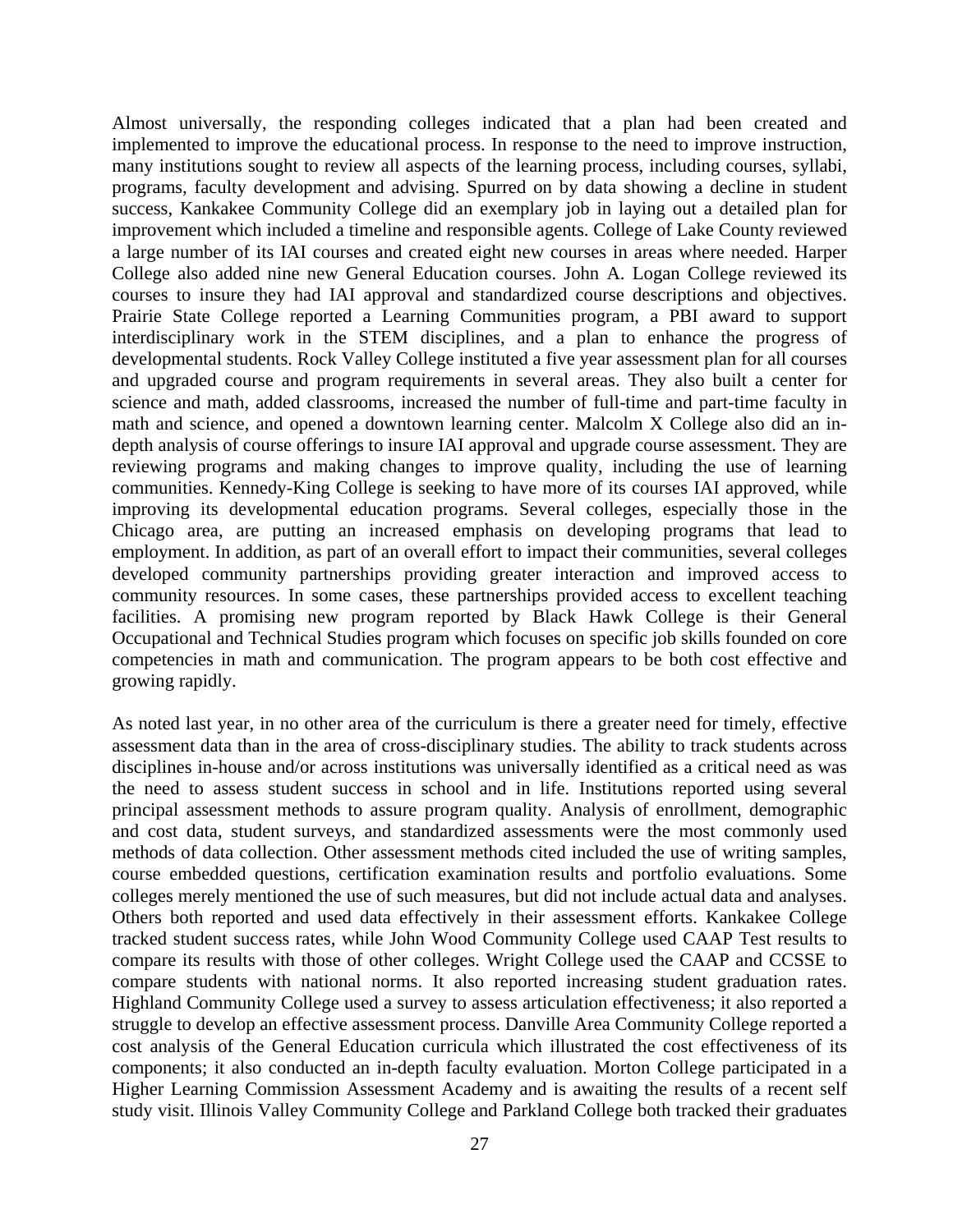to their respective senior institutions, while Harold Washington College reported technology upgrades, additional staff and a college wide focus on assessment.

It should be noted that the manner in which assessment is conducted varies across and within institutions, based upon the specific program. The level of sophistication also appears dependent on the presence of comprehensive student information systems and an effective Institutional Research Office. A statewide problem cited often was the lack of an effective, user-friendly statewide information system capable of tracking students across institutions, while providing useful student success data. Lacking a universal system, the effectiveness of assessment at any college would be improved if the college had an integrated, comprehensive assessment plan addressing all elements of the learning process, including the environment, and some colleges did report having such a plan. Moraine Valley Community College reported developing a plan to assess General Education, but did not report findings. Elgin Community College also described a well developed assessment model, but did not provide any findings. Wright College did, however, report multiple findings as a result of its assessment plan while Heartland developed an assessment plan focusing on improving assessment at the course level, which shows promise. John Wood Community College makes its General Education assessment reports available online. Finally, the difficulties of developing a comprehensive General Education assessment plan and progress made to date on their respective campuses was outlined by Highland Community College and Rock Valley College.

No matter how strong an assessment plan is or how much data are collected, the effort is wasted unless the data are used to improve instruction. Fortunately, the majority of reporting colleges did report using data to improve instruction in one or more areas. Some colleges also reported a structured implementation plan, designed to improve all aspects of learning. As examples, College of DuPage reported moving from the AQIP accreditation model to an in-house Quality Improvement Project. Joliet Junior College also indicated that an earlier AQIP Project had led to the creation of its own General Education Assessment Task Force. Moraine Valley Community College, however, continues to participate in an on-going AQIP Project for reaccreditation. In addition to actions taken at individual colleges, the City Colleges of Chicago reported a system wide attempt to collect useful assessment data and use it in upgrading instruction

In summary, General Education spans a wide array of specific courses and programs. In most areas, consistent with the state of Illinois' economy, enrollment is holding steady or increasing, albeit slowly in some programs. While faced with many problems, especially in the area of funding, colleges are pursuing constructive efforts to retain students and strengthen programs, most often by moving toward online instructional delivery or hybrid courses and/or developing partnerships with their communities and with senior institutions. Additionally, nearly all colleges responding addressed the need for improvement in assessment and planning processes. In pursuit of these goals, several colleges have also participated in broader assessment and planning efforts through membership in consortia or within a system, as in Chicago. To assist these efforts at the local level, ICCB is also engaged in efforts to strengthen the IAI program and assist in the integration of Common Core College Readiness Standards at all levels of instruction.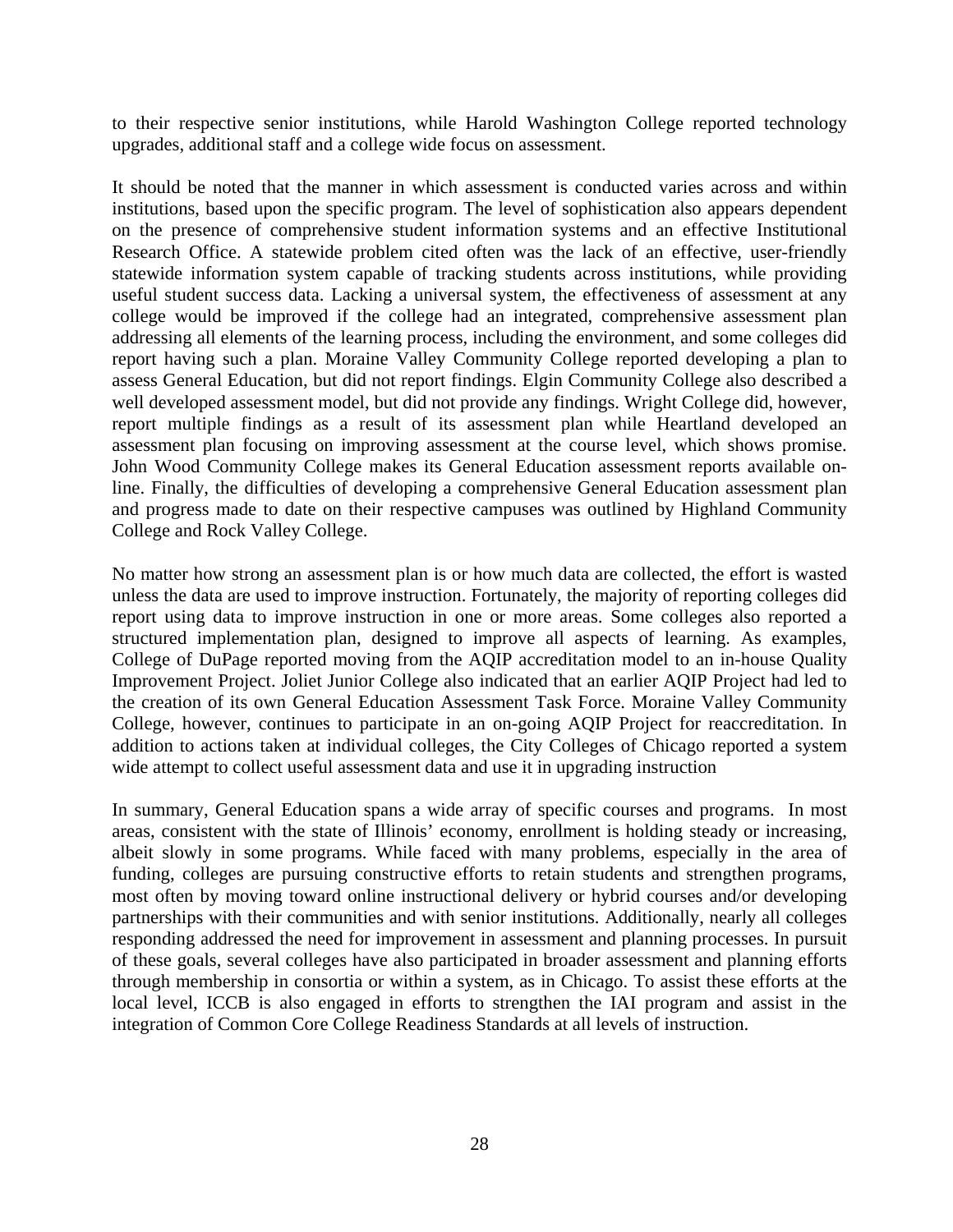# **Student and Academic Support Services**

Community college student support services assist students in making appropriate academic and career plans, offering resources, and enriching their college experience. Colleges were asked to submit a Student & Academic Support Services Review Report that addressed major findings, improvements, and modifications of several areas within student support. Reports could include one or more of the following key service areas: Admission/Recruiting, Registration/Records, Financial Aid or Student Activities. While other service areas within student support services were allowable, listed below are the dominant service areas and statewide programmatic issues that were reported. One hundred two (102) Student and Academic Support Services programs were reviewing in fiscal year 2012.

### **Admissions/Recruitment**

The general mission of the Admissions/Recruitment office is to provide comprehensive, studentcentered services to assist new, continuing, and returning students as they complete their educational goals. They do this in an efficient fashion in accordance with guidelines and procedures, to maintain accurate student records, to provide information to numerous constituencies, and to foster a positive working environment by providing quality service to campus and external communities. Multiple people on community college campuses help serve in a recruitment capacity in communicating to their district the academic programs, benefits, costs, and reasons to enroll at their community college. The function of outreach aspects is to educate, inform and encourage prospective students that their local community college is here to serve multiple needs and to help them through the navigation of higher education.

Several colleges have implemented online admissions processes over the past few years which have eased the process for students. Student web portals have also increased access for students as they can check the admission process, records, financial aid and track many necessary steps in the college process.

A challenge for Admissions/Recruitment offices is the reduction in state funding. Lack of adequate funding is creating a need for community colleges to increase tuition. This challenge is outlined in the ICCB's Fiscal Year 2012 College Affordability: Tuition and Fees Report that states that fiscal year 2011 was the first time that short-term tuition increases at community colleges outpaced public universities. Tuition at Illinois community colleges is currently 5.2 percent higher than the national average. As tuition increases, the ability to convert prospects to applicants and enrolled students becomes more challenging. The recent decrease in overall credit hour enrollment, even as application submission is steady, is evidence that while students are still pursuing educational goals, they are doing so at a slower pace to better accommodate the rising cost of education.

### **Registration/Records**

The Registration/Records offices main responsibilities are to effectively and efficiently administer all student record-keeping functions, policies and procedures. The office is also responsible for protecting the privacy of student education records. Records and Registration service areas play a critical role in facilitating the attainment of Institutional Priorities by providing services related to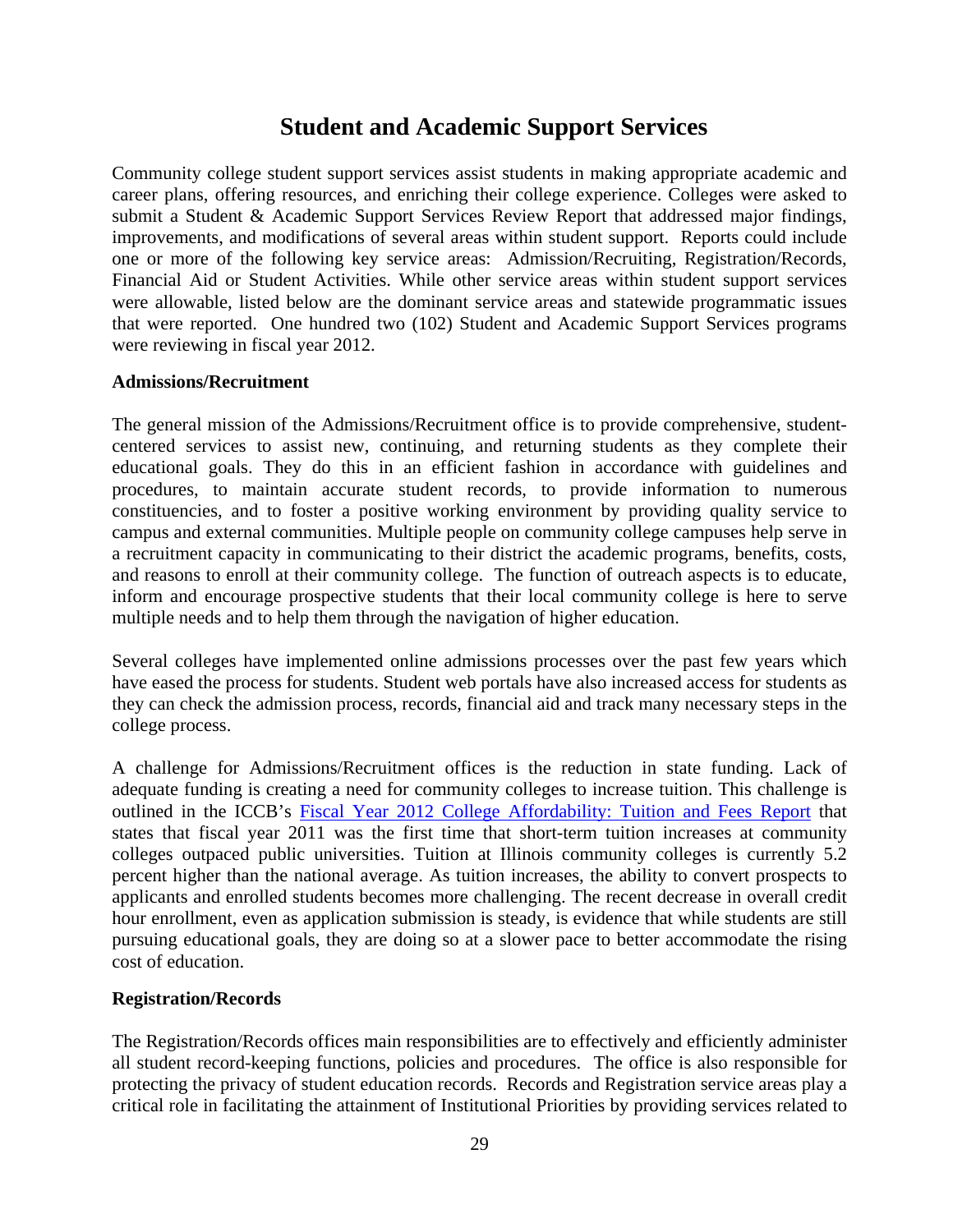the academic and administrative processes students need to navigate during their educational career.

Several colleges have implemented document imaging which is beneficial to offices who are struggling with space issues and the information can be easily seen by those who have the appropriate computer access on campus. Providing the opportunity for students to register online has also eased the work load for personnel. Several colleges noted that their student satisfaction surveys requested a "welcome center" and checklist of next steps in the process and the colleges are planning to review the ability of creating those request for students.

### **Financial Aid**

The purpose of the Financial Aid Office is to provide funds to assist eligible students who do not have the resources to attend college and to help remove financial roadblocks so students have the opportunity to succeed. Colleges addressed the need to continue to improve on providing earlier notification to students regarding both financial aid award offers and missing documents needed to complete the financial aid processes. Financial Aid is an area that continually has changes at both the state and federal levels. Unfortunately, with budget cuts many colleges have minimal funding available for training and updates on these changes for their staff.

Changes in our economy, federal grant limitations, and state grant shortfalls have and will continue to increase the number of students borrowing federal student loans. With increased borrowing there is potential for increased student default rates. Increases in the college's student loan default rate can negatively affect the college's institutional eligibility to award federal student loans and other types of federal aid. Student loan defaults will inevitably affect our students' financial stability. Several colleges are incorporating more financial literacy information into the financial aid and student services processes to help the college maintain good fiduciary accountability for the federal loan program. Several colleges have also changed their procedures for certifying loans to students who are considered "at risk" with regard to academic performance. As a result of this change, fewer loans were processed compared to the volume from previous years.

The current situation in the State of Illinois with regards to higher education funding is tenuous at best. The main financial aid program, the Monetary Award Program (MAP) is no longer funded at the high level that it has been funded in the past. There has been no increase in the amount of funding in the program for several years. The result is that MAP grants only cover about 50 percent of tuition and fees as opposed to 100 percent a decade ago. Lack of funding has also resulted in ISAC imposing earlier cut-off dates for students. Funding was cut off as early as mid-March this year. Since most community college students as a rule apply for aid later in the year these early cutoffs have been disastrous for many students. Possible changes in the MAP grant formula, along with a gloomy budget picture for the State of Illinois, does not bode well for a return to the days of 100 percent MAP Grant funding.

Unfunded mandates are increasingly leaving Illinois colleges and universities forced to waive tuition and fees without receiving money from the state. The MIA/POW scholarship is now on its third year of no funding, Illinois Veterans Grant (IVG) is only minimally funded at eight colleges, and the state only pays for summer Illinois National Guard (ING) claims. Many universities with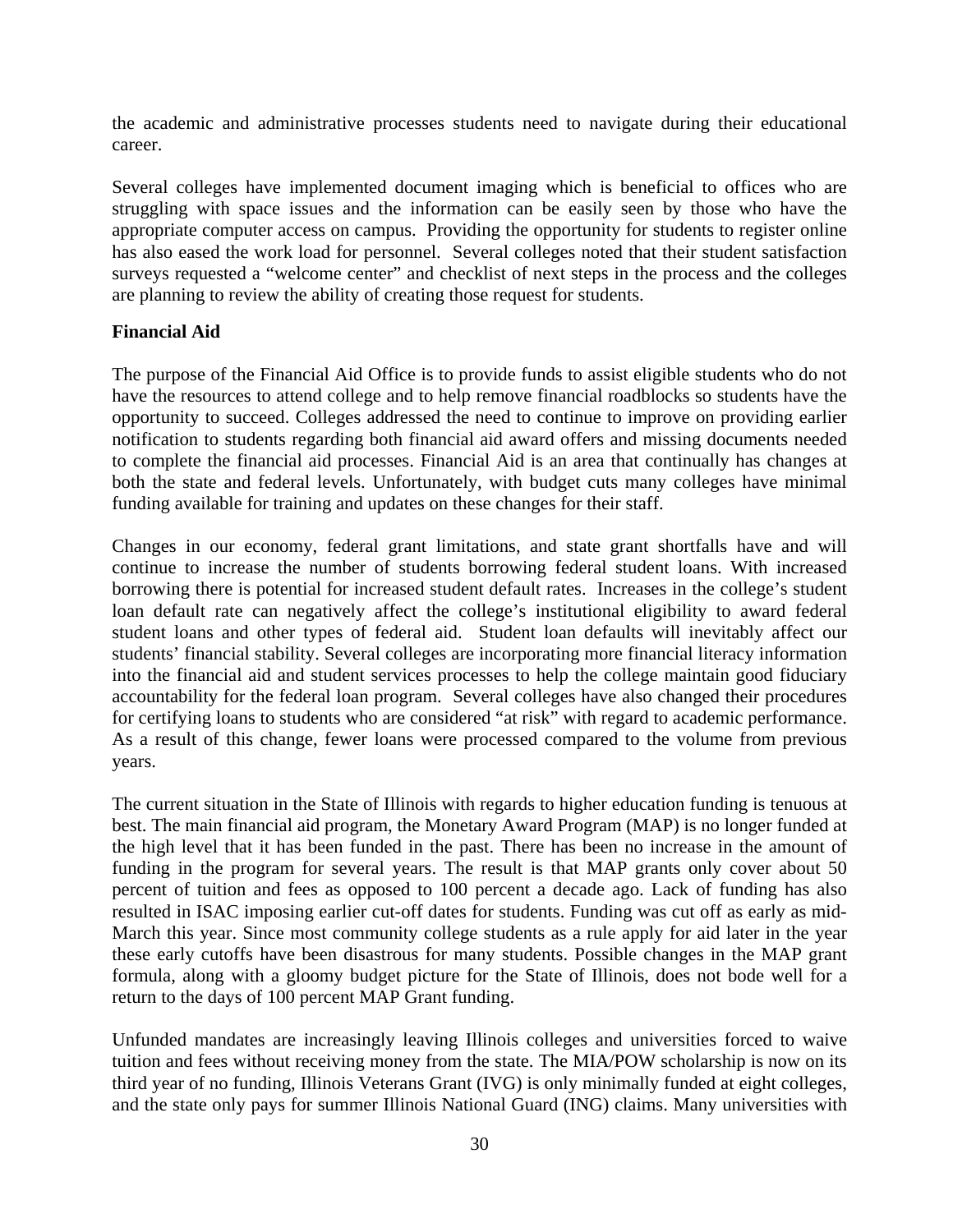admissions criteria allow only limited IVG students each year due to the lack of funding. Community colleges are open access and do not have admission criteria to limit the number of students using IVG or other unfunded mandates.

The federal government has also been cutting funding. New regulations have gone into effect limiting the amount of time students can use Pell Grant funds as well as a myriad of regulations designed to ensure the integrity of the programs. In particular the Department of Education has mandated stricter Satisfactory Progress rules.

### **Student Activities**

A mission of Student Activities is to increase student participation and support retention by encouraging students to be active on campus and in their community. Several colleges commented on the importance of technology and social media in meeting student and community activity needs. Building partnerships with faculty members to infuse campus activities with curriculum and identify learning outcomes for campus events is another area many colleges addressed. There has also been a trend of increased clubs and organizations on campus to meet the needs of students.

The Illinois Community College Student Activities Association (ICCSAA) has brought a request to the ICCB to add clarification to the Illinois Public Community College Act, 110 ILCS 805\_Trustee Qualifications, Sec. 3-7.24, which states: "each community college board shall have one non-voting member who is a student enrolled in the community college under the jurisdiction of the board." The ICCSAA members would like to see additional qualifiers, such as "one the date of the election, the candidate must: 1) be a citizen of the United States; 2) of the age of 18 years or older; and 3) a resident of the state." These qualifiers would help address some concerns that colleges have regarding whom could currently run for a Student Trustee position. The ICCB is currently looking into the possibility of making these changes.

### **Athletics**

Intercollegiate athletic programs are committed to providing student-athletes the opportunity to achieve academic and athletic excellence through a supportive learning environment and to enhance and develop various values which foster leadership, self-discipline, teamwork, and integrity through athletic participation and competition. The colleges' responsibility to the student-athlete is designed to promote their intellectual, physical, moral, emotional, vocational, and cultural growth. The responsibilities to the college are fulfilled by recruiting and retaining full-time, degree-seeking students and providing positive public relations. The responsibility to the community is met by offering quality athletic teams which add community interest and pride and provide low-cost entertainment.

Several colleges addressed funding, Division I vs. Division II status, and coaches as challenges related to athletics. Funding for athletics, including providing the resources needed for students, operational costs and travel for competition can be challenging, especially in times of low state funding. It is increasingly difficult to maintain the financial resources necessary to compete at the NJCAA D-I level. While many of the downstate colleges currently offer Division I opportunities, funding challenges are necessitating consideration for changing to Division II. Even to compete at